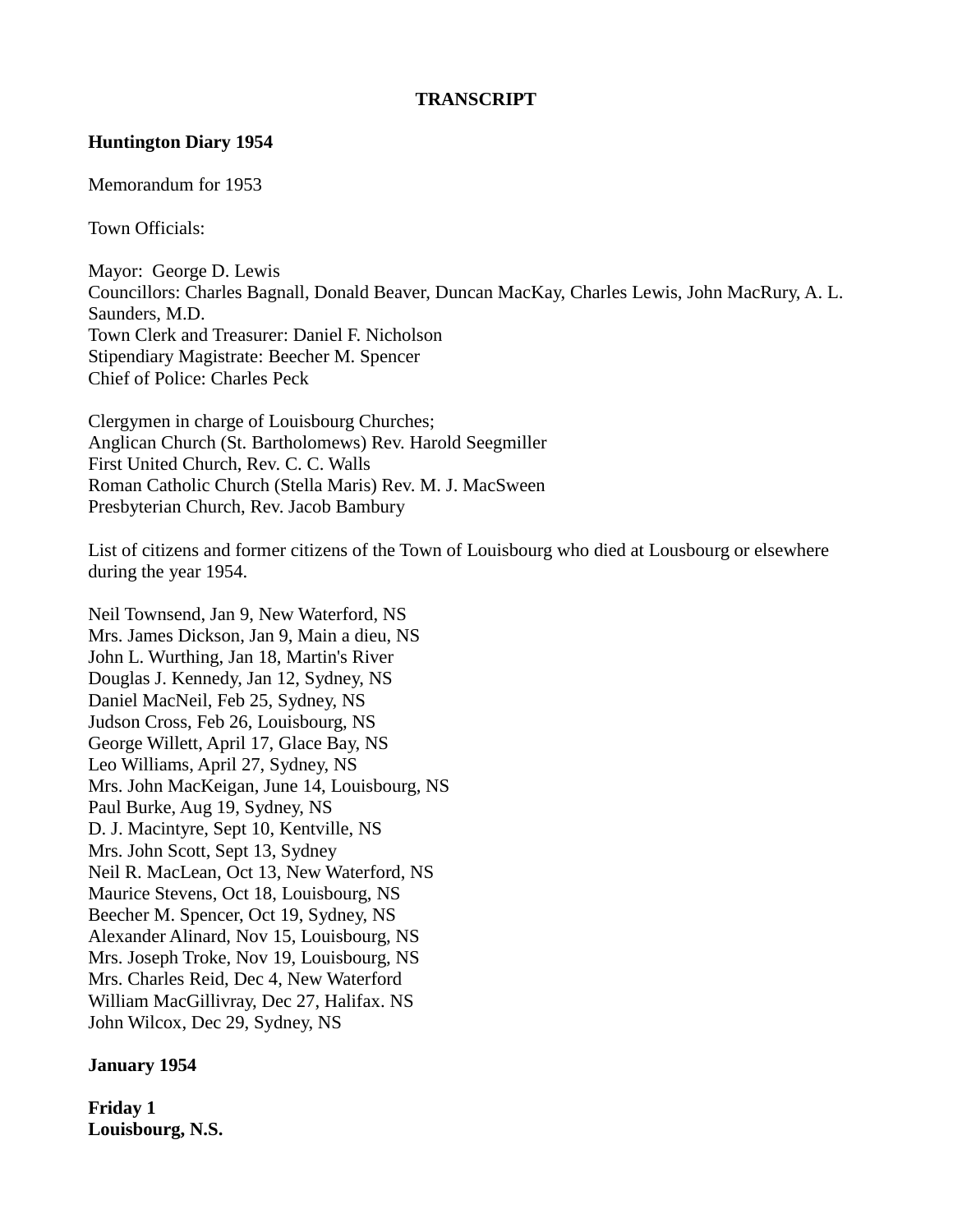Cold and mostly clear with a few light snow flurries. Fresh northwest wind, decreasing to moderate during the afternoon. About 1/2 inch of snow on the ground. Just enough to give the landscape a wintry appearance. Min temperature 16.

#### New Year Guests

As our guests for dinner today, we had Mrs. Fletcher Townsend, Michael Moran and John C. Johnson. For supper we had the same ones with the exception of Mrs. Townsend.

#### **January 1954**

#### **Saturday 2**

**Louisbourg, N.S.**

Cold, mostly clear and sunny. A typical winter day. Light northwest wind. Min temperature 12, max temperature 26.

#### **January 1954**

#### **Sunday 3**

#### **Louisbourg, N.S.**

Clear and cold but becoming cloudy and mild during the forenoon. Light southerly wind increasing to strong during the early part of the night. Min temperature 13, max temperature 36.

#### Church Services

At 11A.M. and 7 P.M. in company with Emeline, attended services in the First United Church. Both services in charge of Rev. C. C. Walls who was the preacher in the evening. At 11 A.M., Mr. Gordon Cann, student Minister, a Louisbourg boy was the preacher. About 60 persons were present at each service. Choir attendance, A.M. 11, P.M. 12.

#### **January 1954**

#### **Monday 4**

#### **Louisbourg, N.S.**

Strong wind of last night increased to heavy gale force in the early morning and continued as such all day. At a late hour tonight, the wind did not show much sign of abating. The gale which was from the southeast was accompanied by rain and drizzle. For a short time in the afternoon, the rain was mixed with snow. An unusually heavy sea running on the coast. Min temperature 36, max temperature 38.

#### Week of Prayer service

The first in the series of "Week of Prayer" services was held at 7:30 P.M. in the Presbyterian Church. Service in charge of Rev. Jacob Bamburg, Pastor of the Presbyterian Church, who was assisted by Rev. C. C. Walls of the First United Church and Rev. Harold Seegmiller of St. Bartholomew Anglican Church. The special speaker was Rev. S. J. Davies, Secretary of the British and Foreign Bible Society for Cape Breton Island and Newfoundland. I was not present at this service, but Emeline and Evelyn attended.

#### **January 1954**

**Tuesday 5 Louisbourg, N.S.**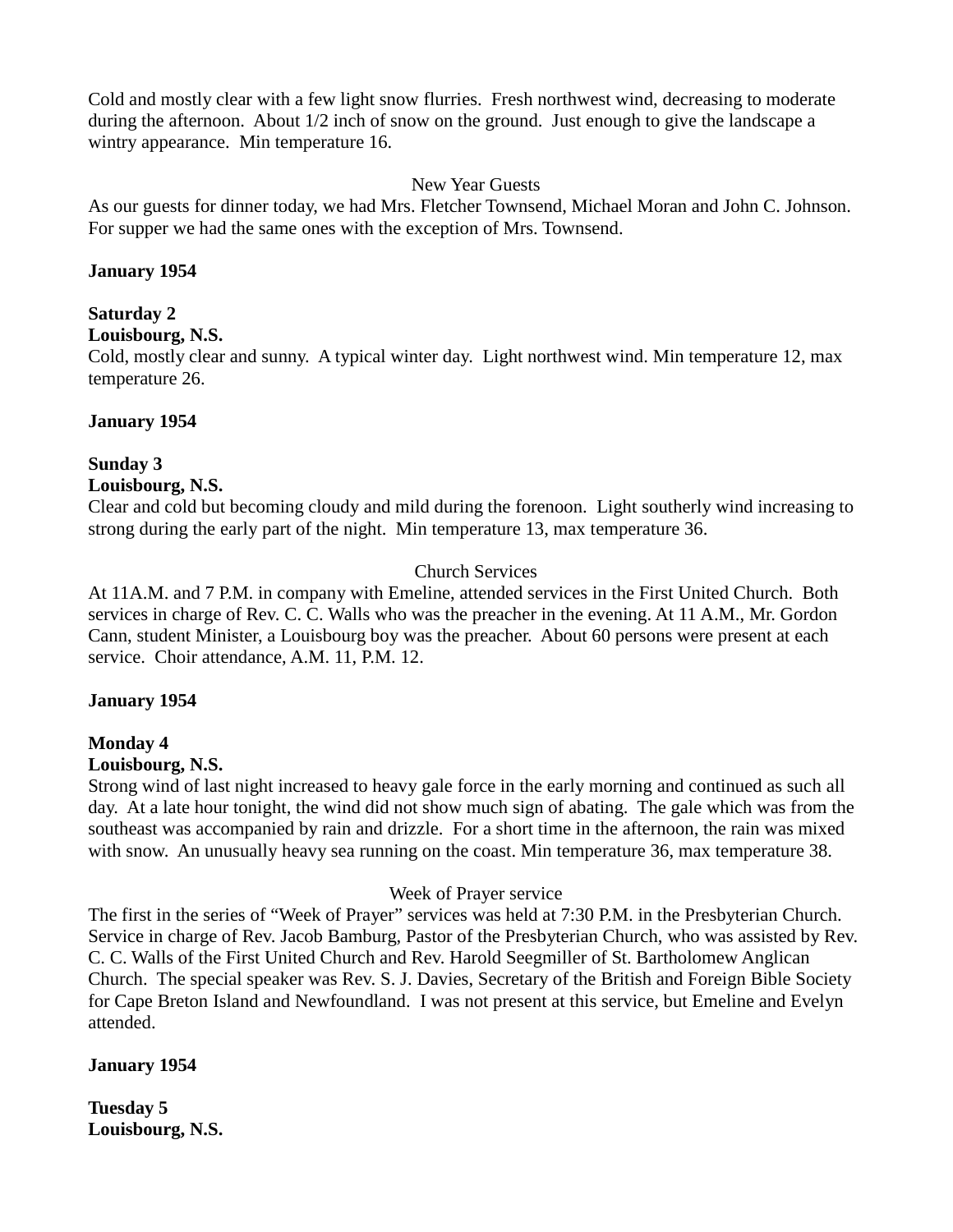Southeast gale of yesterday and last night moderated to some extent at dawn but continued to blow a strong breeze throughout the day decreasing at night. Cloudy and showery with fog along the coast. Rainfall of yesterday and today 3/4 inch. Min temperature 38, max temperature 42.

#### Week of Prayer Service.

The 2<sup>nd</sup> of the series of "Week of Prayer" services was held in St. Bartholomew's Anglican Church at 7:30 P.M. Service led by Rev. Harold Seegmiller assisted by Rev. C. C. Walls of the First United Church. Rev. S. J. Davies, Secretary of the British and Foreign Bible Society for Cape Breton and Newfoundland was the special speaker. I was not present at this service, but Emeline and Evelyn attended.

## **January 1954**

## **Wednesday 6**

## **Louisbourg, N.S.**

Cloudy with light variable winds, mostly southerly increasing during the early part of the night. Rain began to fall at about 9 P.M. and continued during the night. Min temperature 37, max temperature 41.

## To Port Morien and Return

Left here at 12:45 P.M. and motored to Port Morien with Mayor and Mrs. George Lewis and Beecher Spencer, where at 2:30 P.M. we attended the funeral of the late Katie E. Spencer. The funeral service was conducted at her late home by Rev. [blank] Amery, Pastor of St. John's United Church, Port Morien. Burial took place in Black Brook Cemetery. We arrived back home at about 4:45 P.M.

### Week of Prayer Service

At 7:30 P.M., in company with Emeline, attended the  $3<sup>rd</sup>$  in the series of week of prayer services, which was held in the First United Church. Service in charge of Rev. C. C. Walls, Pastor of the First United assisted by Rev. Harold Seegmiller, Rector of St. Bartholomew's Anglican Church. The guest preacher was Rev. S. J. Davies, Secretary of the British and Foreign Bible Society for Cape Breton Island and Newfoundland. About 130 persons present. Choir attendance 14.

## **January 1954**

## **Thursday 7**

### **Louisbourg, N.S.**

Cloudy and showery with light southerly winds and some fog. Rainfall of Wednesday night and today about 5/8 inch. Min temperature 39, max temperature 46.

## Week of Prayer Service

At 7:30, in company with Emeline, attended the 4<sup>th</sup> in the series of the "Week of Prayer" services which was held in the Presbyterian Church. The service was in charge of Rev. Jacob Bambury, Pastor of the Presbyterian Church, assisted by Rev. C. C. Walls of the First United Church and Rev. Harold Seegmiller, Rector of St. Bartholomew's Anglican Church. The special preacher was Rev. S. J. Davies, Secretary of the British and Foreign Bible Society for Cape Breton Island and Newfoundland.

#### **January 1954**

**Friday 8 Louisbourg, N.S.**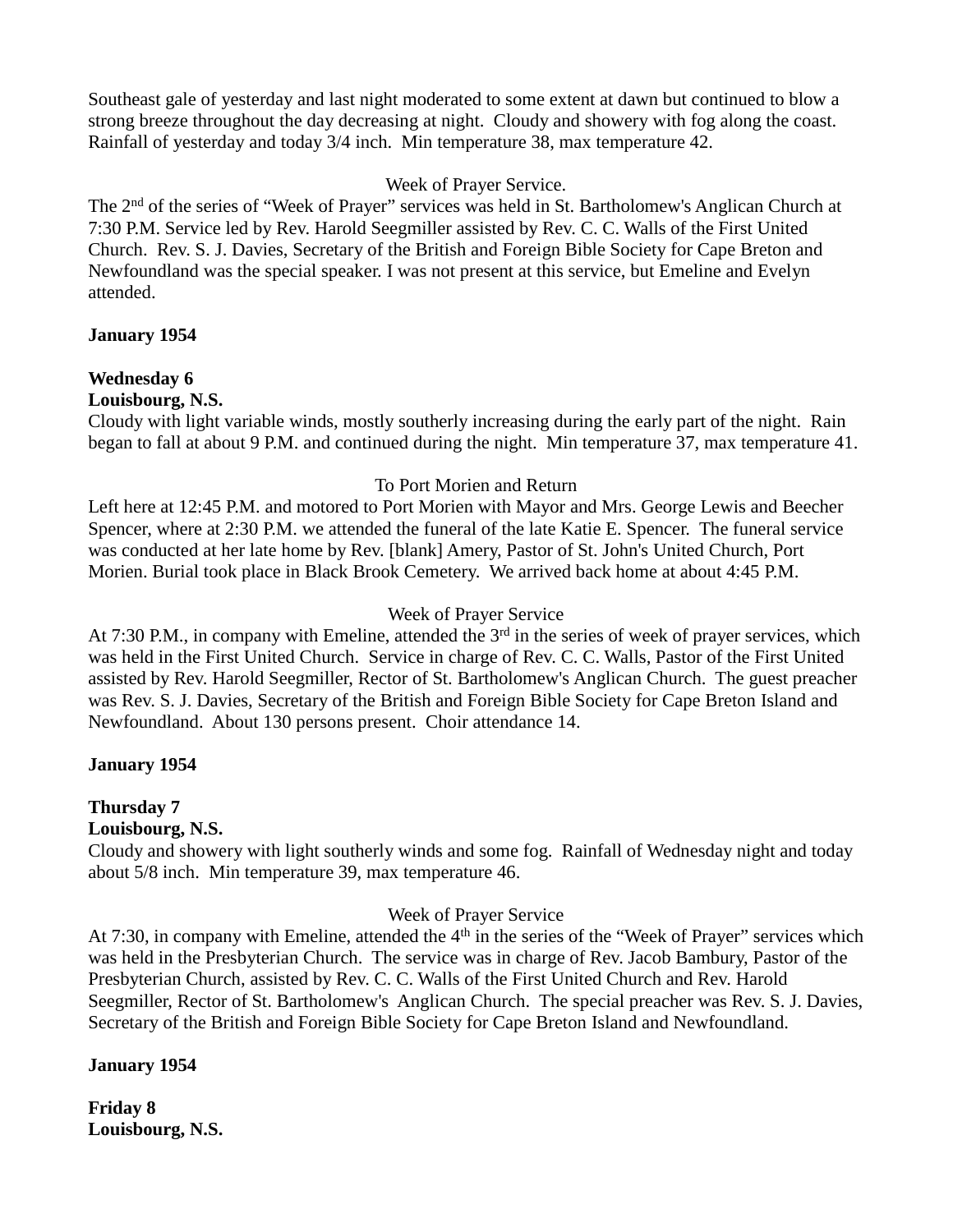Cloudy and mild with light frost in the evening. Light southwest wind, shifting to westerly and increasing to moderate. Min temperature 27, max temperature 39.

#### Week of Prayer Service

At 7:3 P.M. in company with Emeline, attended the 5<sup>th</sup> and last of the 1954 series of "Week of Prayer" services. The service this evening was held in St. Bartholomew's Anglican Church and was led by Rev. Harold Seegmiller who was assisted by Rev. C. C. Walls, Pastor of the First United Church and Rev. S. J. Davies, Secretary of the British and Foreign Bible Society for Cape Breton Island and Newfoundland. The guest speaker was Rev. Mr. Davies. Service was well attended, all but two of the pews being filled.

#### **January 1954**

# **Saturday 9**

#### **Louisbourg, N.S.**

Cold and mostly cloudy with fresh northwest wind and a few very light snow flurries. Min temperature 13, max temperature 26.

## Death of Neil Townsend

The death of Neil Townsend occurred today at his home in New Waterford after a long illness. Mr. Townsend was born at Louisbourg where he spent the earlier years of his life before removing to the Town of New Waterford many years ago. He was the son of the late Mr. And Mrs. Elias Townsend and was about 67 year of age. He is survived by his widow and three sons.

## **January 1954**

#### **Sunday 10 Louisbourg, N.S.**

Cloudy and cold with a brief clear interval in the afternoon. Light fall of snow beginning in the morning followed by light flurries during the day. Total snowfall about 2 inches. Moderate northerly winds decreasing to light in the late afternoon. Min temperature 16, max temperature 23.

## Church Services

At 11 A.M. and 7 P.M., in company with Emeline, attended services in the First United Church where Rev. C. C. Walls was the preacher. The Communion of the Lord's Supper was dispensed during the morning service. About 60 persons present at each service. Choir attendance A.M. 9, P.M. 13.

## **January 1954**

#### **Monday 11 Louisbourg, N.S.**

Cloudy with the exception of a brief partly clear period in the forenoon. A very light drizzle of snow during the greater part of the day continued late into the night. Moderate to fresh northeast wind. Min temperature 16, max temperature 22.

#### **January 1954**

**Tuesday 12 Louisbourg, N.S.**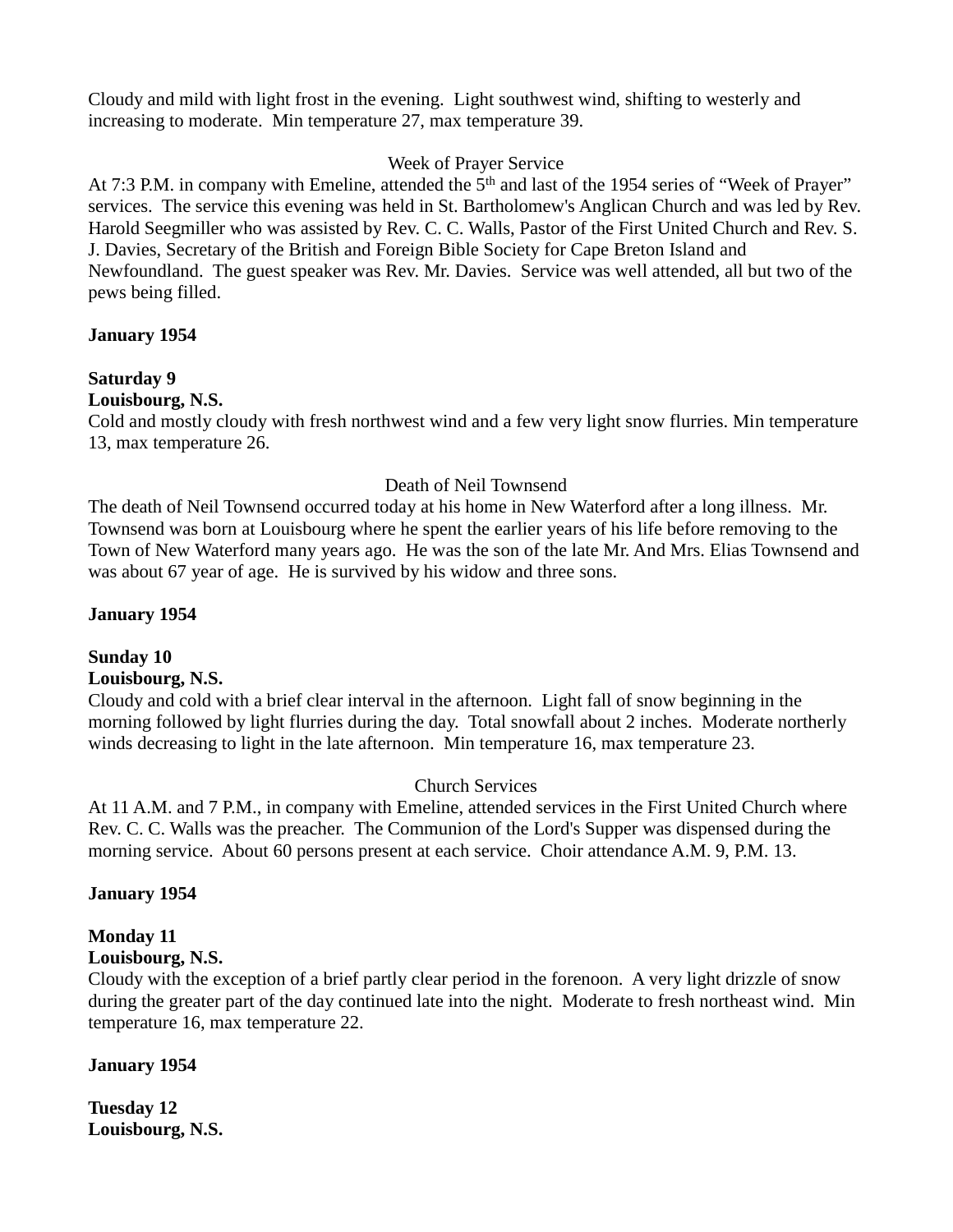Snow in the early morning followed by mist freezing as it fell. Hail during the forenoon turning to rain shortly before noon. Cloudy with scattered showers in the afternoon. Frost at night. Total snowfall of yesterday and last night about 4 inches. Rainfall of today about 3/8 inch. Streets very slushy. Min temperature 24, max temperature 41.

Snowplough arrived at noon and ploughed Main Street.

#### **January 1954**

#### **Wednesday 13**

**Louisbourg, N.S.**

Cloudy and cold with moderate northwest wind and light snow flurries. Snowfall about 1/2 inch. Min temperature 17, max temperature 28.

#### Funeral at Mainadieu

Left here at about 12:45 P.M. and motored to Mainadieu with William Lewis and Beecher Spencer, where we attended the funeral of the late Mrs. James D. Dickson at 2 P.M. Funeral services at the house, Anglican Church and grave, were conducted by Rev. Harold Seegmiller. Burial took place in the Anglican cemetery at Mainadieu. Funeral in charge of D. M. Johnston, Funeral Director, Louisbourg. We arrived back home at about 3:15 P.M.

#### Prayer Meeting and Choir Practice

AT 7 P.M. in company with Emeline, attended prayer meeting in the First United Church which was led by Rev. C. C. Walls. Tonight's meeting is an attempt to revive the mid-week prayer service, which for the past few years has been discontinued for lack of support. There were 22 persons present at tonight's meeting. Immediately after the prayer service, I conducted the regular weekly choir practice.

#### **January 1954**

#### **TYhursday 14**

#### **Louisbourg, N.S.**

Cold and mostly clear with light to moderate northwest wind. A typical winter day. Min temperature 10, max temperature 23.

#### **January 1954**

## **Friday 15**

#### **Louisbourg, N.S.**

Clear and cold but becoming cloudy and mild during the forenoon. Light drizzle of snow began to fall at about 1 P.M which continued all the afternoon and late into the night. Light winds in the morning increasing to moderate and fresh southeast and south during the afternoon, decreasing at night. Min temperature 6, max temperature 32.

#### **January 1954**

# **Saturday 16**

## **Louisbourg, N.S.**

Cloudy and mild with a few brief sunny intervals in the afternoon. Light mist in the morning and a few light snow squalls during the day. Snowfall of yesterday and last night about 3 inches. Min temperature 34, max temperature 38. Light variable winds.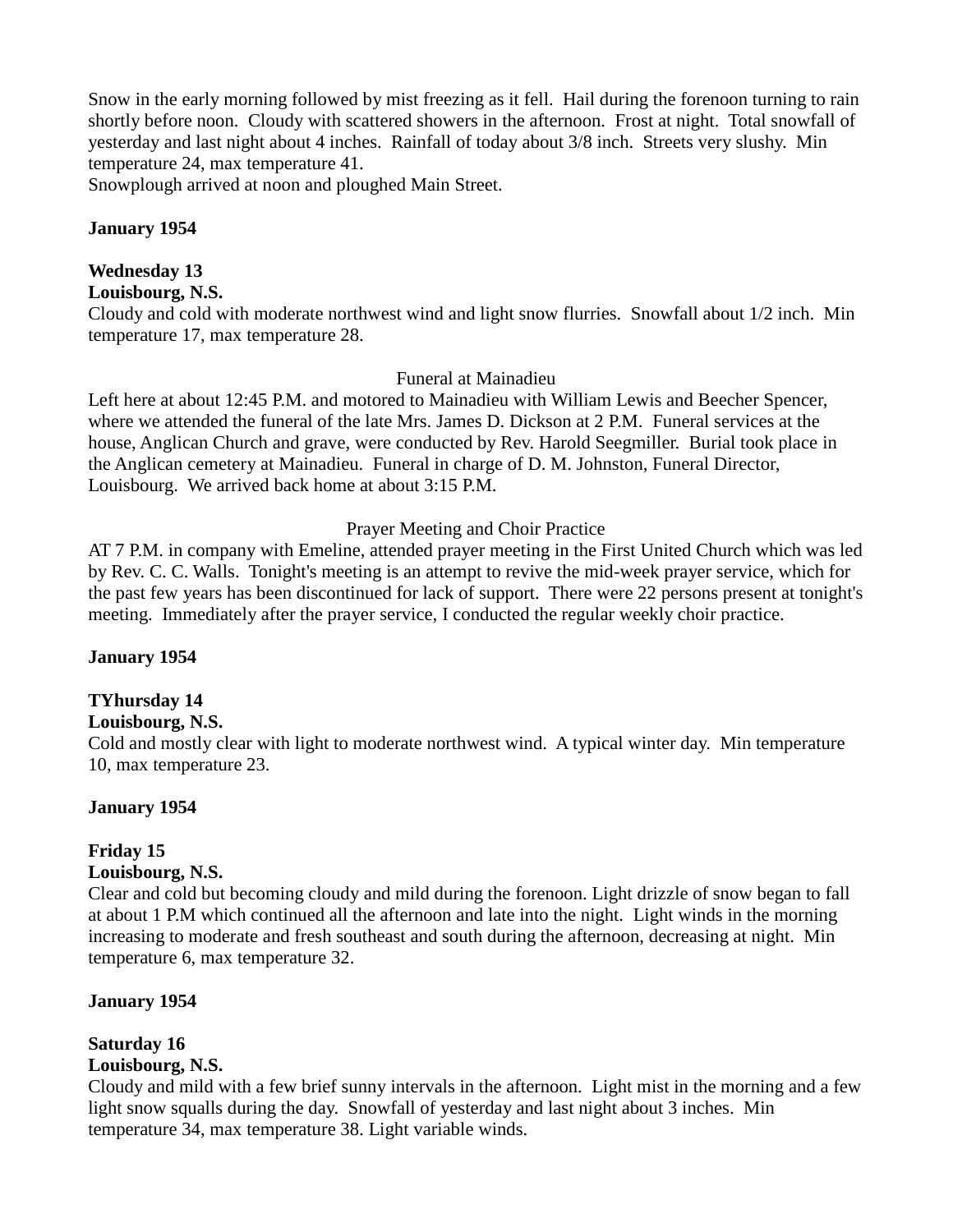#### **January 1954**

# **Sunday 1**

## **Louisbourg, N.S.**

Cloudy and misty with a few very light showers and considerable fog. Light to moderate easterly and southerly winds, shifting to westerly at night and increasing. Min temperature 29, max temperature 36.

#### Church Services

At 11 A.M. and 7 P.M., in company with Emeline, attended services in the First United Church, where Rev. C. C. Walls was the preacher. 45 persons present at each service. Choir attendance A.M. 10, P.M. 9.

#### **January 1954**

#### **Monday 18**

#### **Louisbourg, N.S.**

Cold, and mostly cloudy with strong northwest wind and light snow flurries. Snowfall about 1 inch. Min temperature, 9, max temperature, early A.M. 38, max temperature during daylight hours 12. A real winter day with all the trimmings except banks of snow.

#### Eclipse of the Moon

A total eclipse of the moon took place tonight beginning at about 7 P.M. and ending after midnight. It was visible here.

#### **January 1954**

#### **Tuesday 19**

#### **Louisbourg, N.S.**

Sunny and cold with light northwest wind. A very lovely winter day. Min temperature 8, max temperature 18.

#### **January 1954**

#### **Wednesday 20**

#### **Louisbourg, N.S.**

Clear and cold in the morning becoming cloudy in mid-afternoon. Light variable winds and moderating temperature. Min temperature 7, max temperature 32.

#### Prayer Meeting and Choir Practice

At 7 P.M., in company with Emeline, attended prayer meeting in the First United Church, which was led by Rev. C. C. Walls. 29 persons present. Conducted the regular mid-week Choir practice immediately after the prayer service.

#### **January 1954**

## **Thursday 21**

**Louisbourg, N.S.**

Rain beginning in the early morning ended at about dawn. Cloudy and mild during the day with fresh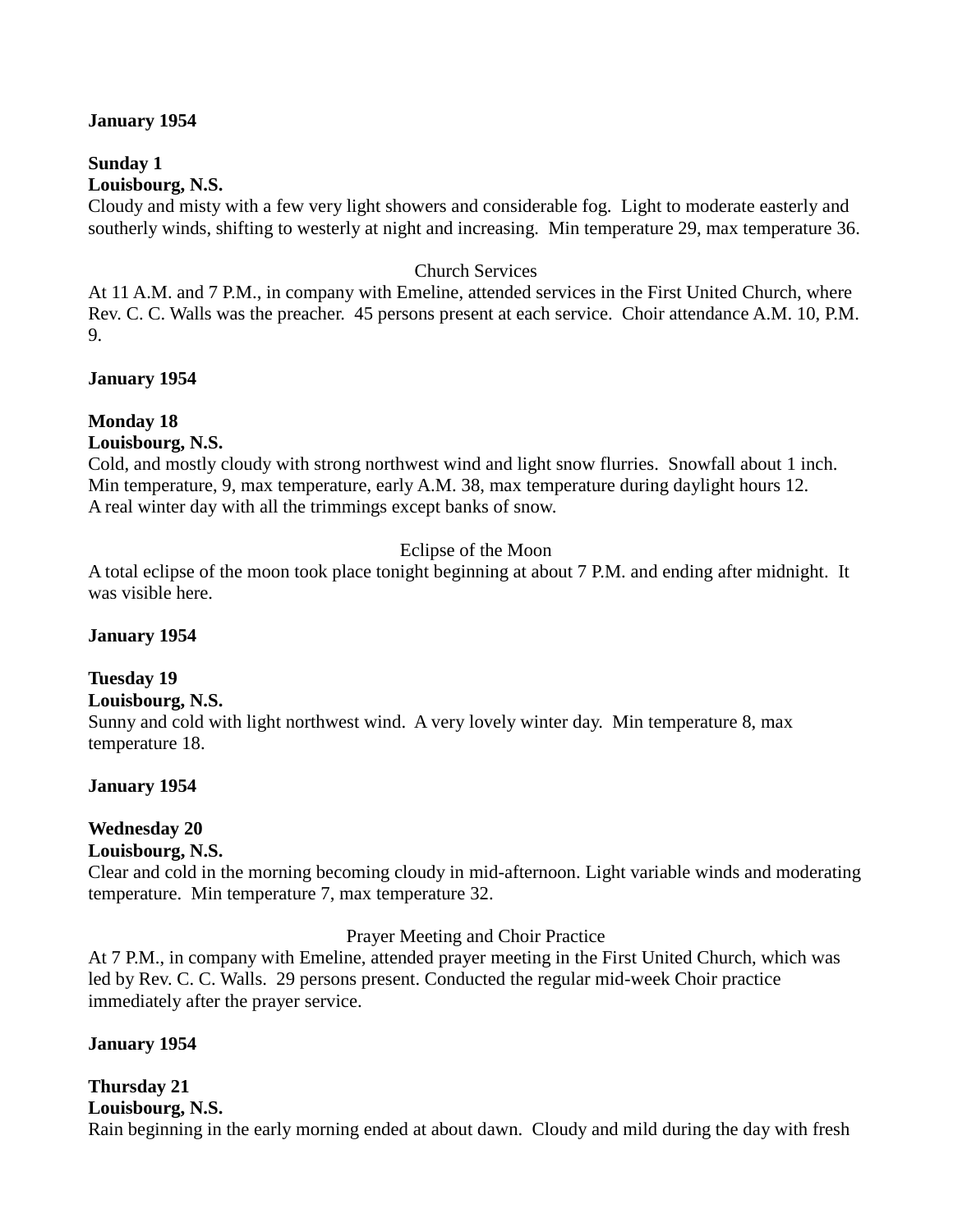southwest wind which shifted to northwest in the last afternoon. Light frost at night. Rainfall, about 1/2 inch. Min temperature 32, max temperature 45.

#### Meeting of Brotherhood

At 8 P.M. attended a regular meeting the Brotherhood of the First United Church, held in Calvin hall with Edward Levy presiding. Those present were: Rev. C. C. Walls, Wilson Levy, Charles Bagnall, Edward Levy, A. W. Stacey, John Skinner, William Hilchie, D. F. Nicholson and M. S. Huntington. Skinner and Huntington were the caterers for the night.

#### **January 1954**

**Friday 22 Louisbourg, N.S.** Cold and mostly clear with light northwest wind. Min temperature, 10, max temperature 31.

## Death of John L. Worthing

Today's issue of the Halifax Chronicle Herald recorded the death of John L. Worthing, which took place at his home at Martin's River, NS on the 18<sup>th</sup> of this month. He is survived by his wife and several sons and daughters. Mr. Worthing, who was a marine engineer, many years ago was a resident of Louisbourg. His age is given as 77.

#### **January 1954**

## **Saturday 23**

#### **Louisbourg, N.S.**

Sunny and cold with light northwest wind. An ideal winter day. Min temperature 7, max temperature 19.

#### Draggers at the Wharf

Went to the waterfront in the afternoon with William Lewis and took snaps of the old Government wharf with two and later three Draggers moored alongside. They were the "Cape North", "Conquest" and [blank]. The old Government wharf is badly in need of repairs, in fact it has been condemned, declared unsafe and fenced off. The snaps taken today are in support of a petition being circulated for the purpose of calling the attention of the proper authorities to the dilapidated conditions of the wharf, with a request that it be repaired and put in a safe condition for ships and draggers using this port.

#### **January 1954**

## **Sunday 24**

#### **Louisbourg, N.S.**

Clear and cold in the morning, but becoming cloudy and mild during the forenoon. Light to moderate southerly winds. Min temperature 8, max temperature 32.

#### Church Services

At 11 A.M. and 7 P.M., in company with Emeline, attended services in the First United Church where Rev. C. C. Walls was the preacher. Present at the morning service about 70. At the evening service about 45. Choir attendance, A.M. 10, P.M. 11.

#### **January 1954**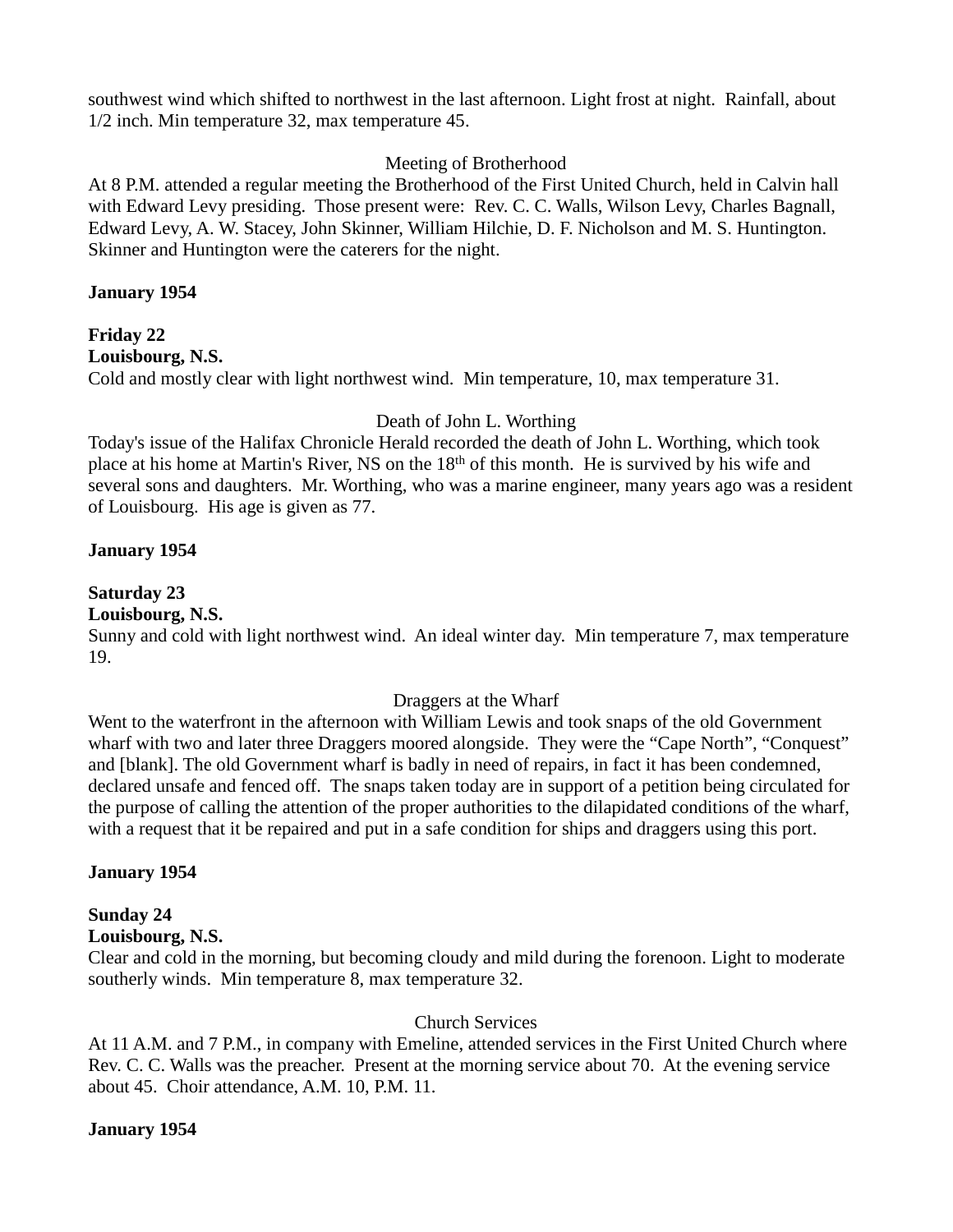**Monday 25**

#### **Louisbourg, N.S.**

Cloudy with a few sunny intervals. Mild with light variable winds. Min temperature 32, max temperature 37.

#### Congregational Meeting

AT 8 P.M., in company with Emeline, attended the annual meeting of the congregation of the First United Church which was held in Calvin hall with Rev. C. C. Walls presiding.

#### **January 1954**

## **Tuesday 26**

## **Louisbourg, N.S.**

Mild and mostly cloudy with light winds, southerly in the evening, increasing to strong during the night. Light drizzle of snow began to fall shortly before 1 P.M. Min temperature, 28, max temperature 34.

#### Ratepayers Meeting

At 8 P.M. attended a meeting of the ratepayers of the Town of Louisbourg, which was held in the Navy Hut, with Mayor George D. Lewis presiding. Meeting called for the purpose of voting for or against a resolution passed by the Town Council authorizing the borrowing of \$35,000 for the purpose of installing curb and gutter on part of Main Street, at the time the regular paving of Main Street is to take place, which will probably be during the summer of 1954. The resolution carried by a vote of 76 to 12.

#### C. G. S. Lady Laurier

Canadian Government Steamer "Lady Laurier" arrived in the evening and docked at the old Government wharf.

## Storing Ice

The A. A. Crowe Ice Company of Truro, NS today began storing ice for the Fish Plants. The ice is being obtained at Grand Lake on the new Sydney and Louisbourg highway. The ice is about 10 inches in thickness.

#### **January 1954**

# **Wednesday 27**

## **Louisbourg, N.S.**

Cloudy with light winds, fresh northeast in the evening. Snow began to fall at about 5 P.M. and continued during the night. Min temperature 26, max temperature 38.

## Prayer Meeting and Choir Practice

At 7 P.M., in company with Emeline, attended prayer meeting in the First United Church which was led by Rev. C. C. Walls. 24 persons present. Conducted choir practice immediately following the prayer service.

#### **January 1954**

**Thursday 28**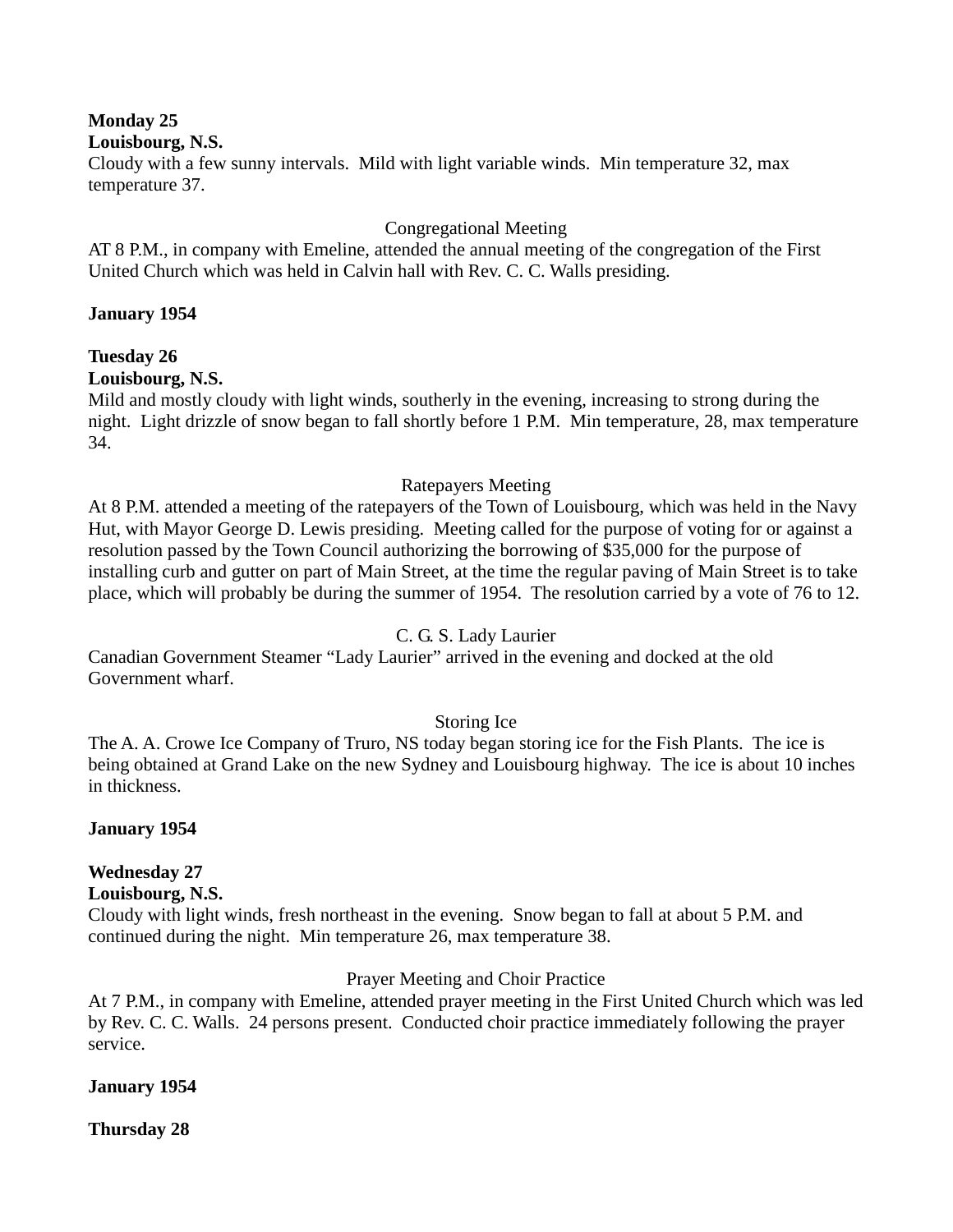#### **Louisbourg, N.S.**

#### Snow Storm.

Snow storm which begun yesterday evening continued throughout the day as snow squalls and mixed snow and hail, accompanied by strong easterly winds at times reaching gale force. A very unpleasant day. At a late hour at night the wind had not spent its force and was accompanied by drizzle of hail and snow. Min temperature, 26, max temperature 29.

## **January 1954**

## **Friday 29**

#### **Louisbourg, N.S.**

Snow of last night continued until late this afternoon accompanied by strong northeast wind which shifted to north, and in the late afternoon to northwest, decreasing at night. Snowfall since last Wednesday evening at least 12 inches. Highway snow plough passed along Main Street during the afternoon. Min temperature 20, max temperature 24.

#### To Sydney and Return

Went to Sydney on the 8 A.M. trip of Highland Lines Bus service, where I had an appointment with Don MacKeen of the Anglo Canadian Company Limited. Met Mr. MacKeen at the Isle Royale Sample Room shortly after 10 A.M. and placed an order with him. After making two more business calls, returned on the bus leaving Sydney at 12:15 P.M. Arrived home at 1:25 P.M.

#### **January 1954**

# **Saturday 30**

#### **Louisbourg, N.S.**

Cold in the morning, moderating during the day. Sunny with moderate northwest wind decreasing to light and shifting to southeast at night and increasing to strong before midnight. A very lovely winter day. Storm threatening at night. Min temperature 12, max temperature 28.

#### **January 1954**

#### **Sunday 31**

#### **Louisbourg, N.S.**

Rain in the early morning followed by snow which ended at about 8:30 A.M. Cloudy and mild with a few brief sunny intervals during the afternoon. Strong southeast wind, shifting to southwest before dawn and decreasing to light. Rainfall about 1/4 inch, snowfall about 1 inch. Min temperature, 28, max temperature 36.

#### Church Services

At 11 A.M. and 7 P.M., in company with Emeline, attended services in the First United Church, where Rev. C. C. Walls was the preacher. About 45 persons present in the morning and about 60 in the evening. Choir attendance, A.M. 10, P.M. 12.

Total snowfall for January 1954, 23 1/2 inches. Total Rainfall " " 1954, 2 1/2 Min temperature, January 1954  $6$  on the 15<sup>th</sup>. Max "  $\ldots$  " 1954, 46 "  $\ldots$  7<sup>th</sup>.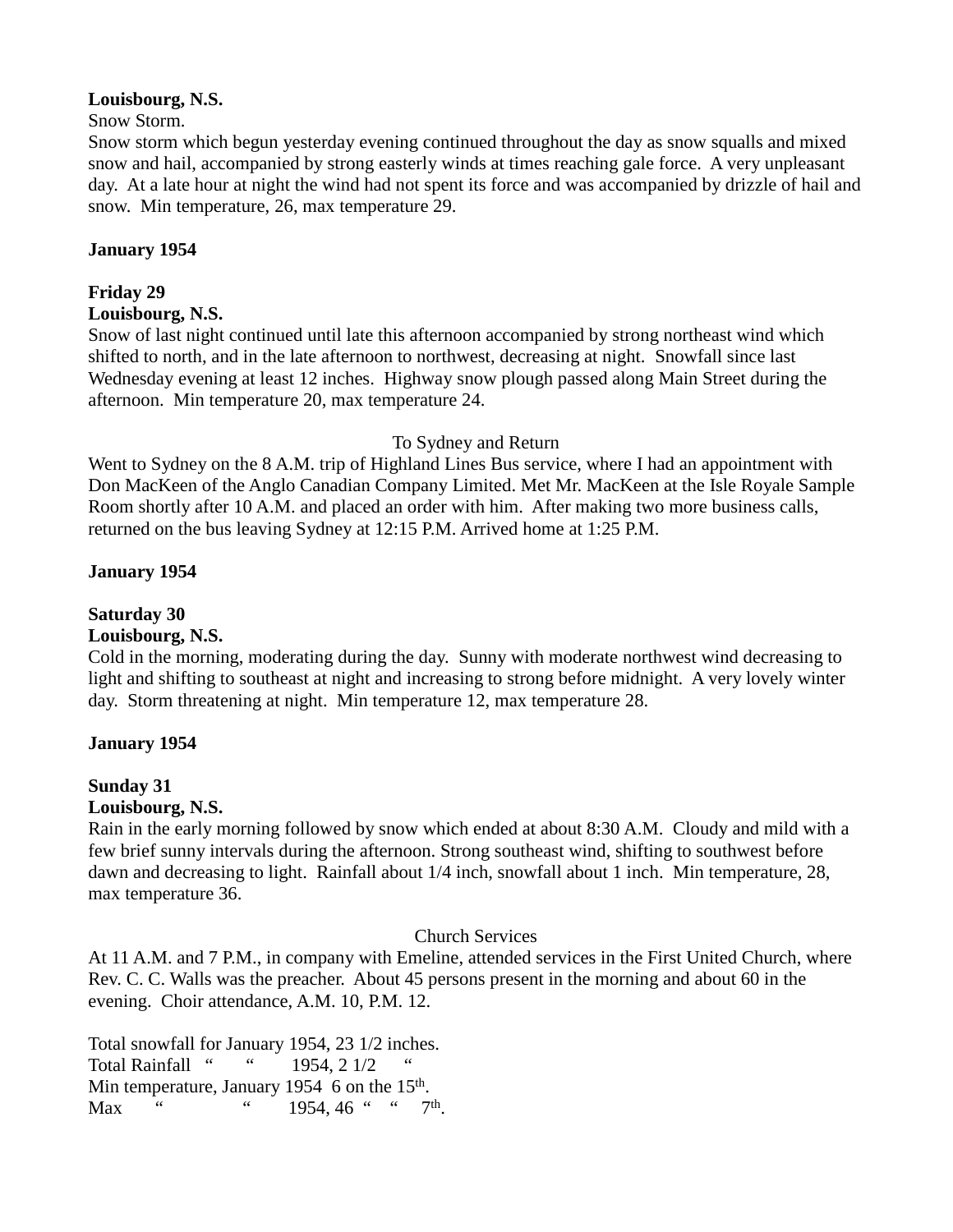## **February 1954**

## **Monday 1**

## **Louisbourg, N.S.**

Cold and mostly sunny with light northwest wind. An ideal winter day. Min temperature, 12, max temperature 28.

## **February 1954**

## **Tuesday 2**

**Louisbourg, N.S.**

Cold in the morning and the greater part of the day, moderating in the early part of the night. Sunny throughout the day. Light northwest wind shifting to southerly during the afternoon. A very lovely winter day. Min temperature 2, max temperature 28.

## **February 1954**

## **Wednesday 3**

#### **Louisbourg, N.S.**

Snow Storm

New Moon Today

Snow storm beginning in the early morning ended at about 7:30 A.M. and was followed by a short period of light drizzle of rain. Cloudy, mild and foggy. Light southerly winds. Light showers of rain during the night. Snowfall about 6 inches. Min temperature, 30, max temperature 38.

#### Firemen's Supper

At about 5 P.M., in company with Emeline, attended supper in the Navy Hut held under the auspices of the Louisbourg Fire Brigade.

## **February 1954**

#### **Thursday 4 Louisbourg, N.S.**

## Showery, cloudy, foggy and mild with light southerly winds. Steady rain at night. Min temperature, 37, max temperature, 45.

#### Meeting of Brotherhood and Board of Stewards

At 8 P.M. attended a meeting of the Brotherhood of the First United Church, which was followed immediately at the close by a meeting of the Board of Stewards of the aforementioned Church. Both meetings were held in Calvin hall with Edward Levy and Edison Skinner presiding respectfully.

## **February 1954**

# **Friday 5**

## **Louisbourg, N.S.**

Rain of last night ended in the morning. Cloudy and mild with some fog. Partly clear during the afternoon, cloudy at night. Fresh to strong southwest wind decreasing to light. Rainfall beginning last Wednesday, 5/8 inch. Min temperature, 36, max temperature, 41.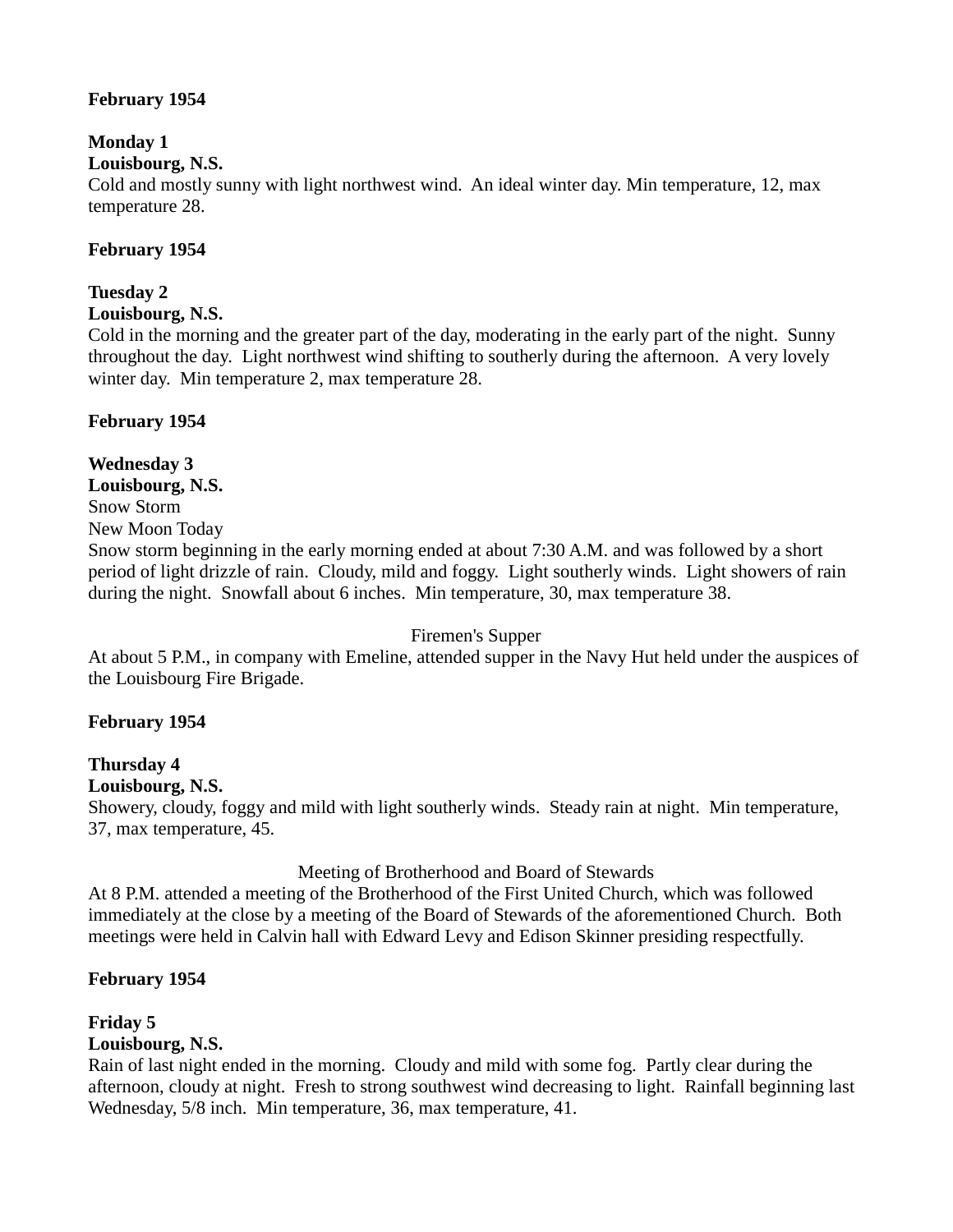#### **February 1954**

# **Saturday 6**

**Louisbourg, N.S.**

Mostly clear and sunny, becoming cloudy at night. Fresh to strong southwest wind. Min temperature, 34, max temperature 40.

#### Marriage

The marriage of Miss Donalda Rudderham, daughter of Mr. and Mrs. Harold Rudderham of this Town, to [blank] of Halifax, N.S. took place in the First United Church at 4 P.M. The ceremony was performed by Rev. C. C. Walls, Pastor of the First United Church.

#### **February 1954**

#### **Sunday 71**

**Louisbourg, N.S.**

Hazy with sunny intervals with light to moderate westerly winds. A very lovely winter day. Min temperature, 28, max temperature 38.

#### Church Services

At 11 A.M. and 7 P.M., in company with Emeline, attended services in the First United Church. Preacher in the morning Rev. C. C. Walls. The preacher in the evening was Mr. Grant Walls, son of Rev. C. C. Walls. Grant Walls is a United Church student Minister, and is to be ordained during this year. About 65 persons present at each service. Choir attendance, A.M. 13, P.M. 15.

#### **February 1954**

#### **Monday 8**

#### **Louisbourg, N.S.**

Cloudy but becoming sunny early in the forenoon. Sunny and mild during the afternoon, cloudy at night. Storm threatening. Light to moderate west wind shifting to southwest. Min temperature 24, max temperature 34.

Meeting of Board of Stewards

At 8 P.M. attended a meeting of the Board of Stewards of the First United Church which was held at the home of Mr. and Mrs. Rod J. MacLeod, with the chairman, Edison Skinner presiding. Those present were: William Hilchie, John Skinner, William Stewart, Charles Beaver, Charles Bagnall, Edison Skinner, John MacRury (secretary), Alex MacKinnon, Rev. C. C. Walls, John E. MacDonald, Gervin MacLean, Rod J. MacLeod, and M. S. Huntington.

C. G. S. Saurel

Canadian Government Steamer "SAUREL", Capt. Chauniard arrived during the early part of the night.

#### **February 1954**

**Tuesday 9 Louisbourg, N.S.** Snow Storm and Gale Cloudy and mild with snow beginning to fall at about 9:30 A.M. and ending at about 2 P.M. Snow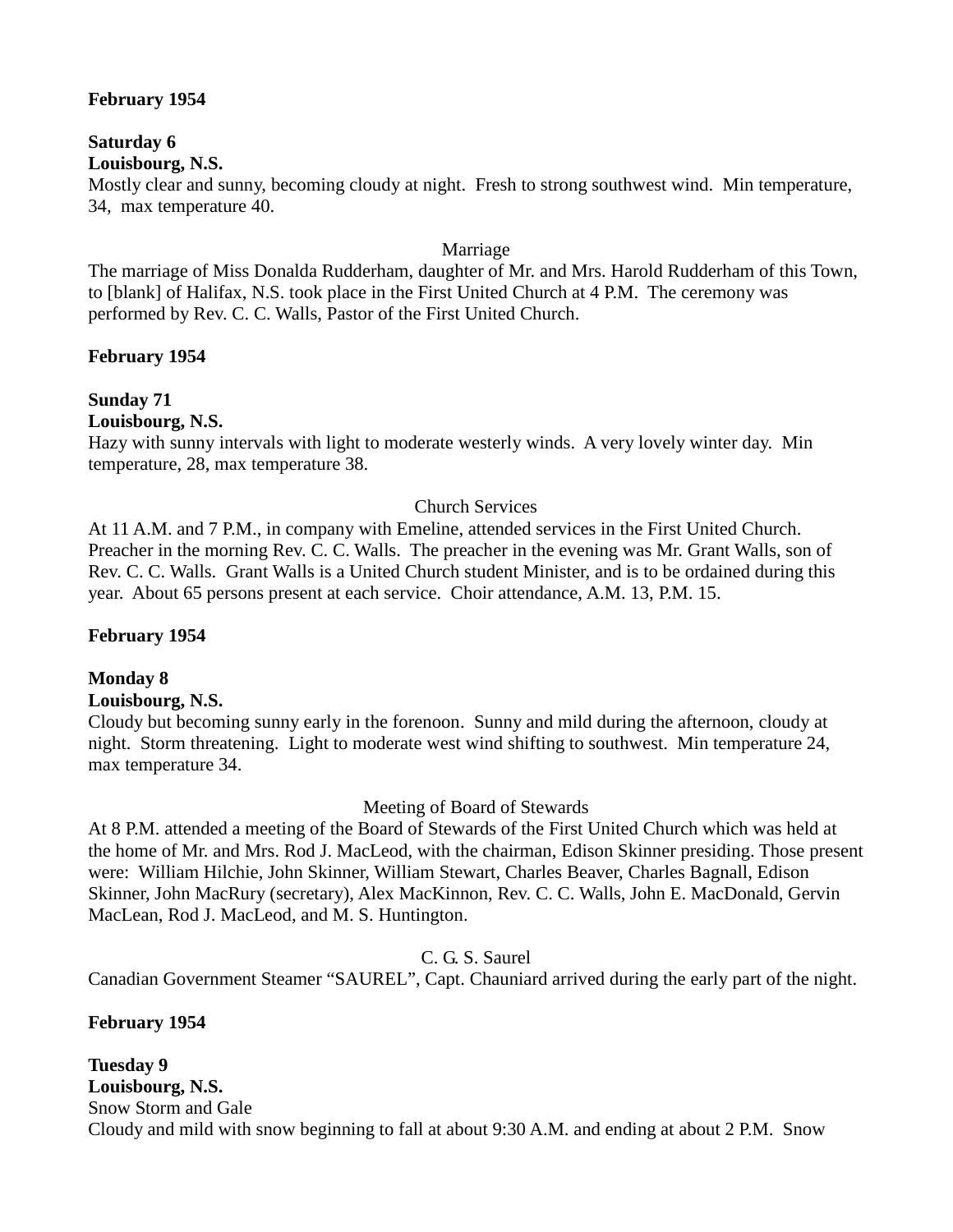followed by hail which lasted for about one hour and was then followed by rain which continued until a late hour at night. Light wind in the morning followed by increasing southeast wind in the forenoon which shifted to east and at noon to northeast and reaching gale force early in the afternoon. A very disagreeable day. Snowfall about 4 inches. Streets very slushy during the afternoon and evening. Rainfall about 1/2 inch. Min temperature, 32, max temperature, 35.

#### **February 1954**

#### **Wednesday 10**

#### **Louisbourg, N.S.**

Heavy gale of yesterday and last night ended in the morning. Moderate to light northwest wind during the day. Mostly clear. Min temperature, 18, max temperature 32.

#### Three Glace Bay Fishermen Missing

Today's press and radio reported the loss of the fishing boat "Liberator" and her crew of three, all of Glace Bay. Those who failed to return, and presumed lost are: Thomas Barrett (Skipper), Paul Ford and Jake Burt.

#### Prayer Meeting and Choir Practice

At 7 P.M. in company with Emeline, attended prayer meeting in the First United Church, which was conducted by Rev. C. C. Walls. Immediately after the prayer service, I conducted the regular weekly choir practice.

#### **February 1954**

#### **Thursday 11**

## **Louisbourg, N.S.**

Mostly clear with light to moderate northwest wind. Min temperature, 15, max temperature, 30.

#### C. G. S. Saurel

Canadian Government steamer "Saurel", Captain Chauniard, which arrived here on last Monday, sailed at about 7 A.M. today.

#### **February 1954**

# **Friday 12**

## **Louisbourg, N.S.**

#### Snow Storm.

Snow began to fall at about 8 A.M. and continued until about 3:30 P.M. and beginning again in the evening and continuing during the night. Moderated to fresh northeast wind. Min temperature, 12, max temperature, 28.

To Sydney and Return

Emeline and I went to Sydney on the 2:3 P.M. trip of the Highland Lines Bus Service, where we at 8 P.M. attended a performance of the Comic Opera "Mikado" which was staged in St. Andrew's Memorial Hall under the auspices of the First United Church Men's Club.

#### Death of Douglas J. Kennedy

The death of Douglas J. Kennedy of this town, occurred at about 1 P.M. at the City Hospital, Sydney,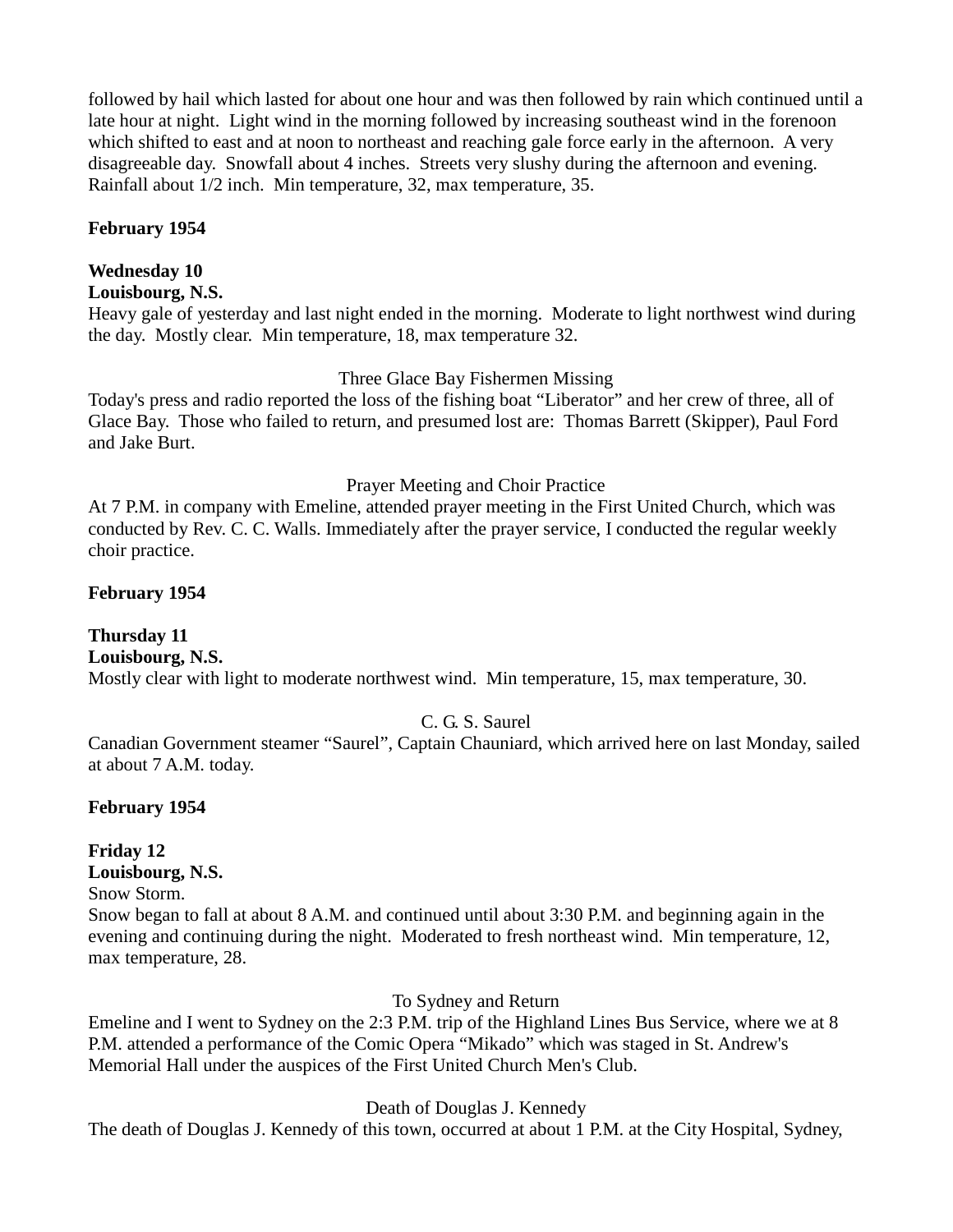after an illness of about three months. He is survived by his wife, four sons and one daughter.

#### **February 1954**

### **Saturday 13**

#### **Louisbourg, N.S.**

Cold, and mostly clear with moderate northwest wind. Snow storm of yesterday ended in the morning. Max temperature, 1 below zero, max temperature, 18. Snowfall of yesterday and last night about 12 inches.

#### **February 1954**

#### **Sunday 14**

#### **Louisbourg, N.S.**

Cold and remarkably clear with light northwest wind. A real winter day but a pleasant one. Min temperature, 2 below zero, max temperature, 20.

#### Church Services

AT 11 A.M. and 7 P.M., in company with Emeline, attended services in the First United Church, where Rev. C. C. Walls was the preacher. Present in the morning, about 45, in the evening, about 55. Choir attendance, A.M. 9, P.M. 12.

#### **February 1954**

## **Monday 15**

### **Louisbourg, N.S.**

Cloudy. Very light drizzle of snow for a short time in the forenoon and again in the afternoon followed by mist and fog. Light easterly and southerly winds. Snowfall about 1/2 inch. Min temperature, 22, max temperature, 38.

#### Funeral

The funeral of the late Douglas J. Kennedy, took place at about 8:30 A.M. from his late home on Kent Street to Stella Maris Church where the funeral service was conducted by Rev. Father M. J. MacSween. Burial took place in the Roman Catholic cemetery. Funeral in charge of D. M. Johnston, Funeral Director.

#### **February 1954**

## **Tuesday 16**

**Louisbourg, N.S.**

Cloudy but clearing in the forenoon. Sunny and mild during the afternoon. A very lovely day. Very light variable winds. Min temperature, 30, max temperature, 42.

#### **February 1954**

#### **Wednesday 17 Louisbourg, N.S.**

Snowstorm.

Cloudy. Snow which began at about 1:3 P.M. ended in the evening and was followed by a light fall of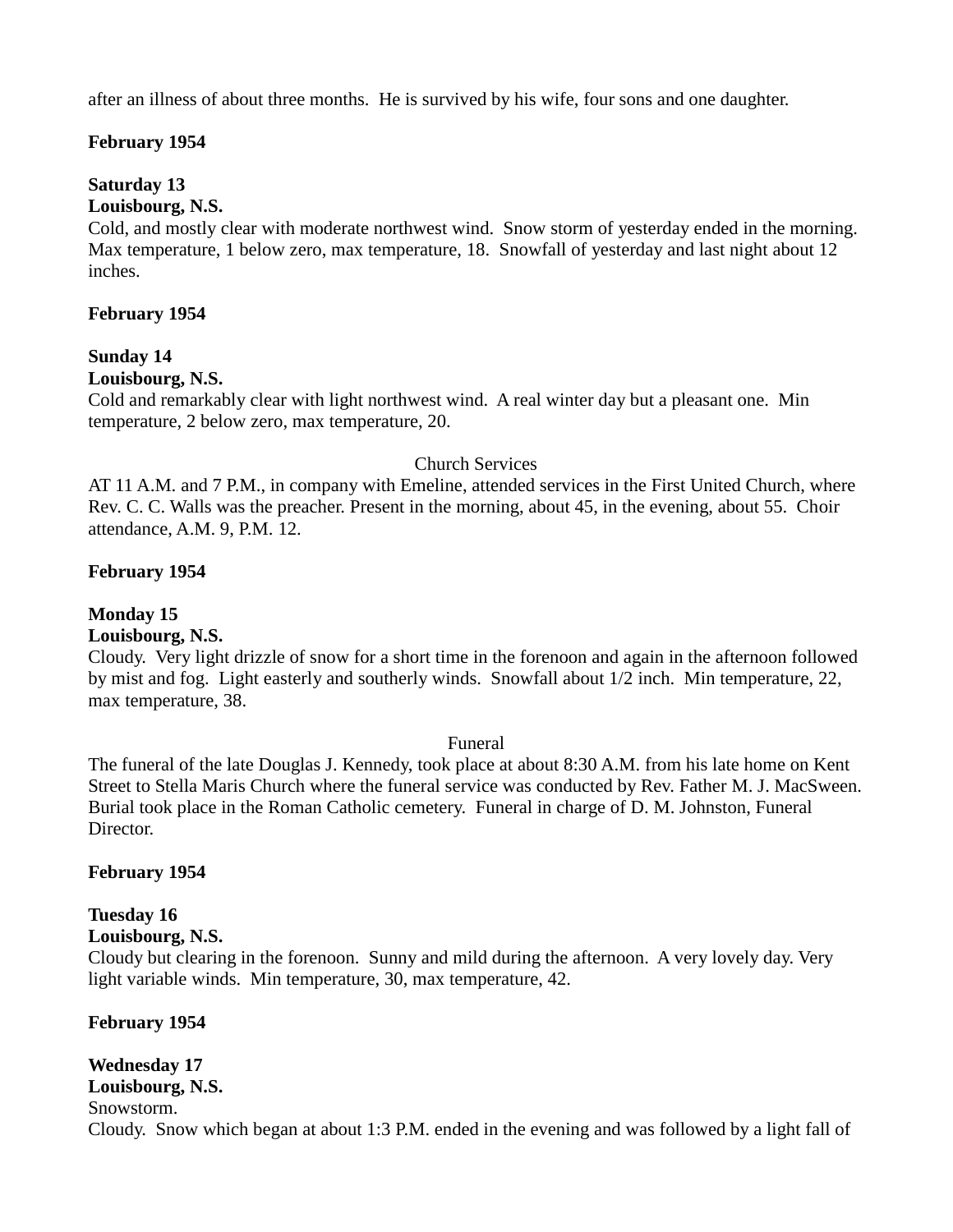hail and freezing mist. Very light variable winds becoming southeast in the afternoon and increasing to strong during the early part of the night. Snowfall about 4 inches. Min temperature, 26, max temperature, 31.

### Prayer Meeting and Choir Practice

At 7 P.M. in company with Emeline, attended the mid-week prayer meeting in the First United Church. Immediately after the prayer service, I attended and conducted the regular weekly choir practice.

#### **February 1954**

## **Thursday 1**

#### **Louisbourg, N.S.**

Cloudy and chilly with moderate to fresh easterly winds, increasing to strong during the early part of the night. Streets very slushy. Min temperature, 31, max temperature, 34.

#### Meeting of Louisbourg Development Company

At 7 P.M. attended a meeting of the Executive Committee and at 8 P.M. a meeting of the Louisbourg Development Company. Both meetings were held in the Navy League building with the President Duncan MacKay in the chair. Among those present were: William Stewart (secretary), Kiley MacDonald, Sam Levy, Mayor George D. Lewis, D. M. Johnson, James Suffity, William Lewis, Guy M. Hiltz, Arthur D. Cann, Fraser Wilcox, Frank O'Keefe, Howard Cann.

#### **February 1954**

## **Friday 19**

## **Louisbourg, N.S.**

Cloudy in the early morning becoming remarkably clear and remaining so for the rest of the day. Fresh to moderate northwest wind. A very lovely winter day. Min temperature, 32, max temperature, 38.

#### **February 1954**

## **Saturday 20**

#### **Louisbourg, N.S.**

Remarkably clear with light winds, mostly southwest. A very lovely winter day. Min temperature, 22, max temperature, 34.

#### C. G. S. LADY LAURIER

Canadian Government steamer "Lady Laurier" arrived and docked at the Government wharf.

#### **February 1954**

#### **Sunday 1**

## **Louisbourg, N.S.**

Clear and mild, becoming hazy in the afternoon and foggy in the evening. Light southwest wind. Min temperature, 26, max temperature, 41.

## Church Services

At 11 A.M. and 7 P.M., in company with Emiline, attended services in the First United Church where Rev. C. C. Walls was the preacher. The Louisbourg Girl Guides and Brownies paraded to the First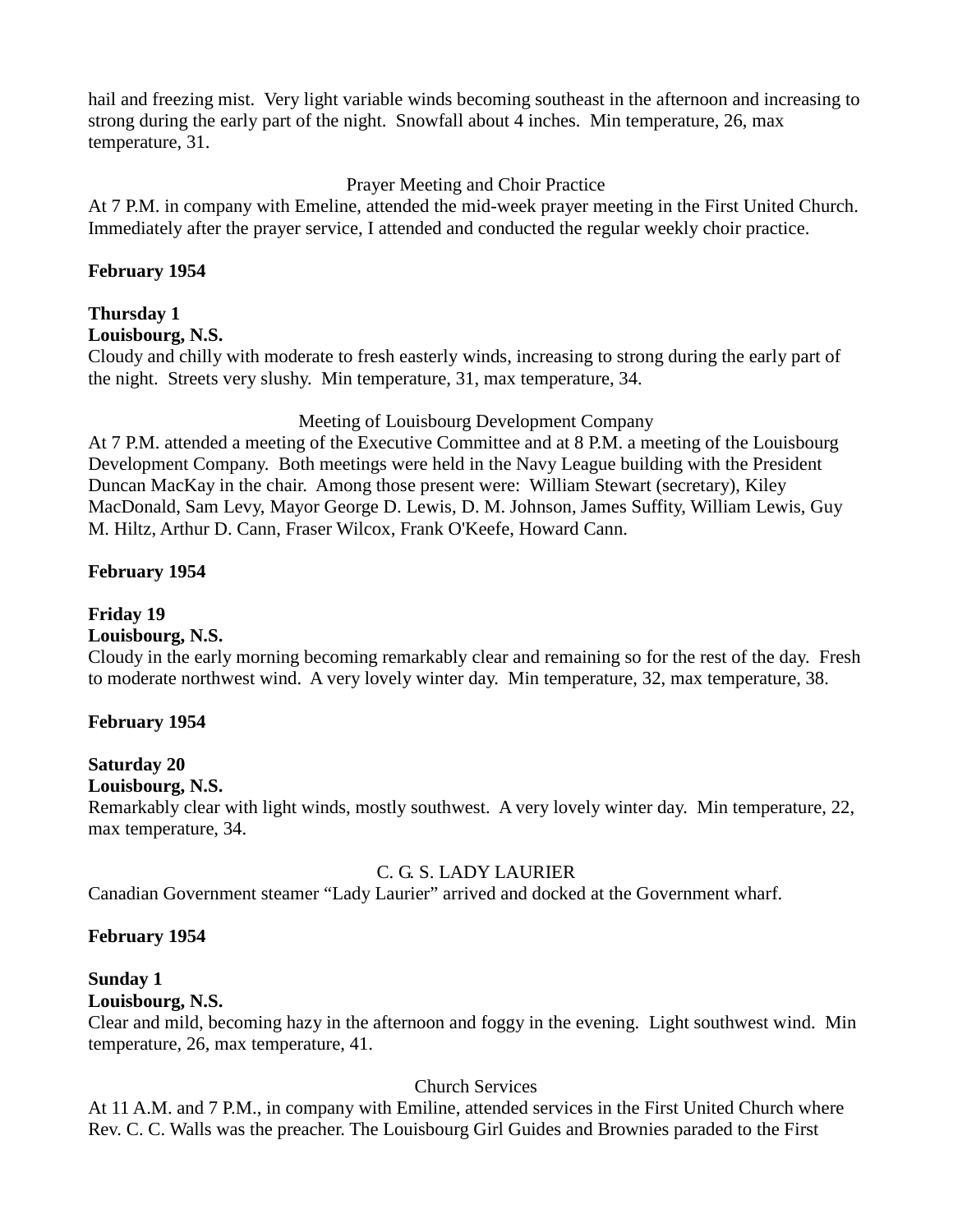United at 11 A.M. Present at 11 A.M. about 100, at 7 P.M. about 50. Choir attendance, A.M. 8, P.M. 12.

#### **February 1954**

### **Monday 22**

#### **Louisbourg, N.S.**

Clear and mild but becoming cloudy early in the day. Shower of rain in the forenoon. Sunny intervals throughout the day. Light winds. Min temperature, 35, max temperature, 44.

#### C. G. S. EDWARD CORNWALLIS

Candadian Government steamer "Edward Cornwallis" arrived during the afternoon.

#### Turkey Supper

At 5 P.M., in company with Emeline, attended a turkey supper held in the Parish hall under the auspices of Samuel Moody Orange Lodge.

#### **February 1954**

#### **Tuesday 23**

#### **Louisbourg, N.S.**

Cloudy and very mild with light southwest wind and some fog and a few light showers. Min temperature, 34, max temperature, 48. Main Street bare, and very muddy in places as a result of the frost coming out of the ground.

#### **February 1954**

#### **Wednesday 24**

#### **Louisbourg, N.S.**

Cloudy with fresh to strong easterly winds. Foggy and misty during the greater part of the day. Min temperature 34, max temperature, 40.

#### FIRES

At 3:15 A.M. the Fire Brigade was called out for service near Hazard MacRae's Garage at the corner of Main and Strathcona Streets where a motor truck and three cars were burning making four separate fires with no connection with each other. A new car owned by Duncan MacKay was on fire in his own yard about 60 feet from the nearest of the others. The truck was owned by Hazard MacRae and the car nearest the street by Tony Droulette. The one in the background was the property of George LeMoine. While the four fires were extinguished in short order by the firemen, the truck and cars were badly damaged.

#### Provincial Legislature Opens

The Nova Scotia Legislature opened at Halifax today under the Premiership of Angus L. MacDonald. The Conservative opposition is under the leadership of Robert L. Stanfield. J. Smith MacIvor, M.L.A. for Cape Breton south was unanimously elected speaker. He succeeds Gordon E. Romkey, who held the office for many years.

Prayer Meeting and Choir Practice

At 7 P.M., in company with Emeline, attended prayer meeting in the First United Church which was led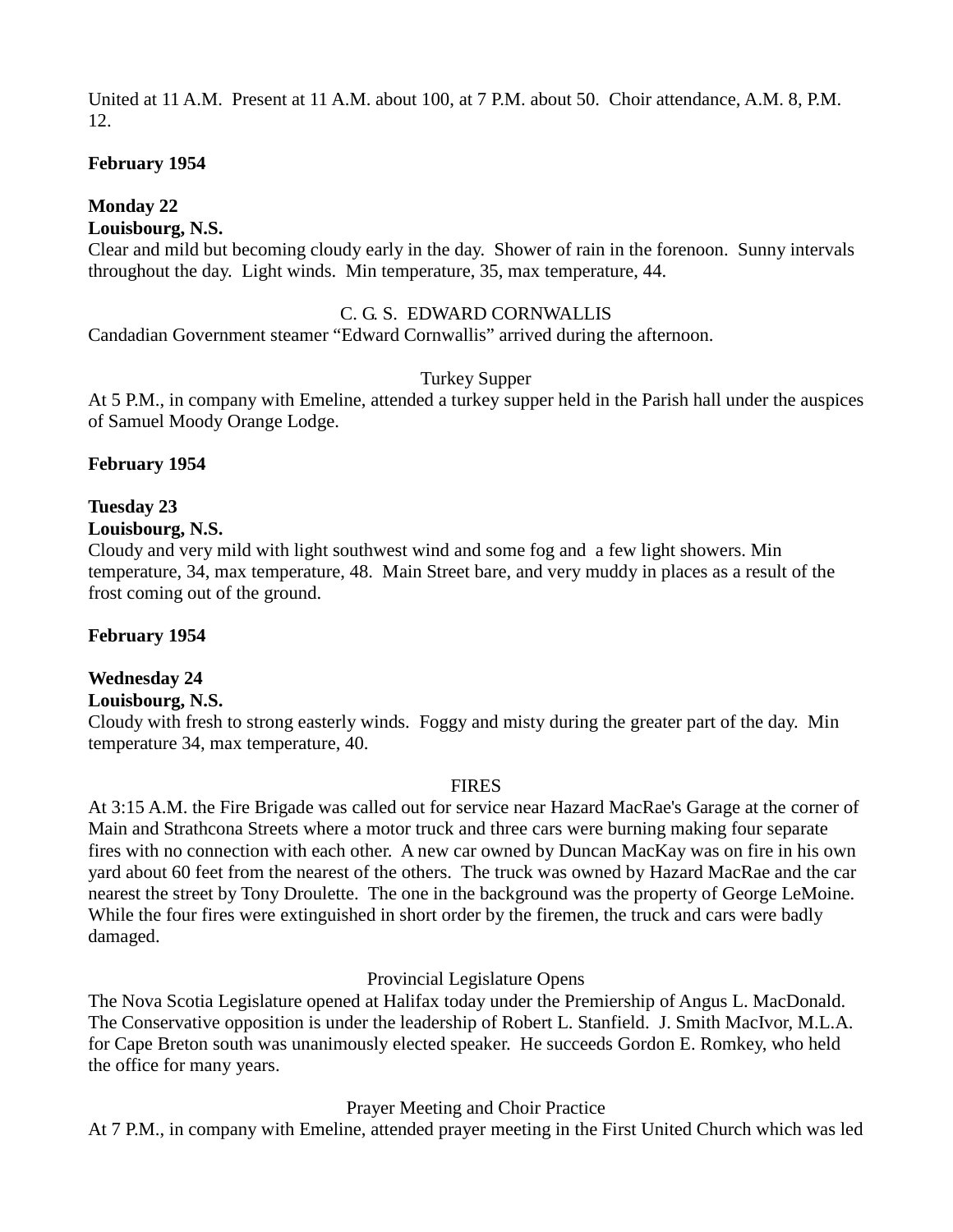by Rev. C. C. Walls. After the prayer service, I conducted the regular weekly choir practice.

#### **February 1954**

## **Thursday 25**

#### **Louisbourg, N.S.**

Cloudy, foggy and misty with an occasional light drizzle of rain. Min temperature, 35, max temperature, 44.

#### Death of Daniel MacNeil

The death of Daniel MacNeil of this Town occurred at an early hour in [blank]. Mr. MacNeil, who was 82 years of age was a resident of Louisbourg for about 45 years. At Louisbourg he operated a blacksmith shop and many years ago was Chief of Police for this Town for a period of about 14 years. He is survived by his wife and two sons. The sons are John J. In Vancouver, B.C. and William in Seattle, Washington, U.S.A.

#### **February 1954**

## **Friday 26**

**Louisbourg, N.S.**

Cloudy and misty with occasional light showers and drizzle of rain. Moderate to fresh easterly winds increasing to strong during the early part of the night. Min temperature, 34, max temperature, 46.

#### C. G. S. Lady Laurier. C G. S. Edward Cornwallis

Canadian Government steamer "Lady Laurier" which has been in port since the  $20<sup>th</sup>$  and the Canadian Government steamer "Edward Cornwallis" which arrived here on the 22<sup>nd</sup>, sailed during the forenoon.

#### Death of Judson Cross

The death of Judson Cross occurred at about [blank] at his home at Havenside, today. Mr. Cross, who was born at Tancook, Lunenburg County, N.S. in 1867, came to Louisbourg about 51 years ago where he resided until his death. He is survived by three sons, Welsford, Percy and Dewitt. Two daughters, Blanche of the teaching staff of the Louisbourg school, and Mrs. Dan James MacLeod (Beulah) of Louisbourg,

#### **February 1954**

# **Saturday 27**

## **Louisbourg, N.S.**

Rain during the early morning and forenoon followed by intermittent showers. Mist and drizzle for the remainder of the day. Fresh to strong northeast wind decreasing to moderate in the afternoon. Min temperature, 36, max temperature, 40.

#### Funeral

The funeral of the late Daniel MacNeil took place from his late home, corner of Aberdeen and Townsend Street, at 8:45 A.M. to Stella Maris Church where the funeral service was conducted by Rev. Father M. J. MacSween. Burial took place at the MacLellan's Point cemetery, Mira Ferry. Funeral in charge of D. M. Johnston, Funeral Director, Louisbourg.

#### **February 1954**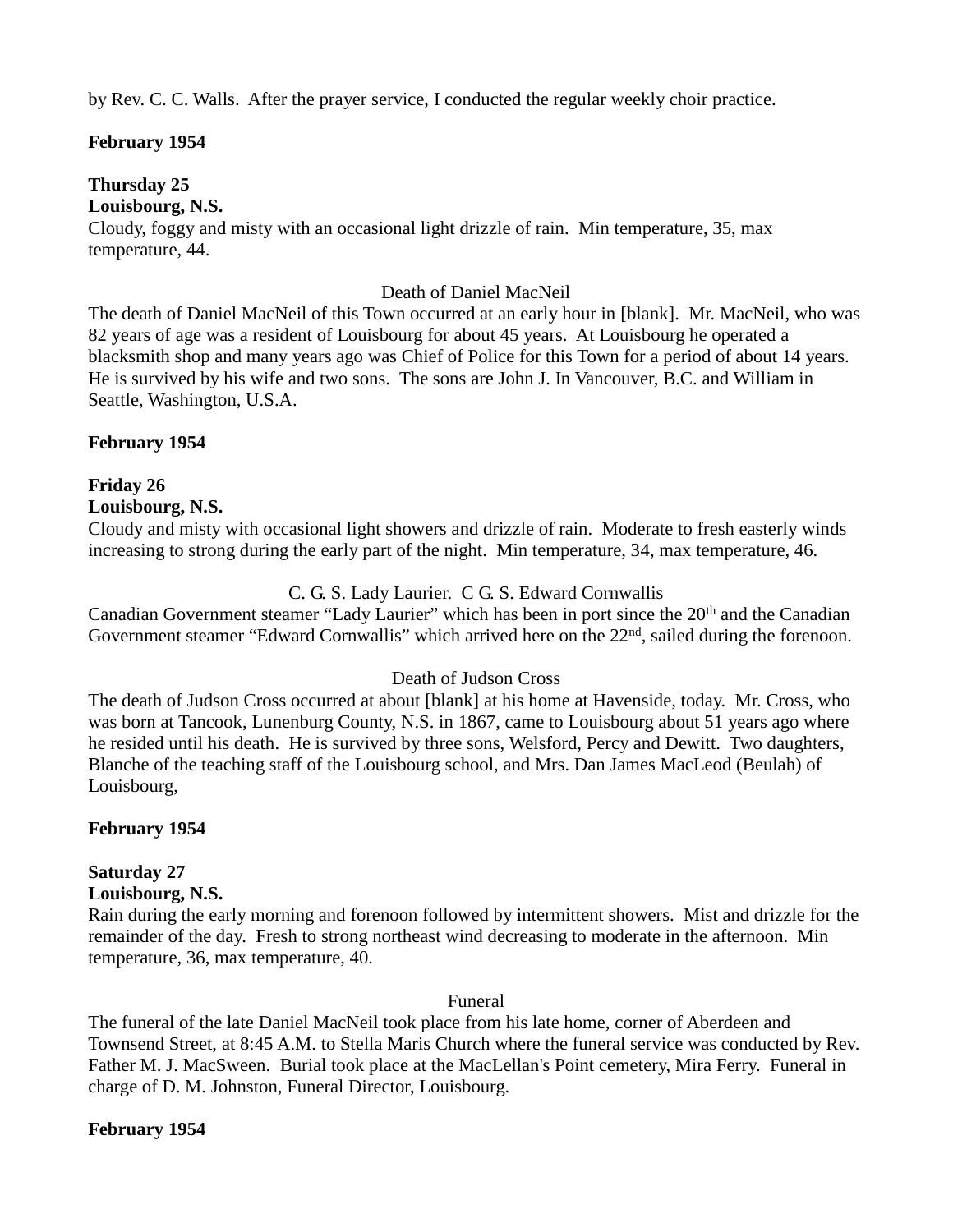#### **Sunday 28 Louisbourg, N.S.**

A brief sunny interval in the morning followed by clouds with a few small patches of clear sky for the greater part of the day. Very light variable winds. Min temperature, 34, max temperature, 40. Total rainfall beginning with light showers on the  $22<sup>nd</sup>$  and ending with the rain of vesterday and last night 1 1/8 inch.

#### Church Services

At 11 A.M. and 7 P.M., in company with Emeline, attended services in the First United Church where in the morning Rev. C. C. Walls was the preacher and in the evening, his son, Mr. Grant Walls, preached the sermon. Attendance at the morning service about 45. At the evening service about 50. Choir attendance, A.M. 8, P.M. 8. A brief joint meeting of the session and the Board of Stewards called together at the close of the morning service. Rev. C. C. Walls announced his intention of applying to the Presbytery for permission to terminate his Pastorate of the First United Church, on the 30<sup>th</sup> of June of this year.

#### Motored to the Cross Home

After the close of the evening service, Emeline and I motored with D. F. Nicholson to the home of the late Judson Cross at Havenside, where we made a short visit. Alex. Nicholson also accompanied us.

Total snowfall for February 1954 About 26 1/2 inches " rainfall " " 1954 " 2 1/4 inches Min temperature " " 1954 2 below zero on the 14<sup>th</sup> Max " " " 1954 48 on the 23<sup>rd</sup>.

The temperature did not drop to the freezing point since the 21<sup>st</sup>.

#### **March 1954**

#### **Monday 1**

**Louisbourg, N.S.**

Cloudy and misty with some fog. Light to moderate winds, mostly northeast. Min temperature, 35, max temperature, 39.

#### Funeral

At about 1:45 P.M., attended the funeral of the late Judson Cross, which took place from his late home at Havenside to the First United Church, thence to Willow Grove cemetery where burial took place. Services at the house, Church and grave were conducted by Rev. C. C. Walls. Funeral in charge of D. M. Johnston, Funeral Director.

#### Snow has all disappeared

Streets and fields entirely bare as far as snow is concerned. Snow that has been steadily melting during the last ten days has entirely disappeared.

#### **March 1954**

**Tuesday 2 Louisbourg, N.S.**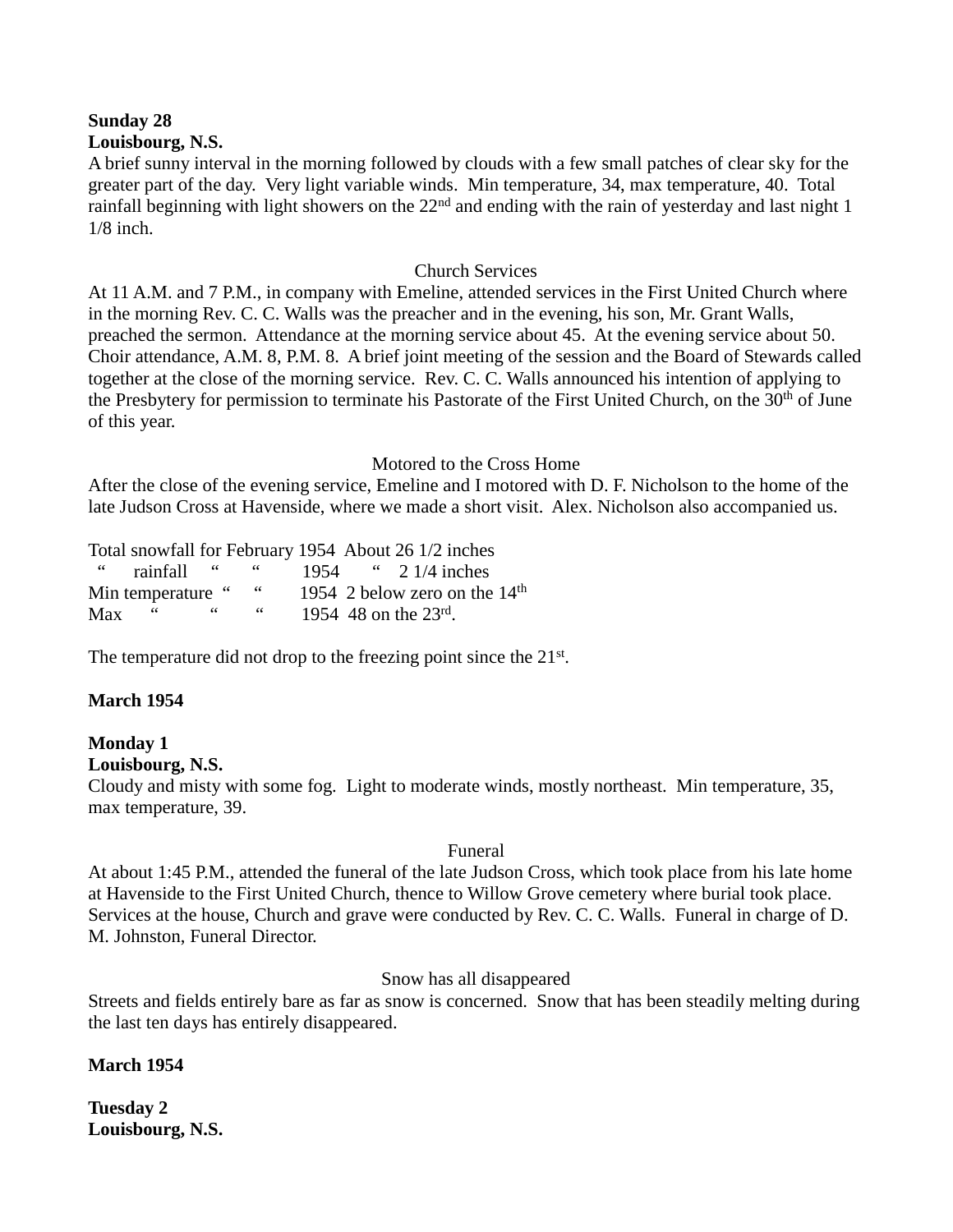Cloudy with some light drizzle, mist and fog. Light variable winds. Min temperature, 34, max temperature, 46.

#### Main Street Graded

A Highway Grader graded Main Street today. The frost appears to be all out of the ground. A very unusual occurrence for this time of year.

#### **March 1954**

#### **Wednesday 3**

#### **Louisbourg, N.S.**

Cloudy and mild, but becoming clear and sunny early in the forenoon and continuing so during the afternoon. Light variable winds. Light frost at night. Rainfall of yesterday and last night 1/4 inch. Min temperature, 30, max temperature, 51. Temperature dropped to the freezing point tonight for the first time since February  $21<sup>st</sup>$ .

#### Prayer Meeting and Choir Practice

At 7 P.M., in company with Emeline, attended prayer meeting in the First United Church which was conducted by Rev. C. C. Walls. I conducted choir practice after the close of the prayer service.

#### **March 1954**

#### **Thursday 4**

#### **Louisbourg, N.S.**

New moon today

Cloudy and foggy with light to fresh southerly winds. Mist and drizzle of rain. Showers during the late afternoon and night. Min temperature, 27, max temperature, 38.

#### Meeting of Brotherhood

At 8 P.M. attended a meeting of the First United Church Brotherhood held in Calvin hall with Edward Levy presiding. On the invitation of the Brotherhood, Roy Bussey showed a series of moving pictures, the most of them in color. Those present were: John Skinner, Alex MacKinnon, Rod MacLeod, Rev. C.C. Walls, William Hilchie, Wilson Levy, A. W. Stacey, Edward Levy, Charles Bagnall, William Stewart, Roy Bussey and M. S. Huntington.

#### **March 1954**

**Friday 5 Louisbourg, N.S.** Friday, March 5 Louisbourg, N. S.

Cloudy with sunny intervals. Heavy snow squalls at about 11A.M. and another at about 3P.M. Snowfall about 2 inches. Light to moderate westerly winds. Min temperature, 26, max temperature, 37. Rainfall of yesterday and last night 1/4 inch.

Saturday, March 6 Louisbourg, N. S.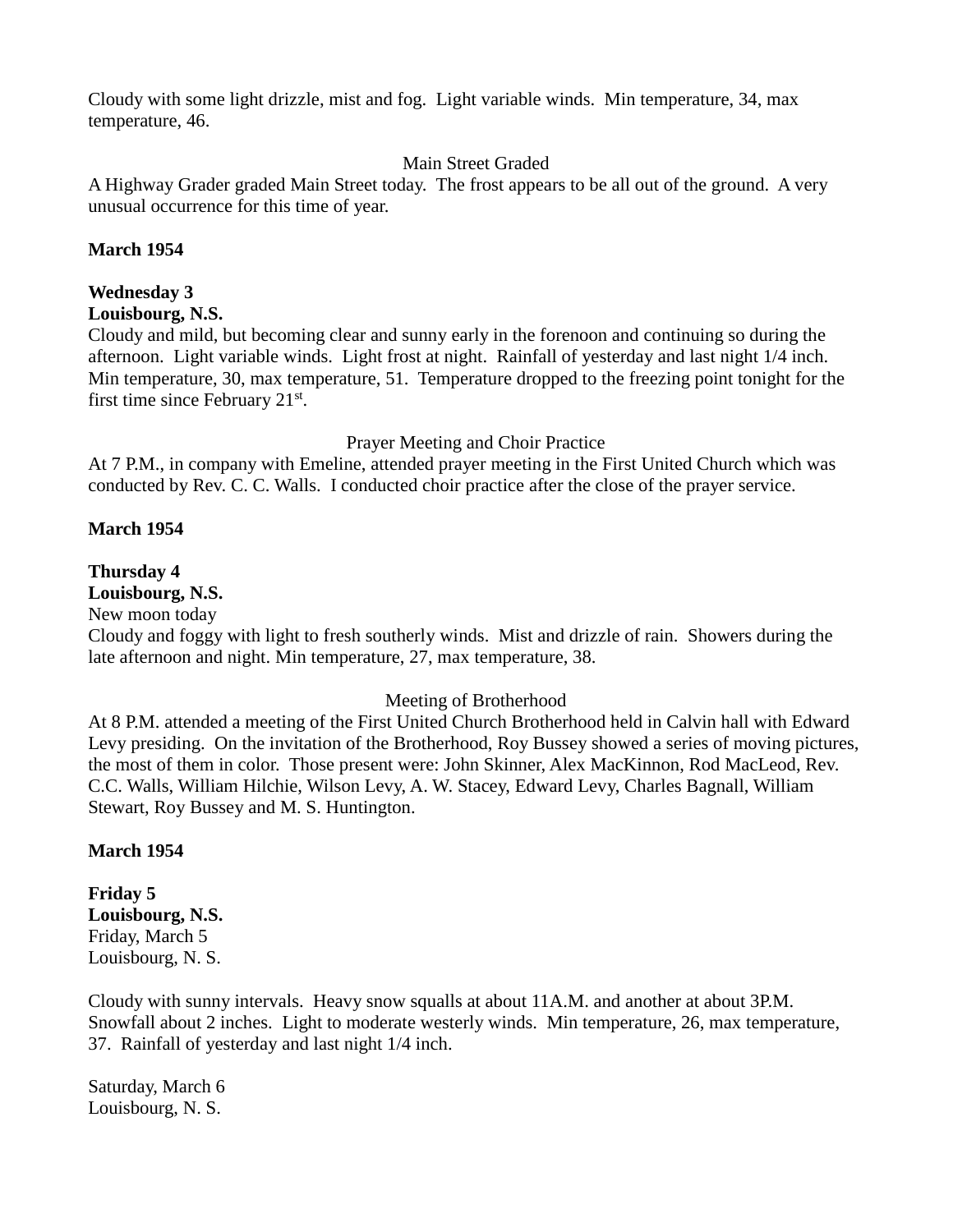Cool and mostly sunny with light to moderate westerly winds. A very nice winter day. The greater part of the snow of yesterday still remains while the streets are bare. Min temperature, 20, max temperature, 35.

#### **March 1954**

## **Sunday 7**

**Louisbourg, N.S.**

Cloudy with many bright sunny intervals. Light snow squalls in the evening. Light westerly winds. Min temperature, 18, max temperature, 35.

#### Church Services

At 11 A.M. and 7 P.M., Emeline, Evelyn and Jane attended services in the First United Church where Rev. C. C. Walls was the preacher. Present at the morning service about 75, at the evening service about 60. Choir attendance, A.M. 10, P.M. 14.

Owing to being laid aside with a cold, I was not out to Church today.

#### **March 1954**

## **Monday 8**

#### **Louisbourg, N.S.**

Clear, becoming cloudy with frequent sunny intervals during the forenoon and continuing so in the afternoon. A very lovely day. Light west and northwest winds. Min temperature, 16, max temperature, 39.

#### **March 1954**

#### **Tuesday 9**

#### **Louisbourg, N.S.**

Clear and sunny with a few brief cloudy intervals. Light to moderate northwest wind. A very lovely winter day. Min temperature, 16, max temperature, 28.

#### Congregational Meeting

A special meeting of the congregation of the First United Church was held in the Church at 7:3 P.M. with Rev. C. C. Walls presiding. Meeting was called for the purpose of dealing with the resignation of Rev. C. C. Walls, Pastor of the First United Church, who intends retiring from the Pastorate of this Church on or about the  $30<sup>th</sup>$  of June next.

#### French Trawler Arrives

French Trawler "CAPNORD" arrived in the morning and docked on the east side of the coal pier, where she took on board bunker coal during the day.

#### **March 1954**

# **Wednesday 10**

## **Louisbourg, N.S.**

Snow storm of the early morning ended at about 8:30 A.M. and was followed by cloudy skies, mist and a light drizzle of rain. Light variable winds. Snowfall about 4 inches. Min temperature, 16, max temperature, 41.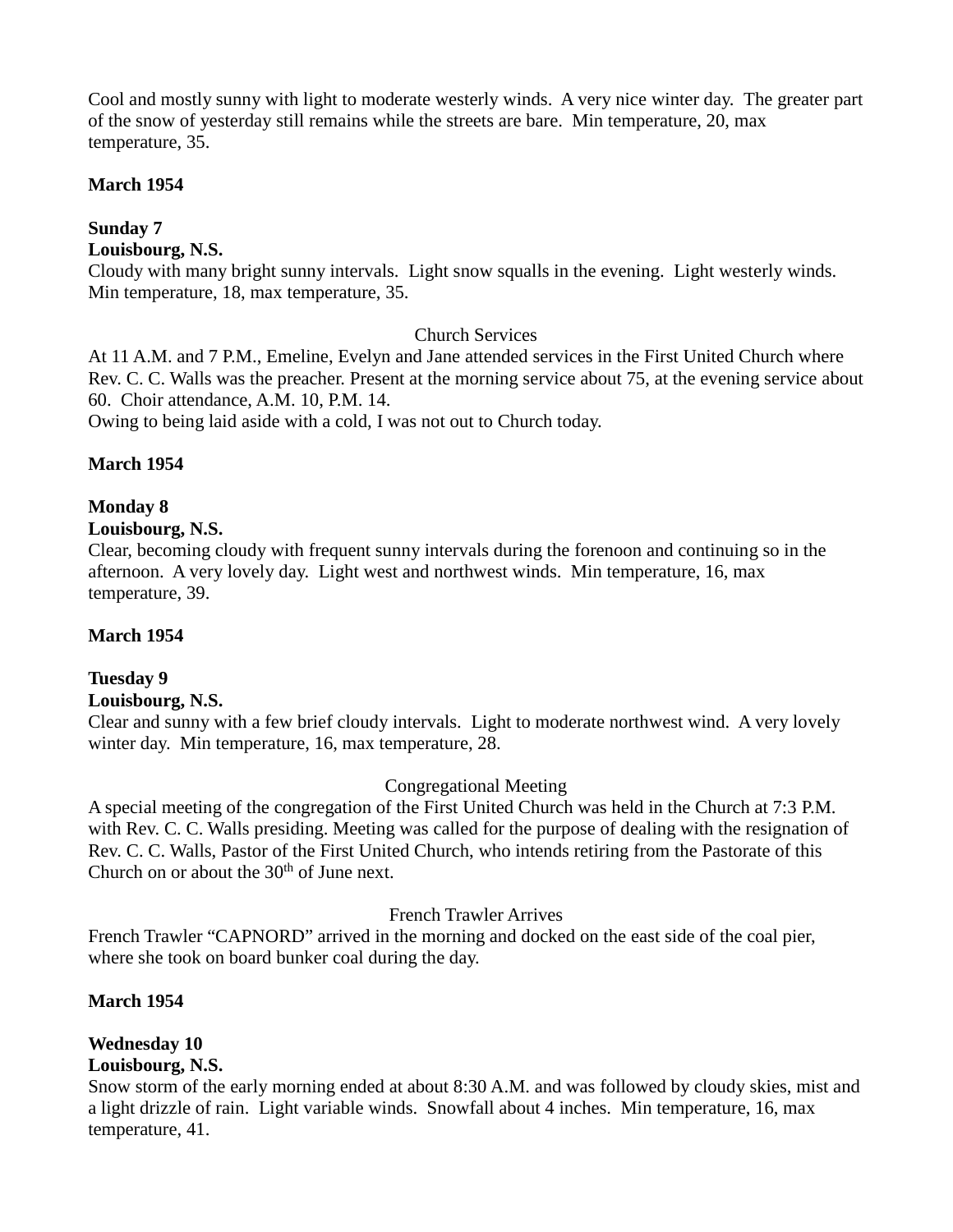#### Prayer Meeting and Choir Practice

The usual Prayer meeting and choir practice was held in the First United Church at 7 and 8 A.M. respectively. Rev. C. C. Walls led the prayer service and Mrs. Walls, the organist conducted the choir practice. Emeline attended but I was not present owing to not having recovered sufficiently from a cold which has kept me home since last Sunday.

#### French Trawler sails

French Trawler "CAPNORD" which arrived here yesterday morning for bunker coal, sailed in the evening.

#### **March 1954**

## **Thursday 11**

#### **Louisbourg, N.S.**

Clear with a few brief cloudy intervals. Moderate to strong westerly winds, moderating in the evening. Min temperature, 27, max temperature, 36.

#### C. G. S. Saurel

Canadian Government steamer "SAUREL" Capt. Chauniard, arrived in the afternoon.

#### **March 1954**

#### **Friday 12**

#### **Louisbourg, N.S.**

Cloudy and cool with fresh to strong northeast wind, at times reaching gale force. Light snow squalls throughout the greater part of the day. Snowfall about 1 inch. Min temperature, 23, max temperature, 34.

While I have not yet recovered from my cold, I went to the shop for about two hours this afternoon. This is my first time out since last Saturday. My cold is much better.

#### **March 1954**

## **Saturday 13**

#### **Louisbourg, N.S.**

Sunny with fresh to strong northerly winds decreasing to light in the evening. Min temperature, 24, max temperature, 35.

#### French Trawler Arrived

French Trawler "Cap Finet" arrived last night. She took on board bunker coal during the afternoon and sailed for the fishing grounds during the night.

#### C. G. S. Saurel

Canadian Government steamer "SAUREL", Captain Chauniard, which arrived here on last Thursday, sailed in the evening.

#### **March 1954**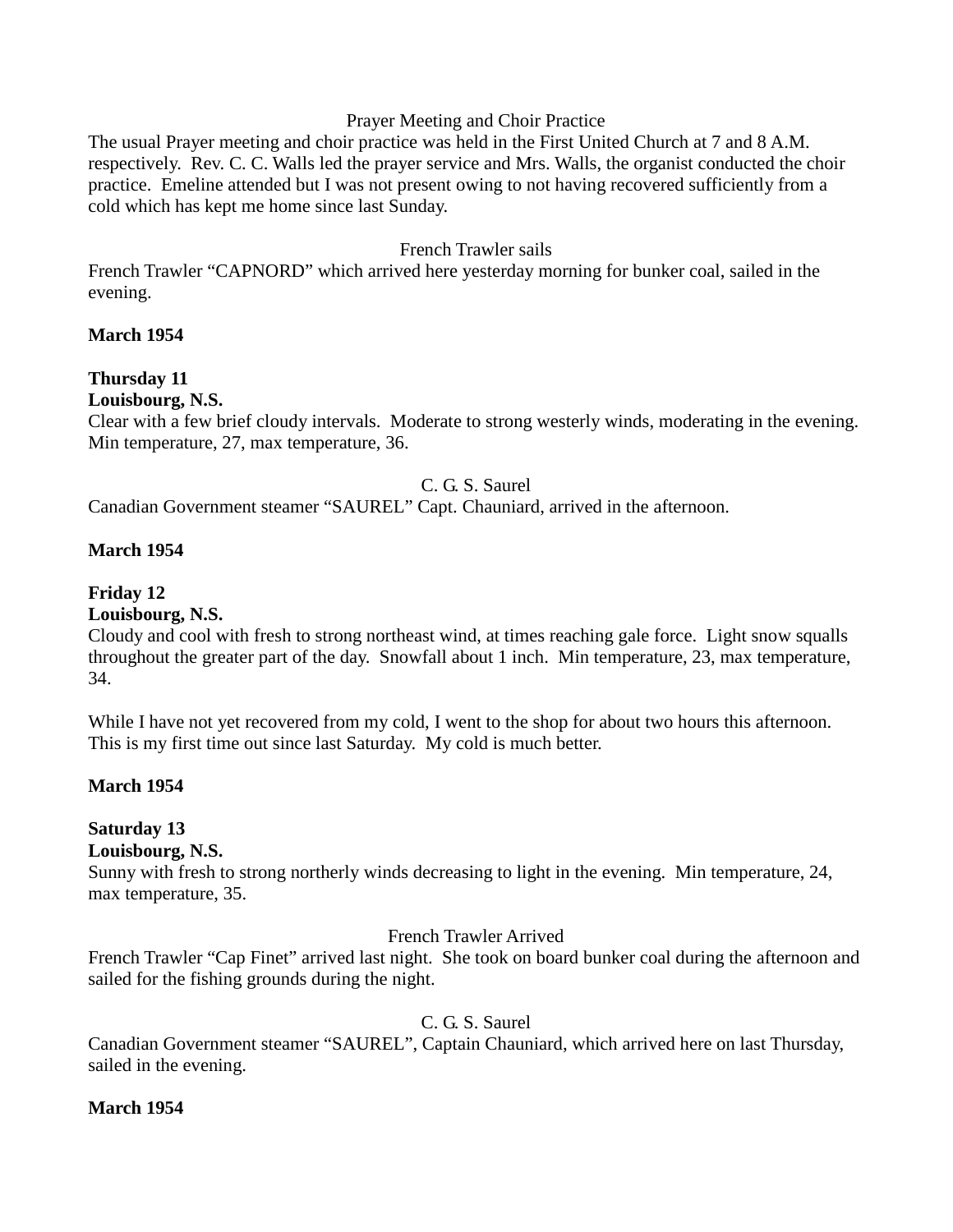#### **Sunday 14 Louisbourg, N.S.**

Light snow squalls ending at about 8:30 A.M. Cloudy and mild with light variable winds. Snow began to fall again at about 9 P.M. Min temperature, 22, max temperature, 34.

#### Church Services

Services were held in the First United Church at 11 A.M. and 7 P.M. with Rev. C. C. Walls as the preacher. Emeline, Evelyn and Jane, attended in the morning, but were not present in the evening. Having not fully recovered from a cold, which kept me at home for the greater part of last week, I did not attend Church today.

#### **March 1954**

## **Monday 15**

#### **Louisbourg, N.S.**

Snow storm which began at 9 P.M. yesterday ended at about 8 A.M. Cloudy with an occasional brief sunny interval and a few light snow squalls. Light winds mostly northeast. Snowfall of yesterday morning and last night about 10 inches. Highway snowplough ploughed Main Street during the forenoon. Min temperature, 17, max temperature, 34.

#### **March 1954**

#### **Tuesday 16**

#### **Louisbourg, N.S.**

Cool and hazy with the sun shining through for the greater part of the day. Light to moderate northwest wind. Min temperature, 22, max temperature, 31.

#### Death of Gordon MacOdrum Q. C.

Today's issue of the Sydney Post-Record, contained an account of the death of Gordon MacOdrum at his home at Brockville, Ontario. Mr. MacOdrum was the son of the late Rev. Donald MacOdrum, who was born at Mineral Rock near Marion Bridge, Cape Breton County, N.S. He is survived by his wife and two children. Dr. Maxwell MacOdrum, President of Carlton College, Ottawa and Rev. Donald MacOdrum are brothers. He was 46 years of age.

#### **March 1954**

## **Wednesday 17**

## **Louisbourg, N.S.**

Hazy with sunny intervals. Moderate to fresh northwest wind. Cold. Min temperature, 18, max temperature, 28.

#### Prayer Meeting and Choir Practice

AT 7 P.M., in company with Emeline, attended prayer meeting in the First United Church, which was led by Rev. C. C. Walls. Immediately following the prayer service, I conducted the usual mid-week choir practice.

#### C. G. S. Saurel

Canadian Government steamer "Saurel", Captain Chauniard, arrived in the morning and sailed at about 9 A.M.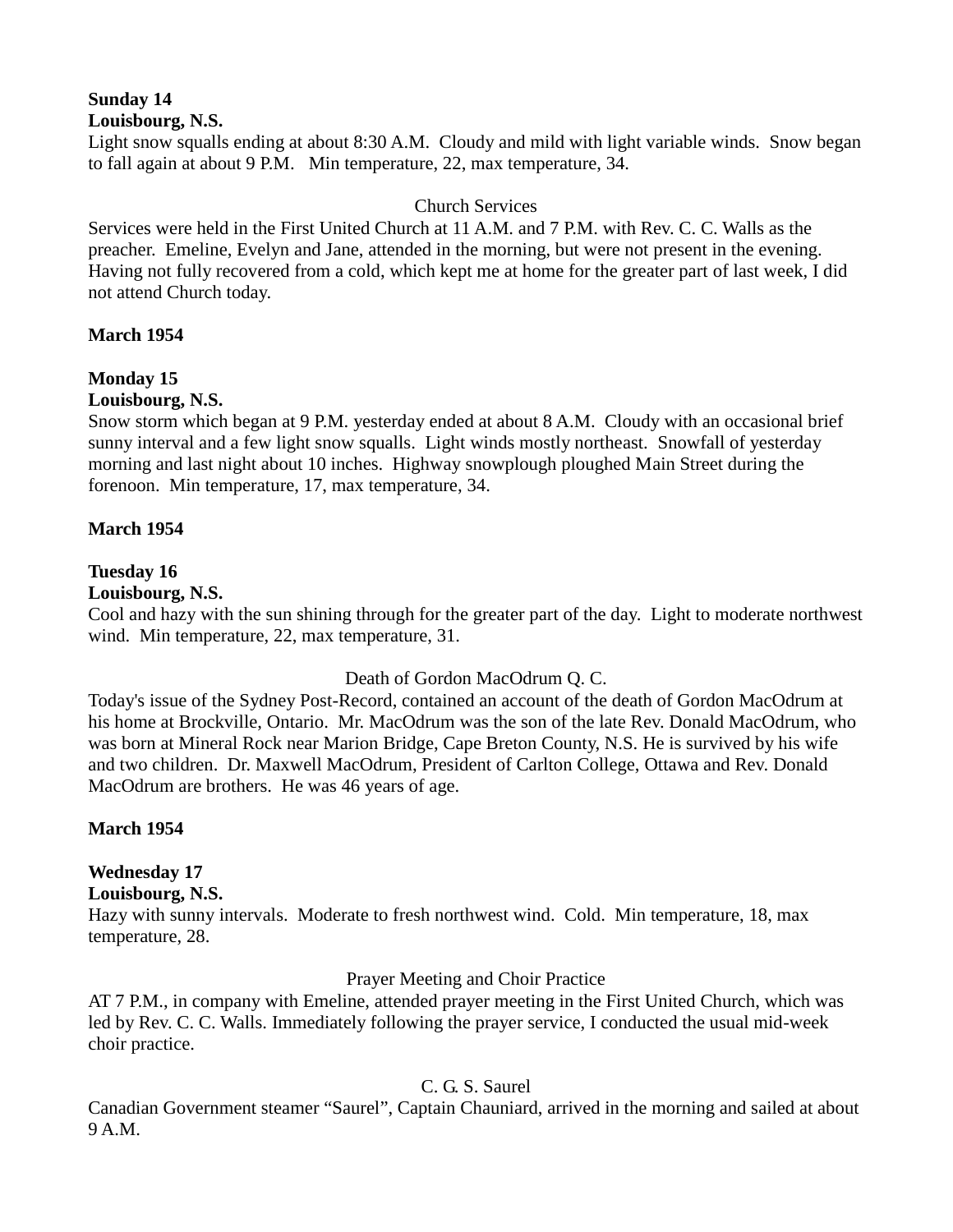#### Premier of Canada Returns

Hon. Louis St. Laurent, Premier of Canada, who set out on a world tour on February 4 last, returned to Ottawa at 9:30 P.M. He is said to have travelled 35,000 miles and to have visited the capitals of eleven countries.

#### **March 1954**

#### **Thursday 18**

#### **Louisbourg, N.S.**

Cold and mostly cloudy with light snow squalls. Light to moderate northwest wind. Total snowfall about 1/2 inch. Min temperature, 19, max temperature, 26.

#### **March 1954**

#### **Friday 19**

#### **Louisbourg, N.S.**

Cloud but clearing early in the day. Sunny with light to moderate northwest wind. Min temperature, 17, max temperature, 36.

#### **March 1954**

#### **Saturday 20**

#### **Louisbourg, N.S.**

Sunny, becoming cloudy at noon. Snow began to fall at about 6:3 P.M. and ended at about 8:30, and was followed by light rain and drizzle freezing as it fell. Light southwest wind shifting to south and southeast and increasing to strong early in the night. Snowfall about 1 inch. Min temperature, 21, max temperature, 36.

#### **March 1954**

#### **Sunday 21**

Louisbourg, N. S.

Rain of last night ended in the early morning. Cloudy, mild and foggy with a brief partly clear period in the afternoon. Light to moderate southerly winds. Min temperature, 33, max temperature, 42. Rainfall of last night about 3/4 inch. Drift ice entered the harbour in the evening. First drift ice this season.

#### Church Services

At 11 A.M. and 7 P.M., in company with Emeline, attended services in the First United Church where Rev. C. C. Walls was the preacher. Attendance in the morning about 45, in the evening about 55. Choir attendance, 9 at each service.

#### **March 1954**

## **Monday 22**

#### **Louisbourg, N.S.**

Cloudy, clearing in the forenoon. Sunny during the afternoon. Moderate southwest wind shifting to west in the afternoon. Min temperature, 33, max temperature, 43.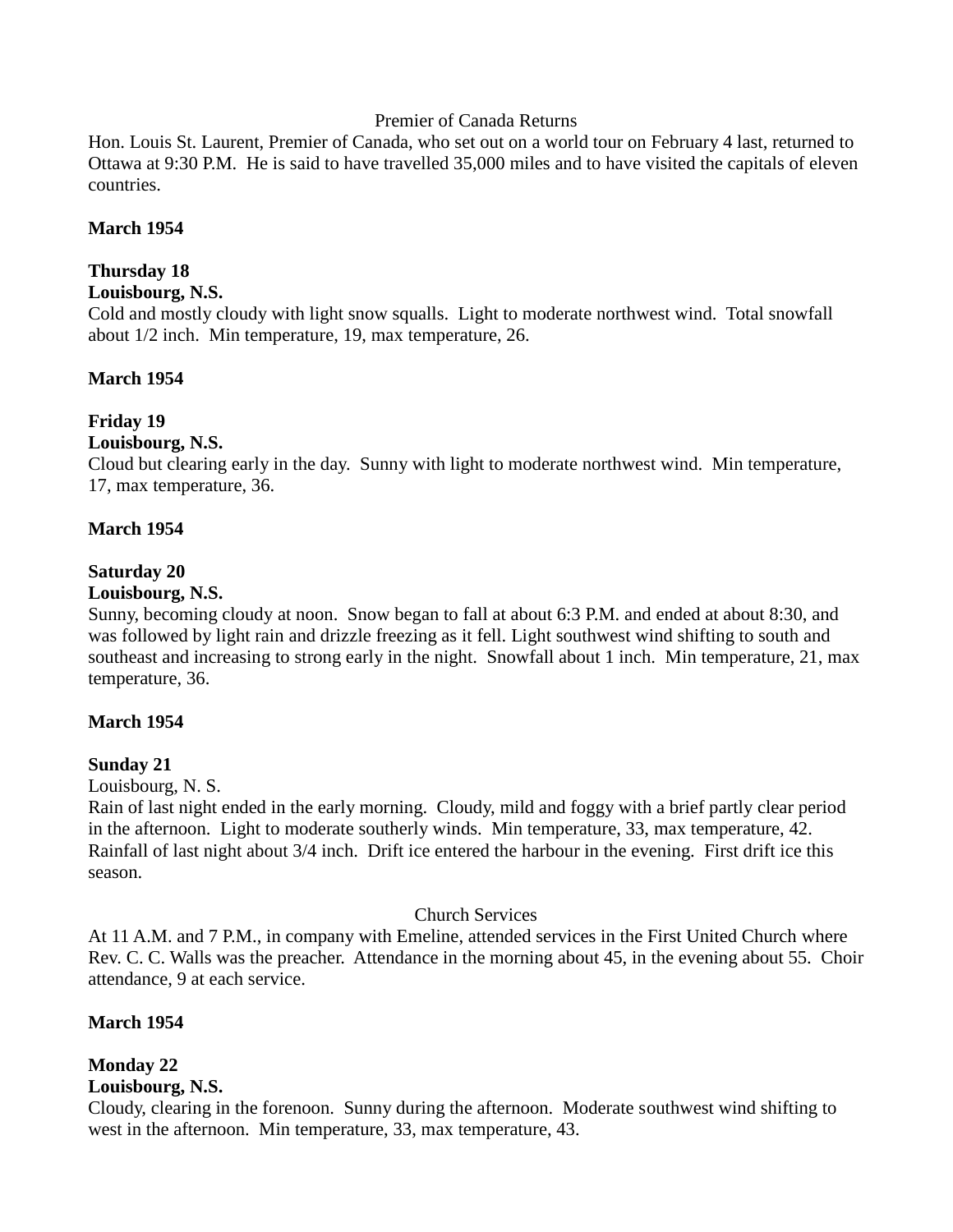#### Drift Ice

Lower end of the harbour full of light drift ice. Harbour west of the fish plant free of ice. A number of seals came in with the ice, several of which were killed by local hunters.

### Ice Harvest Finished

The A. A. Crowe Ice Company of Truro, N. S., which has been harvesting ice for the fish plant since January 26 last, have finished the job for this season and left for home today.

#### **March 1954**

## **Tuesday 23**

#### **Louisbourg, N.S.**

Cool and remarkably clear but becoming partly cloudy in the late afternoon. Moderate to fresh northwest wind shifting to southwest during the afternoon. Min temperature, 30, max temperature, 41.

#### **March 1954**

## **Wednesday 24**

#### **Louisbourg, N.S.**

Hazy with sunny intervals. Light to moderate westerly winds. Min temperature, 26, max temperature, 47.

#### Prayer Meeting and Choir Practice

At 7 P.M., in company with Emeline, attended Prayer meeting in the First United Church which was led by Rev. C. C. Walls. I conducted the regular weekly choir practice immediately after the close of the prayer service.

#### **March 1954**

#### **Thuresday 25 Louisbourg, N.S.** Clear and cool with moderate northerly winds. Min temperature, 25, max temperature, 38.

#### Drift Ice

The drift ice which arrived here on last Sunday evening and filled the eastern end of the harbour, moved out to sea today as a result of the northerly winds.

#### **March 1954**

# **Friday 26**

# **Louisbourg, N.S.**

Cloudy. Snow beginning at about 7:30 A.M. ended at about 11:30. Snowfall about 3 inches. Snow followed by light drizzle of freezing rain. Fresh to strong southeast wind decreasing to light in the early afternoon. Min temperature, 26, max temperature, 38.

#### **March 1954**

**Saturday 27**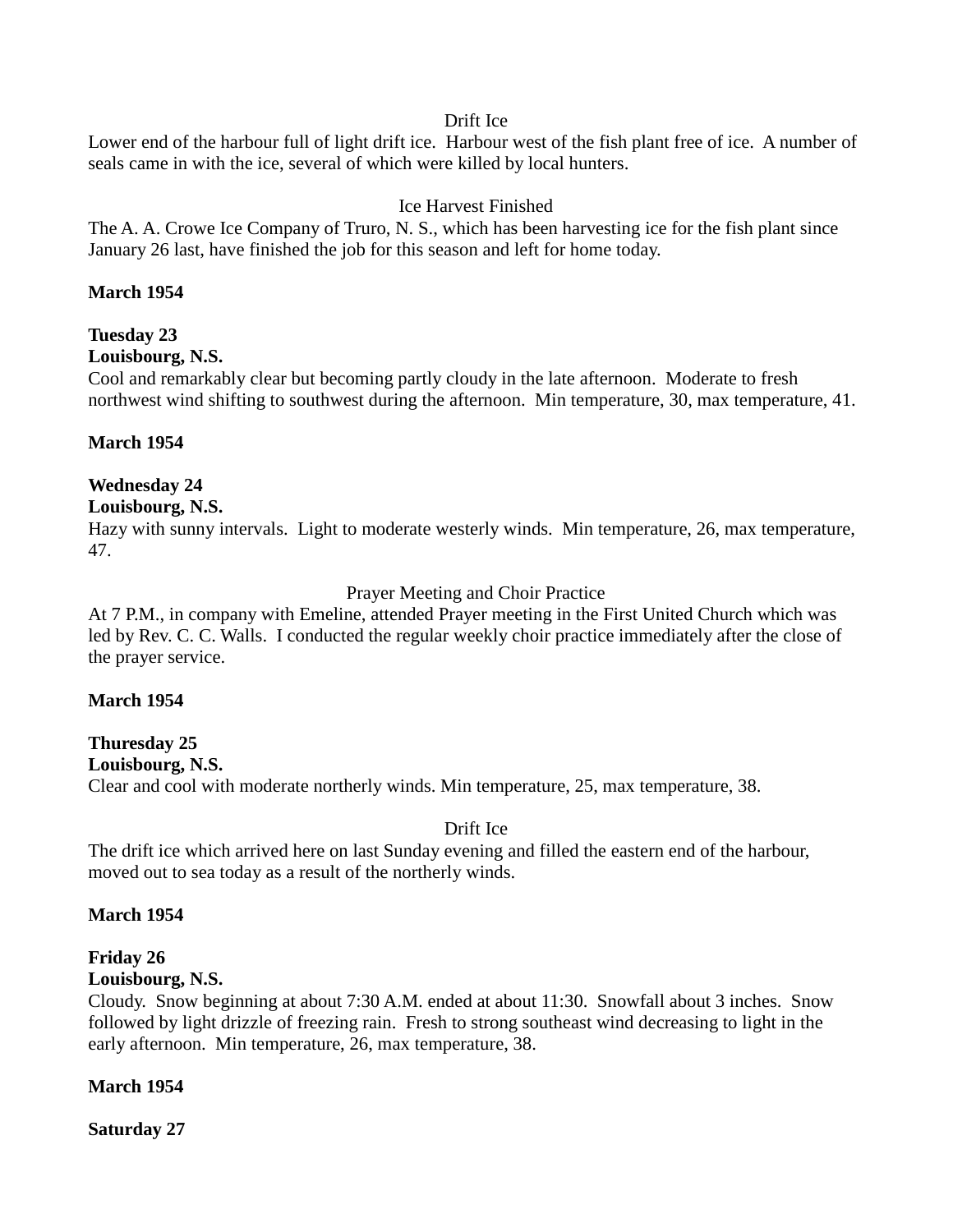## **Louisbourg, N.S.**

Clear with cloudy intervals. Light snow squalls during the forenoon. Mostly sunny in the afternoon. Strong northwest wind at times reaching moderate gale force continuing during the night. Min temperature, 24, max temperature, 38.

## **March 1954**

#### **Sunday 28 Louisbourg, N.S.**

Cool and remarkably clear with moderate to light northwest wind. Not a cloud in the sky form sunrise to sunset. A perfect early spring day. Min temperature, 22, max temperature, 37.

## Church Services

At 11 A.M. and 7 P.M., in company with Emeline, attended services in the First United Church where Rev. C. C. Walls was the preacher. Present in the morning about 60 persons, in the evening about 55. Choir attendance, A.M. 10, P.M. 13.

## **March 1954**

#### **Monday 29 Louisbourg, N.S.**

Cloudy with moderate to fresh southerly winds. Drizzle of rain and intermittent showers during the afternoon, evening and night. Rainfall about 1/8 inch. Min temperature, 27, max temperature, 40. Streets and fields are bare with the exception of a few small patches of snow and ice.

## **March 1954**

## **Tuesday 30 Louisbourg, N.S.**

## Hail Storm

Cloudy and very chilly with strong northeast wind. Hail storm which began in the early morning ended at about 6 P.M. and was followed by a light drizzle of snow. A very unpleasant day as far as weather is concerned. Ground covered by about 6 inches of hail. Min temperature, 22, max temperature, 30.

## French Trawler Cap Nord

French Trawler "Cap Nord" arrived in the late afternoon for bunker coal and docked on the east side of the coals pier.

#### **March 1954**

# **Wednesday 31**

### **Louisbourg, N.S.**

Sunny and cold with moderate northerly winds Min temperature 14, max temperature, 26.

## French Trawler Cap Nord

French Trawler "Cap Nord" which arrived here yesterday for bunker coal and supplies, sailed during the afternoon.

#### Prayer Meeting and Choir Practice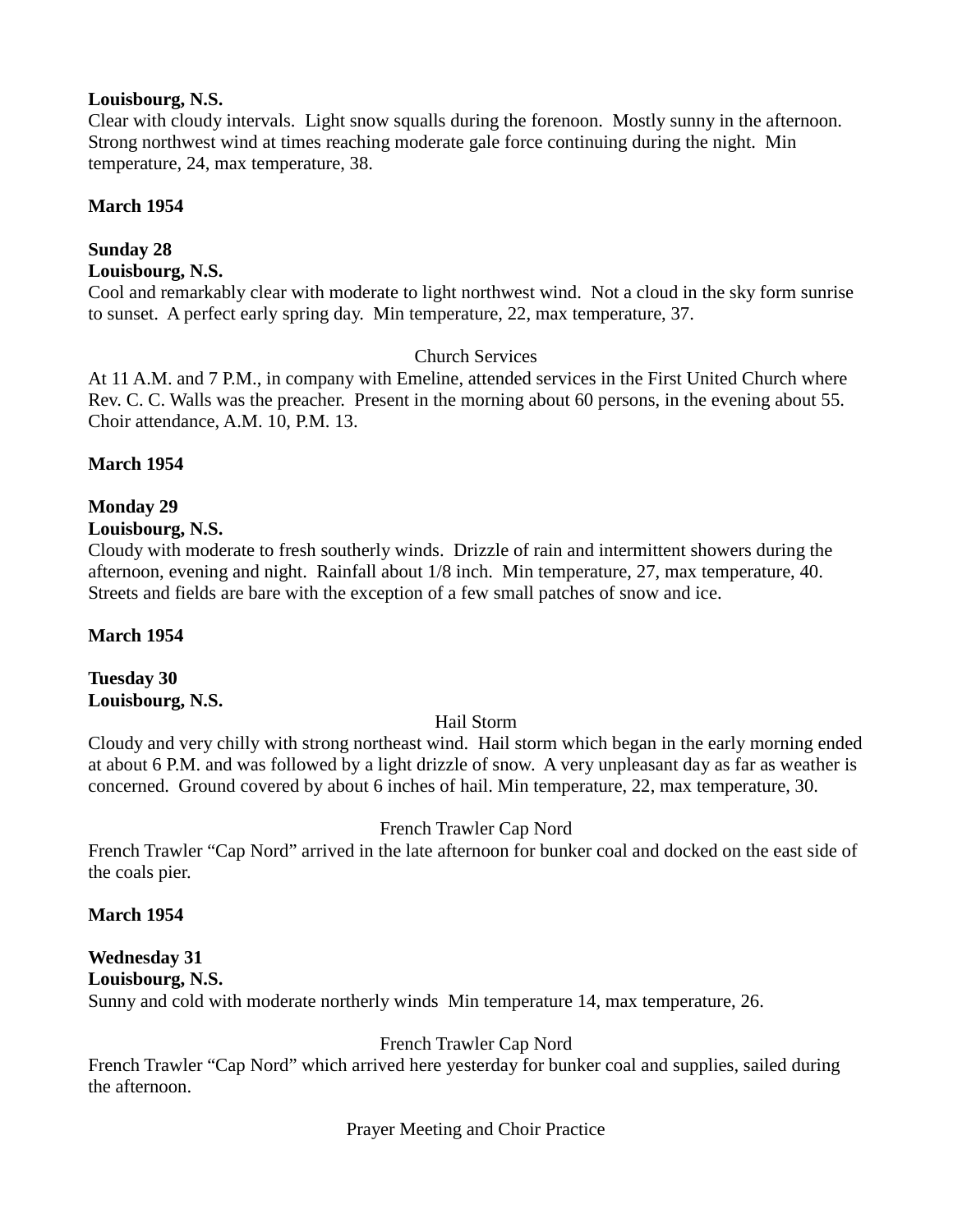At 7 P.M., in company with Emeline, attended prayer meeting in the First United Church which was led by Rev. C. C. Walls. I conducted choir practice immediately after the prayer service.

Ploughed Main Street

Snow plough ploughed Main Street during the afternoon.

Total snowfall for March 1954, 27 1/2 inches " rainfall " " 1954 1 1/8 " Min temperature for March 1954, 14 on the 31<sup>st</sup> Max " " " 1954 51 " " 3rd.

#### **April 1954**

**Thursday 1 Louisbourg, N.S.** Cool and mostly clear with light variable winds. Min temperature, 13, max temperature, 36.

Meeting of Brotherhood

At 9 P.M. attended a meeting of the First United Church Brotherhood in Calvin hall.

#### **April 1954**

#### **Thursday 1**

#### **Louisbourg, N.S.**

Clear with fresh to very strong westerly winds which continued until late into the night. Cloudy in the evening. Min temperature, 13, max temperature, 40.

#### Concert

The Women's Institute held a concert in Calvin hall in the evening which was well patronized. I was not present, but Emeline and Evelyn attended.

#### Tug Foundation Frances

Tug "Foundation Frances" which arrived here early in the week is still in port. She is docked on the eastern side of the freight wharf.

#### **April 1954**

#### **Saturday 3**

#### **Louisbourg, N.S.**

New Moon Today

Clear in the morning but becoming cloudy early in the forenoon with a few showers of rain. Fresh to strong southerly winds at times reaching gale force. Wind decreased shortly after noon and shifted to northwest in the late afternoon from which point it increased to strong with snow flurries. Cold at night. A very unpleasant day. Min temperature, 16, max temperature, 38.

#### **April 1954**

**Sunday 4 Louisbourg, N.S.**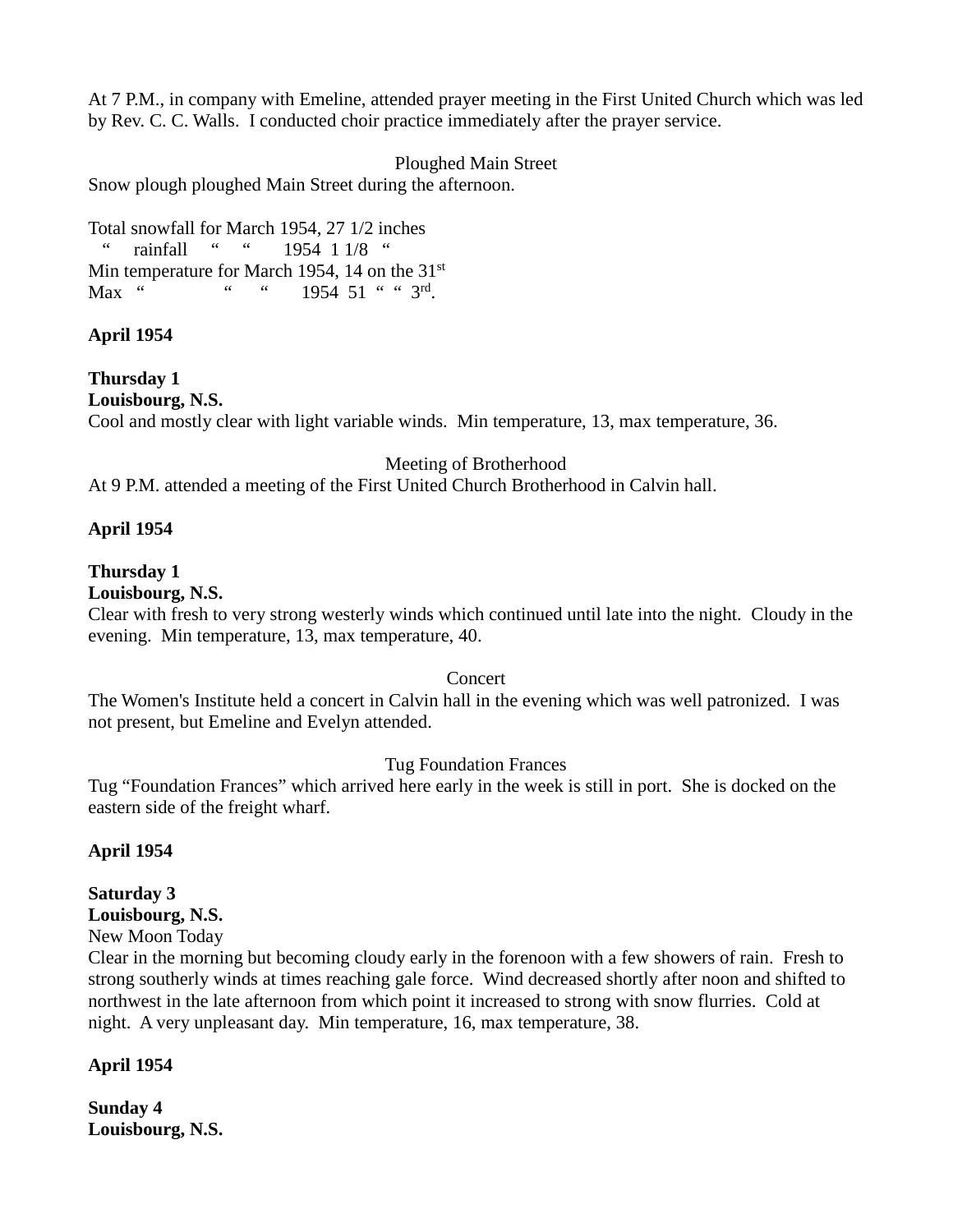Hazy and cold with the sun shining the haze. Fresh northwest wind, decreasing in the late afternoon. Min temperature, 16, max temperature, 26.

#### Church Services

At 11 A.M. and 7 P.M., in company with Emeline, attended services in the First United Church, where Rev. C. C. Walls was the preacher. Morning attendance, about 40, evening, about 55. Choir attendance, A.M. 9, P.M. 13.

#### Death of Mrs. Joseph M. Huntington

The death of Mrs. Joseph M. Huntington occurred early today at her home 349 Townsend Street, Sydney, N. S. Mrs. Huntington, the former Miss Mary MacKinnon, was about 71 years of age. She is survived by two sons, Herbert and Hector at Sydney and three daughters, Mrs. J. A. MacLeod, Sydney, Mrs. Joseph Jolly, Trenton, Ontario and Annie, at home. Her husband predeceased her a number of years ago.

#### First Fox Sparrow

Today, I saw a fox sparrow in the back yard, the first of this season. The fox sparrows on their northern migration usually arrive here between the  $1<sup>st</sup>$  and  $10<sup>th</sup>$  of this month and remain for about two or three weeks before taking their departure for their nesting grounds. Wilbert and Arthur Covey reported seeing a few near the lighthouse last week.

#### **April 1954**

#### **Monday 5**

#### **Louisbourg, N.S.**

Clear and cool with moderate westerly winds shifting to to southwest in the forenoon and increasing to strong. Min temperature, 18, max temperature, 35.

#### Death of Ronald MacKeigan

The death of Ronald MacKeigan of Catalone occurred at his home this morning following a long illness. He was 85 years of age and is survived by one son and one daughter.

#### **April 1954**

## **Tuesday 6**

#### **Louisbourg, N.S.**

Cloudy but clearing early in the forenoon. Sunny during the afternoon, cloudy at night. Light to moderate southerly wind. A very lovely day. Rain began to fall at about 10. Min temperature, 22, max temperature, 44.

#### To Sydney and Return

Went to Sydney on the 8 A.M. trip of the Highland Lines Bus service. On arriving at Sydney, visited the home of Mr. & Mrs. Hedley Hopkins 43 Central Street. After making several business calls, at 2:30 P.M. attended the funeral of the late Mrs. Joseph M. Huntington which took place from her late home 249 Townsend street. Service was held at the house and was conducted by Rev. S. G. MacQueen, Pastor of St. Andrews United Church, assisted by Rev. J. D. Archibald of Trinity United Church. Burial took place in Hardwood Hill cemetery.

#### **April 1954**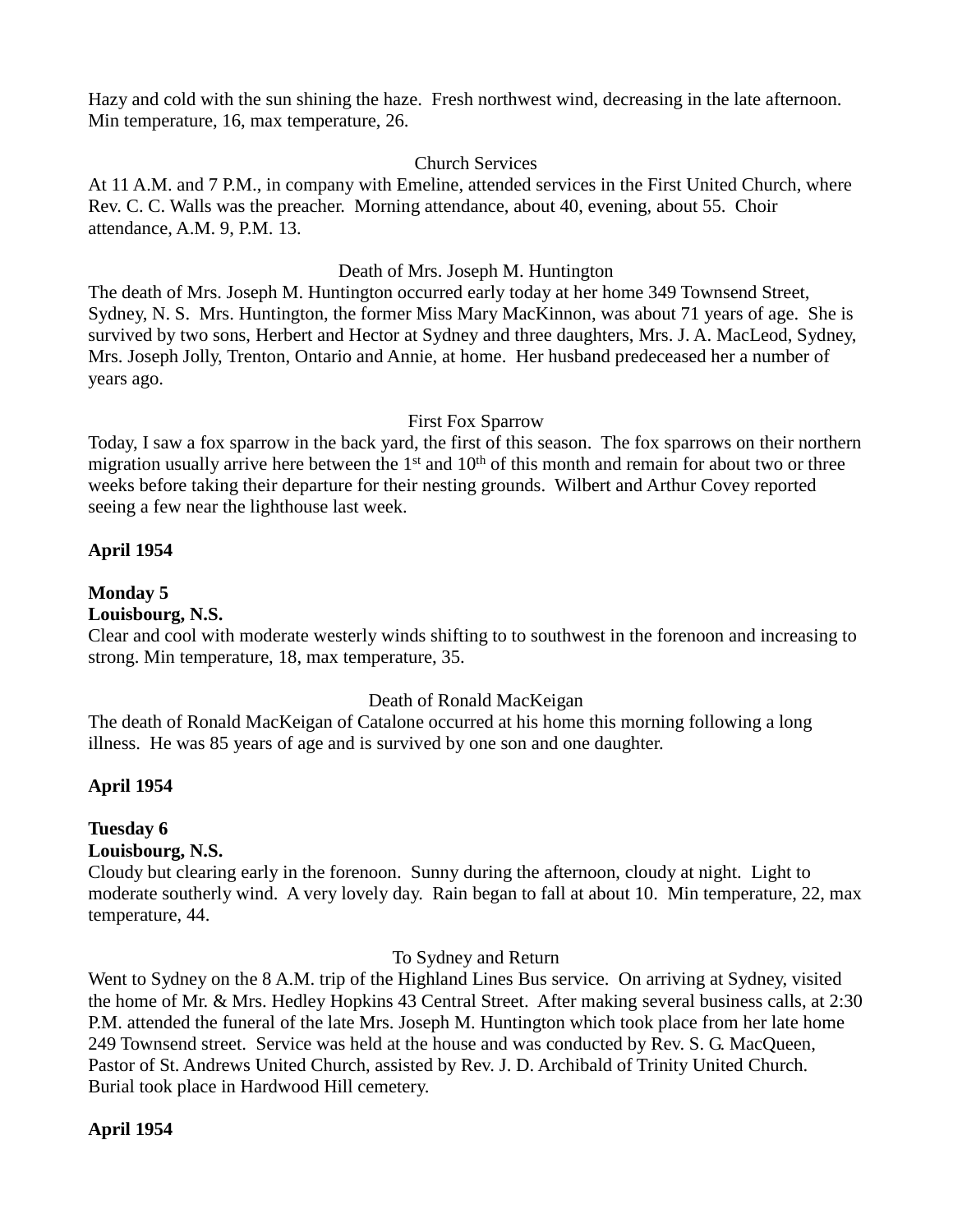# **Wednesday 7**

#### **Louisbourg, N.S.**

Mostly clear with moderate to fresh westerly winds decreasing to light in the evening. Rain of last night ended morning and was followed by clearing skies. Rainfall of last night 1 inch. Min temperature, 28, max temperature, 45.

### Tug Foundation Frances

Tug Foundation Frances, which has been i port since early last week, sailed this morning.

## Prayer Meeting and Choir Practice.

At 7 P.M., in company with Emeline, attended prayer meeting in the First United Church which was led by Rev. C. C. Walls. At the conclusion of the prayer service, I conducted the regular mid-week choir practice.

**April 1954**

## **Thursday 8**

#### **Louisbourg, N.S.**

Cloudy and chilly with fresh to strong southwest wind. Foggy during the afternoon and night. Min temperature, 42, max temperature, 42. Showers and drizzle of rain in the evening and night.

## Supper and Sale

At 5 P.M., in company with Emeline and Jane attended the semi-annual supper and sale of the MacMillan Club of the First United Church, which was held in Calvin hall.

#### **April 1954**

## **Friday 9**

#### **Louisbourg, N.S.**

Variable cloudiness with moderate to fresh northwest wind decreasing to light in the evening. Rainfall of last night about 1/8 inch. Min temperature, 24, max temperature, 44.

#### **April 1954**

## **Saturday 10**

#### **Louisbourg, N.S.**

Sunny and cool with fresh southwest wind. Min temperature, 18, max temperature, 35.

#### **April 1954**

# **Sunday 11**

## **Louisbourg, N.S.**

Cloudy with fresh southwest wind, increasing to strong in the evening, with rain beginning at about 7 P.M. Min temperature, 32, max temperature, 42.

## Church Services

At 11 A.M. and 7 P.M., in company with Emeline, attended services in the First United Church where Rev. C. C. Walls was the preacher. Present in the morning, about 60, in the evening about 55. Choir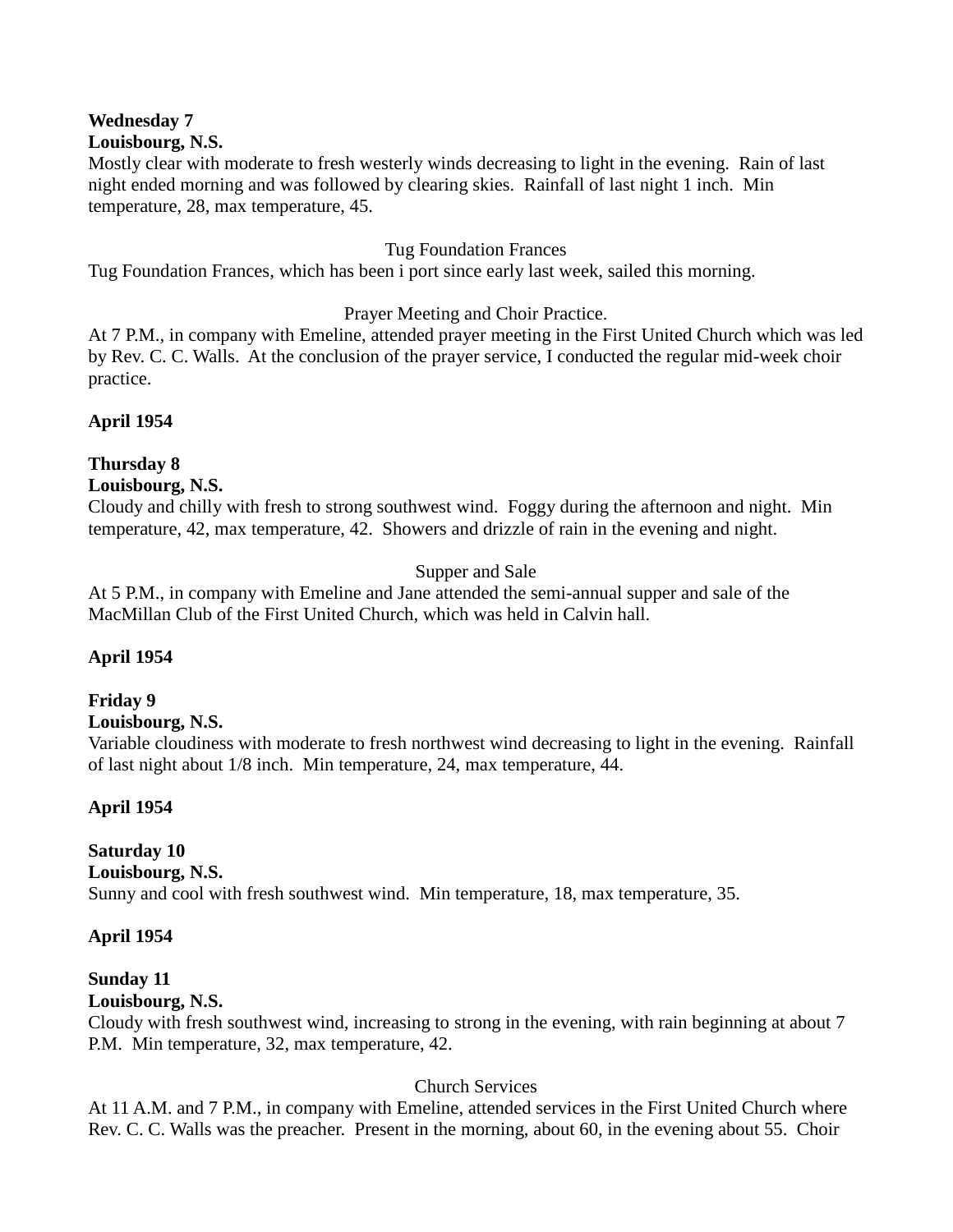attendance, A.M. 12, P.M. 15.

#### Spring Birds

Fox sparrows have increased in number since I saw the first one on last Sunday. Today, I saw about a dozen in the back yard where I fed them with rolled oats. I also saw one robin and several grackles, the first of the season. Robins have been reported as having arrived some time ago, but the first one I saw was today.

#### **April 1954**

#### **Monday 12**

**Louisbourg, N.S.**

Rain of last night ended in the morning. Cloudy with moderate southwest wind. Cleared in the forenoon; wind shifting to northwest and to northeast at night. Rainfall of last night 1/8 inch. Frost during the night. Min temperature, 27, max temperature, 51. First springlike day this season.

#### **April 1954**

## **Tuesday 13**

**Louisbourg, N.S.** Variable cloudiness with moderate to fresh northeast wind. Min temperature, 26, max temperature, 35.

#### Death of Premier Angus L. MacDonald [Blank]

**April 1954**

#### **Wednesday 14**

**Louisbourg, N.S.**

Variable cloudiness with fresh northeast wind shifting to southerly in the early afternoon. Cool. Min temperature, 22, max temperature, 38.

#### Holy Week Service

At 7:30 P.M., in company with Emeline, attended the first in the series of Holy Week services which was held in the First United Church with Rev. C. C. Walls in charge. Rev. W. [blank] Amery of the United Churches of Donkin and Port Morien the guest preacher. About 55 persons present including the choir of which there were 14 present. Immediately after the service, I conducted the regular midweek choir practice.

Grass Fire

At about 1:45 P.M., the Fire Department was called out to fight a grass fire in the Murphy field, north of Main Street. It was quickly extinguished with no damage resulting.

#### **April 1954**

#### **Thursday 15 Louisbourg, N.S.**

Cloudy but clearing int he forenoon. Clear and sunny during the afternoon and evening. Fresh southeast wind shifting to northerly in the late afternoon. Very chilly. Min temperature, 26, max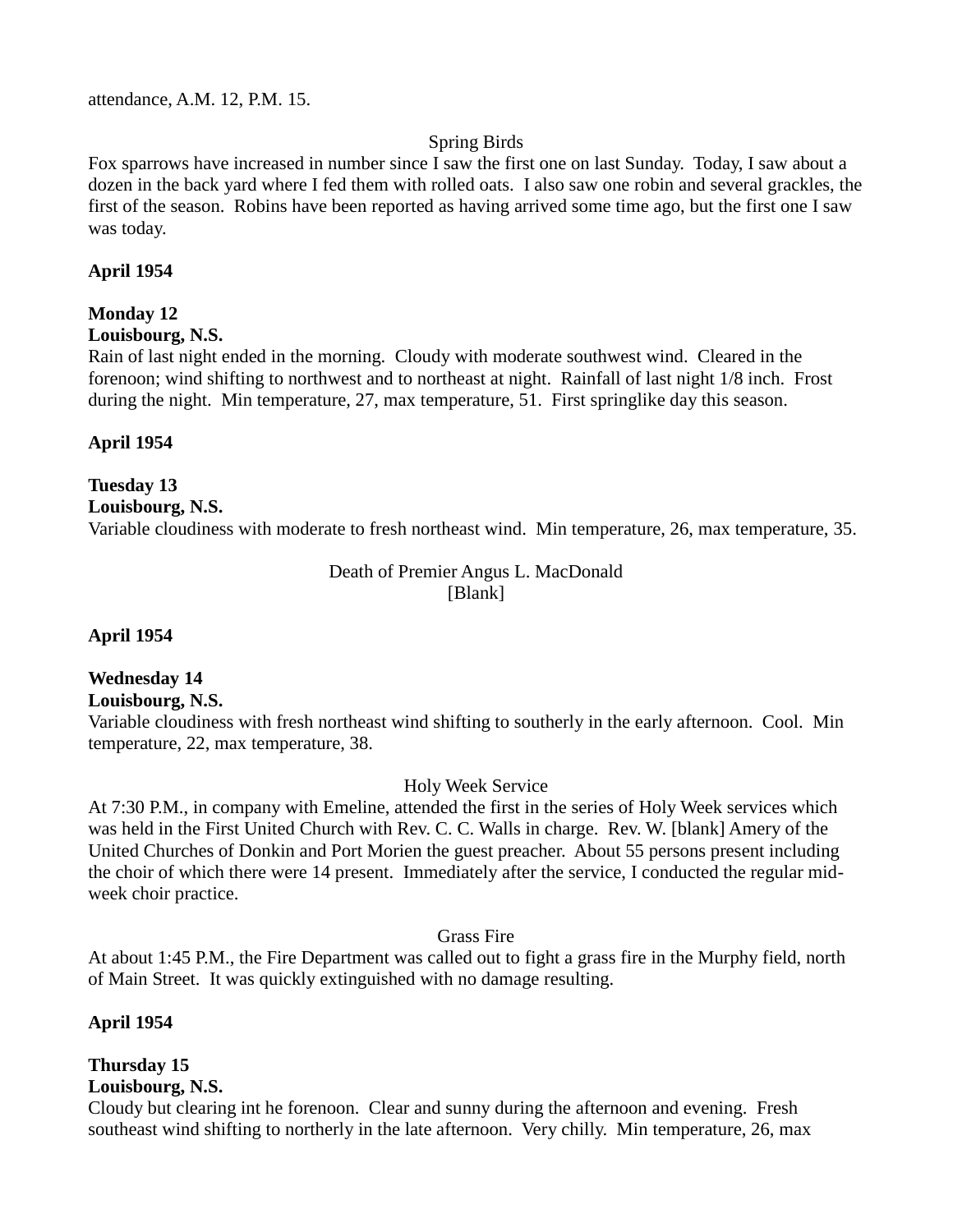## Holy Week Service

At 7:30 P.M., in company with Emeline, attended the second in the series of Holy week services, which was held in the First United Church. Service in charge of Rev. C. C. Walls, with Rev. J. W. O'Brien (retired) of Sydney Mines. About 40 present. Choir attendance [blank]. Immediately after the service, I conducted practice for the Easter music.

## **April 1954**

## **Friday 16**

#### **Louisbourg, N.S.**

Sunny and cool with fresh northerly winds becoming variable in the late afternoon. Min temperature, 26, max temperature, 46.

#### Dragger Aground

Fishing dragger "Fort Louisbourg" ran aground a short distance east of the Fish Plant wharf at about 8:30 A.M. She remained there until she was released shortly before 6 P.M. The Fort Louisbourg has been tied up here for about two weeks with a broken winch shaft. The shaft has been replaced and she was about ready to sail for the fishing grounds when the accident happened.

## Holy Week Services

At 7:30 P.M., in company with Emeline, attended the third and last of the 1954 Holy Week services which was held in the First United Church with Rev. C. C. Walls the preacher. A congregation of about 70 present. Choir attendance, 15.

#### Fox Sparrows

The fox sparrows which first made their appearance on the 4<sup>th</sup> of this month have greatly increased in number. For the last few days there are at least two dozen in the back yard where I feed them regularly. They are splendid singers and entertain us every day with their songs.

#### Grass Fires

The Fire Brigade was called out twice today for grass fires; one a short distance out old Sydney Road and the other in a field near Pepperell street.

#### **April 1954**

## **Saturday 17**

**Louisbourg, N.S.**

Cloudy and cool with moderate to fresh southerly winds. Storm threatening. Min temperature, 28, max temperature, 41.

### First Television set

The first Television set to come to this Town arrived here today and was unpacked at the Louisbourg Pharmacy.

## **April 1954**

**Sunday 18**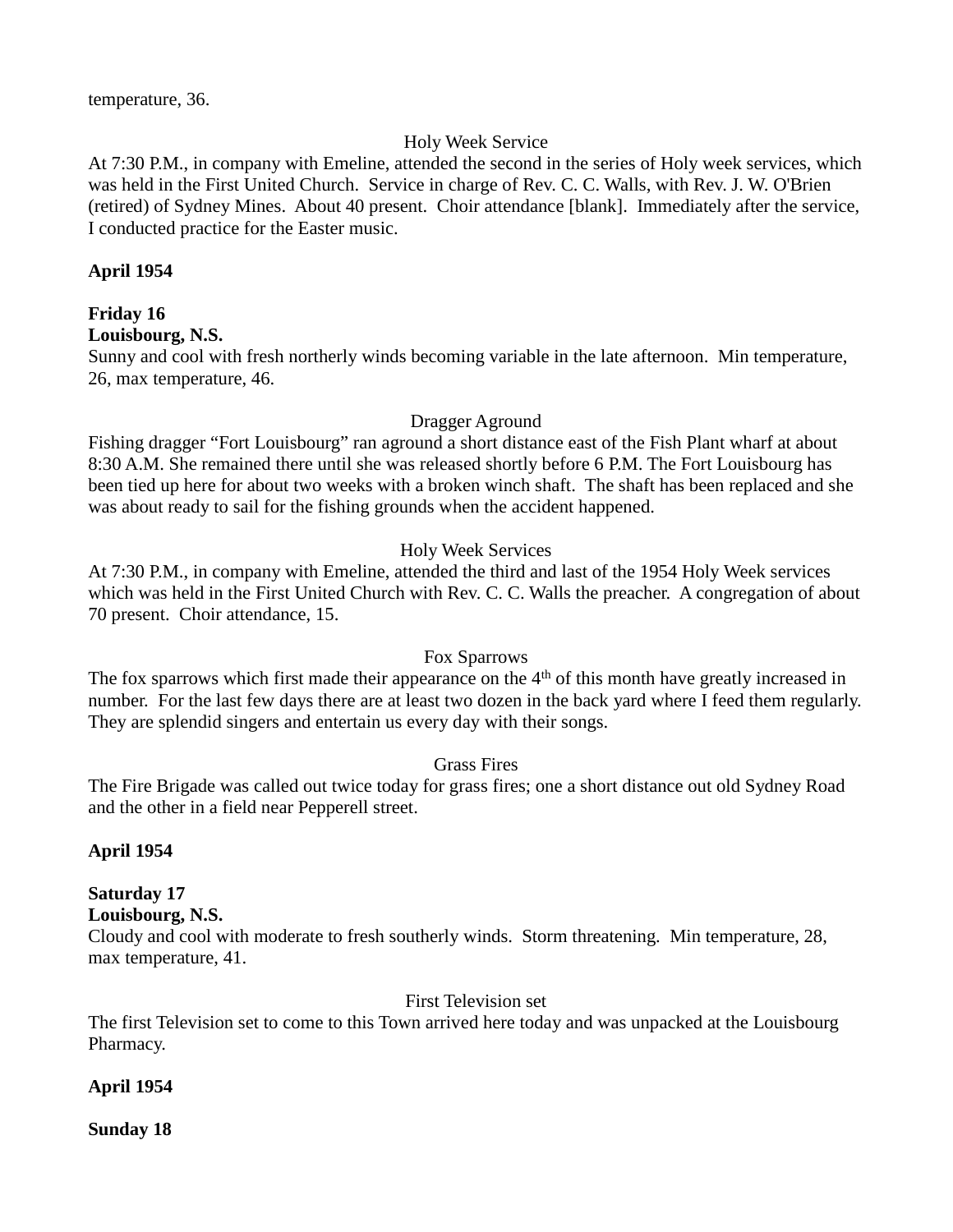#### **Louisbourg, N.S.**

Cloudy and cool with light to moderate southerly winds and some fog in the afternoon. Min temperature, 35, max temperature, 36.

#### Church Services

At 11 A.M. and 7 P.M., in company with Emeline, attended services in the First United Church where Rev. C. C. Walls was the preacher. Present at the morning service, about 130, at the evening service, about 75.

#### **April 1954**

## **Monday 19**

#### **Louisbourg, N.S.**

Clear with light southerly winds becoming cloudy in the evening with some fog. Min temperature, 32, max temperature, 50.

#### Grass Fire

The Fire Brigade was called out shortly after 1 P.M. today for a grass fire near the home of Mr. & Mrs. Gordon MacLeod at the north end of Lorway Street. No damage resulted.

#### Death of George Willett

The Glace Bay news in today's issue of the Post-Record recorded the death of George Willett aged 72. He was born at Maiuadieu, but was resident of Louisbourg for a number of years before removing to Glace Bay.

#### Funeral

The funeral of the later Premier Angus L. MacDonald took place at about 9:30 A.M. from the Province Building to St. Mary's Basillica where Pontifical Mass of Requiem was celebrated by most Rev. Gerald Berry, Archbishop of Halifax. Burial took place in "Gate of Heaven" cemetery at Lower Sackville, Halifax County, N. S. The funeral is said to have been the most largely attended of any ever held in the Province of Nova Scotia.

#### **April 1954**

# **Tuesday 20**

**Louisbourg, N.S.**

Cloudy, cool and foggy with light southerly winds. Min temperature, 34, max temperature, 44.

#### Grass Fire

At about 11 A.M. the Fire Brigade was called out for a grass fire near the home of Mr. and Mrs. Goode, on Riverdale Street. No damage resulted.

#### **April 1954**

#### **Wednesday 21 Louisbourg, N.S.**

Variable cloudiness with light variable winds, moderate northeast during the afternoon. Moderately warm. Light shower in the early forenoon. Min temperature, 37, max temperature, 61, highest temperature so far this year.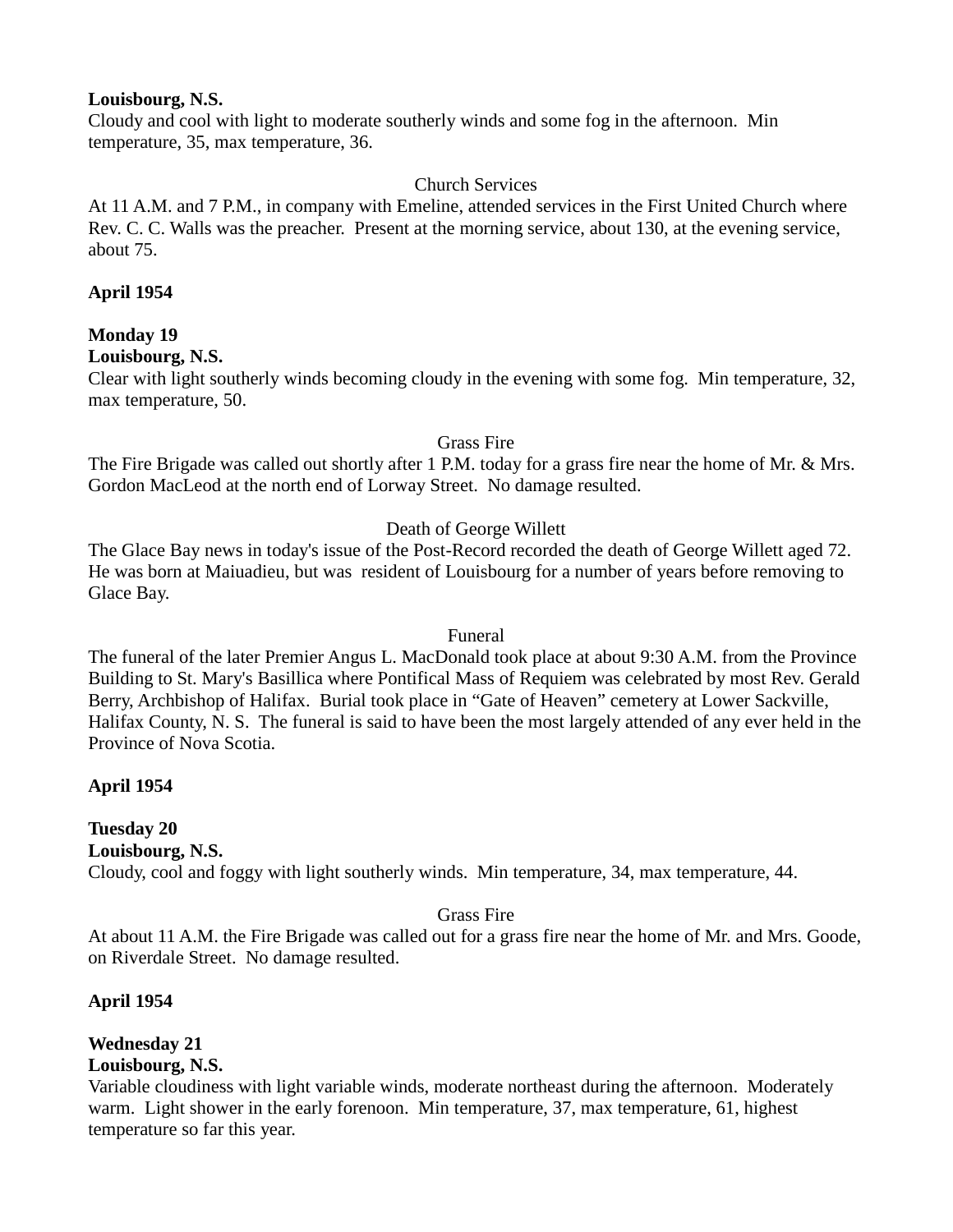#### Prayer Meeting and Choir Practice

At 7 P.M., in company with Emeline, attended Prayer meeting in the First United Church. In the absence of the regular pastor, Rev. C. C. Walls, A. W. Stacey led the service. Immediately after the prayer service, I conducted the regular mid-week choir practice.

#### **April 1954**

### **Thursday 22**

#### **Louisbourg, N.S.**

Mild with variable cloudiness during the first half of the day; becoming cloudy during the afternoon. Light to moderate southwest wind. Min temperature, 33, max temperature, 56.

#### To Sydney and Return

Emeline and Jane went to Sydney on the 8 A.M. trip of the Highland Lines Bus service for the purpose of doing some shopping. They returned on the bus leaving Sydney at 4:30 P.M.

#### **April 1954**

#### **Friday 23 Louisbourg, N.S.**

Mostly sunny during the forenoon. Cloudy in the afternoon and evening. Light showers in the late afternoon. Warm. Fresh northwest wind decreasing to light variable. Min temperature, 39, max temperature, 70.

#### Grass Fire

At about 10:30 A.M., the Fire Brigade was called out for a grass fire in Murphy's field and adjoining properties. No damage resulted.

#### Frogs and Toad Singing

The frogs and toads are singing their spring songs tonight. First time I heard them this season.

## **April 1954**

## **Saturday 24**

#### **Louisbourg, N.S.**

Sunny and cold with fresh to strong northwest wind decreasing to light in the evening. Min temperature, 29, max temperature, [blank].

#### Daylight Saving Time

Daylight saving time goes into effect in many places throughout the Province of Nova Scotia including the Town of Louisbourg at 12 o'clock tonight.

#### **April 1954**

# **Sunday 25**

## **Louisbourg, N.S.**

Partly clear in the morning, but becoming hazy and cloudy before noon. Cloudy during the afternoon with snow beginning to fall at about 4P.M. Light variable winds. Min temperature, 25, max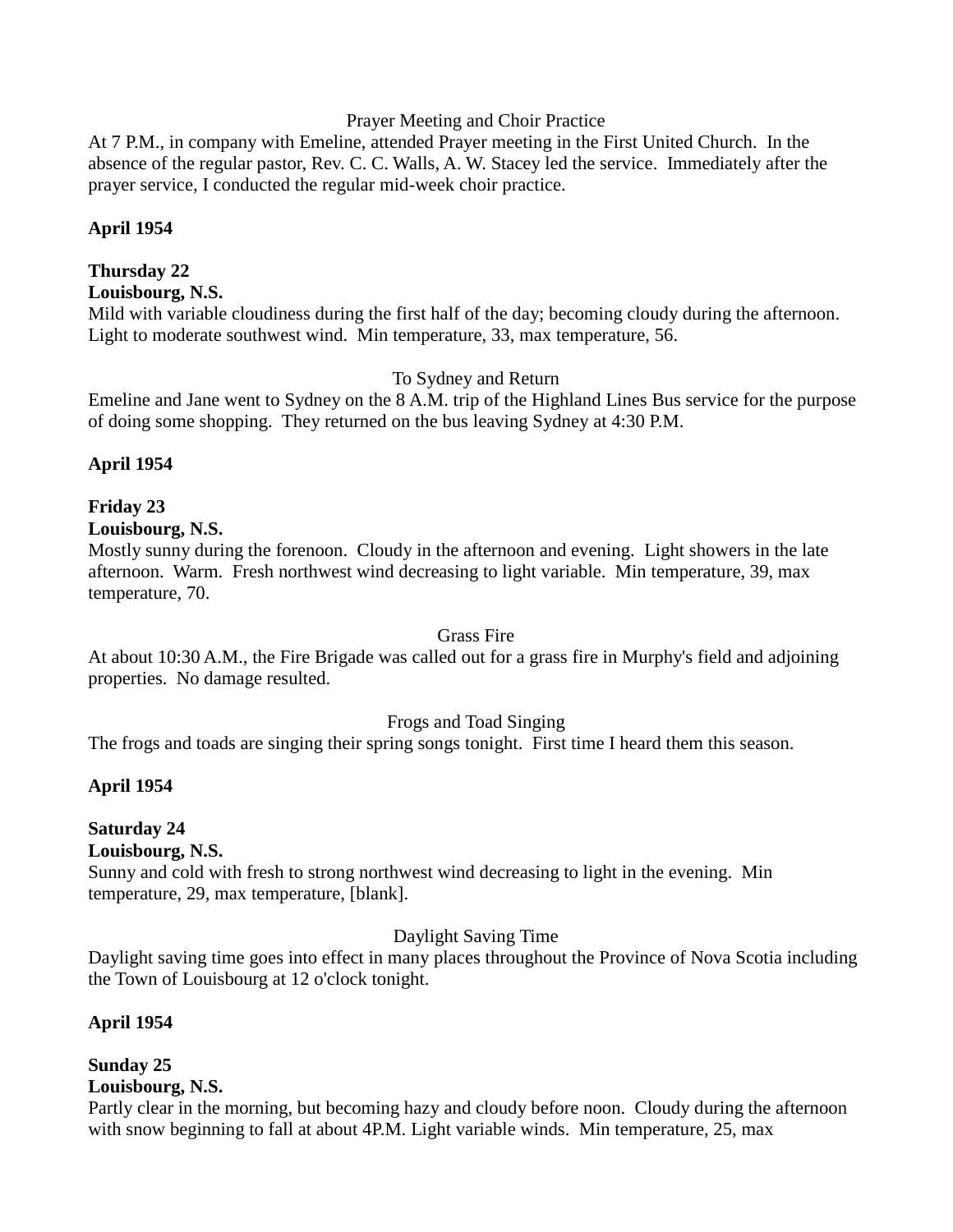### Church Services

At 11 A.M. and 7 P.M., in company with Emeline, attended services in the First United Church where Rev. C. C. Walls was the preacher. Attendance, A.M. about 65, P.M. about 50. Choir attendance, A.M. 9, P.M. 11.

#### Visitors from Huntington

Shortly before 3 P.M., the following visitors arrived and had supper with us before leaving for home at about 6:30 P.M. Mr. & Mrs. Clifford Huntington, Mr. & Mrs. Fred Huntington, Miss Elinor Huntington and Linden Huntington, 2 year old son of Mr. & Mrs. Fred Huntington. We greatly enjoyed their visit.

#### Daylight Saving Time

Daylight saving time went into effect immediately after 12 o'clock last night for most towns and cities throughout the Province, including the Town of Louisbourg. I understand it shall continue until September 26 next.

#### **April 1954**

#### **Monday 26**

#### **Louisbourg, N.S.**

Snow storm of last night ended in the early morning. Cloudy but clearing in the early forenoon. Sunny during the remainder of the day but very chilly. Fresh northerly winds. Snowfall of last night about 3 inches. Min temperature, 28, max temperature, 39.

#### Band Concert at Sydney

In the evening, Emeline, Edward MacVicar and I motored to Sydney with D. F. Nicholson where we attended a concert by the Royal Canadian Artillery Band. The concert was held in the Drill shed at Victoria Park beginning at about 8:45 P.M.

#### French Trawler Arrives

French Trawler "Cap Fagnet" arrived in the morning for bunker coal and other supplies.

#### **April 1954**

## **Tuesday 27 Louisbourg, N.S.**

Chilly with variable cloudiness and fresh northwest wind. Min temperature, 27, max temperature, 40.

## French Trawler Sailed

French Trawler "Cap Fagnet" which arrived yesterday morning for bunker coal and other supplies, sailed in the evening for the fishing grounds.

#### Death of Leo Williams [Blank]

**April 1954**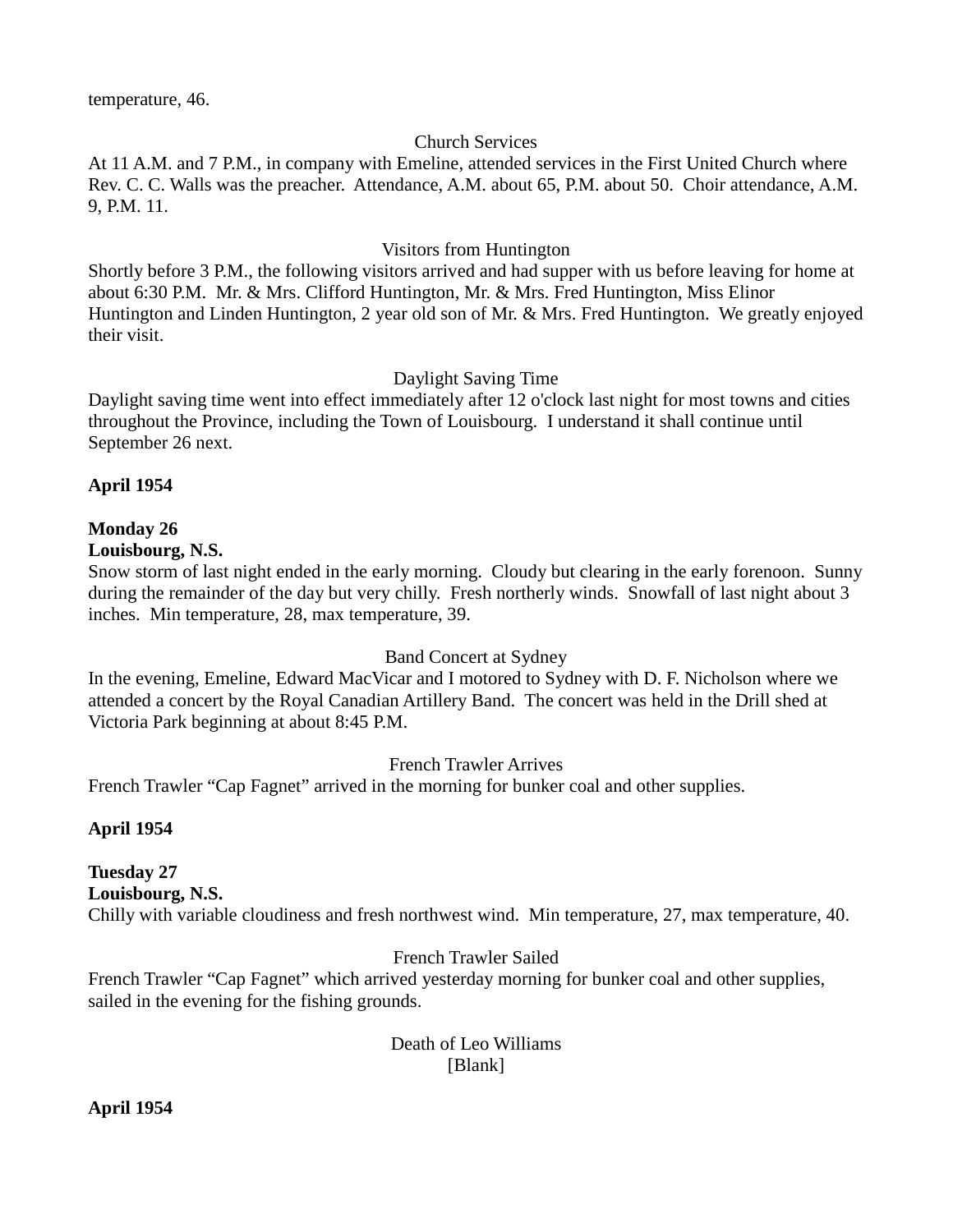# **Wednesday 28**

Sunny and cool with moderate to fresh northwest wind which shifted to southwest shortly after noon and decreasing to light in the evening. Min temperature, 24, max temperature, 48.

## Prayer Meeting and Choir Practice

At 7 P.M., in company with Emeline, attended Prayer meeting in the First United Church, which was led by Rev. C. C. Walls. Immediately after the prayer service I conducted the usual mid-week choir practice.

## **April 1954**

**Thursday 29 Louisbourg, N.S.** Cool and sunny with fresh to strong northwest wind. Min temperature, 27, max temperature, 54

Snapshots of Fish Plant

Went to Slattery's Point in the afternoon and took snapshots of the Fish Plant.

## **April 1954**

# **Friday 30**

**Louisbourg, N.S.**

Cool and remarkably clear with fresh northwest wind. Min temperature, 28, max temperature, 52.

Snowfall for April 1954, 3 inches.

#### **May 1954**

# **Saturday 1**

**Louisbourg, N.S.**

Cool and remarkably clear with fresh to strong northerly winds. Min temperature, 33, max temperature, 50.

#### New Bus Schedule

Beginning today, the new schedule of the Highland Lines Bus is as follows: leave Louisbourg at 9:30 A.M., instead of 8 A.M. as formerly, leave Louisbourg at 1:30 P.M., instead of 2:30 P.M., leave Louisbourg at 6 P.M., instead of 6:3 P.M. Leave Sydney at 12:15 P.M., 4:30 P.M. and 11:30 P.M. Arrive at Louisbourg at 1:05 P.M., 5:20 P.M. and 12:20 A.M.

No Regular Trains on Saturdays

Beginning today, the Saturday trains of the Sydney and Louisbourg Railway, from and to Louisbourg, have been cancelled. I understand that this new arrangement shall also apply to holidays.

Funeral

The funeral of the late Leo Williams took place at 9 A.M. from his late residence to Stella Maris Church where the funeral service was conducted by Rev. Father M. J. MacSween.

**May 1954**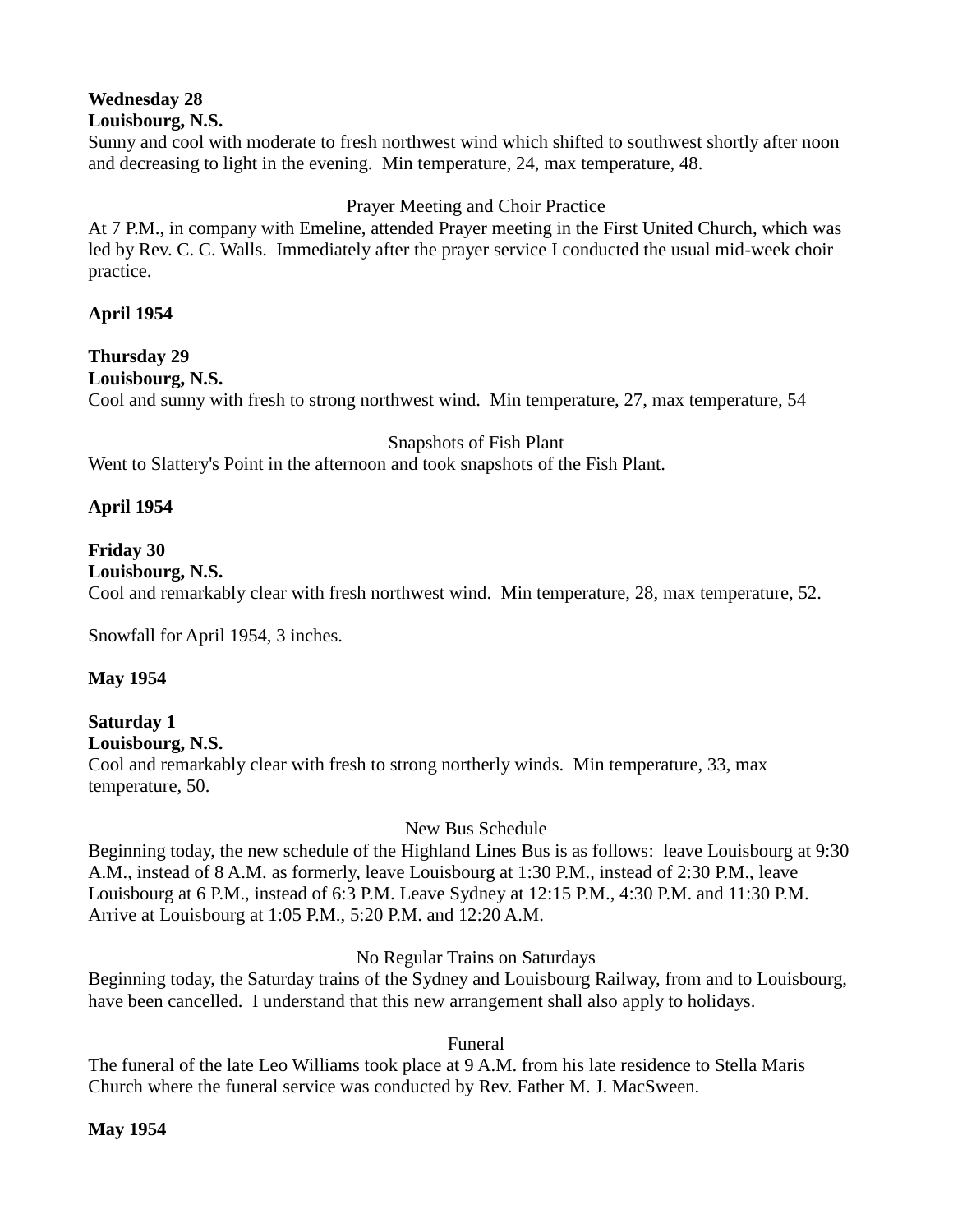**Sunday 2 Louisbourg, N.S.** New Moon Today Clear and cool with fresh northeast wind. Min temperature, 37, max temperature, 50.

#### Church Services

At 11 A.M. and 7 P.M., in company with Emeline, attended services in the First United Church where Rev. C. C. Walls was the preacher. Present in the morning about 60, in the evening about 50. Choir attendance, A.M. 7, P.M. 11.

#### Visitors from Sydney

At about 3 P.M., Mr. And Mrs. Hedley Hopkins and daughter Patricia arrived by car from Sydney. They spent the rest of the afternoon and had supper with us before leaving for home at about 6 P.M.

#### **May 1954**

#### **Monday 3**

#### **Louisbourg, N.S.**

Cloudy but becoming remarkably clear early in the forenoon. Very cool. Fresh to strong northerly winds. Min temperature, 33, max temperature, 52.

#### **May 1954**

## **Tuesday 4**

#### **Louisbourg, N.S.**

Clear and cool fresh to strong northerly winds decreasing to moderate in the late afternoon. Min temperature, 35, max temperature, 53.

#### Turkey Supper

At 5 P.M., in company with Emeline, attended Turkey Supper held in the Parish hall under the auspices of St. Bartholomews Men's Club.

#### **May 1954**

## **Wednesday 5**

#### **Louisbourg, N.S.**

Clear and cool in the forenoon with strong northerly winds decreasing in the afternoon with temperature rising. Min temperature, 34, max temperature, 60.

#### Prayer Meeting and Choir Practice

At 7 P.M., in company with Emeline, attended prayer meeting in the First United Church which was led by Rev. C. C. Walls. Immediately after the prayer service, I conducted the regular mid-week choir practice.

#### **May 1954**

**Thursday 6 Louisbourg, N.S.**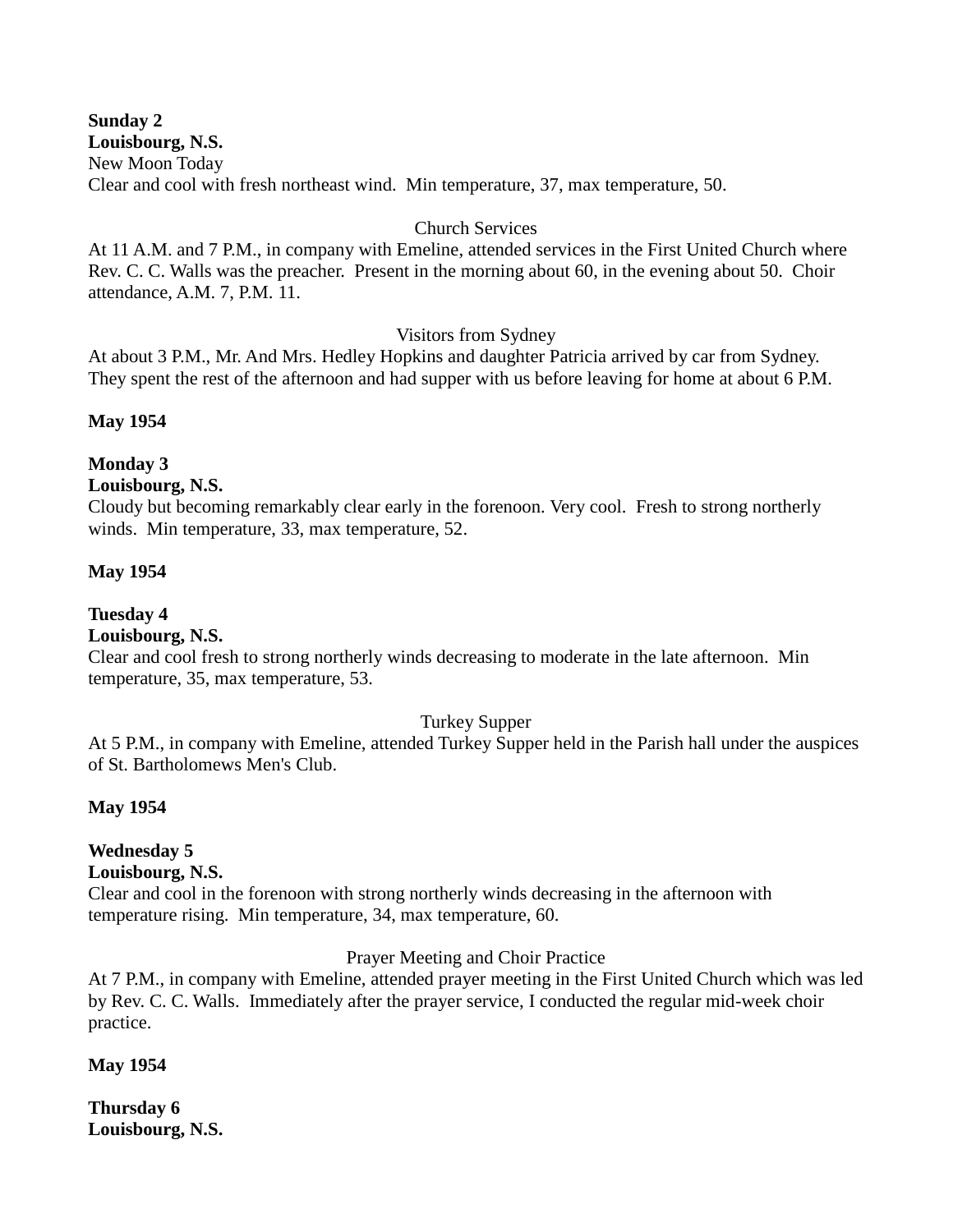Variable cloudiness with fresh northeast wind decreasing to moderate during the afternoon. Min temperature, 40, max temperature, 56. Mist begun to fall at about 9 P.M. and continued during the night.

#### Fire

The Fire Brigade was called out during the afternoon for a grass and brush fire near the United Church cemetery. No damage resulted.

#### To Sydney and Return

Emeline and I motored to Sydney in the evening with D. F. Nicholson and Edward MacVicar. At Sydney, with the exception of MacVicar, we attended the closing concert of the annual Music which was held in St. Andrews Hall beginning at 8 P.M. and closing at 10:45. We left to return immediately after the close of the concert, arriving at about 11:45P .M.

#### Surveying Main Street

A Provincial Highway surveying party under the supervision of Mr. Whiteway, began a survey of Main Street today, preliminary to the paving programme which is scheduled to take place during the coming summer.

#### **May 1954**

#### **Friday 7**

#### **Louisbourg, N.S.**

Cloudy and chilly with moderate northeast wind. Light mist, at intervals, continued all day. Rainfall not of a measurable quantity. Min temperature, 39, max temperature, 46.

#### **May 1954**

#### **Saturday 8**

#### **Louisbourg, N.S.**

Cloudy and cool with moderate northeast wind. Light mist at intervals during the day. Min temperature, 39, max temperature, 50.

#### **May 1954**

#### **Sunday 9 Louisbourg, N.S.**

## Mother's Daylight

Cloudy with sunny intervals during the afternoon. Light southerly winds. Min temperature, 40, max temperature, 52.

#### Church Services

At 11 A.M. and 7 P.M., in company with Emeline, attended services in the First United Church where Rev. C. C. Walls was the preacher. This being "Mother's Day" the service of song was in charge of a junior choir composed of the pupils of the Sunday school about 60 in number, with Mrs. C. C. Walls at the organ. During the service, Sunday school prizes and certificates were presented for Church and Sunday attendance etc. The distribution was made by Edward Levy, the Sunday school superintendent. Present at the morning service about 150, at the evening service, about 65. At 7 P.M. Mr. Walls was assisted by Mr. Allan Johnston, a student United Church Minister, who is home on a visit. Mr.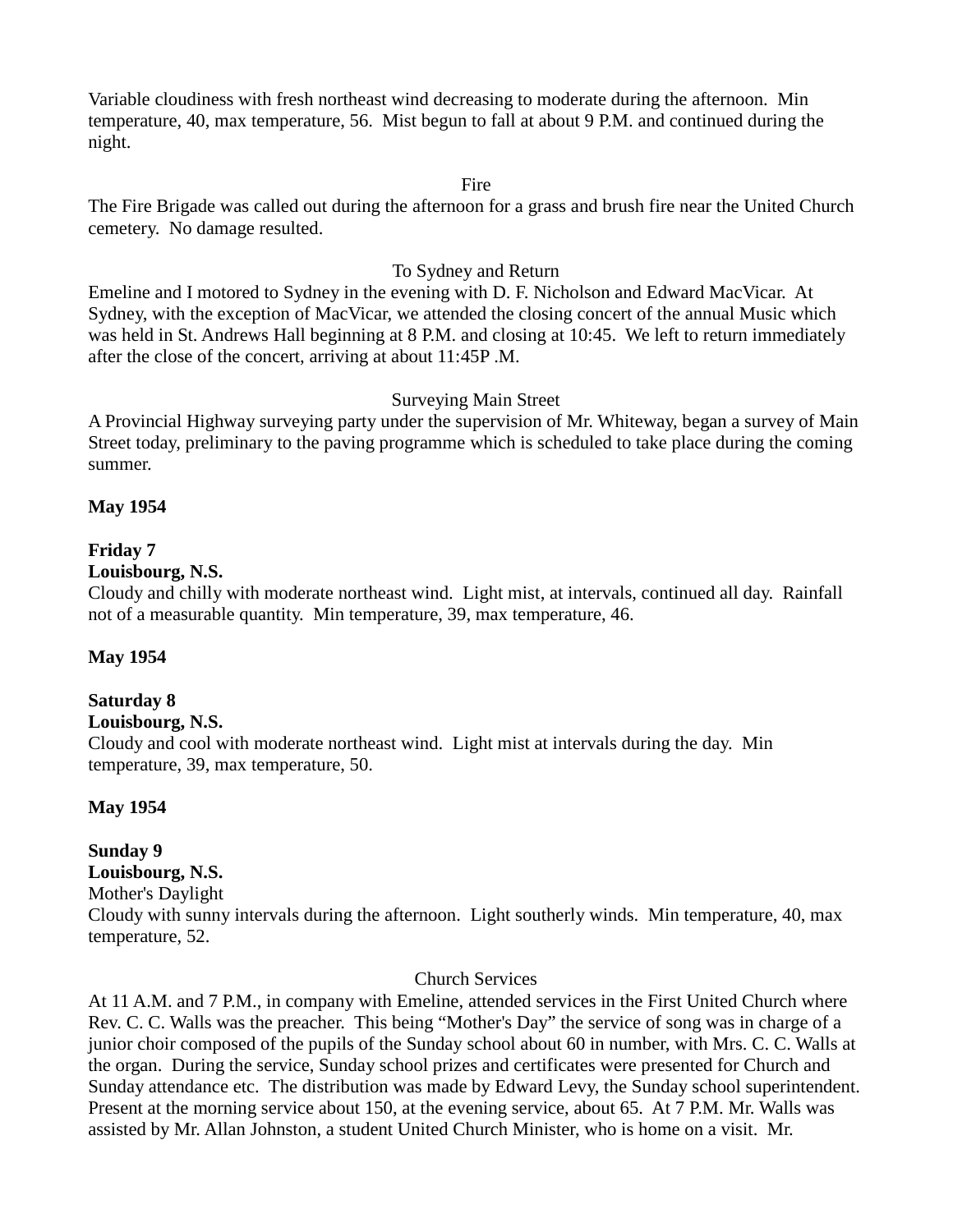Johnston is a son of Mr. and Mrs. Dan Johnston of this Town and a native of Louisbourg. Choir attendance at the evening service, 11.

### **May 1954**

## **Monday 10**

#### **Louisbourg, N.S.**

Cloudy and cool with light to moderate southeast wind increasing at night. Light mist during the afternoon and evening. Fog along the coast. Rain began to fall at about 10 P.M.

#### **May 1954**

## **Tuesday 11**

#### **Louisbourg, N.S.**

Rain, which began last night, ended shortly before noon. Cloudy with a few brief sunny intervals during the afternoon, cloudy at night. Moderate east to southeast winds. Rainfall of last night and today 7/8 inch. First rainfall with the exception of a few light showers since the  $12<sup>th</sup>$  of last month. Min temperature, 38, max temperature, 50.

#### **May 1954**

## **Wednesday 12**

#### **Louisbourg, N.S.**

Cloudy and cool with moderate southerly wind and some fog along the coast. Min temperature, 40, max temperature, 48.

#### Choir Practice

At 8 P.M., in company with Emeline, attended and conducted choir practice in the First United Church. Prayer meeting was held at 7 P.M. and was led by Rev C. C. Walls. Emeline attended, but I was unable to be present.

#### **May 1954**

## **Thursday 13**

#### **Louisbourg, N.S.**

Cloudy, clearing in the forenoon. Sunny and very cool during the afternoon. Fresh to strong northerly winds. Min temperature, 33, max temperature, 46.

#### **May 1954**

# **Friday 14**

## **Louisbourg, N.S.**

Sunny with moderate westerly winds shifting to southwest in the early afternoon. A very lovely day. Min temperature, 30, max temperature, 62.

Fire

At about noon, the Fire Department was called to fight a grass fire north of Victoria Street. No damage resulted.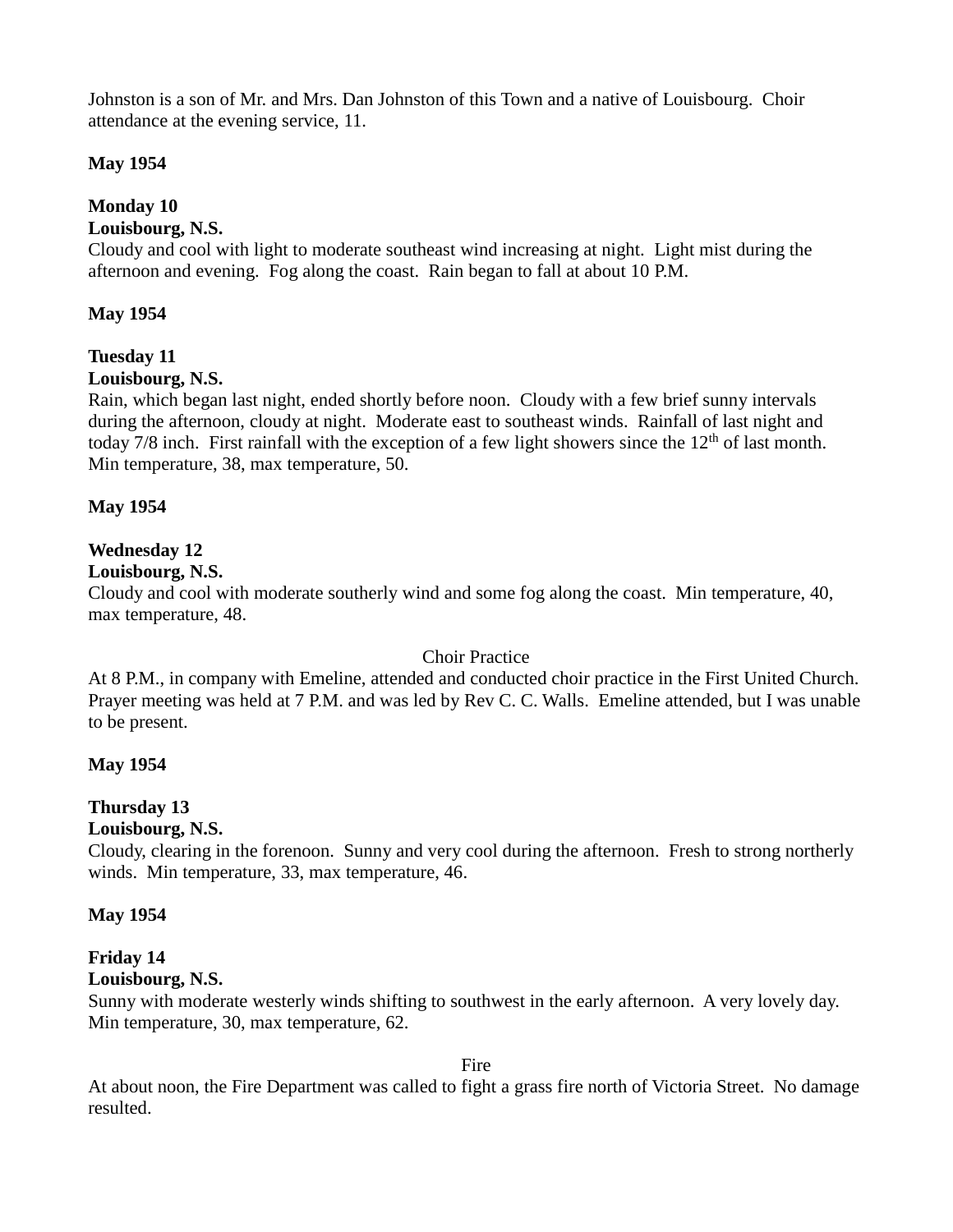#### Home and School

On the invitation of the Home and School association [blank].

#### **May 1954**

# **Saturday 15**

#### **Louisbourg, N.S.**

Cloudy but becoming sunny early in the day. Light to moderate southwest wind shifting to northeast in the afternoon. A very nice spring day. Min temperature, 36, max temperature, 62.

#### **May 1954**

# **Sunday 16**

#### **Louisbourg, N.S.**

Clear in the morning but becoming hazy and mostly cloudy during the afternoon. Cloudy at night. Light southwest wind. Min temperature, 37, max temperature, 52. Rain began to fall at about 10:30 P.M.

#### Church Services

At 11 A.M. and 7 P.M., in company with Emeline, attended services in the First United Church where at 11 A.M. Rev. C. C. Walls was the preacher and at 7 P.M. the preacher was Mr. Grant Walls, Student Minister , son of Rev. C. C. Walls. Present at the morning service; about 60, at the evening service about 70. Choir attendance; a.m.11, P.M. 12.

#### Dedication of First United Church Sydney

Mr. and Mrs. Arthur Townsend, Emeline and I motored to Sydney in the early afternoon with Rev. And Mrs. C. C. Walls, where at 3 P.M. we attended the dedication of the new First United Church on Whitney Avenue, Sydney. Those taking part in the dedication exercises were: Rev. C. C. Walls, Louisbourg Chairman of Presbytery, Rev. J. C. Head, Rev. E. V. Moriarty, Rev. Murray A. MacDonald, Pastor of the First United, Rev. S. M. MacDowell, Rev. D. I. MacIntosh. While the preacher was Rev. C. M. Nicholson, Principal of Pine Hill College, Halifax. Benedition by Rev. W. C. Amery. Solo, "Open the Gates of the Temple" by F. G. Scott, solo, "The Lord's Prayer" by Mr. E. C. Wright.

#### **May 1954**

# **Monday 17**

#### **Louisbourg, N.S.**

Cloudy and foggy with light to moderate southwest wind. Rain of last night ended in the morning. Rainfall 1 5/8 inches. Min temperature, 38, max temperature, 55.

### Art Exhibit [blank]

#### **May 1954**

**Tuesday 18 Louisbourg, N.S.** Sunny with light to moderate southwest wind. Min temperature, 42, max temperature, 58.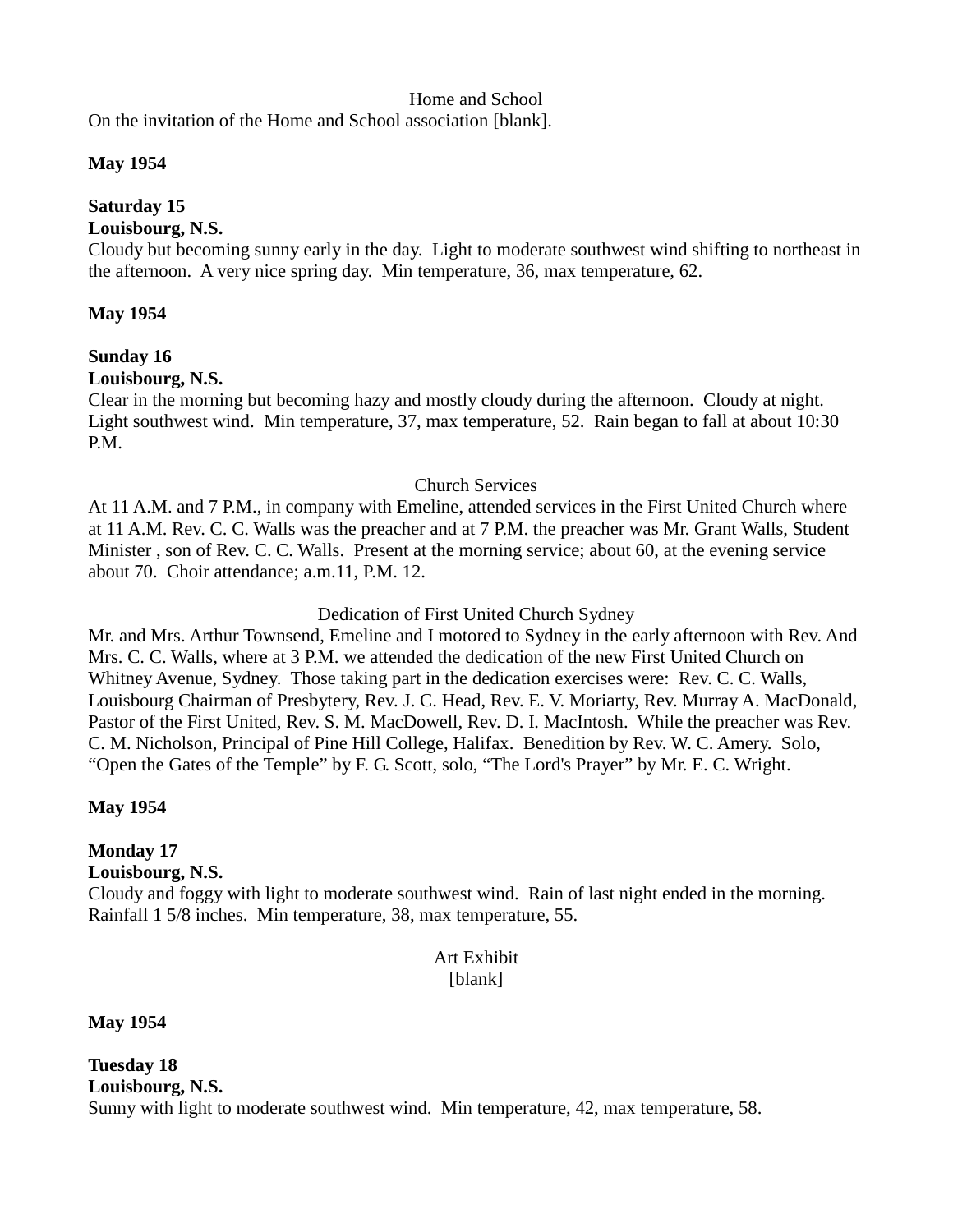#### Licensing of Smith Grant Walls [Blank]

#### **May 1954**

# **Wednesday 19**

### **Louisbourg, N.S.**

Sunny but becoming cloudy at noon with some fog along the coast. Light rain and drizzle beginning at about 3:30 P.M. Min temperature, 36, max temperature, 56.

### Choir Practice

At 8 P.M., in company with Emeline, attended and conducted choir practice in the First United Church.

### **May 1954**

# **Thursday 20**

**Louisbourg, N.S.**

Rain of last night ended in the early morning. Cloudy and cool throughout the day with moderate northeast wind. Rain began to fall in the evening. Rainfall of last night about 1/2 inch. Min temperature, 45, max temperature, 52.

### To Sydney and Return

Left for Sydney at 8 A.M. with Alex Burke, the mail driver. At Sydney, kept an appointment with Don. MacKeen, representing Anglo-Canadian Mercantile Co. Ltd. Merchandise Traders Reg'd etc, and gave him an order for merchandise. Made several other business calls before leaving for home on the Highland Lines Bus, leaving Sydney at 12:15 P.M. arriving at about 1 P.M.

# Meeting of Brotherhood

At 8 P.M. attended a regular meeting of the First United Church Brotherhood held in Calvin hall with Edward Levy presiding. Twelve men present. A. W. Stacey gave a talk on fish and methods of fishing during the past one hundred years as they applied to the southern Cape Breton coast. John H. Skinner and I were the caterers for tonight.

#### C. G. S. Lady Laurier

Canadian Government steamer "Lady Laurier" arrived in the evening.

# **May 1954**

#### **Friday 21 Louisbourg, N.S.**

Rain of last night continued during the day with occasional light showers, drizzle and fog. Very heavy showers in the evening and during the night. Light southwest winds. Min temperature, 44, max temperature, 59.

C. G. S. Steamer Lady Laurier

Canadian Government steamer "Lady Laurier" sailed in the morning.

# **May 1954**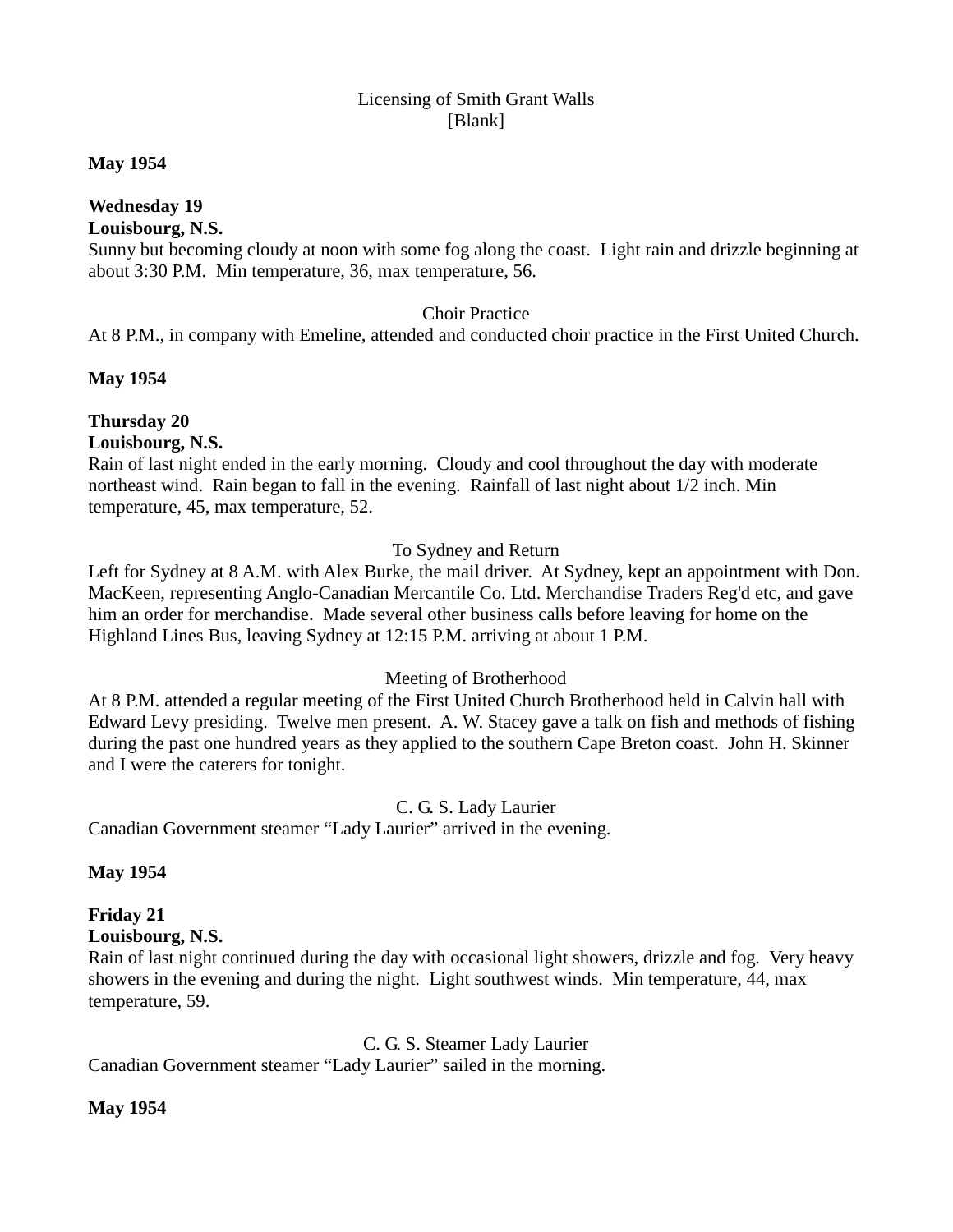# **Saturday 22**

#### **Louisbourg, N.S.**

Moderate rain and drizzle continued all day and into the night. Foggy with light southwest wind. Min temperature, 48, max temperature, 55.

### **May 1954**

#### **Sunday 23 Louisbourg, N.S.**

Rain and drizzle of last night ended in the early morning. Cloudy with a thick blanket of fog which lifted at about noon. Cloudy during the afternoon and evening. Light southwest wind. Rainfall, since Thursday evening to early this morning, 2 1/2 inches.

### Church Services

AT 11 A.M. and 7 P.M., in company with Emeline, attended services in the First United Church where Rev. S. J. Davies of the British and Foreign Bible Society was the preacher in the morning and Rev. C. C. Walls, the regular pastor, in the evening. Morning attendance, about 60, evening about 45. Choir attendance, A.M. 8, P.M. 11.

### Visited National Park

At the request of Mayor George D. Lewis, I visited the Louisbourg National and Historical Park in the afternoon, where I met a number of delegates who have been attending a convention of the "Wisemen" at Sydney. I gave a talk to the visitors in the museum on the history of Old Louisbourg.

#### Film Show

After the service in the evening, Emeline and I attended a film show depicting Life in Africa and India. These films were shown in St. Bartholomew's Hall by Rev. S. J. Davies, under the auspices of the British and Foreign Bible Society.

#### **May 1954**

#### **Monday 24 Louisbourg, N.S.**

Cloud and sunshine on about a 50-50 basis. A very lovely spring day. Light to moderate northeast wind. Moderately warm. Min temperature, 47, max temperature, 66.

#### General Holiday

Bank, schools and the large shops remained closed all day. Post office hours 11 A.M. to 12 noon. Had my shop open for business all day. Spent the greater part of the day working in the garden.

# C. G. S. Edward Cornwallis

Canadian Government Steamer "Edward Cornwallis", Capt. Germain, arrived in the evening.

#### Marriage

The marriage of Alexander Burke of this Town to Miss Catherine Browner of Dominion, N. S took place at 3 P.M. in Stella Maris Church. Rev. Father M. J. MacSween performed the ceremony.

#### Marriage

The marriage of George MacMullen and Joanna Ferguson, both of this Town took place this morning in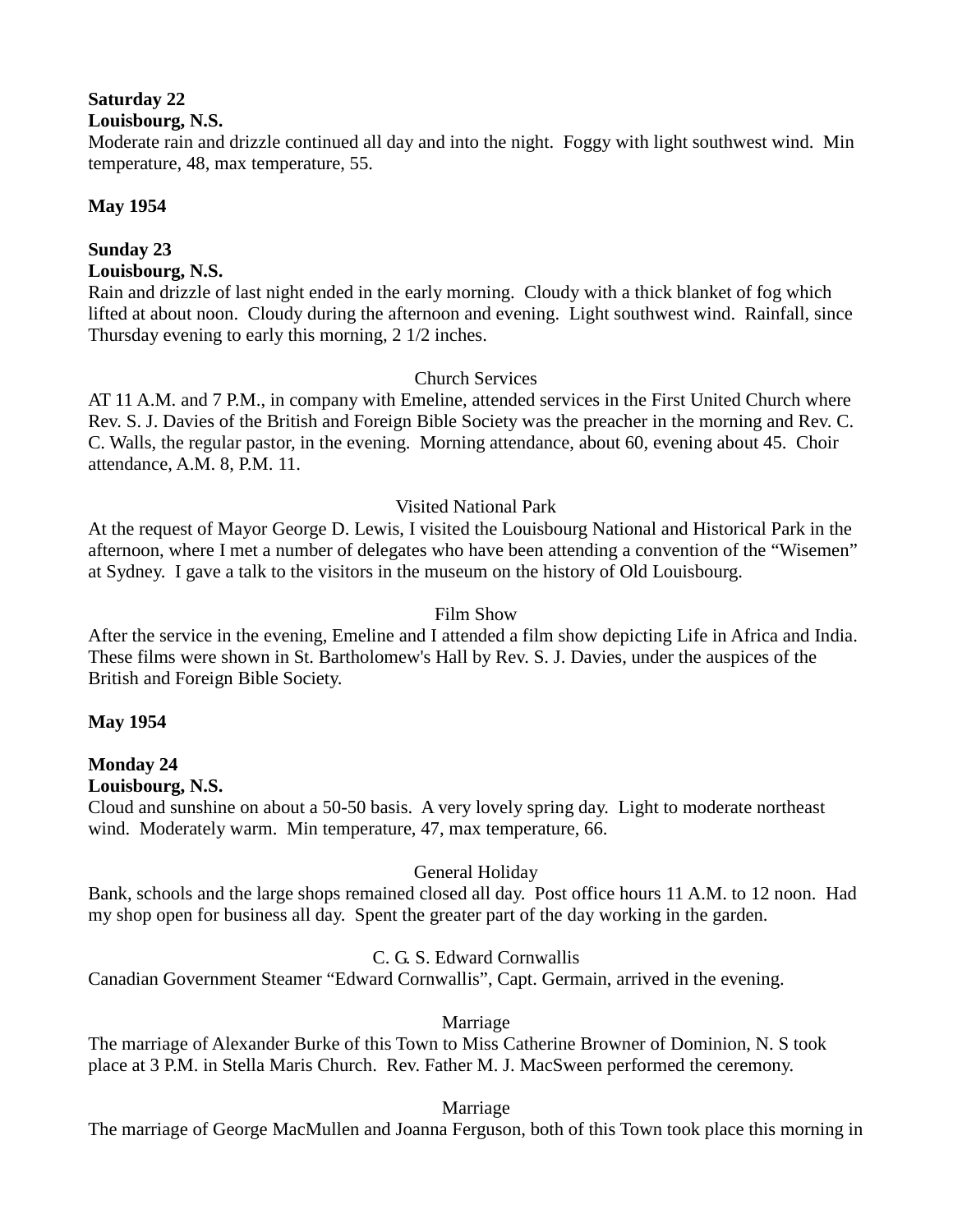Stella Maris Church. Rev. Father M. J. MacSween performed the ceremony.

# **May 1954**

### **Tuesday 25**

#### **Louisbourg, N.S.**

Showers, drizzle and fog with moderate to fresh southeast wind, decreasing to light. Min temperature, 46, max temperature, 58.

#### **May 1954**

### **Wednesday 26**

#### **Louisbourg, N.S.**

Cloudy and foggy, clearing during the afternoon. Fresh to strong southwest wind, decreasing to light int he evening. Min temperature, 46, max temperature, 56.

#### Prayer Meeting and Choir Practice

At 7 P.M., in company with Emeline, attended Prayer meeting in the First United Church, which was led by Rev. C. C. Walls. Immediately after the prayer service, I conducted the regular mid- week choir practice.

#### **May 1954**

#### **Thursday 27**

#### **Louisbourg, N.S.**

Cool and mostly cloudy with fresh to strong northwest wind which moderated to light at night. Min temperature, 38, max temperature, 54.

#### C. G. S. Edward Cornwallis

Canadian Government Steamer "Edward Cornwallis", Capt. Germain, sailed in the morning but returned to port at night and anchored in the stream.

#### **May 1954**

# **Friday 28**

#### **Louisbourg, N.S.**

Sunny but becoming cloudy with sunny intervals during the afternoon. Cloudy at night. Moderate to fresh southerly winds. Frost in the morning. Min temperature, 30, max temperature, 59.

#### Congregational Meeting

At 8 P.M., in company with Emeline, attended special meeting of the congregational of the First United Church, which was held in the Church.

#### C. G. S. Edward Cornwallis

Canadian Government steamer "Edward Cornwallis", Capt. Germain, sailed in the morning.

#### **May 1954**

**Saturday 29**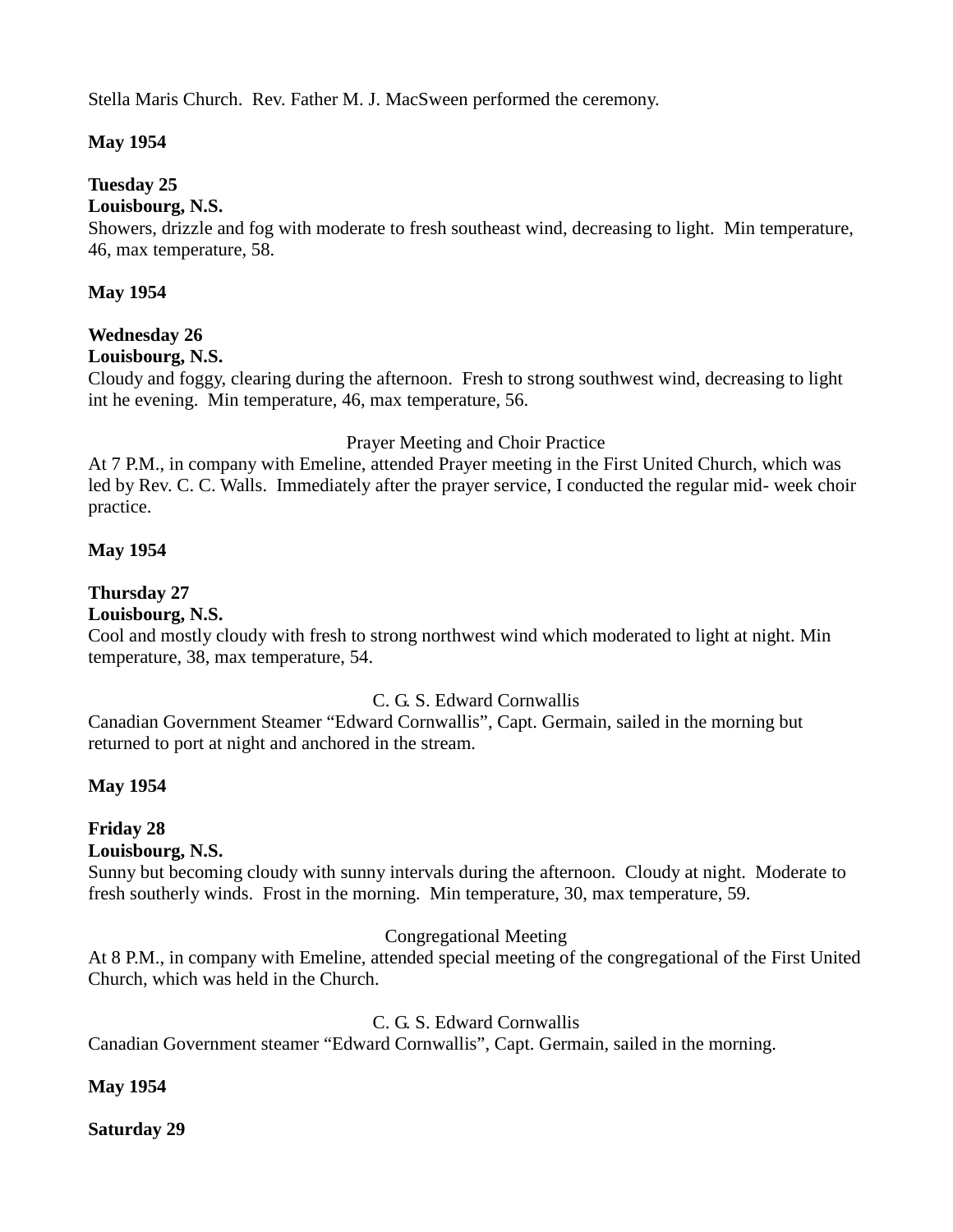#### **Louisbourg, N.S.**

Rainfall of about 1/8 inch ended in the early morning. Cloudy and chilly. Clearing in the early afternoon. Fresh to strong north and northwest wind decreasing to light in the evening. Min temperature, 35, max temperature, 53.

### **May 1954**

#### **Sunday 2 Louisbourg, N.S.**

Rain which began in the morning continued all day with intermittent showers and steady rain. Foggy with light southeast wind. Min temperature, 35, max temperature, 45.

### Church Services

At 11 A.M. and 7 P.M., in company with Emeline, attended services in the First United Church where Rev. C. C. Walls was the preacher. Present in the morning, about 60 persons, in the evening about 35. At the morning service a baptismal [blank] was dedicated. This [blank] was presented to the First United Church by Mrs. William Lewis, in memory of her father and mother, the late Mr. and Mrs. Donald John Matheson.

### **May 1954**

# **Monday 31**

#### **Louisbourg, N.S.**

Rain of yesterday and last night ended in the early morning. Cleared in the morning but became cloudy at about noon. Heavy showers of rain about 1:30 P.M. Clear and mostly sunny during the afternoon. Rainfall of yesterday and last night, 1 inch. Fresh northwest wind shifting to southwest and moderating during the early afternoon. Min temperature, 42, max temperature, 65.

Total Rainfall for May 1954, 6 5/8 inches. Min Temperature for May, 30 on May 14 and 28. Max Temperature for May, 65 on May 31 Snowfall for May, Nil

#### **June 1954**

#### **Tuesday 1 Louisbourg, N.S.**

Sunny with cloudy intervals in the afternoon. Light northwest wind. A very lovely day. Min temperature, 42, max temperature, 65.

#### To Sydney and Return

Left here at 8:10 A.M. with Alex Burke on the mail truck enroute to Sydney where I had an appointment with G. H. Kelly who represents J. S. Pottillo & Co. Ltd of Truro. Met Mr. Kelly at the sample room at about 9 A.M. where I remained until about 2:45 P.M. with the exception of one hour for lunch, which we had at the "Isle Royale Hotel". While at the sample room I placed an order with Mr. Kelly for Christmas goods. Made several business calls in the late afternoon before leaving for home on the Highland Lines Bus, at 4:30 P.M.

#### **June 1954**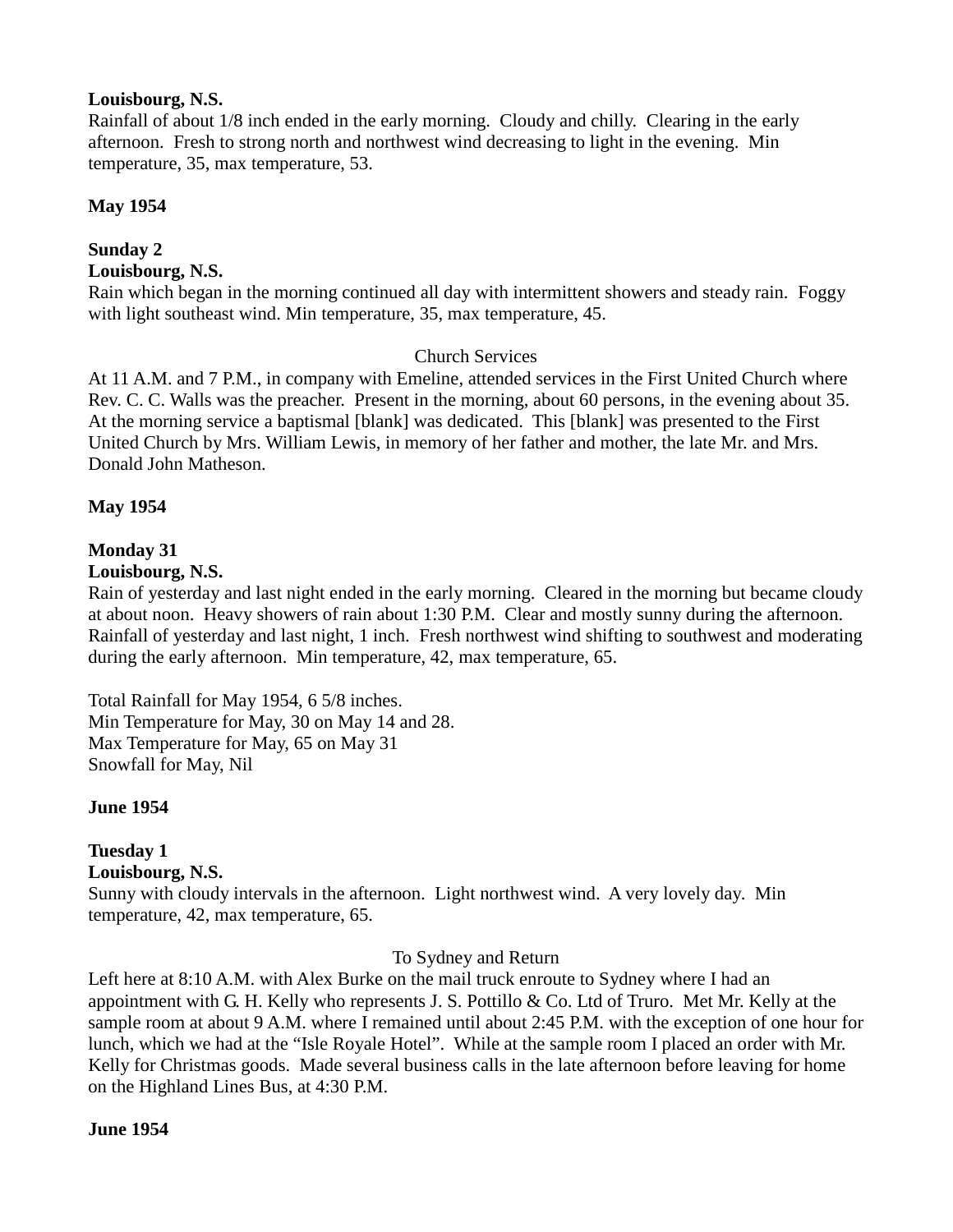# **Wednesday 2**

#### **Louisbourg, N.S.**

Cloudy and cool with a few brief sunny intervals. Light southerly and easterly winds. A sprinkle of rain beginning at about 3P.M. and light showers and drizzle in the evening. Min temperature, 43, max temperature, 53.

#### Choir Practice

At 8 P.M., in company with Emeline, attended and conducted choir practice in the First United Church. Practice this evening was for a male choir only which is to lead the service of song on next Sunday morning.

#### **June 1954**

### **Thursday 3**

#### **Louisbourg, N.S.**

Cloudy and foggy with light southerly and easterly winds. Rainfall of last night 1/8 inch. Min temperature, 44, max temperature, 54.

#### Meeting of Brotherhood [Blank]

#### **June 1954**

# **Friday 4**

**Louisbourg, N.S.**

Cloudy, foggy and cool during the forenoon. Gradually clearing with the fog lifting during the afternoon. Brief sunny period during the evening. Light variable winds. Min temperature, 43, max temperature, 64.

#### Funeral

At about 2 P.M., Emeline and I, A. W. Stacey, Mrs. D. J. MacIntyre and Mrs. Charles Bagnall, motored to Catalone with Dan F. Nicholson, where at about 3 P.M. we attended the funeral service for the late Mrs. [blank] Martell which was held in the Catalone United Church. Mrs. Martell was the former Miss Mary Isabel MacLean of Catalone. After her marriage, she [blank].

#### **June 1954**

# **Saturday 5**

#### **Louisbourg, N.S.**

Cloudy and foggy with very light southerly winds. Light shower in the evening. Min temperature, 47, max temperature, 64.

Fire

At about 11:30 A.M., the fire whistle sounded for a fire on board the fishing Dragger "Acadian Pioneer" at the old Government wharf. The Fire Brigade responded promptly and after a fight lasting upwards of an hour, the fire was extinguished, but not before considerable damage was done.

#### **June 1954**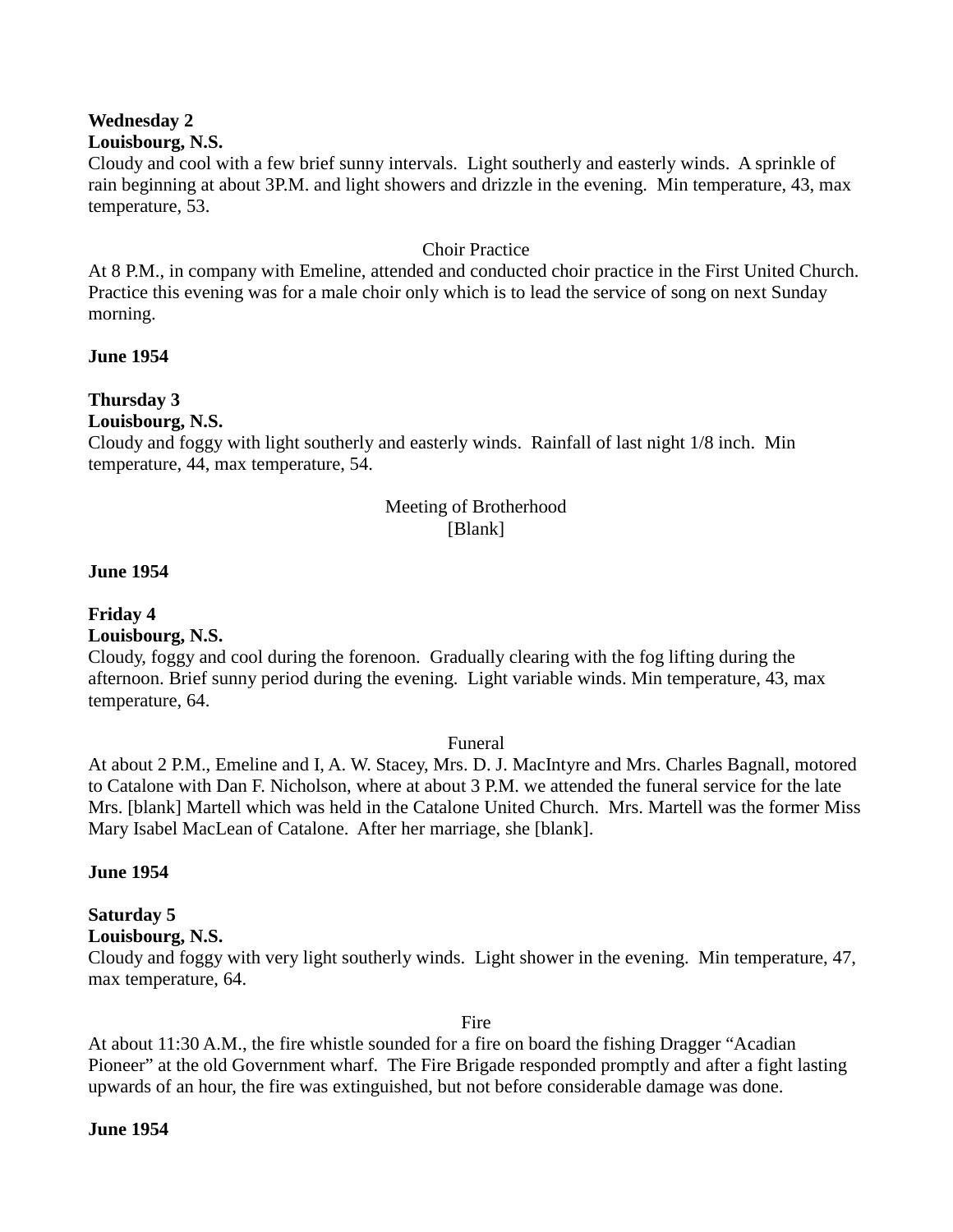#### **Sunday 6 Louisbourg, N.S.**

Cloudy with some fog. Partly clearing in the late afternoon. Light southwest wind, increasing to fresh late in the afternoon. Light winds at night. Min temperature, 48, max temperature, 60.

#### Church Services

At 11 A.M., in company with Emeline, attended service in St. Bartholomew's Anglican Church where the Rector, Rev. Harold Seegmiller was the preacher. At 7 P.M., we attended service in the First United Church where the service was in charge of A. W. Stacey, while the address was given by Mr. Johnston, a layman from Sydney. It being Brotherhood Sunday, as has been the custom for the past several years, the service of song was led by the men of the congregation. Those composing the choir at this service were: Charles Bagnall, Dan James MacLeod, William Hilchie, Wilson Levy, Alex Nicholson, Hugh Beaver, Edison Skinner, Carl Levy and M. S. Huntington (Director). Mrs. M. S. Huntington played the organ. There was no service in the United Church in the morning owing to the pastor, Rev. C. C. Walls being absent, attending the annual session of the United Church Maritime Conference at Sackville, N. B.

#### **June 1954**

#### **Monday 7**

#### **Louisbourg, N.S.**

Cloudy and foggy, clearing at about noon. Partly clear during the afternoon. Cloudy and foggy at night. Light southerly winds. Min temperature, 46, max temperature, 58.

#### **June 1954**

# **Tuesday 8**

#### **Louisbourg, N.S.**

Cloudy with considerable fog. Cleared at about noon and remained partly clear during the afternoon. Cloudy and foggy at night. Light southeast wind, increasing to fresh in the afternoon. Min temperature, 48, max temperature, 65.

#### United Mine Workers Elections

Elections were held today throughout the coal mining communities for the various offices in connection with the union. The candidates for President are; Freeman Jenkins who now holds the office, Thomas McLachlan and [blank] Wadman.

#### **June 1954**

# **Wednesday 9**

#### **Louisbourg, N.S.**

Cloudy and cool with moderate to fresh northeast wind and some fog. Min temperature, 47, max temperature, 52.

#### Choir Practice

At 8 P.M., in company with Emeline, attended and conducted choir practice in the First United Church.

#### U. M. W. Elections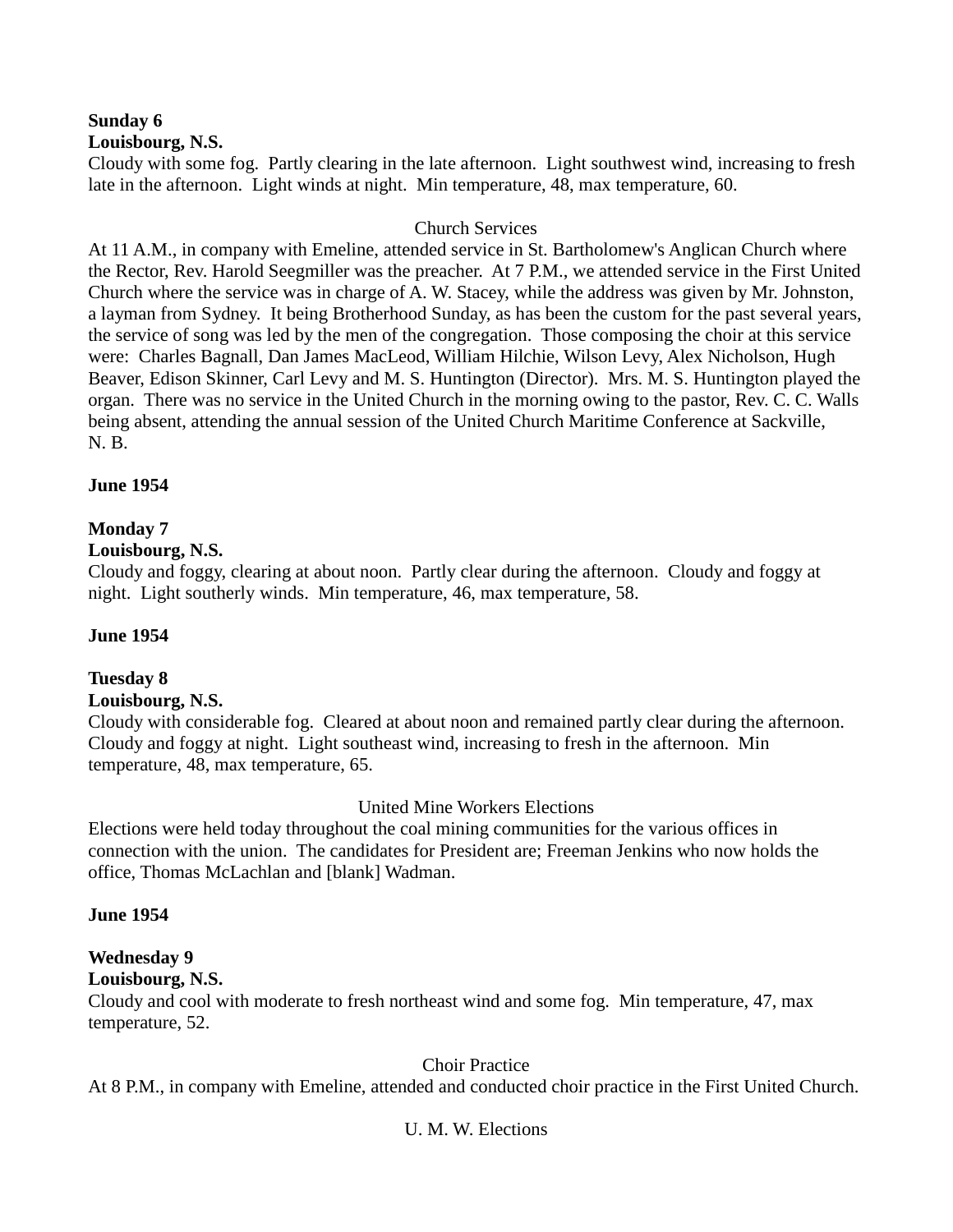Today's Radio and Press announced the result of yesterday's U. M. W. Elections. The contest for President resulted in the election of Thomas McLachlan of Glace Bay. The vote stood McLachlan; 4572, Freeman Jenkins, former President; 3735, Wadman; 743.

#### **June 1954**

### **Thursday 10**

#### **Louisbourg, N.S.**

Cloudy and cool, but clearing early in the forenoon. Clear and sunny during the rest of the day. Moderate to fresh northeast wind. Min temperature, 44, max temperature, 58.

#### **June 1954**

# **Friday 11**

#### **Louisbourg, N.S.**

Sunny and cool with fresh northeast wind, decreasing to light in the evening. Min temperature, 44, max temperature, 59.

#### **June 1954**

# **Saturday 12**

#### **Louisbourg, N.S.**

Sunny with fresh to strong northerly winds. Min temperature, 43, max temperature, 67.

#### Planted Seeds

Planted cucumber and pumpkin seeds in the back yard garden this afternoon.

#### **June 1954**

# **Sunday 13**

# **Louisbourg, N.S.**

Clear and sunny with moderate to fresh northerly winds increasing to strong during the afternoon and decreasing to light at night. Min temperature, 44, max temperature, 62.

#### Church Services

At 11 A.M. and 7 P.M., in company with Emeline, attended services in the First United Church where Rev. C. C. Walls was the preacher. Present in the morning about 65, in the evening about 55. Choir attendance, A.M. 8, P.M. 7.

#### **June 1954**

# **Monday 14**

#### **Louisbourg, N.S.**

Clear and cool with fresh northerly winds increasing to strong in the afternoon. Cloudy at night. Min temperature, 43, max temperature, 58.

#### Death of Mrs. John MacKeigan

The death of Mrs. John MacKeigan, occurred this morning at her home on Kent Street after a long illness.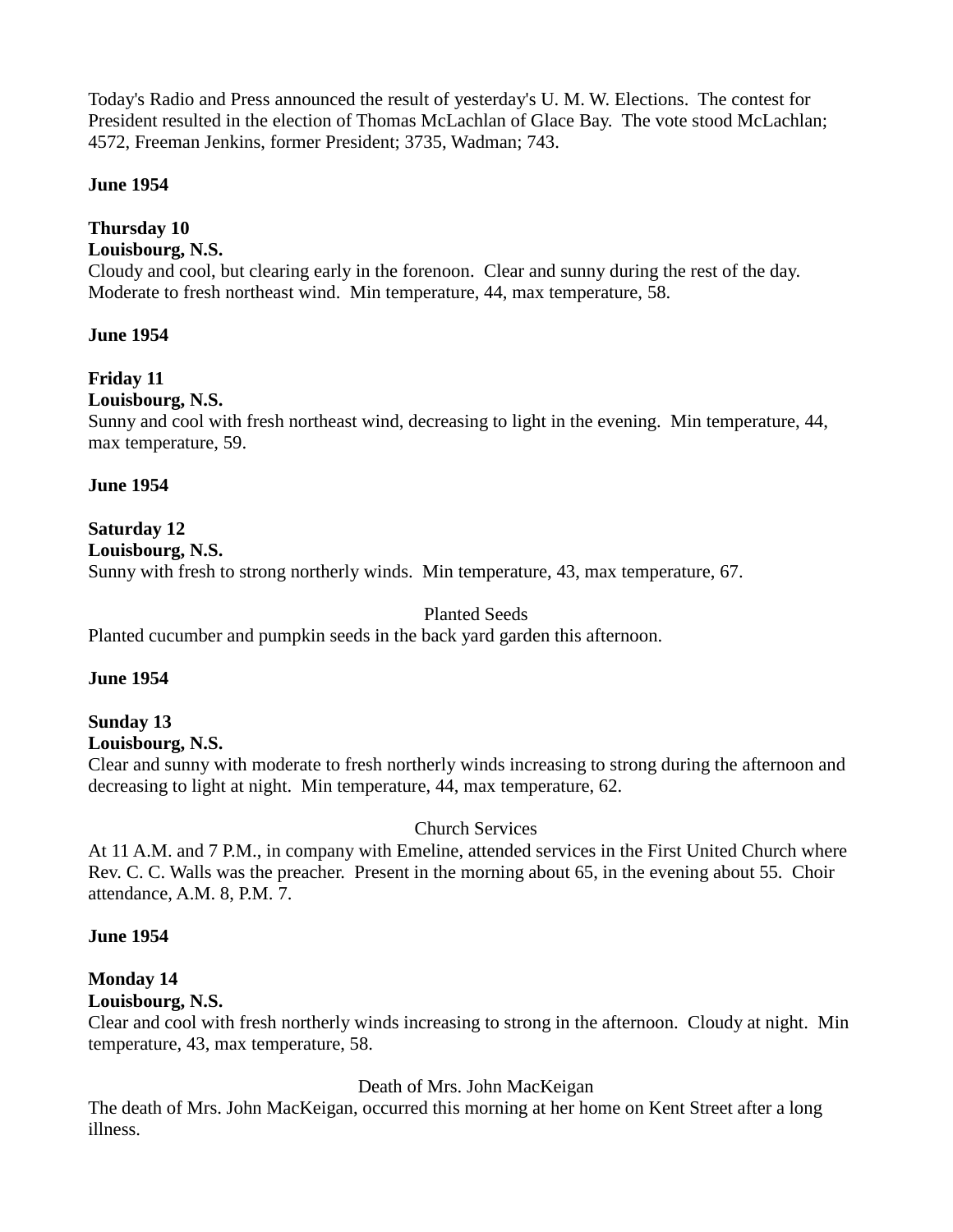#### **June 1954**

# **Tuesday 15**

# **Louisbourg, N.S.**

Sunny and cool with fresh northerly wind increasing to strong during the afternoon decreasing to light at night. Min temperature, 42, max temperature, 64.

Fire

In the forenoon, the Fire Brigade was called out for a fire in a small store house on Pepperell Street, which was badly damaged. The property where the fire took place is occupied by Mr. and Mrs. Joseph Matthews.

**June 1954**

### **Wednesday 16**

#### **Louisbourg, N.S.**

Sunny with light southeast wind. A very lovely day. Light frost in the morning. Min temperature, 38, max temperature, 65.

#### Funeral

At 2 P.M. attended the funeral of the late Mrs. John MacKeigan, which took place from her late home on Kent Street, to Willow Grove cemetery. Services at the house and grave were conducted by Rev. Jacob Bombury, pastor of the Presbyterian Churches at Mira Ferry, Catalone and Louisbourg. Funeral in charge of D. M. Johnston, Funeral Director, Louisbourg, N.S.

#### Choir Practice

At 8 P.M., in company with Emeline, attended and conducted choir practice in the First United Church.

#### **June 1954**

# **Thursday 17**

#### **Louisbourg, N.S.**

Partly clear but becoming cloudy early in the day. Showers beginning at about 9:20 A.M. continued at intervals during the day. Fog in the afternoon and night. Moderate northeast wind. Min temperature, 44, max temperature, 60. Rainfall; 1/4 inch.

#### **June 1954**

# **Friday 18**

#### **Louisbourg, N.S.**

Cloudy but clearing early in the day. Sunny during the afternoon with light winds. Min temperature, 37, max temperature, 65.

#### **June 1954**

# **Saturday 19**

#### **Louisbourg, N.S.**

Cloudy with considerable fog with a few sunny intervals during the afternoon and evening. Foggy at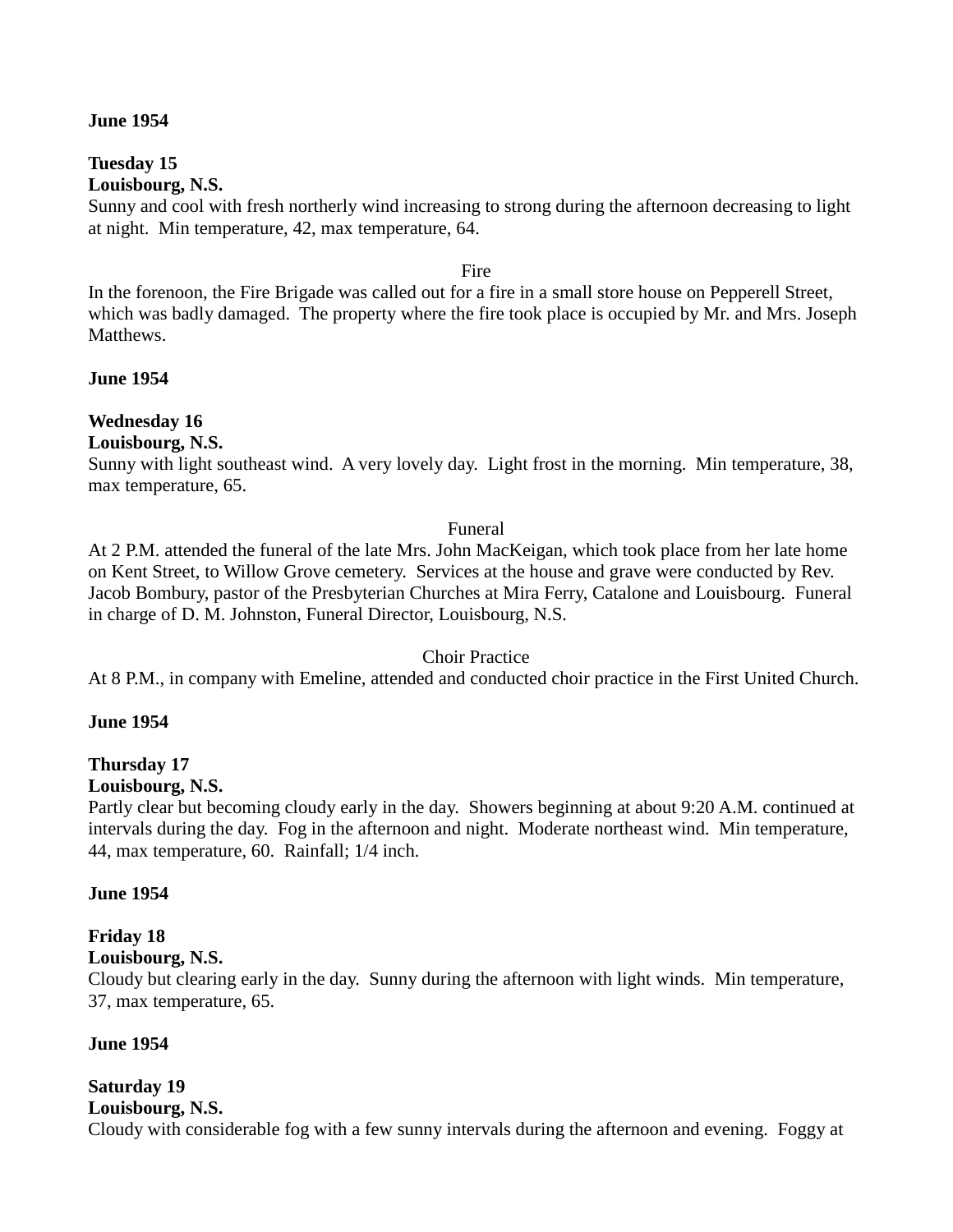night. Light to moderate variable winds. Min temperature, 48, max temperature 69.

#### **June 1954**

#### **Sunday 20**

**Louisbourg, N.S.**

Foggy in the morning but partly clearing early in the forenoon. Mostly sunny during the afternoon. Cloudy at night. Fog along the coast all day. Light to moderate southwest wind. Min temperature, 44, max temperature, 64.

#### Church Services

At 11 A.M. and 7 P.M., in company with Emeline attended services in the First United Church where Rev. C. C. Walls was the preacher. Present in the morning about 75, in the evening about 55. Choir attendance, 10, A.M. and P.M.

#### **June 1954**

# **Monday 21**

#### **Louisbourg, N.S.**

Cloudy and foggy in the early part of the day. Sunny intervals during the afternoon. Foggy at night. Moderate to fresh southerly winds. Min temperature, 52, max temperature, 64.

### Visitors from Marion Bridge

Mr. and Mrs. Harvey Hussey of Marion Bridge. After having dinner with us, they left to return shortly before 1 P.M. They were accompanied by their four children.

#### **June 1954**

# **Tuesday 22**

#### **Louisbourg, N.S.**

Mostly clear and sunny with moderate to fresh southwest wind. Fog along the coast. Min temperature, 52, max temperature, 65.

#### **June 1954**

# **Wednesday 23**

#### **Louisbourg, N.S.**

Sunny and warm with moderate to fresh southwest wind. Banks of fog in sight along the coast all day. Min temperature, 52, max temperature, 80.

Choir Practice

At 8 P.M., in company with Emeline, attended and conducted Choir practice in the First United Church.

#### **June 1954**

# **Thursday 24**

### **Louisbourg, N.S.**

Variable fogginess with sunny intervals. Cloudy and foggy during the late afternoon and evening. Fresh to strong southerly winds moderating at noon. Min temperature, 53, max temperature, 67.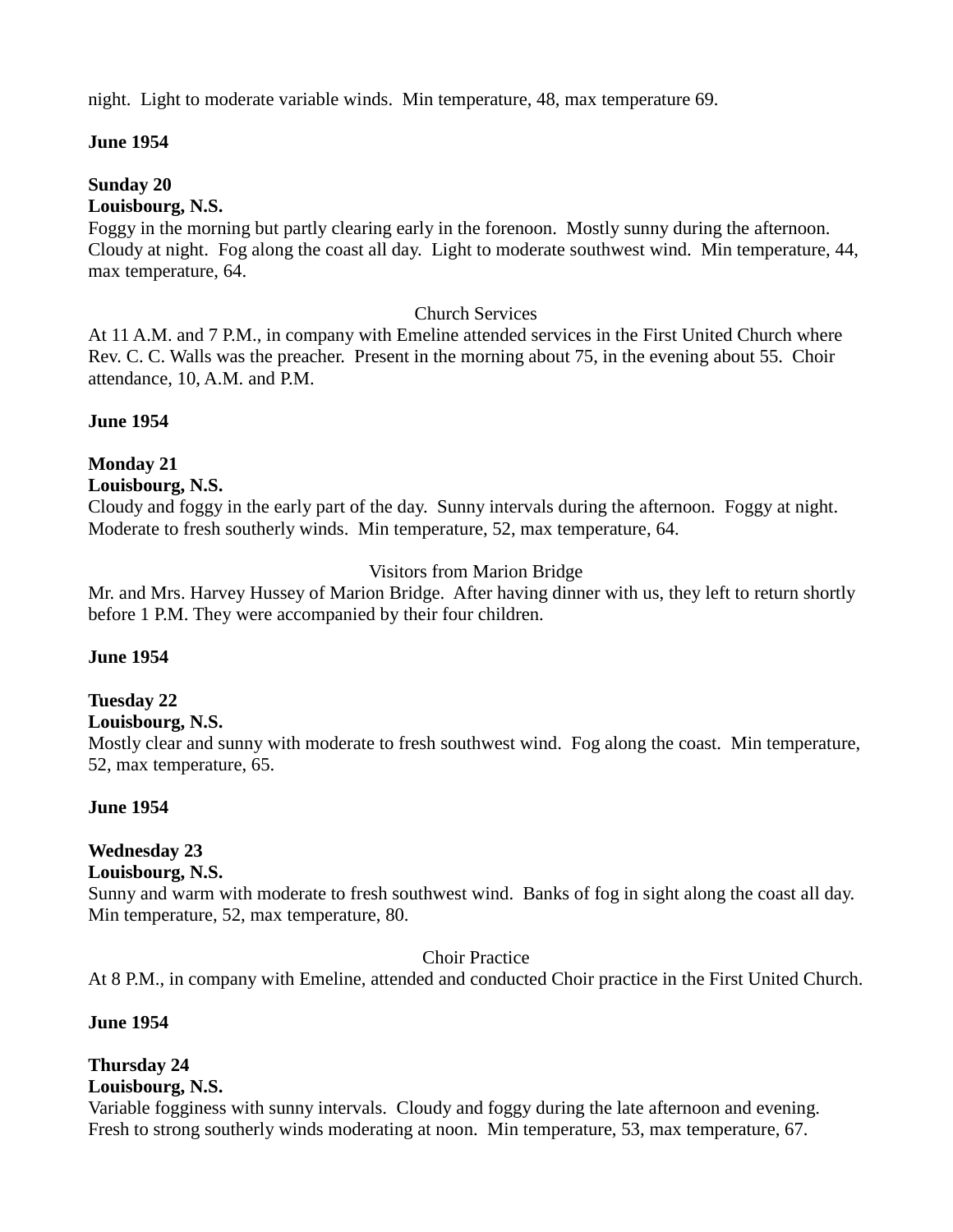#### Preparatory Service

At 7:30 P.M., in company with Emeline, attended the quarterly preparatory service which was held in the First United Church with Rev. C. C. Walls the preacher. 17 persons present. Choir attendance 5.

#### Survey Ship Arrives

Canadian Government survey ship "KAPUSKASING" arrived at about 8:45 A.M. and docked at the Freight wharf.

#### **June 1954**

### **Friday 25**

#### **Louisbourg, N.S.**

Cloudy and foggy with light intermittent showers. Light southerly winds. Min temperature, 57, max temperature, 67.

#### Farewell Social

At 8 P.M., in company with Emeline, attended a farewell social which was held in Calvin hall in honour of Rev. And Mrs. C. C. Walls. Mrs. Walls ending his pastorate of the First United Church at the end of this month. After which he is to become pastor of the United Church at Fairview, Halifax County. During the evening presentations were made to both Mr. and Mrs. Walls in appreciation of their services during the time they have been connected with the First United. The presentation to Mr. Walls consisted of a purse containing upwards of one hundred dollars from the congregation and a swordfish sword from the Sunday school. To Mrs. Walls on behalf of the Ladies Aid Women's Missionary Society, MacMillan Club and Junior Guild, a floor lamp and from the Sunday school a Hostess set. Addresses accompanied the presentations which were read by A. W. Stacey, Mrs. Roderick MacIntyre and Mrs. William Hilchie respectively. After the presentations, a sing song was held led by Edison Skinner with Dan F. Nicholson at the piano. About 60 persons present.

#### Tenders Called for Paving

Today's issue of the Sydney "Post-Record" and Halifax "Chronicle-Herald" both carried advertisements calling for tenders for the paving of Main and Wolfe streets in the Town of Louisbourg, a distance of about 2 miles. The ads are signed by A. W. MacKenzie, Minister of Highways and Public works and are dated June 23/ 1954. Tenders to be received up to noon on July 8, 1954.

#### **June 1954**

#### **Saturday 26**

#### **Louisbourg, N.S.**

Cloudy and foggy becoming sunny and warm in the early afternoon. Light southerly winds shifting to easterly in the afternoon. A few light showers and mists during the forenoon. Min temperature, 52, max temperature, 72. Rainfall of yesterday and today 1/4 inch.

#### **June 1954**

# **Sunday 27**

#### **Louisbourg, N.S.**

Cloudy and moderately warm with light northeast wind. Min temperature [blank], max temperature [blank].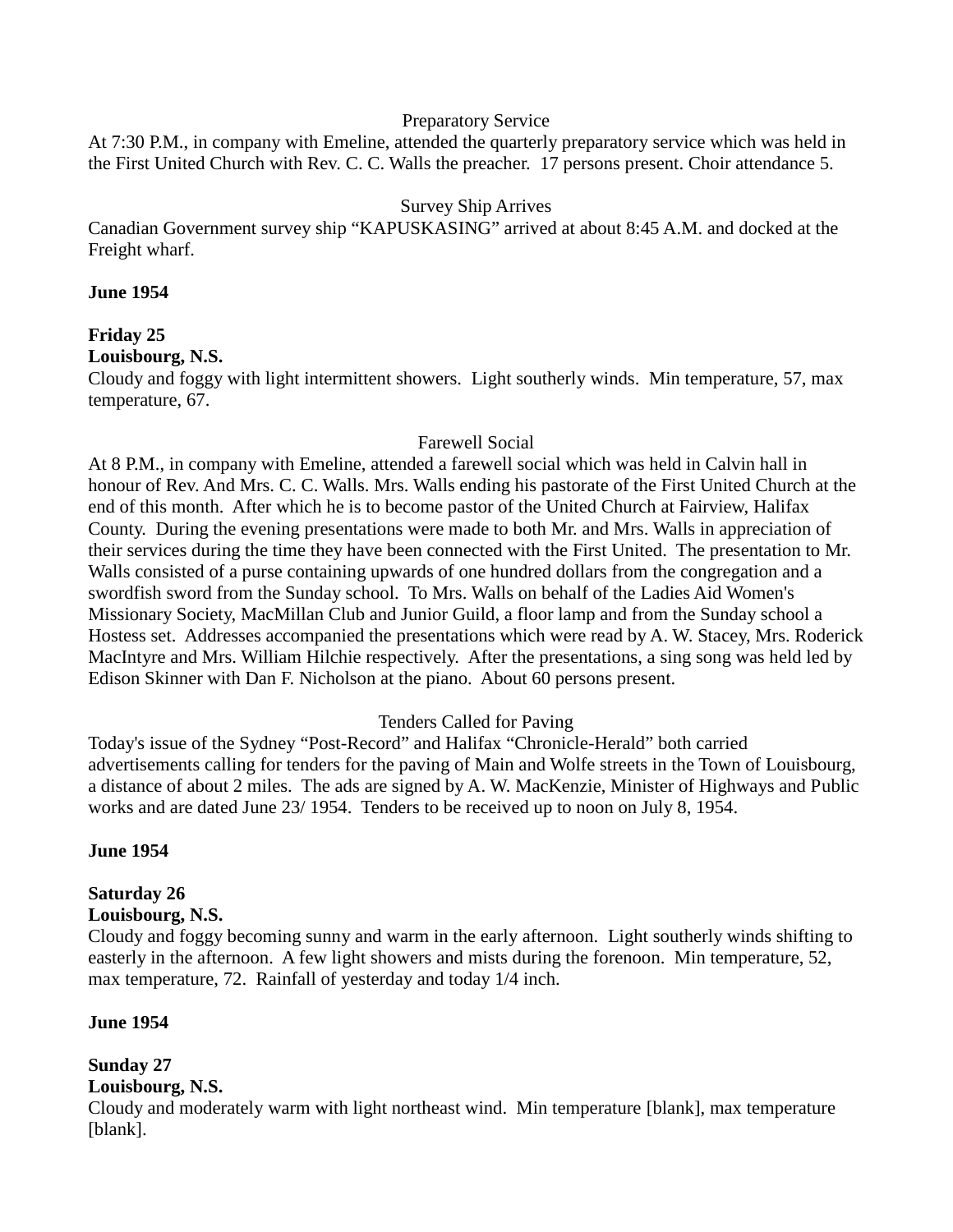#### Church Services

At 11 A.M. and 7 P.M., in company with Emeline, attended services in the First United Church where Rev. C. C. Walls was the preacher. Present in the morning about 90, in the evening about 80. The Sacrament of the Lord's Supper was dispensed at the morning service. Choir attendance A.M. 9, P.M. 10. Mr. Walls preached his farewell sermon in the evening at this service he was assisted by Mr. Allan Johnston, student Minister. Mr. Johnston is to take charge of the First United congregation for the months of July and August. He is a son of Mr. and Mrs. Dan Johnston of this town.

#### **June 1954**

### **Monday 28**

#### **Louisbourg, N.S.**

Cloudy and foggy with fresh to strong southeast wind which moderated to light before noon. Min temperature, 54, max temperature, 65.

#### **June 1954**

### **Tuesday 29**

#### **Louisbourg, N.S.**

Cloudy and foggy with southerly and easterly winds. Mostly light. Min temperature, 52, max temperature, 68.

#### **June 1954**

#### **Wednesday 30**

# **Louisbourg, N.S.**

New Moon today

Cloudy and foggy. Clearing in the afternoon. Cloudy with some fog at night. Light to moderate southerly winds. Min temperature, 57, max temperature, 68.

#### **July 1954**

# **Thursday 1**

# **Louisbourg, N.S.**

Cloudy with a thick blanket of fog. Light southerly winds. Showers in the morning. Min temperature, 56, max temperature, 67.

#### Church Picnic

Stella Maris Roman Catholic congregation held a picnic at their hall and grounds near the Church. Emeline and I motored to the picnic grounds at noon and had dinner there.

#### Marriage ]Blank]

#### **July 1954**

**Friday 2 Louisbourg, N.S.**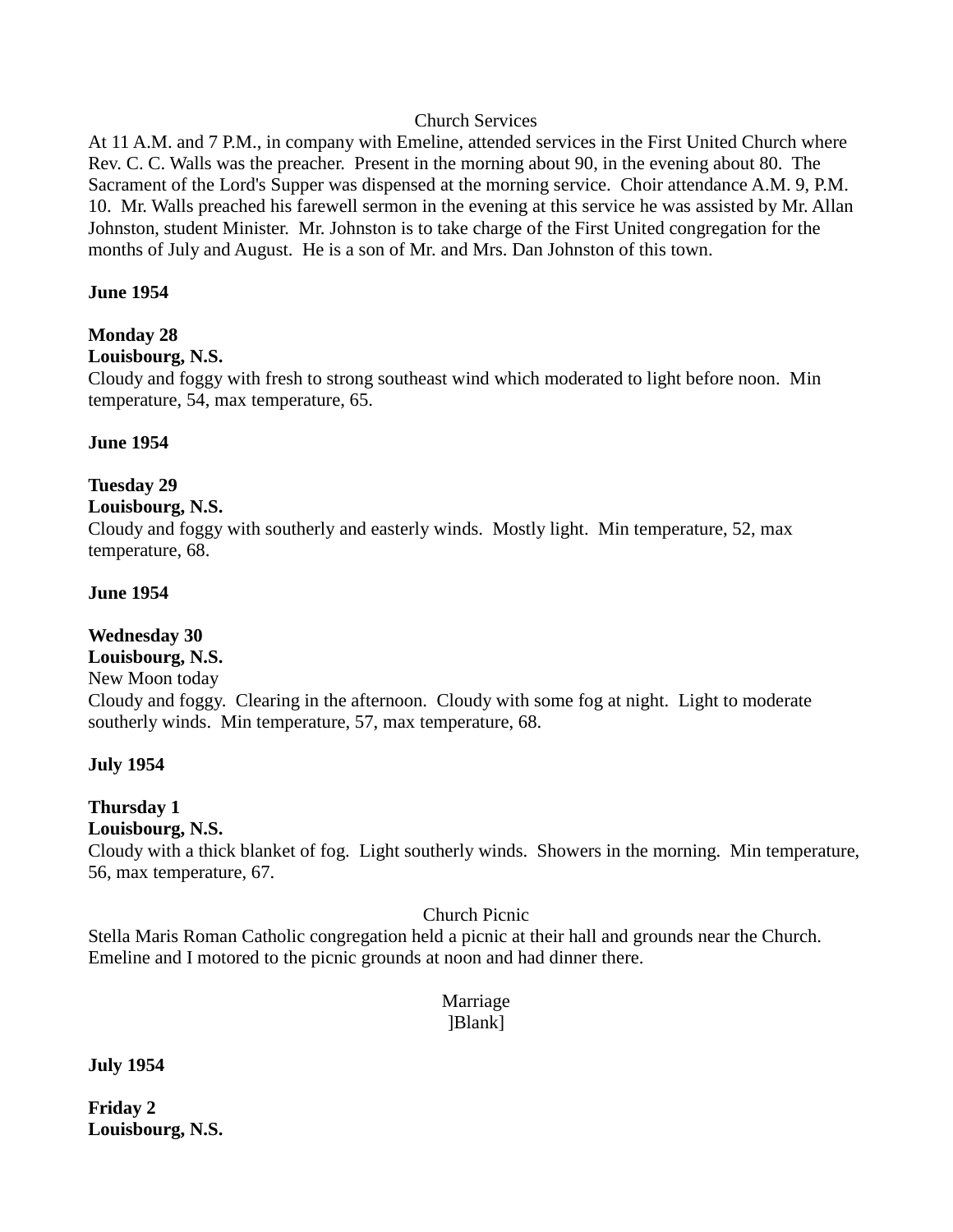Cloudy and foggy in the morning becoming sunny for a short time in the forenoon. Cloudy and foggy during the afternoon and night. Light southerly winds. Min temperature, 54, max temperature, 68.

### To Sydney and Return

Emeline and Jane went to Sydney on the 9:30 A.M. trip of Highland Lines Bus service and returned on the bus leaving Sydney at 4:30 P.M. While in the city they did some shopping.

### **July 1954**

# **Saturday 3**

#### **Louisbourg, N.S.**

Heavy thunder and lightning in the early morning. Cloudy with fog during the day. Moderate to fresh southwest wind. Min temperature, 55, max temperature, 68. Heavy showers in the morning and a moderate shower in the evening. Total rainfall 3/8 inch.

During the Thunder and lightning storm which began at about 3 A.M. at least two houses were struck by lightning and seriously damaged. The house of Charles Lewis consisting of three apartments, the first floor by Charles Lewis and family, the second floor by Mrs. Angus MacLean and son Calvin and the third by Mr. & Mrs. Norman Kennedy and family. The other house to suffer damage was the one next door to us owned by Mrs. MacPhail and occupied by Mr. And Mrs. William Stewart (Bank Manager and family). The Stewarts were absent during the storm being in their bungalow at Catalone.

### **July 1954**

**Sunday 4 Louisbourg, N.S.** Variable cloudiness with fresh to strong northwest wind. Min temperature, 50, max, 66.

# Church Services

At 11 A.M. and 7 P.M., in company with Emeline, attended services in the First United Church where Mr. Allan Johnston, (student minister) was the preacher. Mr. Johnston has been engaged to supply the First United for the months of July and August. According to arrangements, Rev. John I. Rose is to take over the pastorate on the last Sunday of September. Present at the morning today, about 60, at the evening service, about 80. Choir attendance, A.M. 7, P.M. 12.

#### Sacred Concert

Immediately after the evening service in the First United, the Male Chorus from Trinity United Church, Whitney Pier, Sydney gave a sacred concert which was greatly enjoyed. The Trinity Chorus, under the direction of Arthur MacQueen, consisted of 13 members, including the director. The chorus was accompanied by Mrs. Watt of Sydney who presided at the organ and Mrs. Hennessey who sang two solos.

# **July 1954**

# **Monday 5**

# **Louisbourg, N.S.**

Sunny with light to moderate southerly winds. A very lovely summer day. Min temperature, 46, max temperature, 66.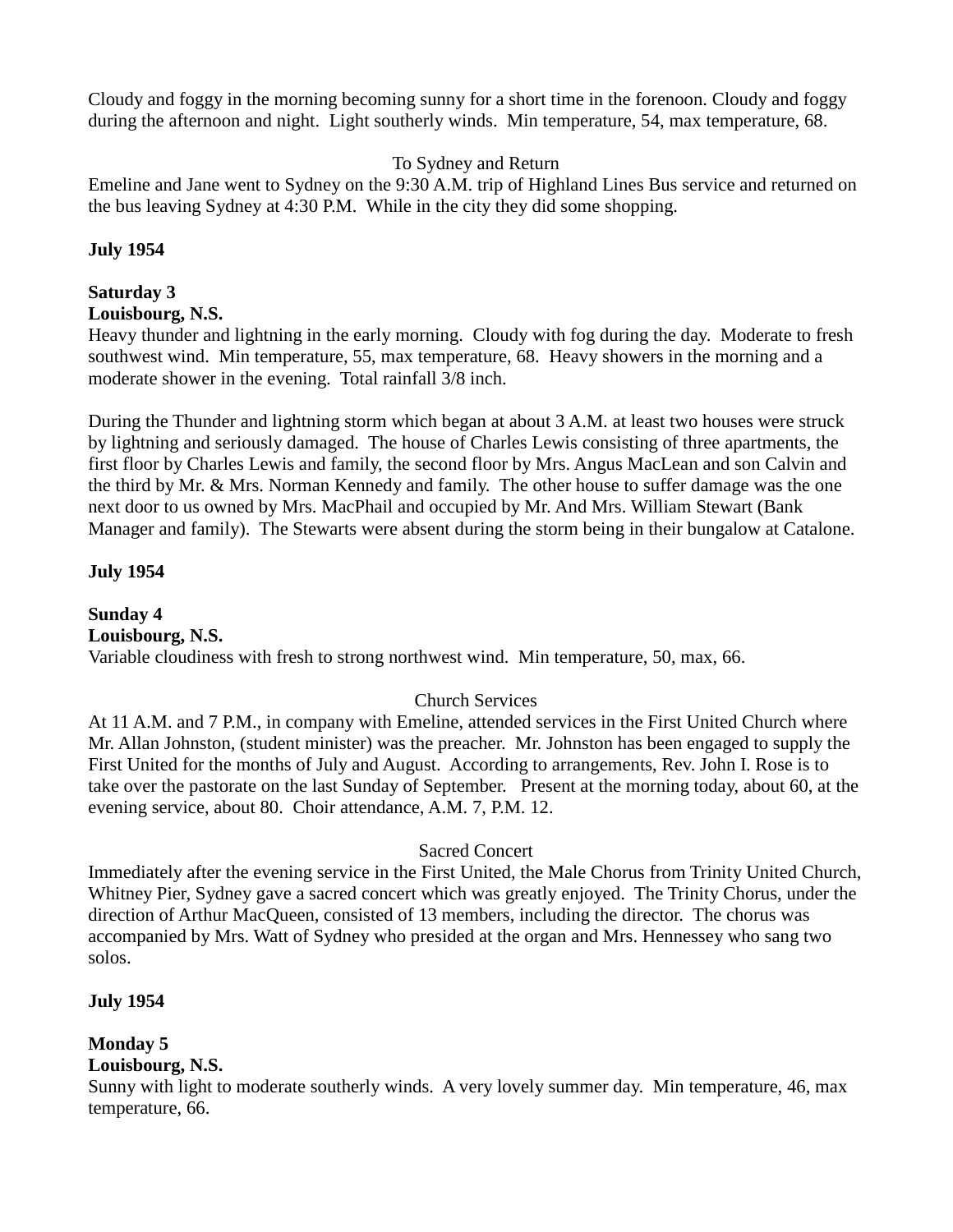#### **July 1954**

# **Tuesday 6**

# **Louisbourg, N.S.**

Cloudy and misty in the morning with light to moderate southeast wind. Sunny for two or three hours during the afternoon. Light northwest wind in the late afternoon. Min temperature, 47, max temperature, 68.

#### **July 1954**

#### **Wednesday 7**

**Louisbourg, N.S.**

Cloudy with considerable fog. Moderate to fresh southwest wind. Min temperature, 57, max temperature, 67.

#### Sunday School Picnic

Picnic of the Sunday School and congregation of the First United Church was held at Mira Gut today. Those attending went to Mira and returned from by train with the exception to some who went by motor cars.

#### Choir Practice

At 8 P.M., in company with Emeline, attended and conducted choir practice in the First United Church.

#### **July 1954**

#### **Thursday 8**

#### **Louisbourg, N.S.**

Cloudy and foggy with rain beginning at about 6:30A.M. and ending at about noon. Rainfall about 1/4 inch. Sunny during part of the afternoon, clear at night. Min temperature, 52, max temperature, 70.

#### Paving Contract

The contract for the paving of Main and Wolfe Streets in the Town of Louisbourg was awarded today to [blank].

#### **July 1954**

# **Friday 9**

#### **Louisbourg, N.S.**

Sunny and warm with moderate southwest wind. A very lovely day. Min temperature, 49, max temperature, 70.

#### **July 1954**

# **Saturday 10**

#### **Louisbourg, N.S.**

Sunny and warm. Light northerly winds shifting to southerly during the forenoon. A very lovely day followed by a perfect night. Min temperature, 52, max temperature, 74.

#### **July 1954**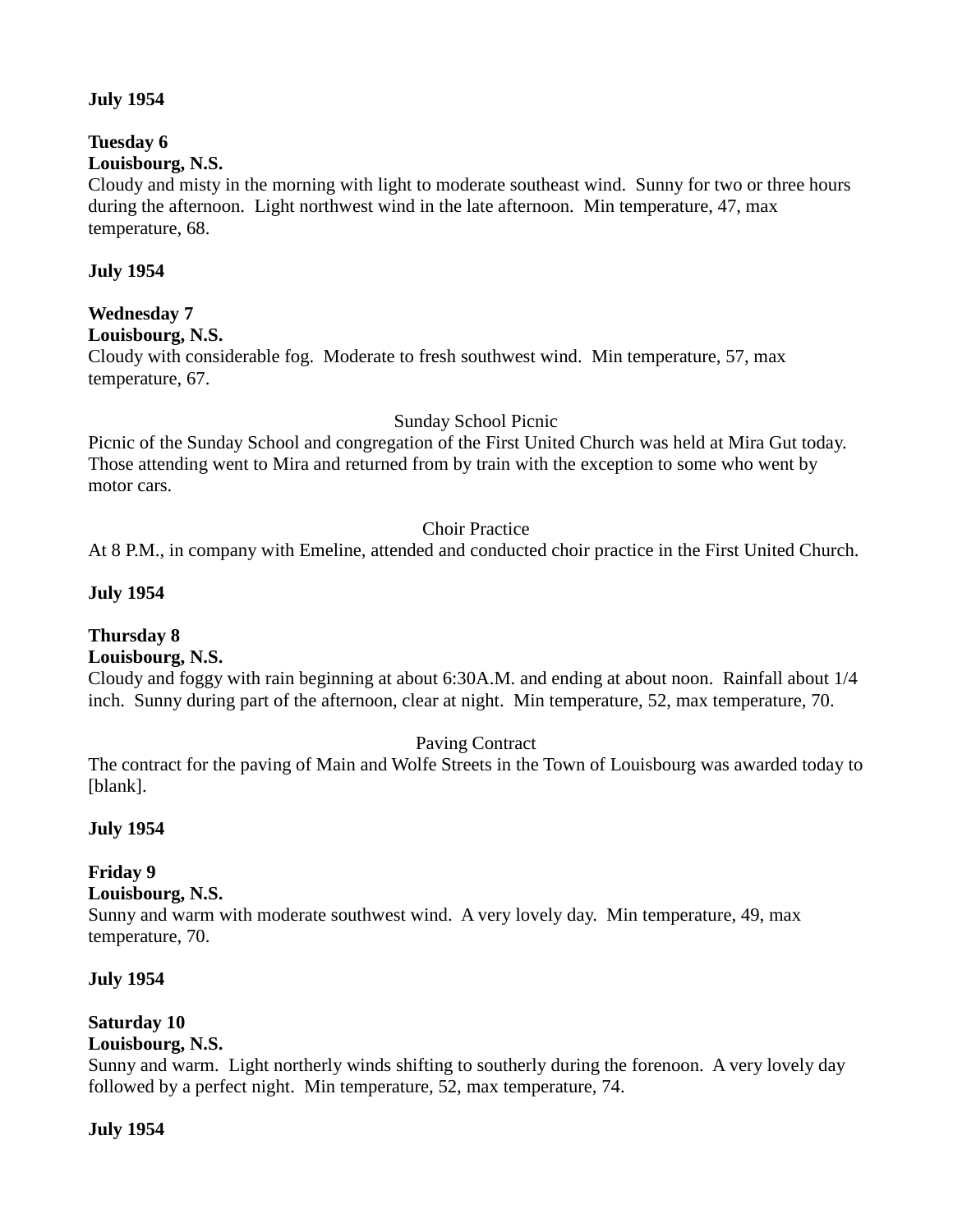# **Sunday 11**

#### **Louisbourg, N.S.**

Warm and mostly clear with light southwest wind. A very lovely day. Min temperature, 48, max temperature, 71.

#### Church Services

At 11 A.M. and 7 P.M., in company with Emeline, attended services in the First United Church where Mr. Allan Johnston, student minister, was the preacher. About 55 persons present at each service. Choir attendance, A.M. 10, P.M. 10.

### **July 1954**

# **Monday 12**

### **Louisbourg, N.S.**

Sunny and warm with light southwest wind. A real summer day. Min temperature, 54, max temperature, 76.

#### **July 1954**

### **Tuesday 13**

#### **Louisbourg, N.S.**

Warm and mostly clear becoming cloudy during the afternoon. Light showers in the evening. Thunder and lightning accompanied by rain beginning at about 1 P.M. Min temperature, 56, max temperature, 71. Fresh southerly winds increasing to strong in the evening. Rainfall; 1/2 inch.

#### Arrived from Valley

Woffard Townsend of Valley, N. S. Arrived in the evening and stayed with us all night. He is on a brief business trip to Cape Breton.

#### **July 1954**

# **Wednesday 14**

#### **Louisbourg, N.S.**

Foggy, clearing in the forenoon. Sunny and warm during the afternoon. Light southwest wind. Min temperature, 58, max temperature, 72.

#### Leave for Valley

Wofford Townsend left for his house at Valley, N. S at about 10:30 A.M. He was accompanied by Jane Huntington (my niece) who on the invitation of Joan Townsend is to visit the Townsend family for the next week or two.

#### **July 1954**

# **Thursday 15**

# **Louisbourg, N.S.**

Cloudy with intermittent light showers. Light to moderate southerly winds and fog. Min temperature, 55, max temperature, 65.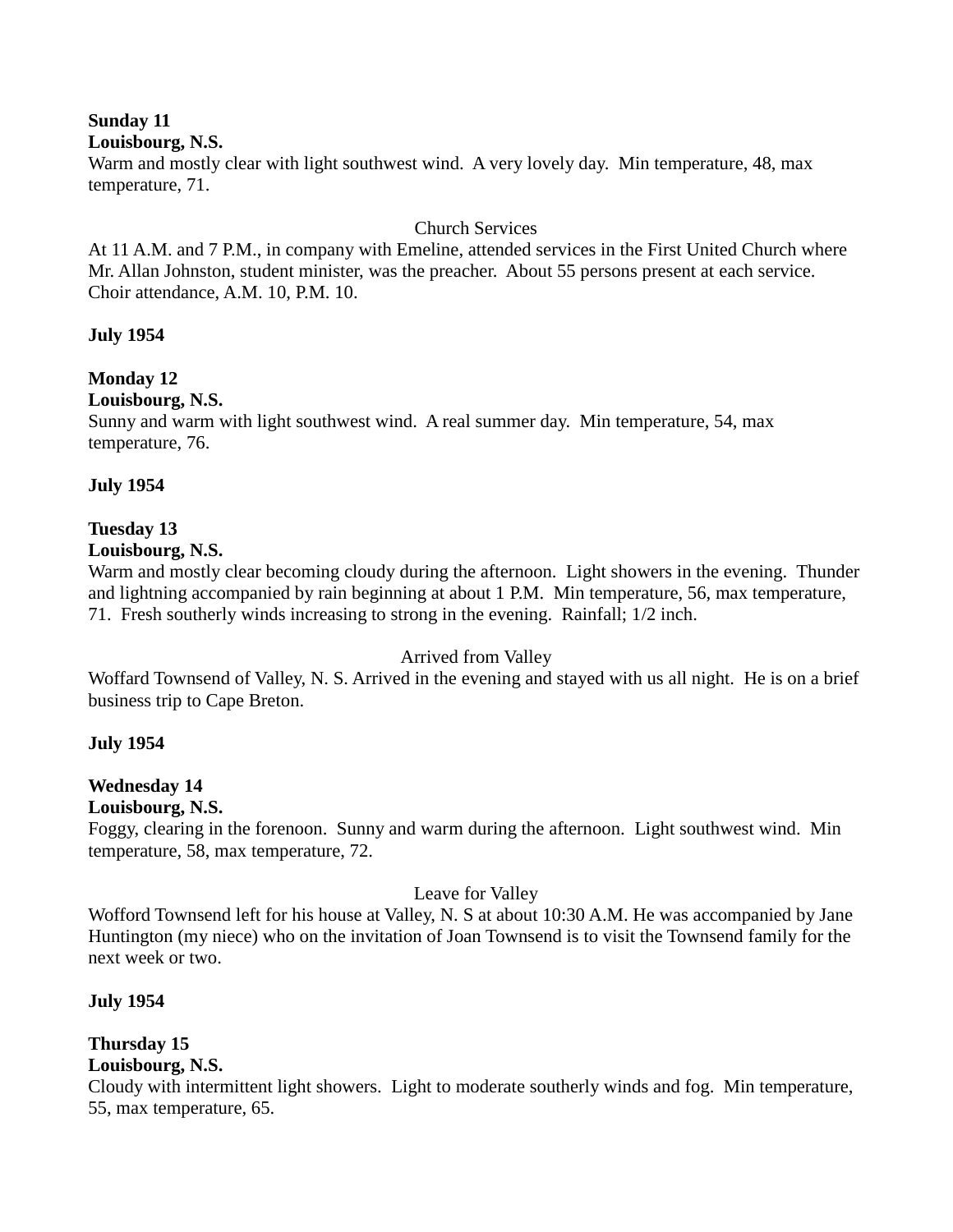#### To Sydney and Return

Motored to Sydney and back with Alex Burke, Mail Driver. Left here at about 8;10 A.M. and returned at about 11 A.M. Made several business calls at Sydney.

#### **July 1954**

**Friday, July 16 to July 24 [Blank]**

**July 1954**

**Sunday 25 Huntington, N. S.**  Cloudy and warm with light southerly winds. Max temperature about 78.

**July 1954**

**Monday 26**

**Huntington, N. S.** 

Cloudy with a few brief sunny intervals during the afternoon. Light southwest wind. At Louisbourg, cloudy and foggy at night.

> Huntington to Louisbourg [Blank]

**July 1954**

#### **Tuesday 27**

**Louisbourg, N. S.** 

Cloudy and foggy in the morning but clearing early in the day. Sunny and warm until it again became cloudy. Light to moderate southwest wind. Min temperature, 59, max temperature, 70.

#### **July 1954**

#### **Wednesday 28**

#### **Louisbourg, N. S.**

Cloudy, foggy and warm, clearing at noon. A few sunny intervals during the afternoon. Cloudy at night. Moderate to fresh southwest wind. Min temperature, 61, max temperature, 74.

Choir Practice

At 8 P.M. in company with Emeline, attended and conducted choir practice in the First United Church.

#### **July 1954**

# **Thursday 29**

# **Louisbourg, N. S.**

Cloudy and foggy, clearing in the forenoon. Sunny and warm during the afternoon. Foggy at night. Light to moderate southwest wind. Min temperature, 60, max temperature, 76.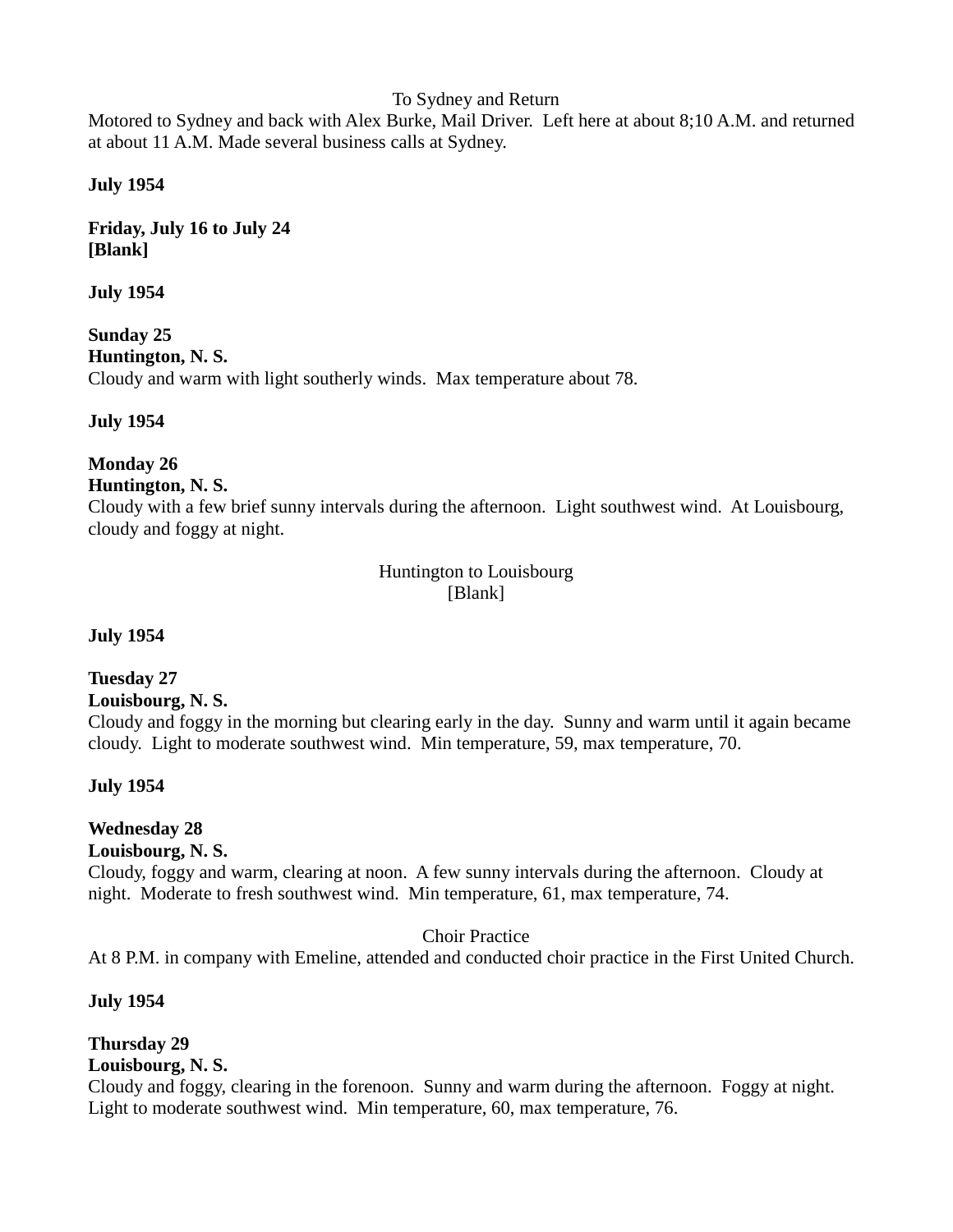Fires

Fire Brigade called out at about 12:3 P.M. for a fire at West Louisbourg on the roof of a house owned and occupied by Mr. & Mrs. William Thomas. Damage slight. Brigade again called out at about 9 P.M. for a fire in a car owned by Harvey Lewis (Fire Chief). Fire extinguished before much damage resulted.

#### Arrived from Huntington

My two nieces, Miss Elinor and Lt. Maud Huntington R. C. N. arrived in the afternoon for the purpose of paying us a short visit.

#### **July 1954**

# **Friday 30**

#### **Louisbourg, N. S.**

Cloudy and foggy with a few brief sunny intervals. Showers in the evening. Light to moderate southwest wind. Min temperature, 59, max temperature, 73.

### **July 1954**

# **Saturday 31**

#### **Louisbourg, N. S.**

Sunny and warm with fresh northwest wind. Heavy showers in the early morning. Min temperature, 62, max temperature, 79. Rainfall of yesterday evening and last night 1/2 inch.

#### Left for Home

Elinor and Lieut. Maud Huntington, my two nieces who arrived here on last Thursday, left to return at about 10 A.M.

#### To Sydney and Return

Motored to Sydney in the forenoon with Alex Ferguson and his mother Mrs. Daniel MacNeil for the purpose of proving the will of the late Daniel MacNeil of which I was one of the witnesses. After visiting the Probate office at Sydney, we returned home at about 12:50 P.M.

# Returned from Visit

Jane Huntington, my niece, who has been visiting at Valley, Truro and Prince Edward Island since the  $14<sup>th</sup>$  of this month, arrived home by Highland Lines Bus at about 12:30 A.M. She was accompanied by Miss Joan Townsend, daughter of Mr. and Mrs. Wofford Townsend of Valley Station, N. S. who will be our guest while in town.

#### **August 1954**

# **Sunday 1**

#### **Louisbourg, N. S.**

Sunny and warm during the forenoon. Cloudy in the afternoon and evening. Light southerly winds. Min temperature, 61, max temperature, 75.

# Church Services

At 11 A.M. and 7 P.M., in company with Emeline, attended services in the First United Church where Mr. Allan Johnston, student minister, was the preacher. About 55 present at each service. Choir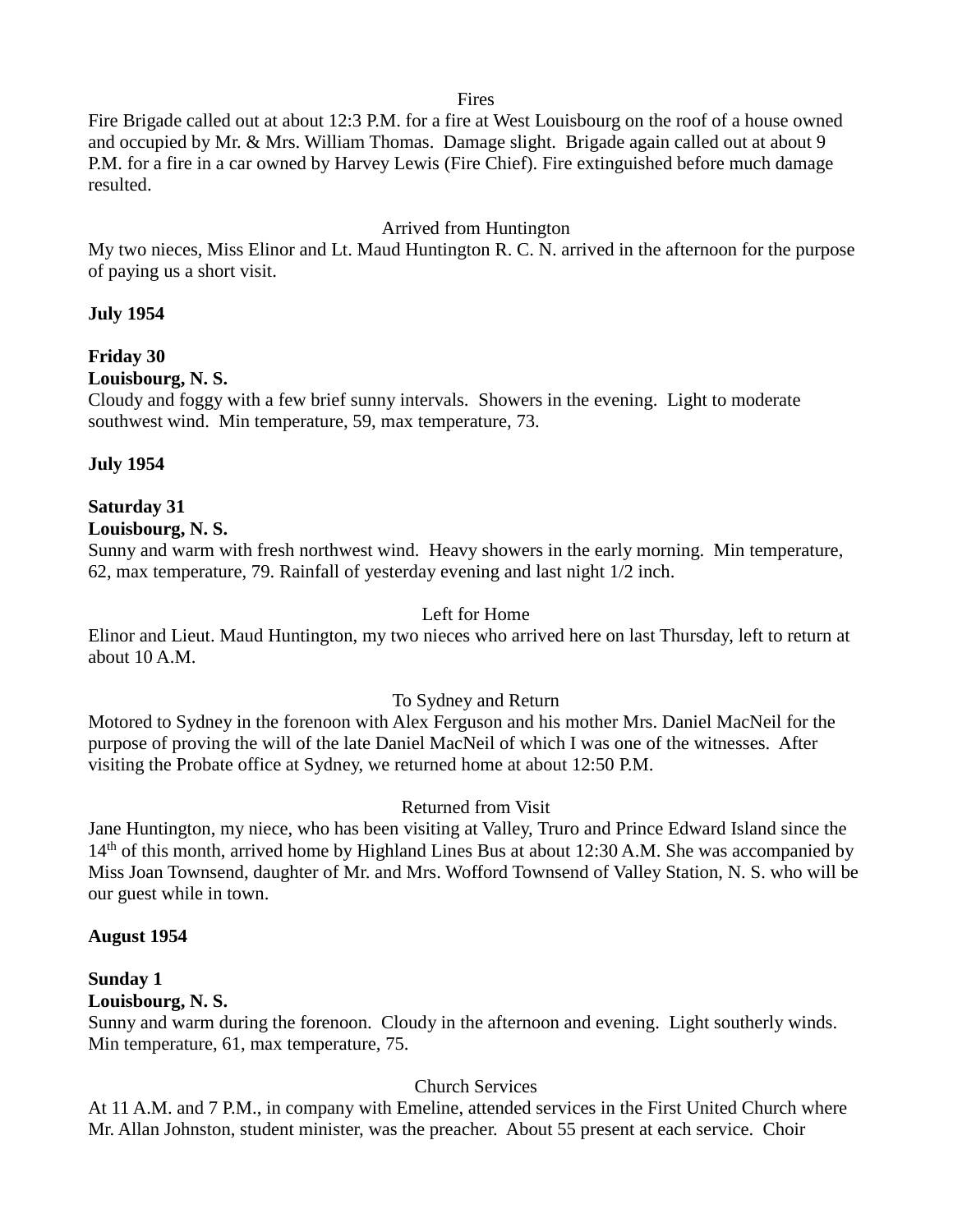attendance, A.M. 9, P.M. 9.

### **August 1954**

### **Monday 2**

#### **Louisbourg, N. S.**

Showers accompanied by thunder and lightning in the early morning. Mostly cloudy during the forenoon. Sunny and warm in the afternoon and evening. Moderate to light northwest wind. Rainfall about 1/8 inch. Min temperature, 58, max temperature. 76.

#### **August 1954**

# **Tuesday 3**

#### **Louisbourg, N. S.**

Sunny and warm becoming hazy during the afternoon. Light to moderate southwest wind. Min temperature, 52, max temperature, 76.

### **August 1954**

# **Wednesday 1**

**Louisbourg, N. S.** 

Cloudy with intermittent showers and some fog. Fresh to strong southeast wind. Min temperature, 60, max temperature, 65. Rainfall; 1/2 inch.

### Choir Practice

At 8 P.M., in company with Emeline, attended and conducted choir practice in the First United Church.

#### **August 1954**

# **Thursday 5**

#### **Louisbourg, N. S.**

Cloudy with sunny intervals during the afternoon. Light to moderate southwest wind. Min temperature, 60, max temperature, 73.

# **August 1954**

# **Friday 6**

#### **Louisbourg, N. S.**

Cloudy with some fog. Cleared during the forenoon. Sunny intervals in the afternoon becoming cloudy in the late afternoon. Showers during the early part of the night. Light southwest wind. Min temperature, 57, max temperature, 74.

# Left for Holidays

Evelyn Huntington, my clerk, began her annual holidays today. She left for Huntington via Sydney on the 1:3 P.M. trip of Highland Lines Bus service. She intends visiting Mr. and Mrs. Clifford Huntington at Huntington, as well as her mother at Marion Bridge before returning.

#### **August 1954**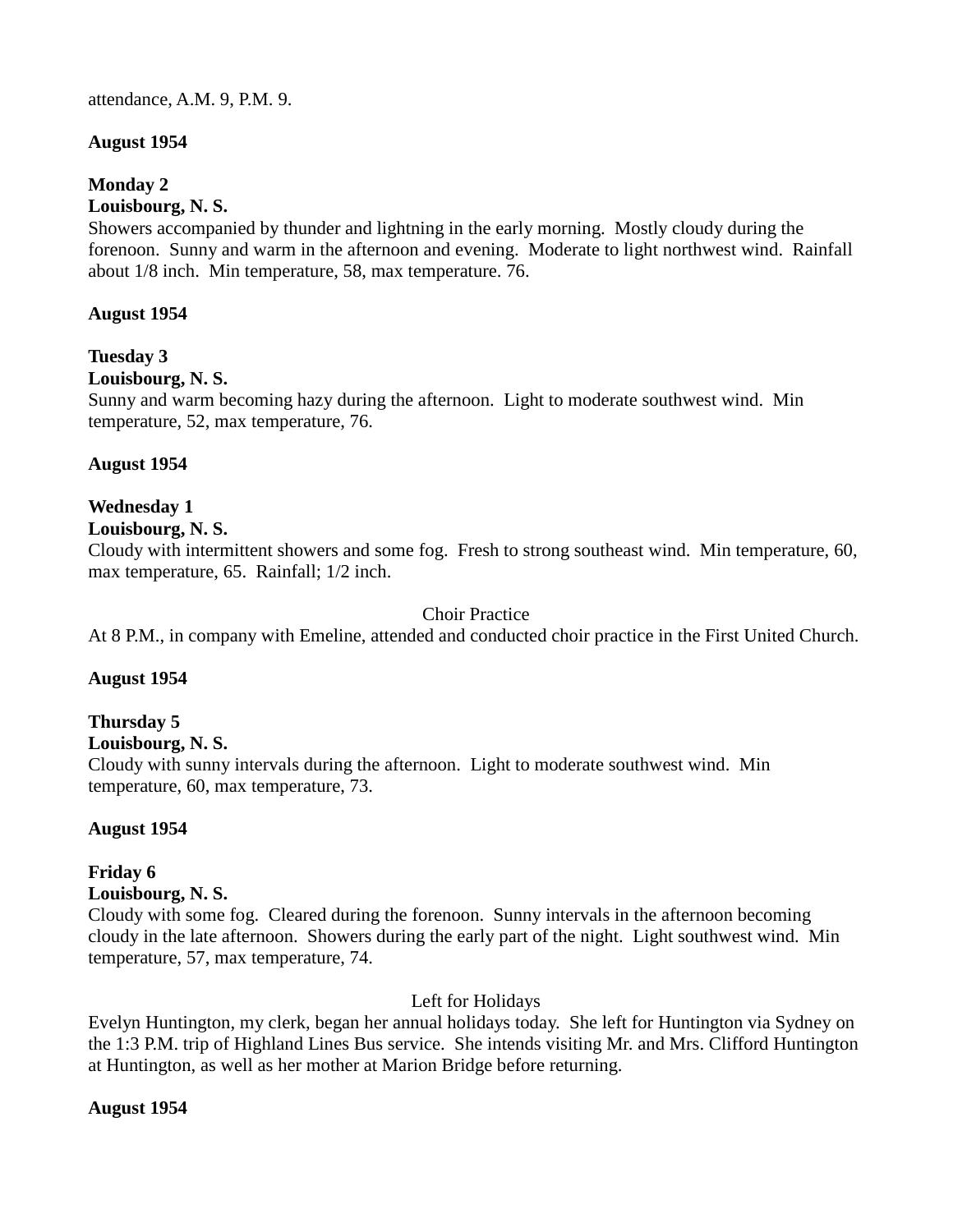#### **Saturday 7 Louisbourg, N. S.**  Cloudy and warm with light winds. Min temperature, 60, max temperature, 76.

#### First Gravel Spread

Gravel was spread today on the eastern end of Main Street preparatory to the paving of this street.

#### **August 1954**

# **Sunday 8**

**Louisbourg, N. S.** 

Sunny and warm. Cloudy with a few sunny intervals during the afternoon. A brief period of Thunder and lightning followed by shower of rain in the afternoon. Light showers at night. Min temperature, 54, max temperature, 74.

# Church Services

At 11 A.M. and 7 P.M., in company with Emeline, attended services in the First United Church where Mr. Allan Johnston, student minister, was the preacher. About 45 persons present at each service. Choir attendance, A.M. 12, P.M. 13.

### **August 1954**

### **Monday 9**

### **Louisbourg, N. S.**

Warm and mostly sunny with moderate to fresh northwest wind. A very lovely day. Min temperature, 53, max temperature 73.

# Earl of Elgin Visits Louisbourg

The Earl of Elgin, who visited Cape Breton in connection with the annual Gaelic Mod held at St. Ann's, paid a visit to the Louisbourg National and Historic Park today. Mr. M. R. Chappell of Sydney brought the Earl to Louisbourg by motor car. They left on the return trip at about noon. At the request of Mr. Chappell, I accompanied them to the park and museum. At the museum I gave a short talk on the old city of Louisburg, after which I led them to the site of the old Citadel, the Dundonald Monument and other points of interest.

# **August 1954**

# **Tuesday 10**

#### **Louisbourg, N. S.**

Sunny but becoming cloudy during the forenoon. Light southwest wind shifting to southeast in the afternoon and increasing to strong during the early part of the night. Rain began to fall at about 5 P.M. Min temperature, 50 max temperature, 69.

# **August 1954**

# **Wednesday 11**

# **Louisbourg, N. S.**

Rain which began last evening ended at about noon today. Cloudy during the afternoon. Foggy at night. Rainfall 1 1/8 inch. Strong southeast winds reaching moderate gale force in the early morning;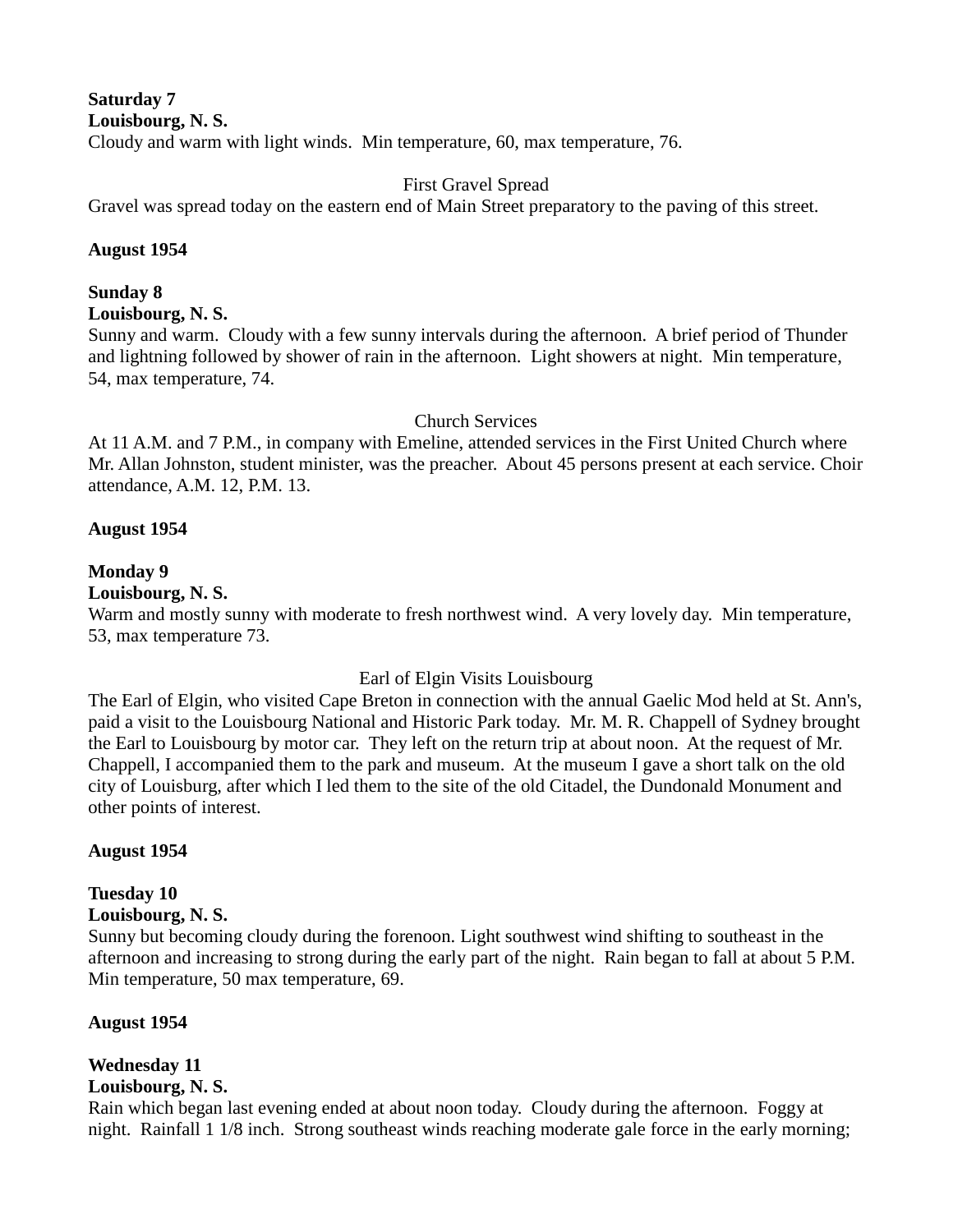decreasing to moderate in the afternoon. Min temperature, 58, max temperature, 65.

#### **August 1954**

### **Thursday 12**

#### **Louisbourg, N. S.**

Showers in the morning ending during the forenoon. Rainfall about 1/4 inch. Cloudy and foggy but clearing in the forenoon. Sunny and warm during the afternoon. Fresh to strong southwest wind. Min temperature, 60, max temperature, 73.

#### **August 1954**

# **Friday 13**

#### **Louisbourg, N. S.**

Cloudy, clearing in the forenoon. Partly clear during the afternoon. Cloudy in the evening. Light shower of rain at about 8:30 P.M. Fresh to strong southwest wind. Min temperature, 58, max temperature, 73.

#### Curb and Gutter

First concrete was poured today for the curb and gutter on Main Street. Today's pouring begins at the intersection of Havenside Road with Main Street and extends westerly to near the Town Hall.

#### **August 1954**

# **Saturday 14**

#### **Louisbourg, N. S.**

Variable cloudiness with moderate to fresh northwest wind, decreasing to light in the evening. Min temperature, 53, max temperature, 73.

A coating of tar was spread on the eastern end of Main Street today preliminary to the paving programme for Main and Wolfe Streets. Today's tar coating began at the eastern Town boundary and extended westerly to near the top of Station Hill.

#### **August 1954**

# **Sunday 15**

### **Louisbourg, N. S.**

Sunny in the forenoon, becoming partly cloudy at noon. Cloudy in the evening. Light to moderate southwest wind. Min temperature, 48, max temperature, 68.

# Church Services

At 11 A.M. and 7 P.M., in company with Emeline, attended services in the First United Church where Mr. Allan Johnston, student Minister was the preacher. About 55 present at the morning and about 40 at the evening service. Choir attendance; A.M. 8, P.M. 10.

#### **August 1954**

**Monday 16 Louisbourg, N. S.**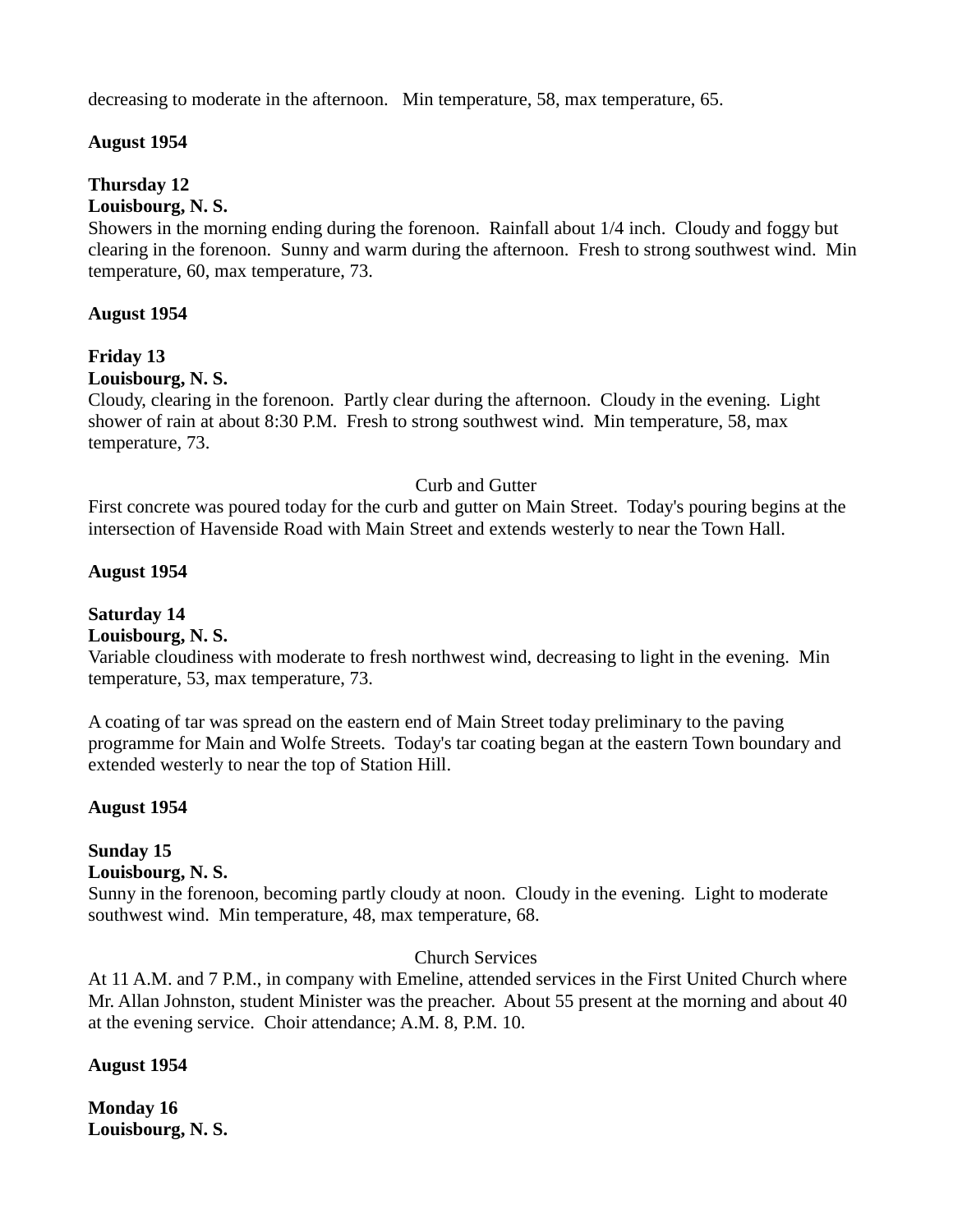Cloudy becoming mostly clear during the forenoon. Cloudy in the afternoon with light showers beginning at about 2:30 P.M. Foggy at night. Moderate to fresh southwest winds. Min temperature, 59, max temperature, 74.

#### **August 1954**

#### **Tuesday 17**

#### **Louisbourg, N. S.**

Cloudy with sunny intervals. Moderate to strong westerly winds. Min temperature, 60, max temperature, 69.

#### **August 1954**

### **Wednesday 18**

#### **Louisbourg, N. S.**

Sunny and cool with fresh northwest wind. Moderating to light in the evening. Min temperature, 50, max temperature, 68.

#### **August 1954**

#### **Thursday 19**

#### **Louisbourg, N. S.**

Sunny during the first half of the day. Cloudy with sunny intervals during the afternoon. Light showers during the night. Min temperature, 49, max temperature, 72.

#### Death of Paul Burke

The death of Paul Burke occurred today at the City Hospital, Sydney after a short illness.

#### **August 1954**

#### **Friday 20**

#### **Louisbourg, N. S.**

Cloudy, clearing in the forenoon. Sunny and warm during the afternoon. Cloudy in the evening. Min temperature, 62, max temperature, 74.

#### Marriage

The marriage of Norman Pyle of [blank] U. S. A. to Miss Laurena Elizabeth Wilson of this Town took place today at her home, Havenside.

#### **August 1954**

# **Saturday 21**

# **Louisbourg, N. S.**

Cloudy, clearing in the early forenoon. Partly clear during the afternoon. Cloudy at night. Min temperature, 56, max temperature, 73.

#### Wedding

The marriage of Harold Young of [blank], U. S. A to Miss Annie Murphy of this Town took place in St. Bartholomew's Anglican Church at 3 P.M. The ceremony was performed by Rev. Harold Seegmiller,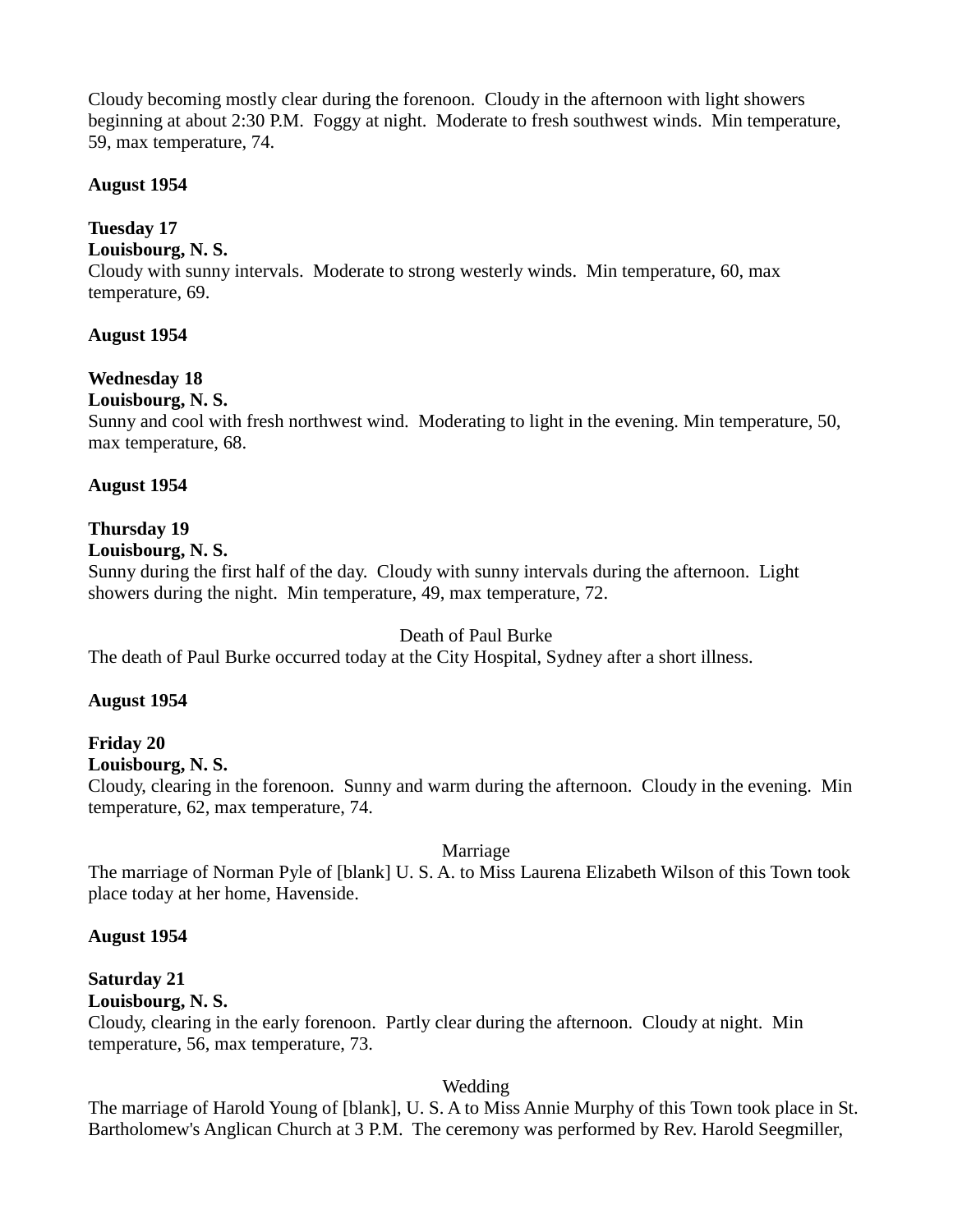Rector of St. Bartholomew's Anglican Church. Mr. and Mrs. Young will reside at Reading, Ohio.

#### Funeral

The funeral of the late Paul Burke took place.

### **August 1954**

# **Sunday 22**

**Louisbourg, N. S.** 

Sunny but becoming cloudy at noon. Short heavy shower of rain at about 12:30 P.M. Mostly sunny during the afternoon. Light northwest wind increasing to fresh shortly before noon. Min temperature, 48, max temperature, 77.

# Church Services

At 11 A.M. and 7 P.M., in company with Emeline, attended services in the First United Church where Mr. Allan Johnston was the preacher. Present in the morning, about 50 persons, in the evening, about 35. Choir attendance, A.M. 8, P.M. 9.

### **August 1954**

### **Monday 23**

### **Louisbourg, N. S.**

Cool with variable cloudiness and fresh to strong northerly winds. Min temperature, 47, max temperature, 65.

#### **August 1954**

**Tuesday 24 Louisbourg, N. S.**  Cloudy and cool with light southwest wind. Min temperature, 45, max temperature, 65.

# **August 1954**

# **Wednesday 25**

### **Louisbourg, N. S.**

Cloudy clearing early in the forenoon. Sunny during the afternoon. Cloudy and foggy in the evening. Light southwest wind. Min temperature, 60, max temperature, 72.

#### Choir Practice

At 8 P.M., in company with Emeline, attended and conducted choir practice in the First United Church.

# **August 1954**

# **Thursday 26**

# **Louisbourg, N. S.**

Cloudy with light winds. Showers during the afternoon. Sunny for a brief period in the evening. Clear and cool at night. Min temperature, 47, max temperature, 70. Rainfall about 1/8 inch.

Mr. and Mrs. Clifford Huntington, my sister and brother-in-law, arrived by Highland Lines Bus in the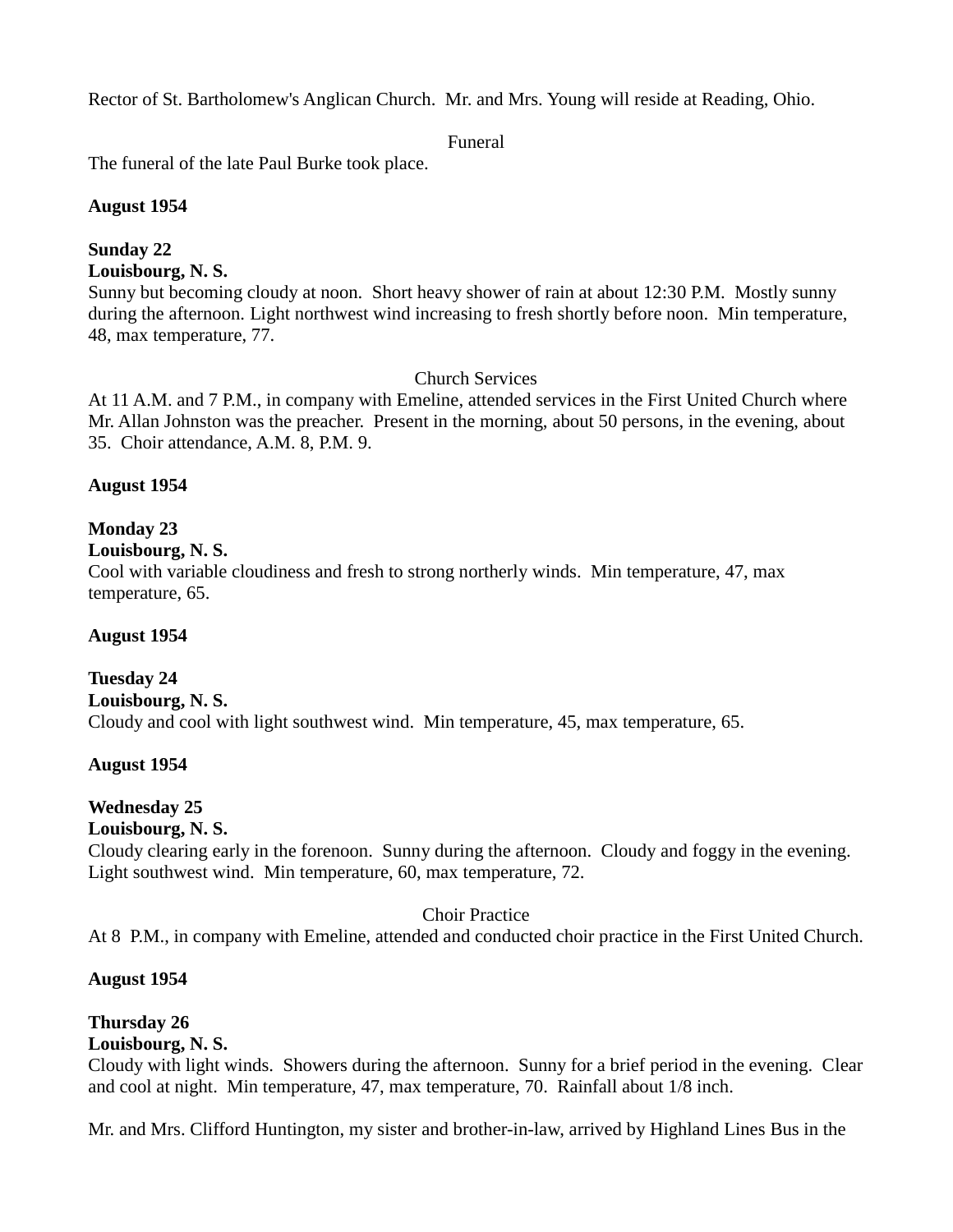evening for a visit. During their stay they will be our guests.

#### **August 1954**

#### **Sunday 1**

#### **Louisbourg, N. S.**

Sunny and cool with light to moderate westerly winds. Min temperature, 44, max temperature, 67.

#### **August 1954**

#### **Saturday 28**

#### **Louisbourg, N. S.**

Sunny in the early part of the day. Partly cloudy during the afternoon. Cloudy in the evening with thunder and lightening accompanied by a shower of rain. Min temperature, 48, max temperature, 68.

#### **August 1954**

### **Sunday 29**

#### **Louisbourg, N. S.**

Sunny and cool with cloudy intervals. Light to moderate northwest wind, shifting to southerly. A very lovely day. Min temperature, 44, max temperature, 68.

### Church Services

AT 11 A.M. and 7 P.M., in company with Emeline, attended services in the First United Church where Mr. Allan Johnston, student minister was the preacher. At 7 P.M., members of the young peoples union assisted in the service. Calvin MacLean, President of the union, read the scripture, and Miss Joyce Sheppard, Vice-President, announced the hymns. The young people also assisted in the service of song, five of them joining with the choir in tonight's service.

#### **August 1954**

# **Monday 30**

#### **Louisbourg, N. S.**

Sunny with light southerly winds. A perfect day as far as weather is concerned. Min temperature, 47, max temperature, 68.

#### **August 1954**

# **Tuesday 31**

# **Louisbourg, N. S.**

Clear and moderately warm with light southerly winds. An ideal summer day. Min temperature, 46, max temperature, 68.

#### **September 1954**

# **Wednesday 1**

#### **Louisbourg, N. S.**

Rain in the early morning. Strong southerly winds decreasing to moderate shortly after dawn. Cloudy and cool during the day with a brief sunny period shortly before sunset. Rainfall about 1/4 inch. Min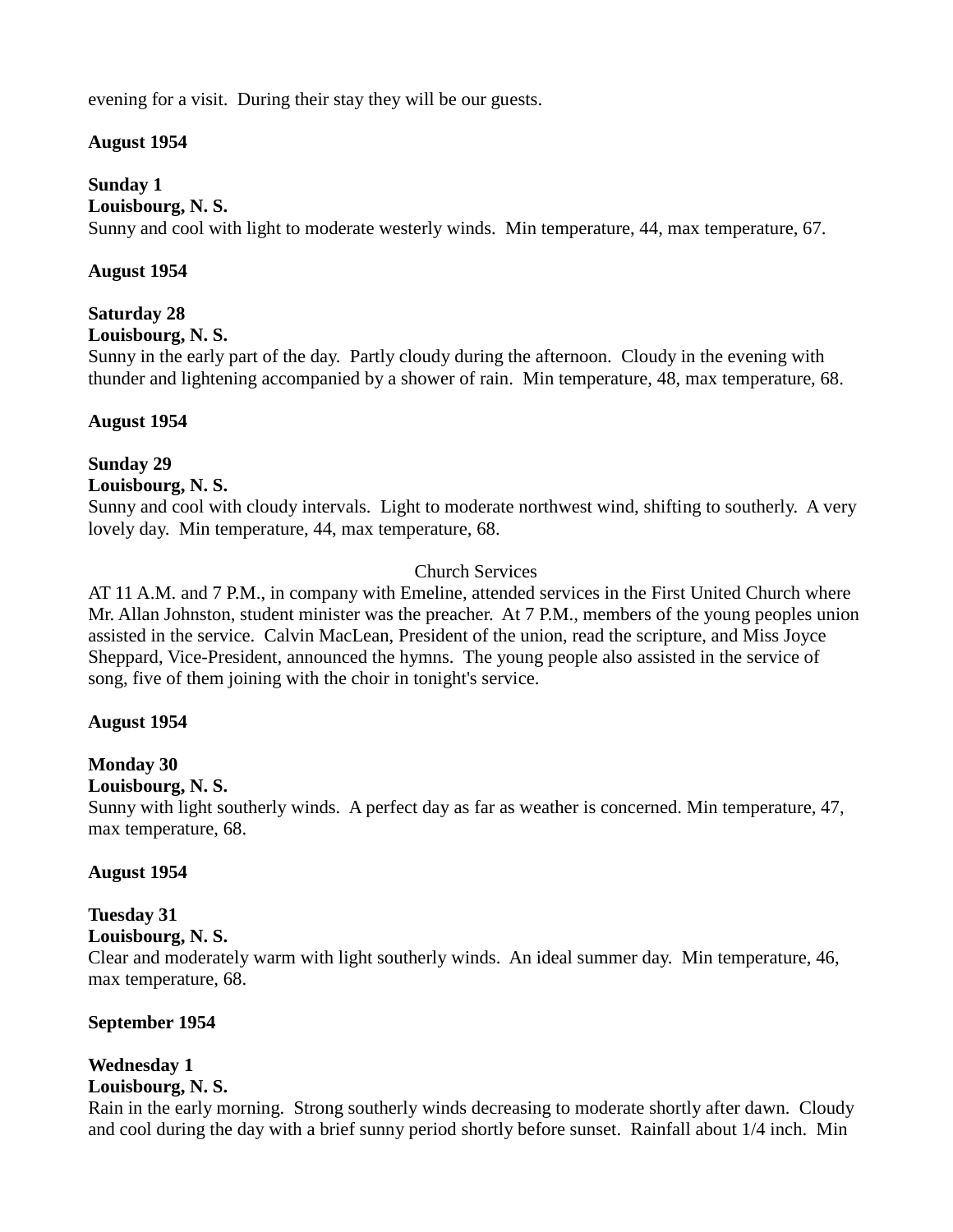temperature, 59, max temperature, 66.

#### Choir Practice

At 8 P.M., in company with Emeline, attended and conducted choir practice in the First United Church.

#### **September 1954**

#### **Thursday 2**

**Louisbourg, N. S.** 

Sunny and warm with light to moderate southwest wind. A very lovely day. Min temperature, 57, max temperature, 72.

#### **September 1954**

#### **Friday 3**

#### **Louisbourg, N. S.**

Sunny and warm with light to moderate southwest wind. An ideal summer day. Min temperature, 55, max temperature, 71.

#### **September 1954**

#### **Saturday 4**

#### **Louisbourg, N. S.**

Cloudy, clearing shortly before noon. Sunny and warm during the afternoon. Moderate southwest wind. Min temperature, 57, max temperature, 72.

#### Left for Home

Mr. and Mrs. Clifford Huntington, who have been our guests since August 26, left on the 9:30 A.M. trip of the Highland Lines Bus service enroute for their home at Huntington, NS via Sydney.

#### **September 1954**

#### **Sunday 5**

#### **Louisbourg, N. S.**

Sunny, becoming partly cloudy during the afternoon. A very lovely summer day. Min temperature, 46, max temperature, 70.

#### Church Services

At 11 A.M. and 7 P.M., in company with Emeline, attended services in the First United Church where Mr. Allan Johnston, student minister, was the preacher. About 55 present at the morning service and at the evening service about 50. Choir attendance, A.M. 10, P.M. 9.

At 3 P.M., we attended the Anniversary service of the local Presbyterian Church. Service in charge of Rev. Jacob Bambury, the regular Pastor, while Rev. A. D. MacKinnon, D. D. Of the Presbyterian congregation at Little Narrows, was the guest speaker.

#### **September 1954**

**Monday 6**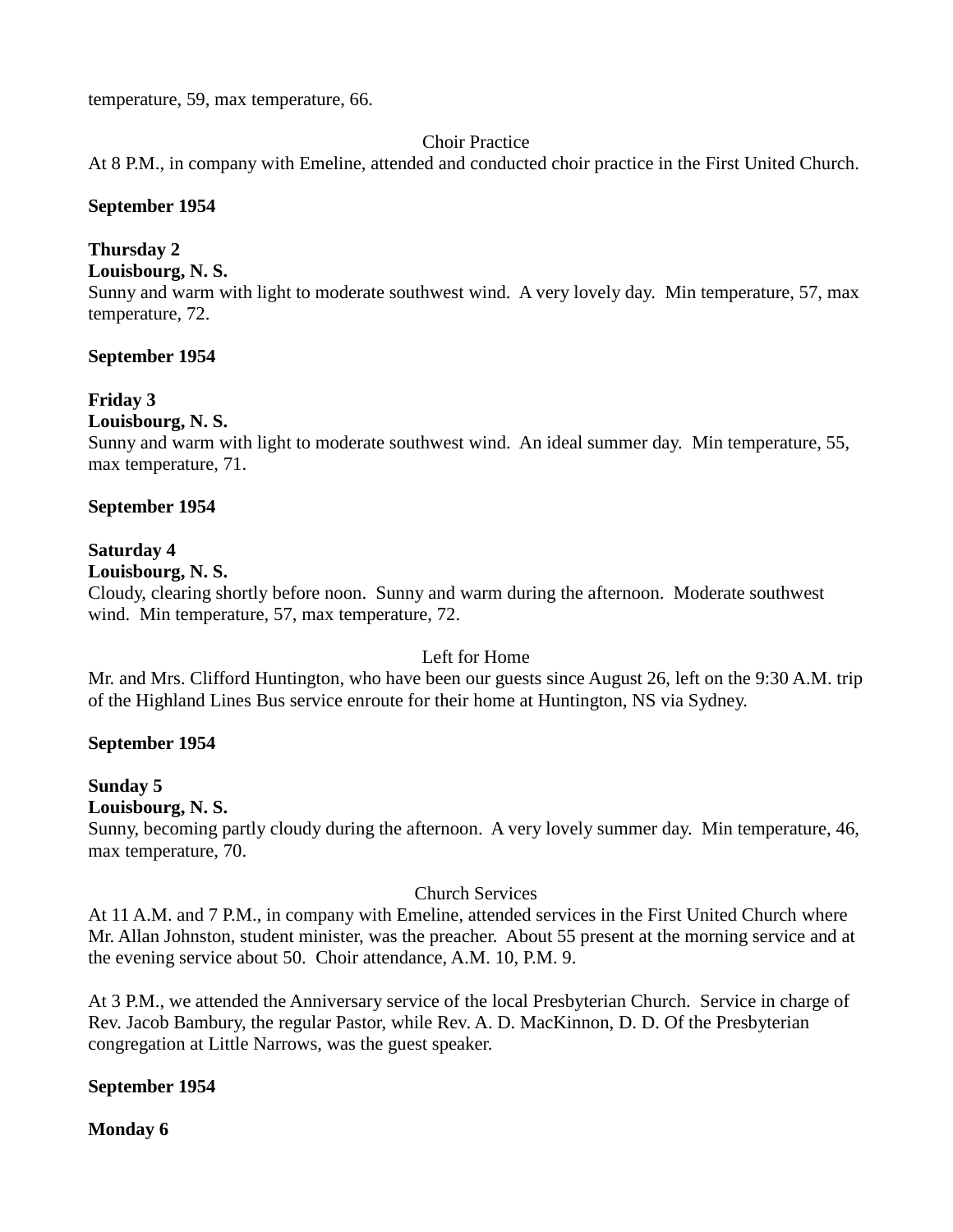#### **Louisbourg, N. S.**

Cloudy and threatening, clearing at about 10 A.M. Variable cloudiness during the afternoon and evening. Moderate to fresh northwest wind decreasing to light at night. Min temperature, 49, max temperature, 71.

#### General Holiday

This being Labour Day, it was observed as a general holiday throughout the Dominion of Canada. At Louisbourg, all public offices were closed as well as most places of business. The Post Office had holiday hours 11 A.M. until noon. Had my shop open for business all day.

#### Attended Pic-nic

At about noon, in company with Emeline, attended a pic-nic at the grounds of Stella Maris parish hall, where we had dinner before returning. Rolland Harris, Taximan, drove us to and from the grounds.

#### **September 1954**

#### **Tuesday 7**

#### **Louisbourg, N. S.**

Cool and mostly sunny with light to moderate westerly winds. Min temperature, 40, max temperature, 66.

#### Visiting at Baddeck [Blank]

#### **September 1954**

# **Wednesday 8**

#### **Louisbourg, N. S.**

Cloudy, clearing during the forenoon. Sunny and warm in the afternoon becoming cloudy in the evening. Light to moderate southwest wind, shifting to northeast in the evening. Min temperature, 54, max temperature, 73.

Choir Practice

At 8 P.M., attended and conducted choir practice in the First United Church. Mrs. Charles Bagnall was organist tonight in the place of Mrs. Huntington, who is absent on a visit to Baddeck.

#### **September 9 to September 13 - Blank**

#### **September 1954**

#### **Tuesday 14 Baddeck, N. S.**  Sunny in the morning but becoming mostly cloudy in the afternoon and evening. Showers at night.

#### Baddeck to Louisbourg

Emeline and I left the Hotel Baddeck at about 11 A.M. and motored to Sydney via Highland Lines Bus service arriving at about 1 P.M. Had lunch at the Tea Gardens Restaurant and motored to Louisbourg with Mrs. William Lewis. Left Sydney at about 4 P.M., arrived home shortly before 5 P.M.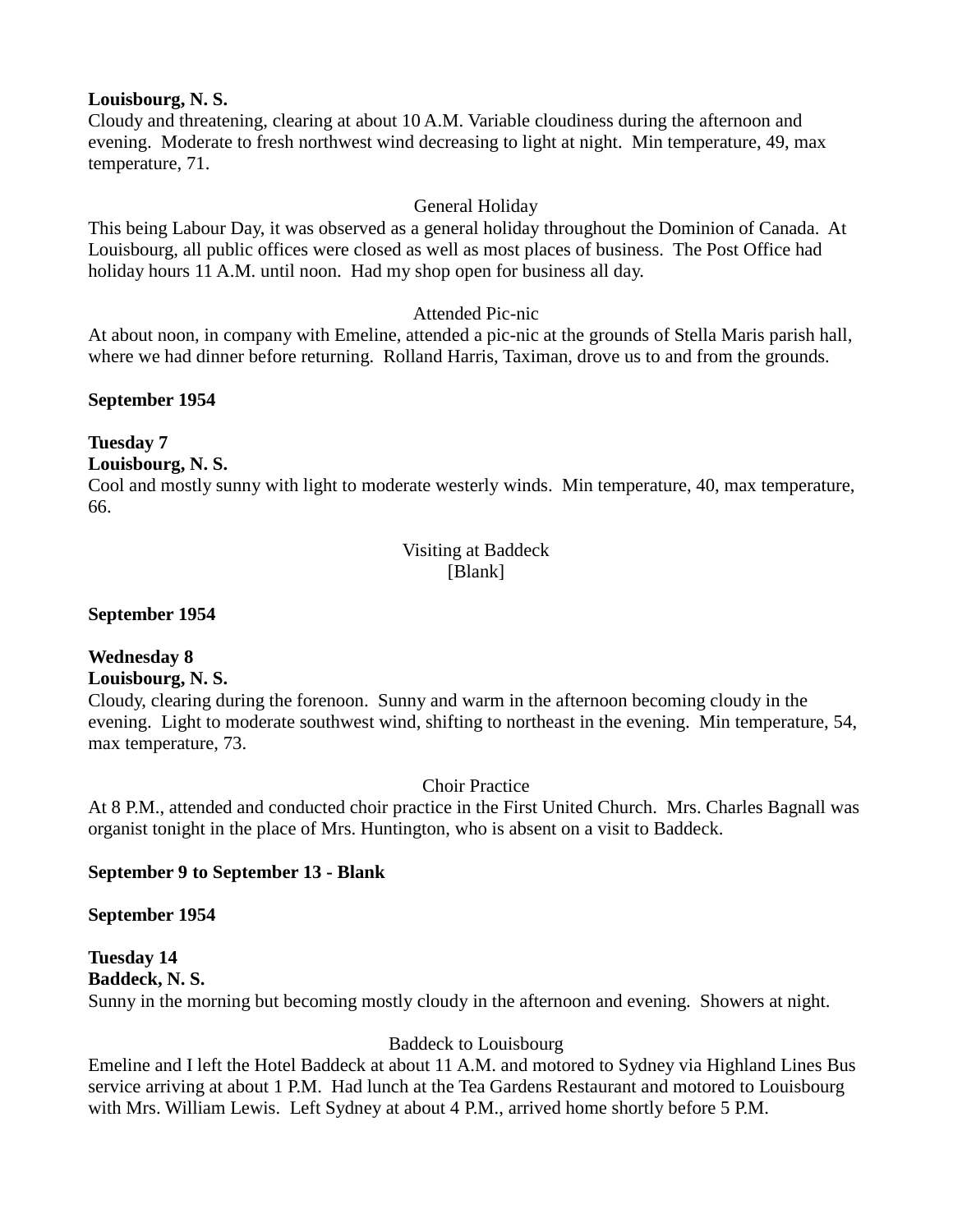#### **September 1954**

# **Wednesday 15**

#### **Louisbourg, N. S.**

Cloudy and cool with light winds. Min temperature, 47, max temperature, 58. Light showers in the evening.

#### Choir Practice

At 8 P.M., in company with Emeline, attended and conducted choir practice in the First United Church.

#### Marriage

The marriage of Donald MacIntyre to Miss Edith MacKinnon, both of this town took place today in St. Andrews United Church, Sydney. The ceremony was performed by Rev. G. MacSween, Pastor of St. Andrews.

#### **September 1954**

#### **Thursday 16 Louisbourg, N. S.**  Cloudy with a few sunny intervals. Min temperature, about 44, max temperature, about 64.

### Salmon River Community Fair

At about 1:15 P.M., a party consisting of Mrs. Fletcher Townsend, who drove her car, Mrs. Dan Fleet, Emeline and I motored to Salmon River, where we attended the annual Community Fair. After spending about two hours at the fair, we returned home arriving at about 5 P.M.

#### **September 1954**

**Friday 17 Louisbourg, N. S.**  Cool and mostly clear with light easterly winds. Min temperature, 42, max temperature, 63.

#### **September 1954**

# **Saturday 18**

**Louisbourg, N. S.** 

Cloudy and cool with moderate easterly winds. Min temperature, 48, max temperature, 61.

#### **September 1954**

# **Sunday 19**

**Louisbourg, N. S.** 

Sunny and cool with moderate easterly winds. A very lovely late summer day. Min temperature, 47, max temperature, 62.

#### Church Services

At 11 A.M. and 7 P.M., in company with Emeline, attended services in the First United Church. The Annual Sunday School "Rally Day" service was held at 11 A.M. under the leadership of William Hilchie, assistant superintendent. He was assisted by senior members of the Sunday school. A total of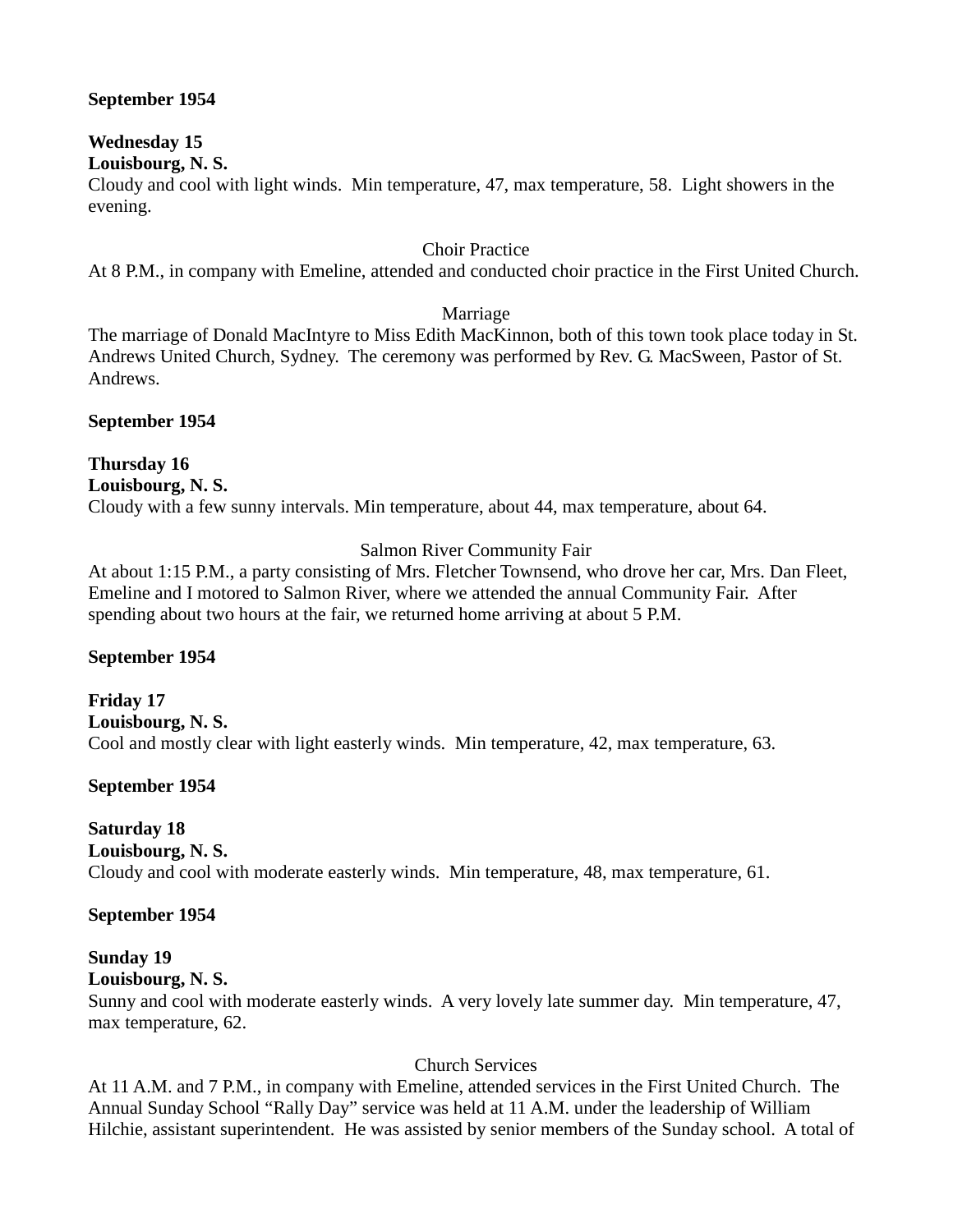about 95 persons present. The 7 P.M. service was led by Mr. A. W. Stacey, Clerk of the session. About 35 present at the evening service. Choir attendance A.M. 14, P.M. 14.

#### **September 1954**

### **Monday 20**

#### **Louisbourg, N. S.**

Cloudy and cool with moderate southerly winds decreasing to light. A few in the late afternoon followed by light drizzle. Min temperature, 45, max temperature, 66.

#### **September 1954**

#### **Tueesday 21**

#### **Louisbourg, N. S.**

Sunny and moderately warm with moderate to fresh westerly winds. A very lovely day. Wind decreased to light in the evening. Min temperature, 50, max temperature, 71.

#### **September 1954**

# **Wednesday 22**

#### **Louisbourg, N. S.**

Cloudy and cool with a brief sunny period during the forenoon. Light showers in the morning and late afternoon. Moderate to fresh southwest wind increasing to strong in the evening. Min temperature, 49, max temperature, 64.

#### Mira Ferry Community Fair [Blank]

#### First Pavement Laid

The first pavement of the reconstruction and paving programme of Main and Wolfe Streets was laid today on Main Street.

#### Marriage

The marriage of Hareward Senior of Long Island, New York to Miss Elinor L. Kyte of Montreal, formerly of Louisbourg, took place today in St. Bartholomews Anglican Church. The ceremony was performed by Rev. Harold Seegmiller, Rector of St. Bartholomews.

#### **September 1954**

#### **Thursday 23 Louisbourg, N. S.**

Variable cloudiness with fresh to strong southwest wind decreasing to light in the evening. Min temperature, 50, max temperature, 65.

#### Induction of Rev. John L. Rose [Blank]

Top of Bridge Completed

The pouring of the concrete for the new bridge at the western termination of Main Street and the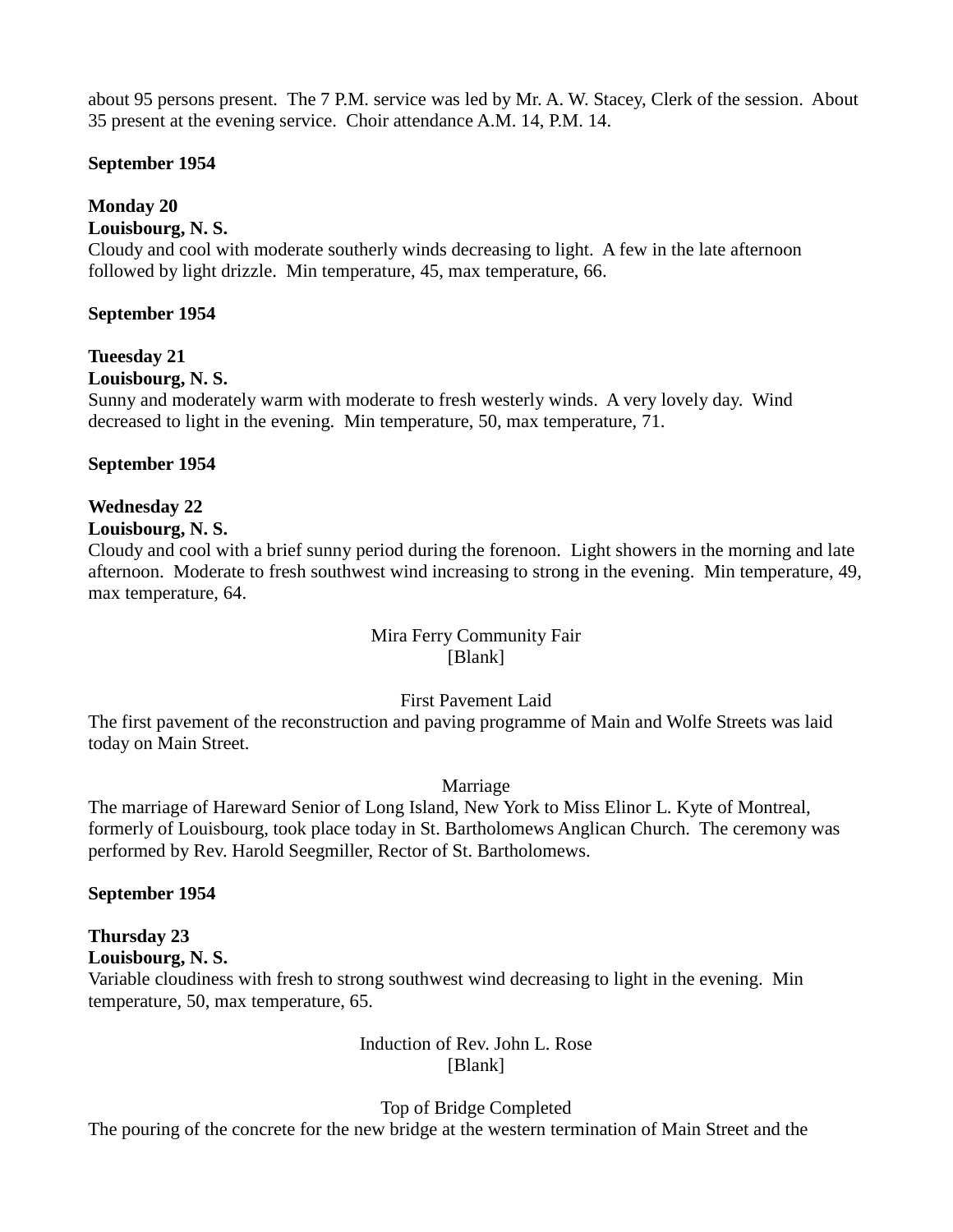beginning of Wolfe Street, was finished today with the completion of the top slab, which is 15 inches in thickness.

#### **September 1954**

# **Friday 24**

### **Louisbourg, N. S.**

Cool with variable cloudiness with light to moderate winds. Min temperature, 46, max temperature, 61.

#### **September 1954**

# **Saturday 25**

#### **Louisbourg, N. S.**

Sunny with light variable winds. A very lovely early autumn day. Min temperature, 44, max temperature, 64.

### **September 1954**

### **Sunday 26**

#### **Louisbourg, N. S.**

Cloudy with fresh southwest wind decreasing to light in the afternoon. Heavy showers in the forenoon accompanied by thunder and lightening. Also thunder and lightening with showers for a short time during the afternoon. Min temperature, 52, max temperature, 59.

#### Anniversary Services

At 11 A.M., 3 P.M. and 7 P.M., in company with Emeline, attended Anniversary services in the First United. At the morning and evening services, the preacher was Rev. John L. Rose, and at the 3 P.M. service the preacher was Rev. M. A. MacDonald, Pastor of the First United Church, Sydney, N. S. About 100 present at the morning and afternoon services and about 120 at the evening service. Choir attendance, 11 A.M., 18, 3 P.M., 19, 7 P.M., 19. Rev. John L. Rose is the new Pastor of the first United Church and preached the first two sermons of his Pastorate today. His last charge was at Harvey Station, New Brunswick.

# Visitors from Huntington

Mr. and Mrs. Cecil Hussey, daughter Larkie and son Barry were our guests today. They arrived at about 10:30 A.M. and left for home at about 6 P.M.

#### Guests from Sydney

Mr. and Mrs. John Y. Spencer of Sydney were our guests in the late afternoon and evening. They left for home after attending service in the First United Church.

# **September 1954**

# **Monday 27**

#### **Louisbourg, N. S.**

Cloudy with the sun shining for a few brief periods. Light southwest wind. Min temperature, 54, max temperature, 65.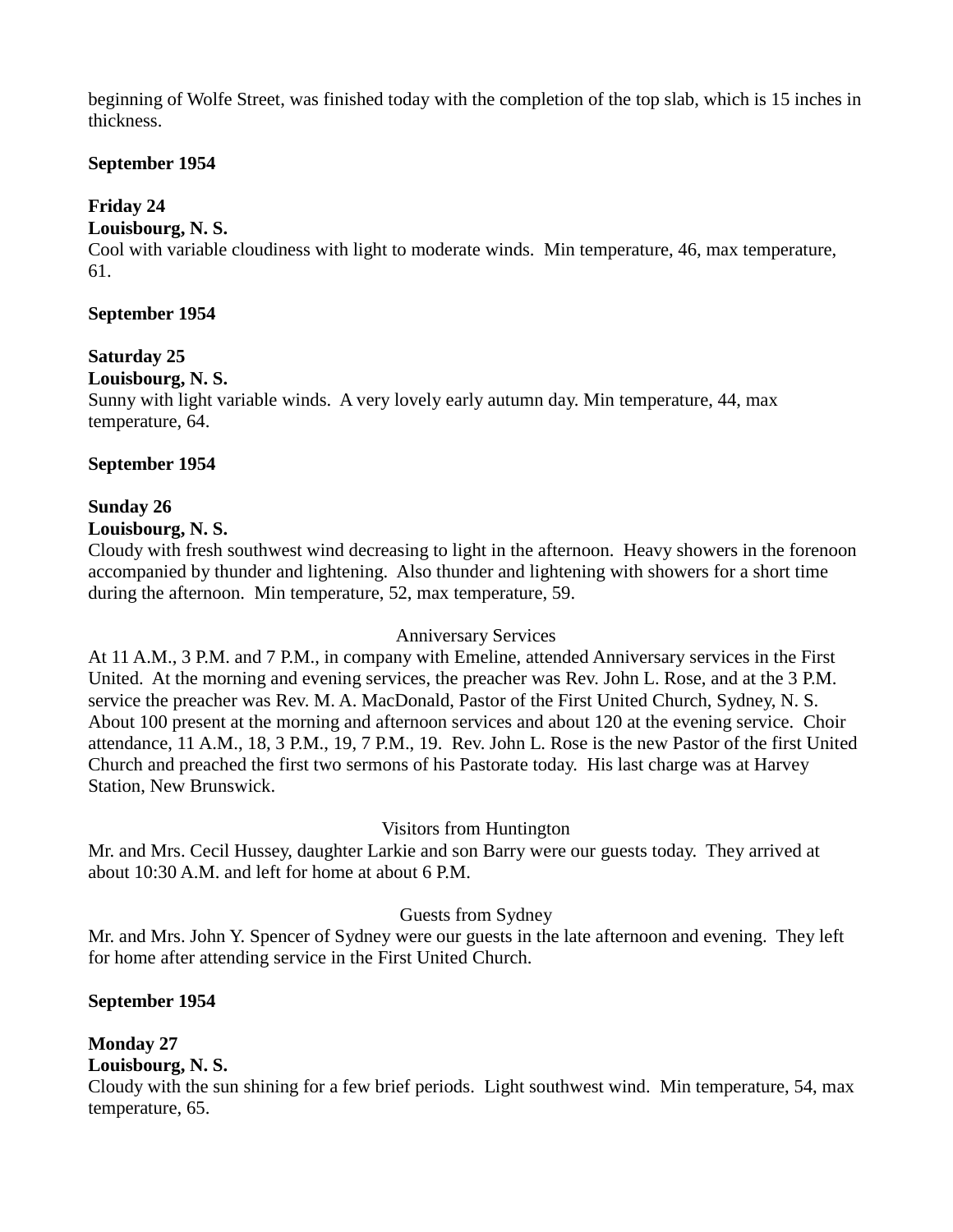#### To North Sydney and Return

In the afternoon, motored to North Sydney with Mayor George D. Lewis, where at about 2 P.M. we attended the funeral of the late Mayor of North Sydney, Charles A. Thompson.

#### **September 1954**

# **Tuesday 28**

**Louisbourg, N. S.** 

Sunny, becoming cloudy at noon. Light showers in the afternoon. Moderate to fresh southwest wind. Min temperature, 44, max temperature, 63.

#### **September 1954**

### **Wednesday 29**

#### **Louisbourg, N. S.**

Mostly sunny with moderate northwest wind. A very nice autumn day. Min temperature, 44, max temperature, 62.

#### Choir Practice

At 8 P.M., in company with Emeline, attended and conducted choir practice in the first United Church.

#### Visitors

Mr. and Mrs. Clifford Huntington (my sister and brother-in-law) and daughter Maud were our guests today. They arrived by car at about 11 A.M. and left for home at about 6 P.M. Maud, who is a Lieut. in the nursing service of the Royal Canadian Navy, has been home on leave, following an operation, intends returning to duty on the  $4<sup>th</sup>$  of next month. She is now stationed at Shearwater, N. S.

#### **September 1954**

# **Thursday 30**

#### **Louisbourg, N. S.**

Sunny during the forenoon but becoming cloudy at noon. Showers beginning at about 3:30 P.M. followed by steady rain during the night. Min temperature, 41, max temperature, 58.

#### **October 1954**

**Friday 1 Louisbourg, N. S.**  [Blank]

**October 1954**

**Thursday 2 Louisbourg, N. S.**  [Blank]

**October 1954**

**Sunday 3**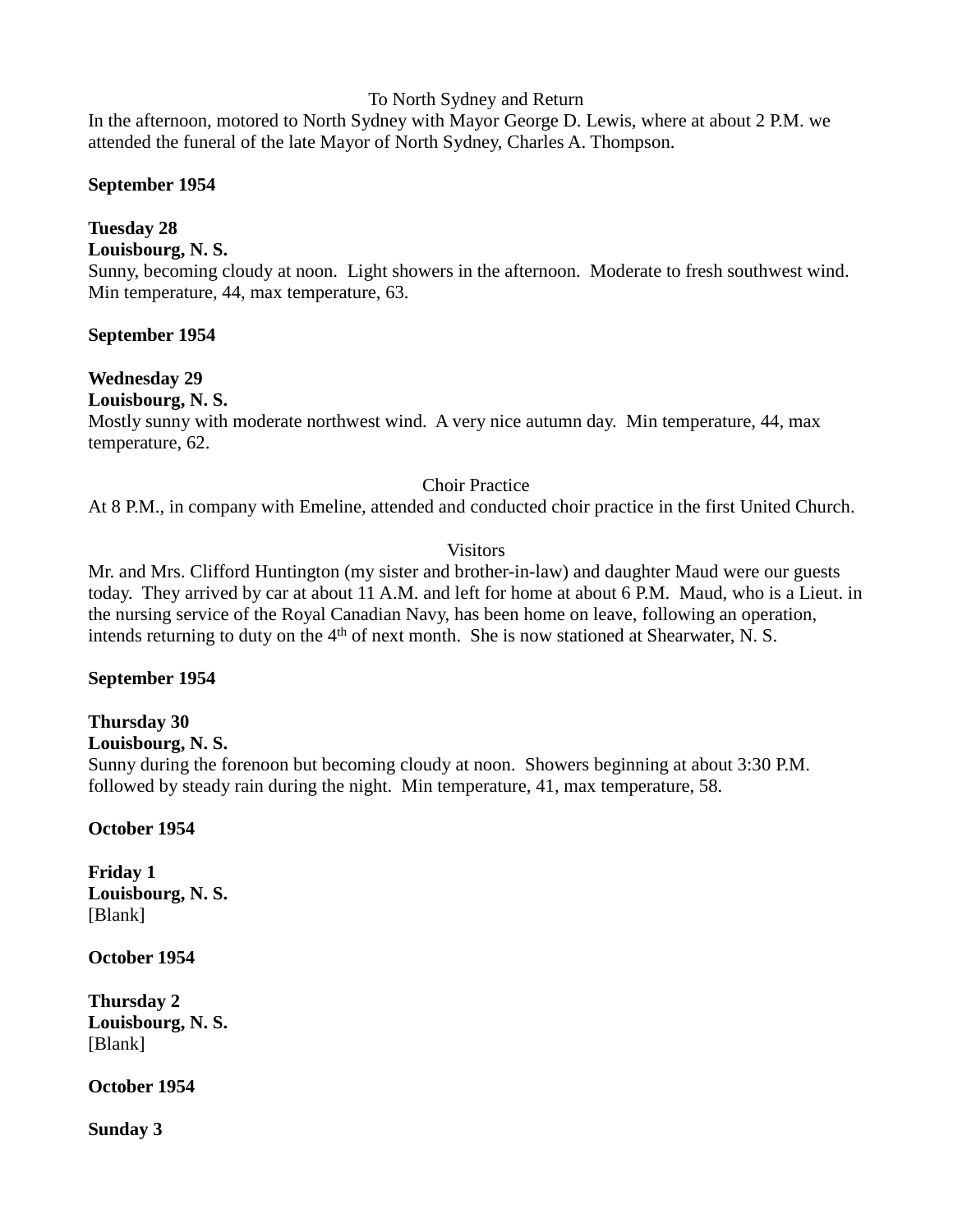**Huntington, N. S.**  [Blank]

#### **October 1954**

**Monday 4 Huntington, N. S.** 

Bridge Open for Traffic

The new bridge over Gerrard's Brook, Louisbourg, which is part of the re-construction and paving programme for Main and Wolfe Streets, was opened for public traffic today. This bridge replaces the old wooden bridge known as Gerrard's Bridge. The new bridge is located about [blank] feet downstream from the old one and is built of concrete. About 200 yards being used in its construction.

**October 1954**

**Tuesday 5 Huntington, N. S.**  [Blank]

**October 1954**

**Wednesday 6 Louisbourg, N. S.**  Clear with cloudy intervals and strong northwest wind.

#### **October 1954**

**Thursday 7 Huntington, N. S.**  Variable cloudiness with strong northwest wind. Light showers in the morning mixed with snow. Occasional light snow squalls during the day. Min temperature at Louisbourg, 32.

#### Huntington to Louisbourg

Left Huntington at about 9:40 A.M. and motored to Sydney with Fred Huntington and his son Lowell. Left Sydney for Louisbourg on board a Highland Lines Bus at 12:15 P.M. arriving at about 1 P.M.

#### **October 1954**

# **Friday 8 Louisbourg, N. S.**

Clear and cool with moderate to fresh northwest wind decreasing to light in the evening. Min temperature, 32, max temperature, 50. Frost in the morning.

Frost

Frost of last night seriously damaged the tender plants in the garden, such as Dahlias, cucumbers and pumpkins. First frost to cause any injury this season.

#### **October 1954**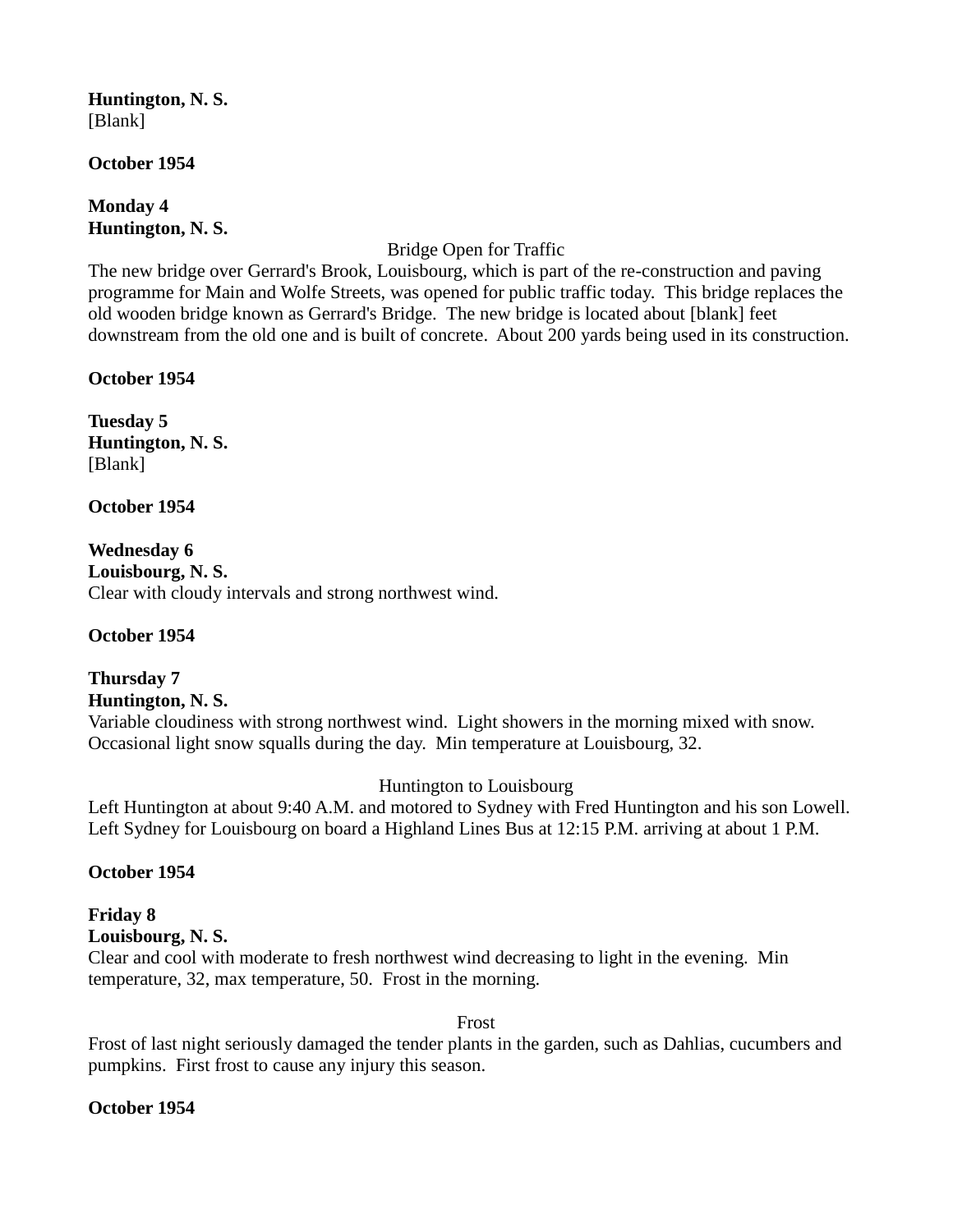# **Saturday 9**

**Louisbourg, N. S.** 

Cloudy and cool with sunny intervals. Fresh to strong southwest wind. Min temperature, 42, max temperature, 58.

### **October 1954**

# **Sunday 10**

**Louisbourg, N. S.** 

Cloudy with light southwest winds. Light showers during the afternoon and evening. Min temperature, 50, max temperature, 59.

### Church Services

At 11 A.M. and 7 P.M., in company with Emeline, attended services in the First United Church where Rev. John L. Rose was the preacher. Present in the morning, about 100 persons, in the evening about 80. Choir attendance, A.M. 14, P.M. 15.

### **October 1954**

# **Monday 11**

**Louisbourg, N. S.** 

Thanksgiving Day

Sunny and cool, becoming cloudy in the late afternoon. Light to moderate northeast wind. Rain during the night. Min temperature, 42, max temperature, 52.

#### General Holiday

Today, a day of Thanksgiving, is a general holiday throughout the Dominion of Canada and was observed as such from coast to coast. At Louisbourg, schools, bank and public offices were closed as well as the larger places of business. Had my shop open for business all day.

#### **October 1954**

# **Tuesday 12**

#### **Louisbourg, N. S.**

Rain of last night ended before dawn. Cloudy with light variable winds during the day. Moderately warm. Rainfall of last night 1 inch. Min temperature, 48, max temperature, 66.

# **October 1954**

# **Wednesday 13**

**Louisbourg, N. S.** 

Cloudy with light southerly winds. A few light showers in the morning, misty during the evening. Min temperature, 48, max temperature, 56.

# Meeting of Official Board

At 7 P.M., attended a meeting of the official Board of the First United Church held in the Church with Rev. John. L. Rose presiding. About 15 persons present.

#### Choir Practice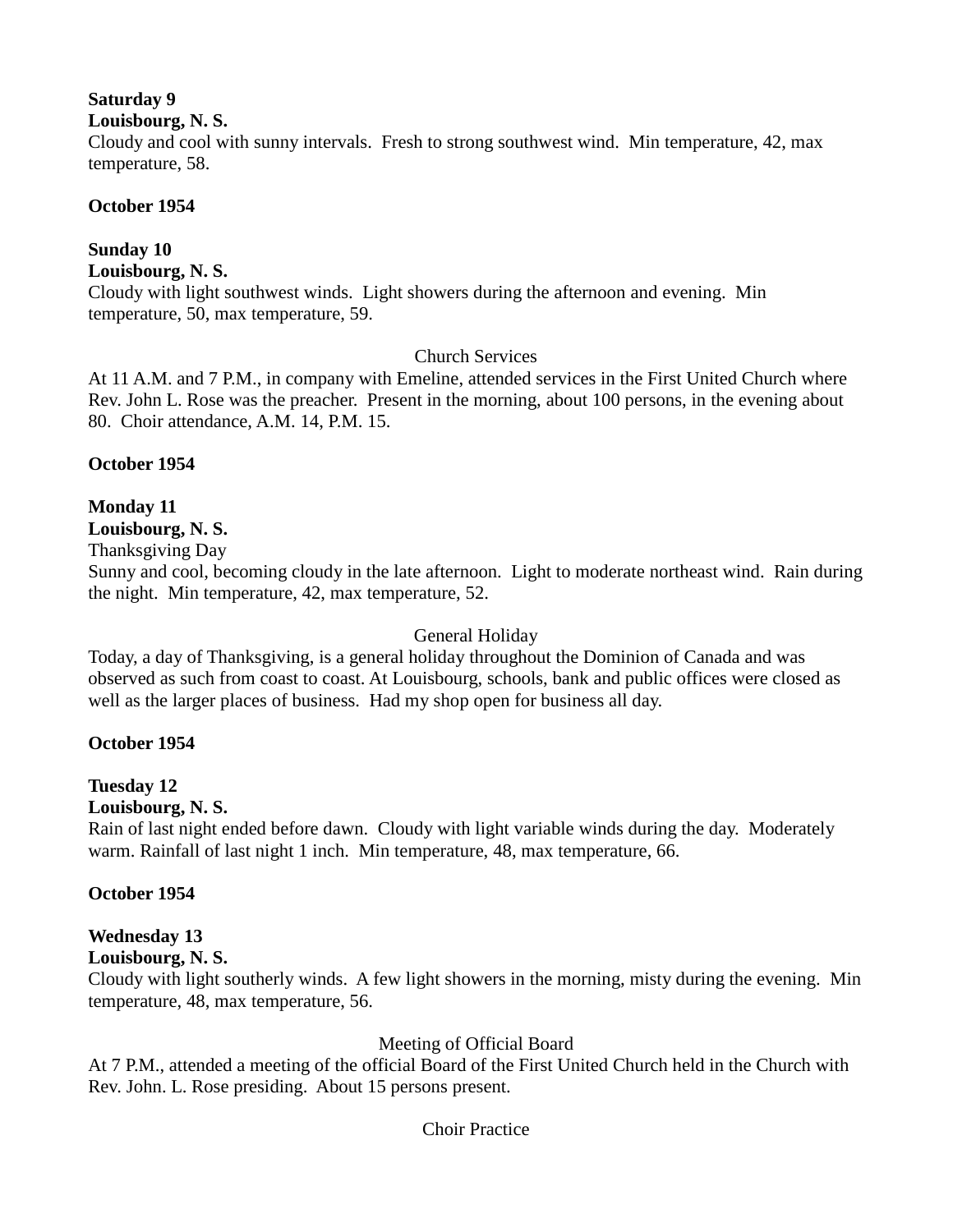At 8 P.M., in company with Emeline, attended and conducted choir practice in the First United.

#### **Visitors**

At about 3 P.M., Miss Norma Cuthbertson, returned missionary from Ecuador, South America, accompanied by Mrs. E. Baines of Sydney, arrived. While Mrs. Baines called to see Emeline, I accompanied Miss Cuthbertson to the Louisbourg National Park, where I acted as guide and lecturer.

#### Paving Main Street

The Municipal Spraying and Contracting Limited, have now reached within about 100 feet of Warren Street with the Main and Wolfe Streets paving project. We now have pavement on Main Street, from the Town's eastern boundary to the above mentioned point.

#### Death of Neil R. MacLean [Blank]

**October 1954**

#### **Thursday 14**

**Louisbourg, N. S.** 

Sunny and warm with light to moderate northwest wind. A perfect autumn day. Min temperature, 45, max temperature, 67.

#### Working on Roof

Spent the greater part of the day tarring the roof of the shop in order to prevent leaks.

#### First Television Ariel

As far as I am aware, the first Television ariel (sic) to be erected in this Town, was installed today on the roof of Lewis and Company's store, on Main Street. Within the last two weeks, several Television sets have been in operation in the Town of Louisbourg. The programmes are received from the Television station which was erected during the past summer at Sydney and I believe placed in operation for the first time on the  $3<sup>rd</sup>$  of this month.

#### Paving and Curb and Gutter

Main Street is now paved from the Town's eastern boundary to Strathcona street, while the Curb and Gutter, which begins at the Low level Railway Crossing, has reached within about 150 feet from Gerrard's Bridge.

#### **October 1954**

# **Friday 15**

**Louisbourg, N. S.** 

Mostly clear with light winds, mostly northeast. A very lovely autumn day. Min temperature, 44, max temperature, 61.

#### To Lighthouse Point

Went to Lighthouse Point by taxi (Joseph Lovett driver) in the forenoon. While there, took snapshots of the Lighthouse and other views in that vicinity. I walked back to town in the afternoon and on my way took several snaps of the Fish Processing Plant, from the south side of the harbour. Returned home at about 3 P.M.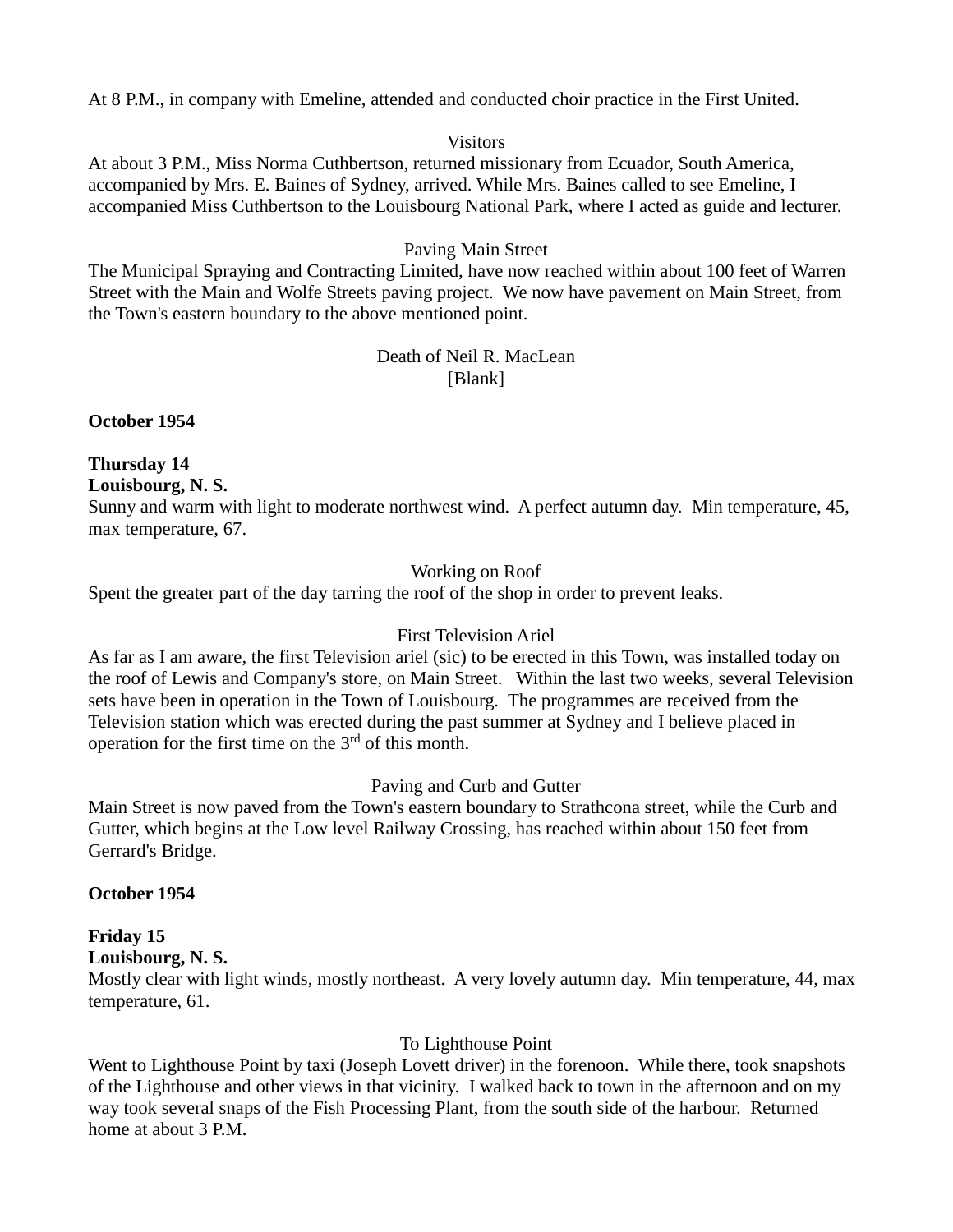#### **October 1954**

### **Saturday 16**

**Louisbourg, N. S.** 

Cloudy and cool with moderate to fresh southerly winds. Min temperature, 44, max temperature, 53.

#### **October 1954**

# **Sunday 17**

**Louisbourg, N. S.** 

Sunny and warm, becoming cloudy in the late afternoon. Light to moderate southerly winds. A very lovely autumn day. Min temperature, 52, max temperature, 58.

#### Church Services

At 11 A.M. and 7 P.M., in company with Emeline, attended services in the First United Church, where Rev. John L. Rose was the preacher. Attendance in the morning about 100, in the evening, about 85. Choir attendance A.M. 13, P.M. 15.

#### Talk on Civil Government

At 8:30 P.M., heard a talk on Civil Government by Mayor George D. Lewis, in St Bartholomews Parish hall, with Rev. Harold Seegmiller, Rector of St. Bartholomews Anglican Church presiding. About 50 persons present.

#### **October 1954**

#### **Monday 18**

#### **Louisbourg, N. S.**

Rain in the early morning ended at about dawn. Cloudy with a brief sunny interval shortly after noon. Light northeast wind. Rainfall; [blank]. Min temperature, 46, max temperature, 61.

> Death of Maurice Stevens [Blank]

#### **October 1954**

# **Tueesday 19**

**Louisbourg, N. S.** 

Cloudy and cool with a partly clear period in the afternoon. Light to moderate north to northeast winds. Min temperature, 45, max temperature, 55.

#### Death of Beecher M. Spencer

The death of Beecher M. Spencer, of this Town occurred this morning at the City Hospital, Sydney, after an illness of about four weeks.

#### **October 1954**

**Wednesday 20 Louisbourg, N. S.**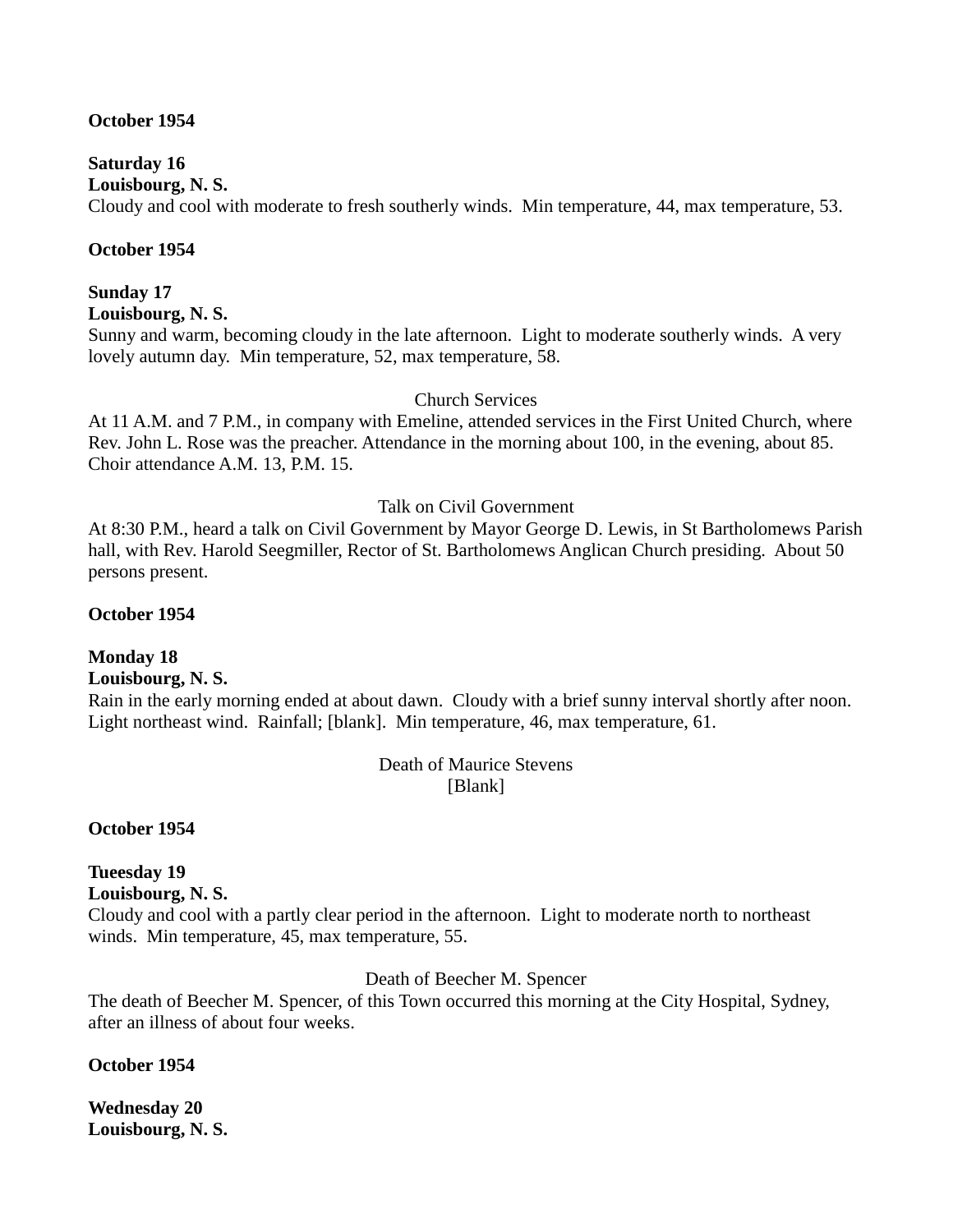Cloudy and cool with light easterly winds. Showers in the evening. Min temperature, 44, max temperature, 53.

Funeral

The funeral of the late Maurice Stevens [blank]

### **October 1954**

# **Thursday 21**

**Louisbourg, N. S.** 

Rain last night and this morning ended at about [blank] and was followed by showers, mist and drizzle. Strong northeast wind, decreasing to light in the evening. Rainfall 1 3/8 inch. Min temperature, 44, max temperature, 46.

Funeral

The funeral of the late B. M. Spencer [blank]

### **October 1954**

# **Friday 22**

**Louisbourg, N. S.** 

Cloudy and cool with sunny intervals. Light winds. A very nice autumn day. Min temperature, 42, max temperature, 56. Showers beginning at about 9 P.M.

### To Sydney and Returned

Went to Sydney on the 9:30 A.M. trip of the Highland Lines Bus service for the purpose of keeping an appointment with Mr. MacKeen, commercial traveller. Met Mr. MacKeen near the "Isle Royale" Hotel, went with him to a trailer, in which he carries his samples and gave him an order for goods. Had coffee with him at the "Isle Royal" coffee shop at noon. Returned home on the bus, leaving Sydney at 12:15 P.M.

# **October 1954**

# **Saturday 23**

#### **Louisbourg, N. S.**

Rain of last night and today ended at about 10 A.M. and was followed by mist and drizzle. Strong northerly winds shifting to westerly at night. Rainfall, about 1 1/4 inch. Min temperature, 36, max temperature, 46.

#### To Sydney and Returned

Went to Sydney in the morning with the mail driver, Alex Burke, for the purpose of having an X Ray taken of my right wrist which I injured in a fall on the night of Wednesday, the  $20<sup>th</sup>$ . The X Ray revealed a fracture. I returned on the mail truck arriving home at about 11:30 A.M.

# **October 1954**

#### **Sunday 24 Louisbourg, N. S.**

Cloudy and cool with a few brief sunny intervals and some light showers during the afternoon and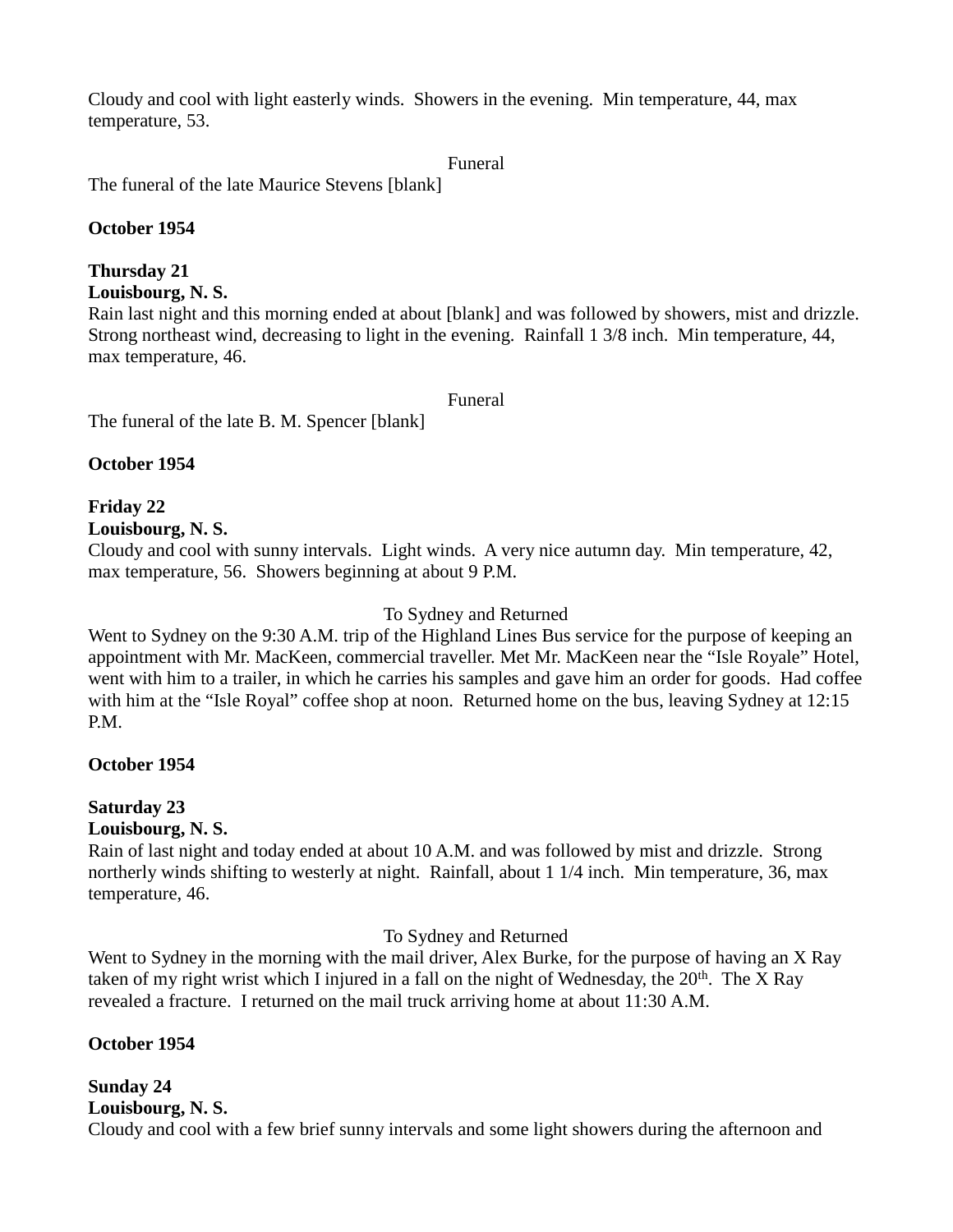evening. Min temperature, 42, max temperature, 51.

#### Church Services

At 11 A.M. and 7 P.M., in company with Emeline, attended services in the First United Church. Preacher in the morning, Rev. John L. Rose. The Women's Missionary Society's Thank Offering service was held in the evening. The speaker being Miss Jardine whose subject was "Missionary Furlough". About 95 present at the morning service while about 75 attended in the evening. Choir attendance, A.M. 11, P.M. 13.

#### **October 1954**

#### **Monday 25**

#### **Louisbourg, N. S.**

Cloudy and cool with sunny intervals. Fresh to strong north-west winds decreasing to light in the evening. Min temperature 35 Max temperature 46.

#### To Sydney and Returned

Went to Sydney with Alex Burke, mail driver, at 8 A.M. for the purpose of having a plaster cast placed on my right arm, wrist and hand. Met Dr. Saunders of Louisbourg at the City Hospital, Sydney, who placed the cast on my arm, wrist and hand. Also had an x-ray taken of the wrist after the cast was placed. Returned home with Dr. Saunders about 12:30 P.M.

#### **October 1954**

# **Tuesday 26**

### **Louisbourg, N. S.**

Cloudy and cool with a few brief sunny intervals. Fresh north-west wind decreasing to light in the evening. Min temperature 30; Max temperature 39.

#### C. G. S. Edward Cornwallis

Canadian Government steamer, Edward Cornwallis arrived about noon and docked at the freight wharf.

#### Paving Finished

The laying of pavement on Main Street which began on Sept 22, 1954 was finished today. This street is now paved from the town's eastern boundary to within about 250 feet of Gerrard's Bridge. This ends the paving program for this year. Wolfe Street, which is still under construction, will not be paved this year.

#### **October 1954**

#### **Wednesday 27**

#### **Louisbourg, N. S.**

Sunny and cool, becoming cloudy shortly before noon. Light to moderate southerly winds increasing to gale force in late afternoon and evening. Rain began to fall about 3:30 P.M. and continued during the evening and night. Min temperature 30; Max temperature 50.

#### C. G. S. Cornwallis

Canadian Government steamer, Edward Cornwallis, which arrived yesterday, sailed this morning.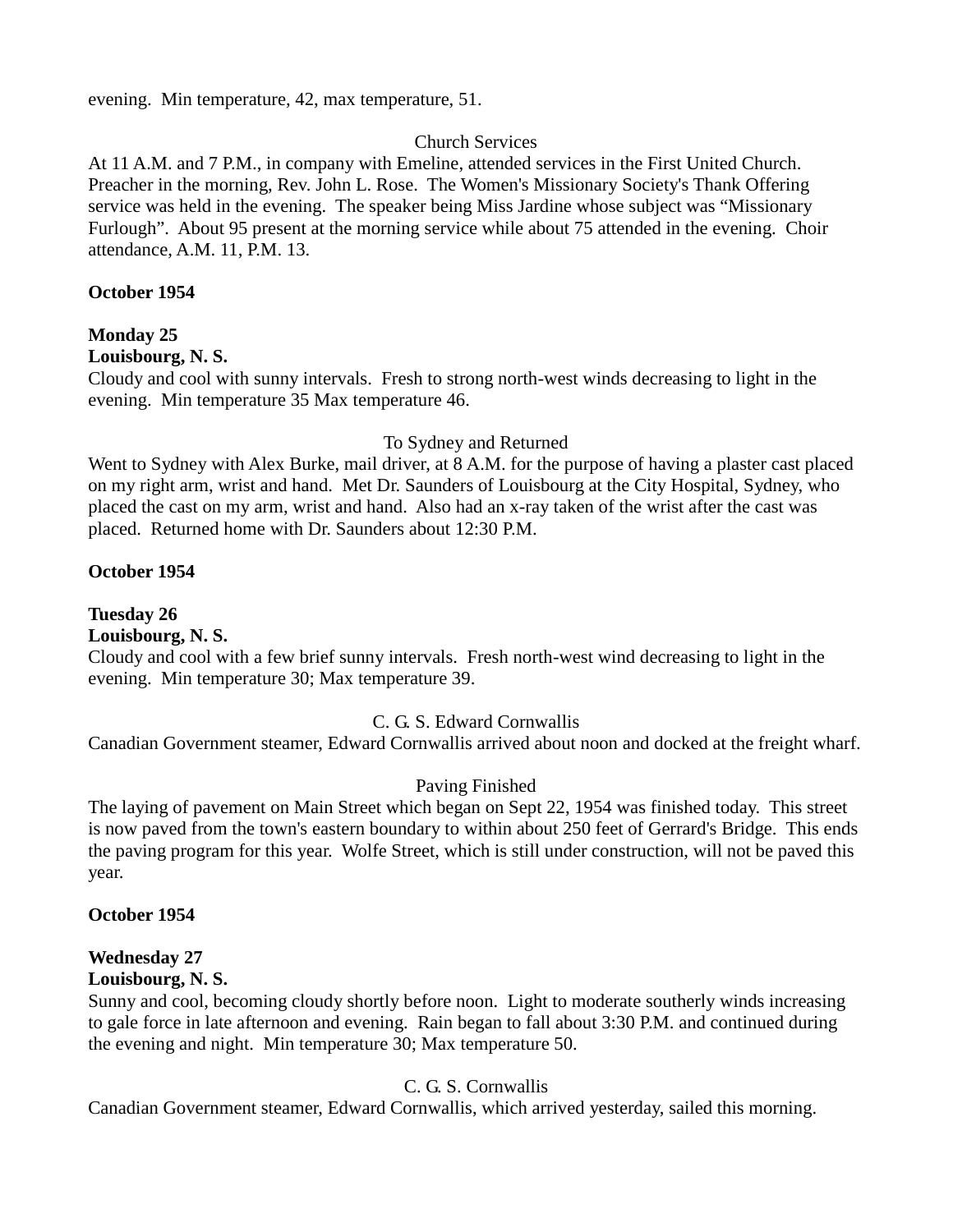#### **October 1954**

#### **Thursday 28 Louisbourg, N. S.**

Cloudy and cool, with fresh north-west winds, decreasing in the late afternoon. Rain and gale of last night ended in the early morning. Min temperature 41; Max temperature 53. Rainfall about 3/4 ".

#### Tea and Fancy Sale

At 8 P.M., in company with Emeline, attended tea and fancy sale in Calvin Hall, held under the auspices of the Junior Guild of the First United Church.

#### **October 1954**

### **Friday 29**

#### **Louisbourg, N. S.**

Sunny and cool, with moderate southerly winds becoming cloudy in the late afternoon. Wind increasing to strong in the evening. Min temperature 32; Max temperature 34.

#### **October 1954**

#### **Saturday 30**

#### **Louisbourg, N. S.**

Rain of last night ended in the morning and was followed by showers, fog, and mist. Fresh to strong southerly winds. Min temperature 48; Max temperature 56.

#### **October 1954**

#### **Sunday 31**

#### **Louisbourg, N. S.**

Showers of last night ended in the morning. Cloudy and mild during the day with light southerly winds. Rainfall of Friday night, yesterday, and last night about 1/4" Min temperature 50; Max temperature 57.

#### Church Services

At 11 A.M. and 7 P.M., in company with Emeline, attended services in the First United Church where Rev. John. L. Rose was the preacher. Present at each service about 85. Choir attendance A.M. 15, P.M. 15.

#### **November 1954**

#### **Monday 1**

#### **Louisbourg, N. S.**

Cloudy and foggy with showers. Light to moderate southerly winds. Min temperature 46, Max temperature, 56. Rainfall about 1/8 inch.

#### **November 1954**

**Tuesday 2 Louisbourg, N. S.**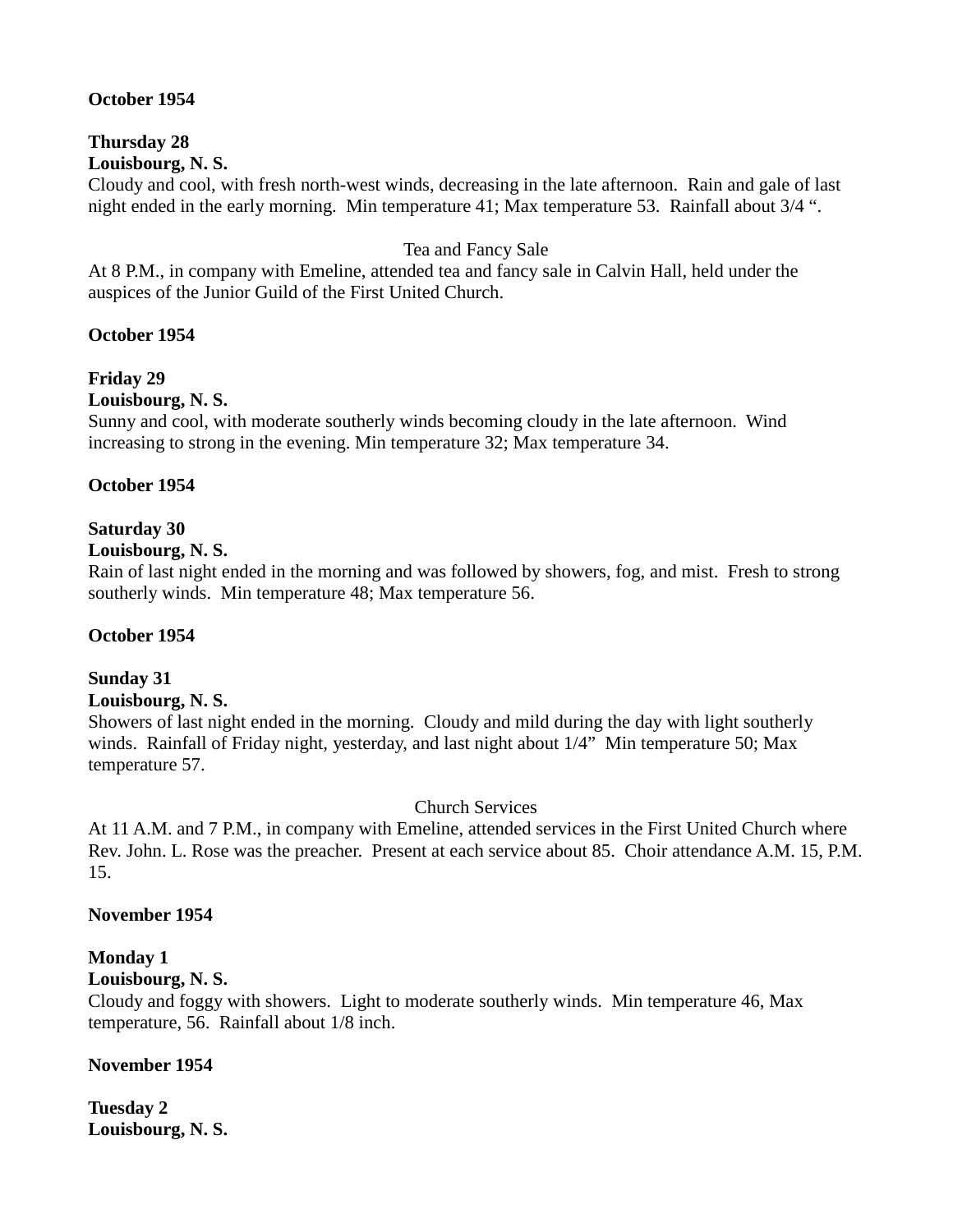Cloudy and cool with a few brief sunny intervals. Light variable winds. Min temperature 39, max temperature, 53.

# **November 1954**

# **Wednesday 3**

# **Louisbourg, N. S.**

Cloudy and cool with fresh to strong easterly winds. Showers beginning in the afternoon and continuing at night. Min temperature 40, Max temperature 50.

# Prayer Meeting

At 7 P.M. in company with Emeline attended prayer meeting in the First United Church which was led by Rev. John L. Rose. This is the first prayer meeting since Mr. Rose became Pastor of this Church. The prayer meeting was followed by the usual mid-week choir practice.

# **November 1954**

# **Thursay 4**

# **Louisbourg, N. S.**

Rain of last night ended at about 7 A.M. and was followed by cloudiness. Clearing at night. Strong south-west wind decreasing in the evening. Rainfall about 1/4 inch. Min temperature 47; Max temperature 56.

# Brotherhood Banquet

At about 6 P.M. attended a banquet in Calvin Hall held under the auspices of the First United Church Brotherhood.

# **November 1954**

# **Friday 5**

**Louisbourg, N. S.** 

Cloudy with moderate south-west winds. Light showers and mist in the early part of the night. Min temperature 45; Max temperature 54.

# **November 1954**

**Saturday 6 Louisbourg, N. S.**  Cloudy and cool with light northerly winds. Min temperature 38; Max temperature 48.

# **November 1954**

**Sunday 7 Louisbourg, N. S.**  Cloudy and cool with light to moderate north-east winds. Max temperature 36; Min temperature 44.

> Church Services [Blank]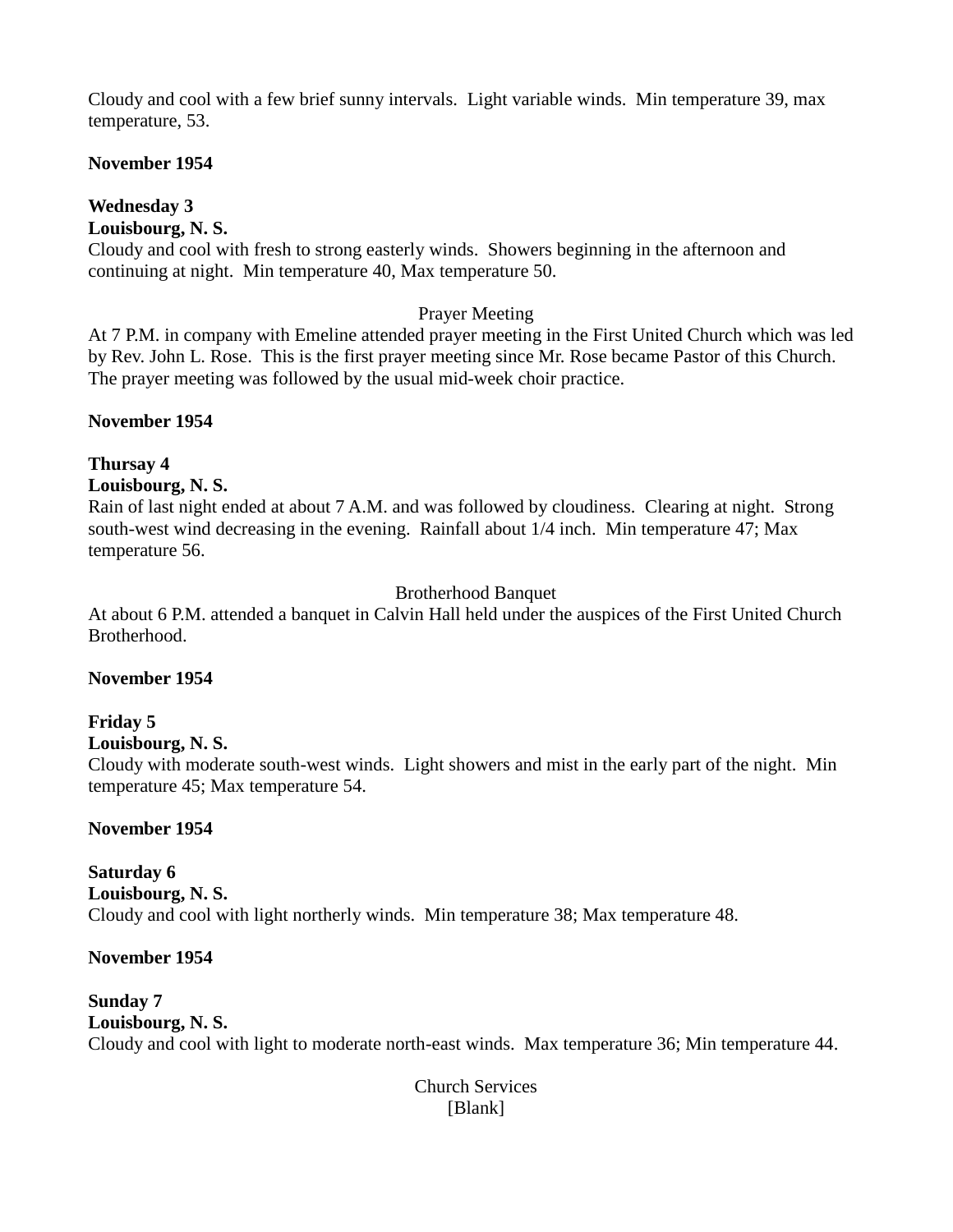#### **November 1954**

# **Monday 8**

# **Louisbourg, N. S.**

Cloudy and cool, clearing in the morning. Sunny with light variable winds. A very lovely autumn day. Min temperature 36; Max temperature 46.

#### **November 1954**

**Tuesday 9 Louisbourg, N. S.**  Cloudy and cool, with moderate to fresh north-east winds. Min temperature 35; Max temperature 47.

#### **November 1954**

# **Wednesday 10**

**Louisbourg, N. S.** 

Cool with variable cloudiness and snow squalls with moderate northerly winds. Min temperature 31; Max temperature 40.

To Sydney and Returned

Motored to Sydney in the morning with Dr. A. L. Saunders.

# Prayer Meeting and Choir Practice

At 7 P.M. in company with Emeline, attended prayer meeting in the First United Church which was led by Rev. J. L. Rose. 21 persons present. Immediately after the prayer service we attended choir practice.

# **November 1954**

#### **Thursday 11 Louisbourg, N. S.**

Sunny and cool, with strong west-south-west wind which reached gale force before noon. Wind moderated to some extent in the evening. Min temperature 29; Max temperature 40.

> Remembrance Day Service [Blank]

**November 1954**

**Friday 12 Louisbourg, N. S.** 

Cloudy and mild during the early part of the day, becoming cool and chilly during the afternoon. Moderate to fresh north-west wind. A few light showers and mist in the forenoon. A few specks of snow in the late afternoon. Min temperature 28; Max temperature 29.

> Meeting of Home and School Association [Blank]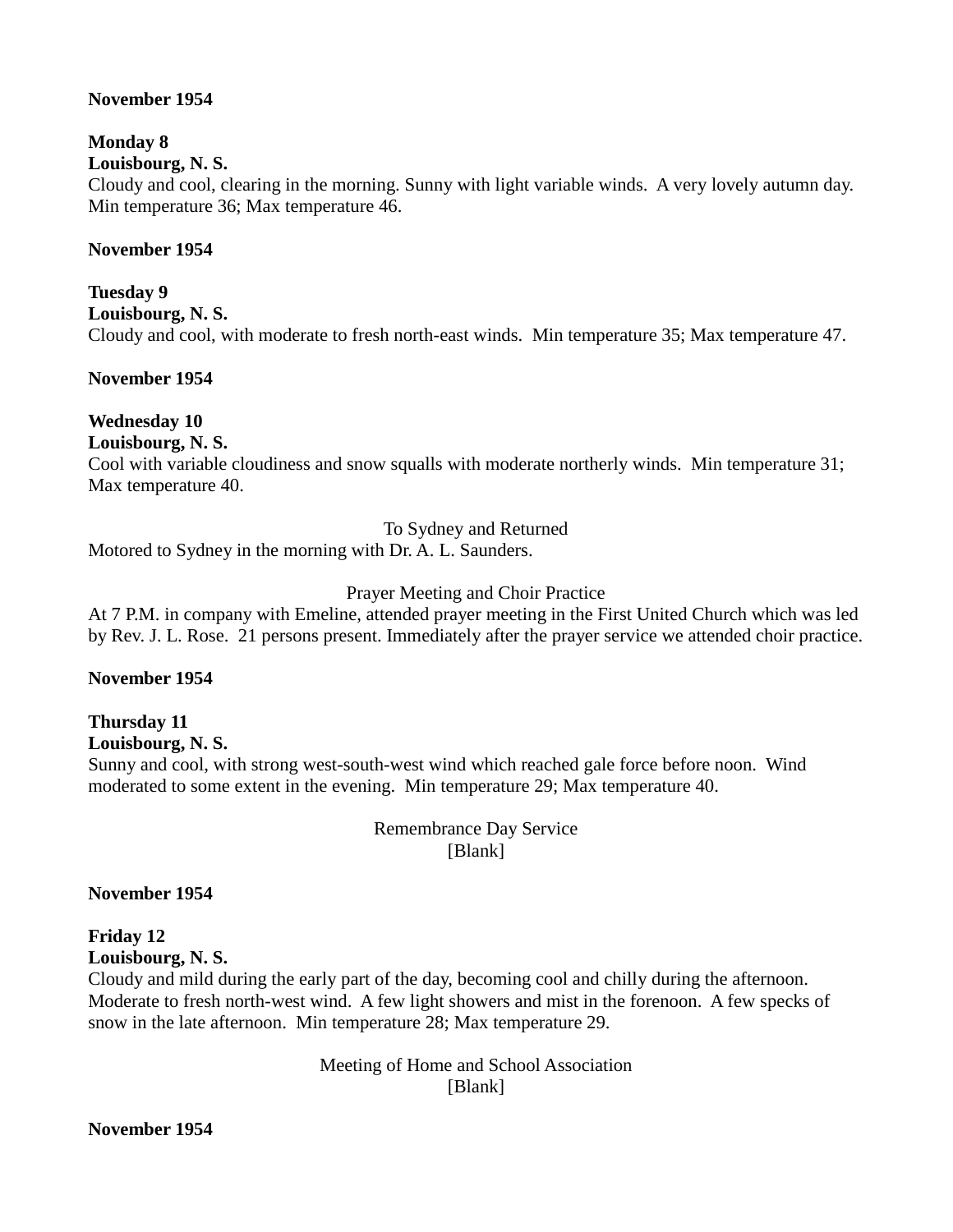## **Saturday 13**

**Louisbourg, N. S.** 

Cold and mostly clear, with fresh to strong north-west wind. Min temperature 23; Max temperature 31.

# **November 1954**

# **Sunday 14**

**Louisbourg, N. S.** 

Sunny and cool becoming cloudy at noon. Strong west-south-west wind reaching gale force in the afternoon. Min temperature 36; Max temperature 44.

# **November 1954**

# **Monday 15**

# **Louisbourg, N. S.**

Cloudy with sunny intervals and light snow squalls. Strong north-west winds at times reaching gale force. Min temperature 28; Max temperature 49.

#### Death of Alexander Aliniard [Blank]

# **November 1954**

**Tuesday 16 Louisbourg, N. S.**  Cloudy and chilly with fresh to strong south-west winds. Min temperature 25; Max temperature 43.

# **November 1954**

## **Wednesday 17 Louisbourg, N. S.**  Cloudy, becoming mostly clear in the afternoon. Light westerly winds. Min temperature 40; Max temperature 54.

Funeral At 2:3 P.M. attended the funeral of the late Alexander Aliniard.

> Mayor George D. Lewis Resigns [Blank]

# Prayer Meeting and Choir Practice [Blank]

**November 1954**

# **Thursday 18**

**Louisbourg, N. S.** 

Sunny with a few cloudy intervals. A very lovely autumn day. Min temperature 28; Max temperature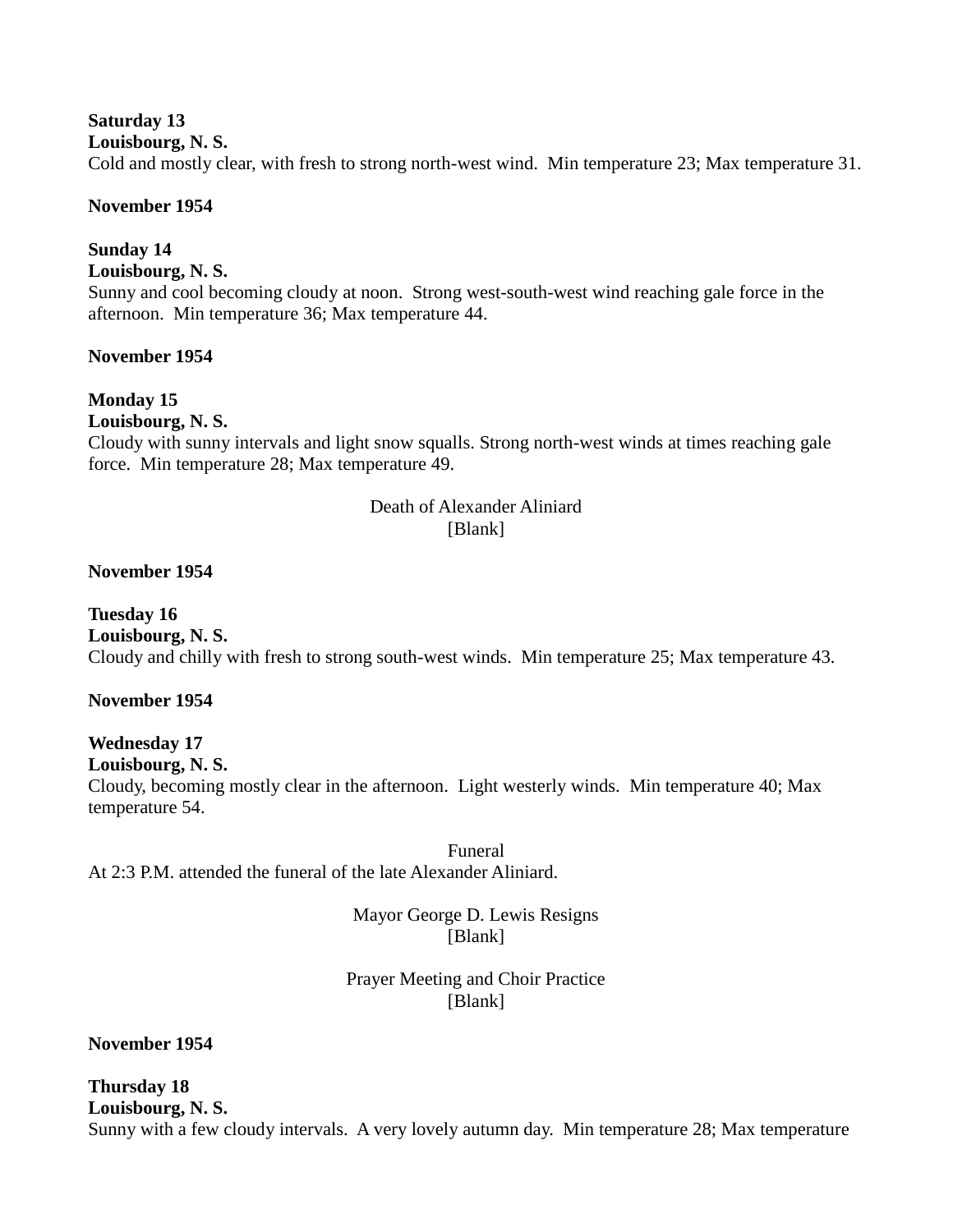To Sydney and Return At 8 A.M. motored to Sydney with Alex Burke on the mail truck.

#### **November 1954**

# **Friday 19**

**Louisbourg, N. S.**  Mostly cloudy with light winds; showers during the night. Min temperature 34; Max temperature 50

# Death of Mrs. Joseph Troke [Blank]

**November 1954**

**Saturday 20 Louisbourg, N. S.** 

Cloudy and mild with some fog. Light south-west wind. Rain began to fall in the early part of the night. Min temperature 48; Max temperature 56.

To Sydney and Return

Emeline and Jane went to Sydney on the 9:30 A.M. trip of Highland Lines Bus service.

## **November 1954**

# **Sunday 21**

**Louisbourg, N. S.** 

Cloudy and mild with some fog. Light south-west wind. Showers during the night. Min temperature 50; Max temperature 56.

Church Services

At 11 A.M. and 7 P.M. in company with Emeline attended services in the First United Church where Rev. John L. Rose was the preacher. Present in the morning about 90. In the evening about 65. Choir attendance A.M. 11; P.M. 10.

# **November 1954**

# **Monday 22**

# **Louisbourg, N. S.**

Showers of last night ended in the early morning. Cloudy and mild during the day with strong southwest winds, at times reaching gale force. Wind shifted to west and moderated during the afternoon. Rainfall of last night about 1/4 inch. Min temperature 40; Max temperature 54.

# Funeral

At 2 P.M. attended the funeral of the late Mrs. Joseph Troke, which took place from her late home to Willow Grove cemetery where burial took place. Services at the house and grave were conducted by Rev. John L. Rose, Pastor of the First United Church.

39.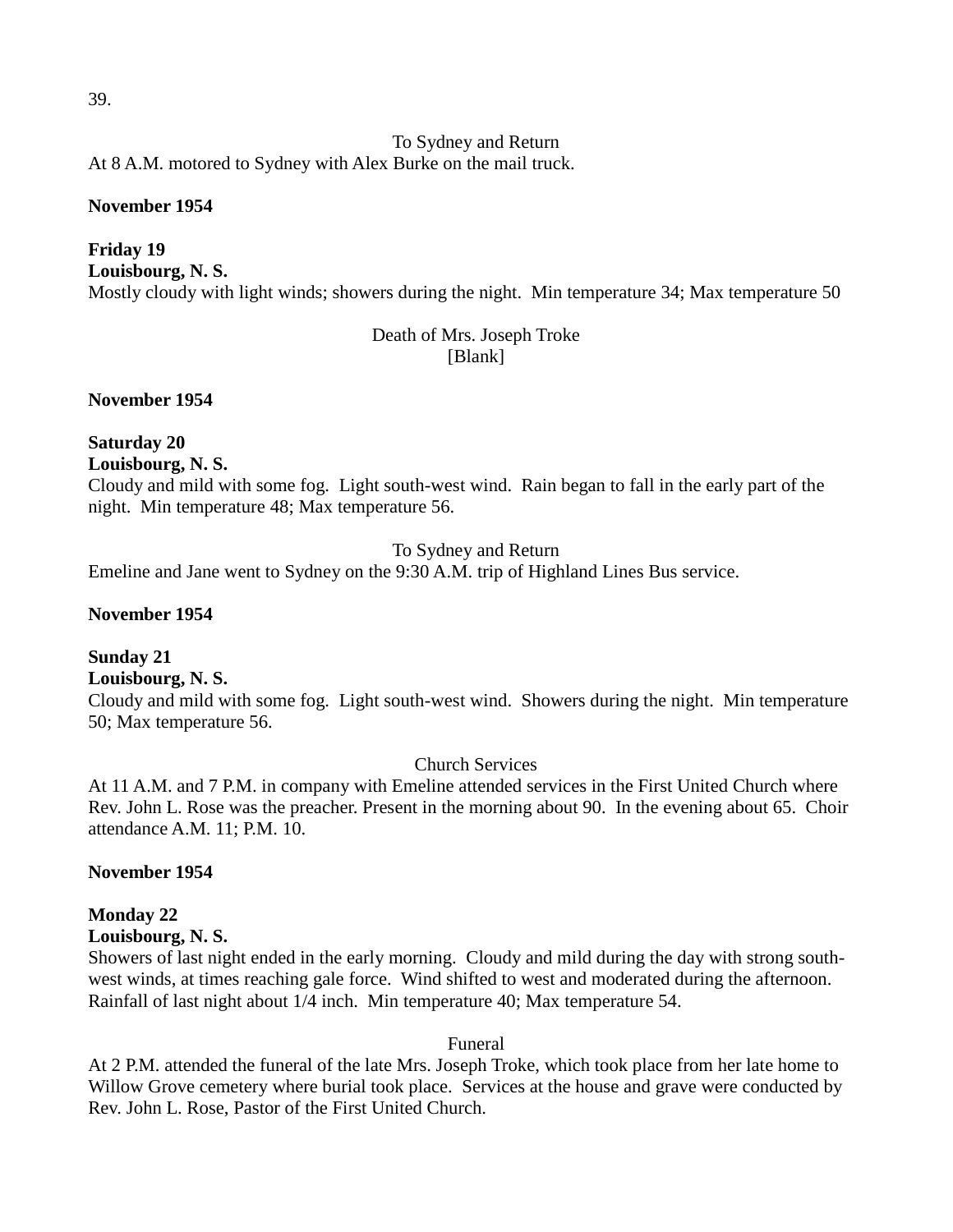# **November 1954**

**Tuesday 23 Louisbourg, N. S.**  Cloudy with sunny intervals. Light winds. Min temperature 33; Max temperature 44.

## **November 1954**

# **Wednesday 24**

**Louisbourg, N. S.** 

Rain mixed with snow in the morning; followed by snow during the greater part of the day which melted as it fell. Cloudy during the evening and night. Min temperature 34; Max temperature 38.

# Prayer Meeting and Choir Practice [Blank]

**November 1954**

# **Thursday 25**

**Louisbourg, N. S.** 

Shower of rain in the morning; followed by wet snow which continued moderately all day. Light to moderate north-east wind. Snowfall about 2 inches. Min temperature 35; Max temperature 44.

# Turkey Supper and Fancy Sale

The MacMillan Club of the First United Church held their semi-annual supper and fancy sale in Calvin Hall in the evening.

# **November 1954**

**Friday 26 Louisbourg, N. S.**  Cloudy and cool, with light winds. Min temperature 33; Max temperature 38.

# **November 1954**

# **Satutrday 27**

# **Louisbourg, N. S.**

Cloudy becoming clear shortly before noon; sunny during the afternoon with light northerly winds. A very lovely autumn day. Min temperature 30; Max temperature 40.

# **November 1954**

# **Sunday 28**

# **Louisbourg, N. S.**

Mostly sunny during the forenoon becoming cloudy in the early afternoon. Snow began to fall about 4 P.M. followed by rain. Snowfall about 1 inch. Min temperature 28; Max temperature 38.

Church Services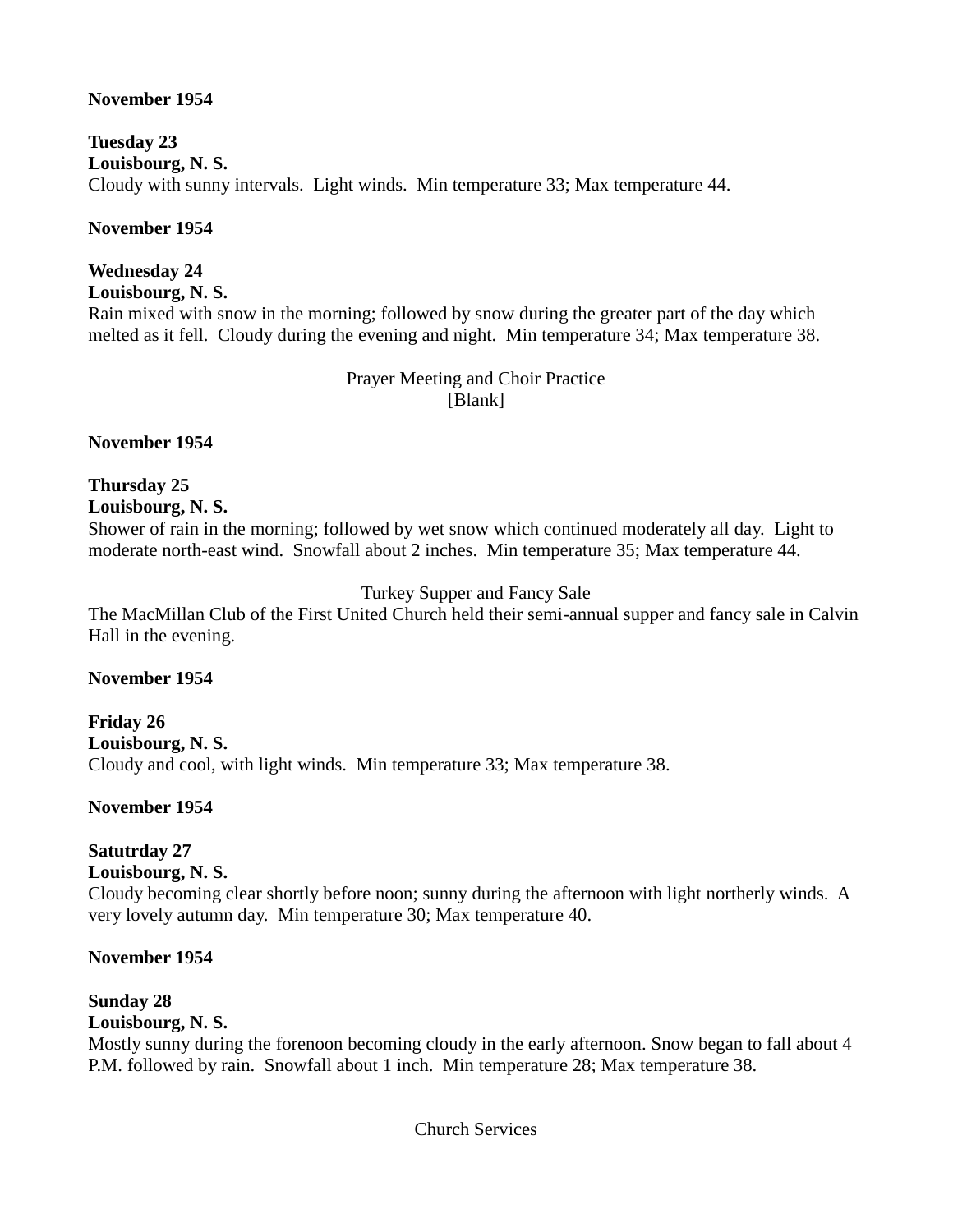At 11 A.M. and 7 P.M. in company with Emeline attended services in the First United Church where Rev. J. L. Rose was the preacher. Morning attendance about 90. At evening service about 55. Choir attendance A.M. and P.M. 13.

# Visitors from Sydney

Mr. and Mrs. John Y. Spencer of Sydney arrived in the late afternoon and had supper with us before leaving for home at about 6:15 P.M.

## **November 1954**

### **Monday 29**

#### **Louisbourg, N. S.**

Cloudy and chilly; light easterly winds increasing to strong during the afternoon and evening. Rain and sleet in the evening. Min temperature 36; Max temperature 44.

#### **November 1954**

#### **Tuesday 30**

#### **Louisbourg, N. S.**

Cloudy and cool, clearing at about noon. Strong northerly winds, moderating during the afternoon. Min temperature 30; Max temperature 44.

#### **December 1954**

# **Wednesday 1**

# **Louisbourg, N. S.**

Mostly sunny with fresh to strong north-west wind and a few light snow squalls. Min temperature 18; Max temperature 30. Wind moderated to light during the evening.

#### Prayer Meeting and Choir Practice [Blank]

# **December 1954**

# **Thursday 2**

#### **Louisbourg, N. S.**

Cloudy with a few sunny intervals. Light snow squalls throughout the day with moderate to fresh northwest wind, decreasing to light in the evening. About 1 inch of snow on the ground; just enough to give all out-of-doors a wintry appearance. Min temperature, 17, max temperature 32.

Supper and Sale

In the evening, in company with Emeline, attended supper and Fancy sale in St. Bartholomews Parish hall.

# **December 1954**

# **Friday 3**

**Louisbourg, N. S.** 

Clear during the early part of the day becoming (sic) shortly before noon. Moderate to fresh easterly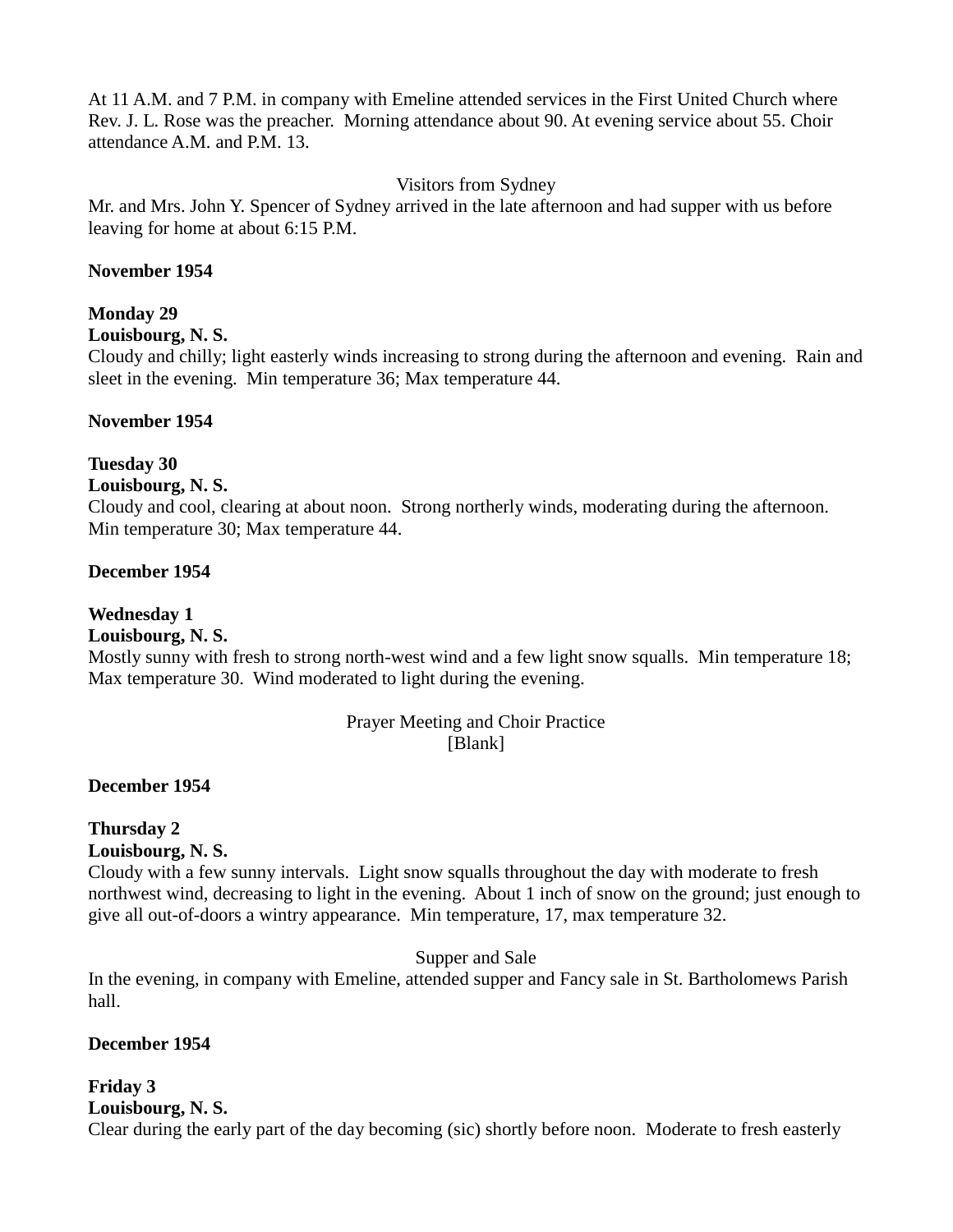and southerly winds. Min temperature, 19, max temperature, 36.

### **December 1954**

#### **Saturday 4**

#### **Louisbourg, N. S.**

Cloudy and cool with very light drizzle of snow, the most of which melted as it fell. Moderate northeast wind. Min temperature, 30, max temperature, 36.

#### To Sydney and Return

Emeline and Jane went to Sydney on the 9:30 A.M. trip of Highland Lines Bus service, returning on the trip leaving Sydney at 4:30 P.M.

#### Loss of Tug Rouella

Today's issue of the Sydney Post-Record contains the story of the loss of the 85 ton Tug "Rouella", Captain Herbert Bonin of Porrierville, Richmond County.

# Death of Mrs. Charles Reid

The death of Mrs. Charles Reid occurred at her home at New Waterford today. Mrs. Reid who was about 87 years of age, was a native of Big Lorraine, but lived at Louisbourg for a number of years, before removing to New Waterford following the death of her husband.

#### **December 1954**

**Sunday 5**

**Louisbourg, N. S.** 

Cloudy and cool with light to moderate southeast wind. Rain began to fall at about noon and ending in the late afternoon. Clearing during the night. Min temperature, 27, max temperature 42.

# Church Services

At 11 A.M. and 7 P.M., in company with Emeline, attended services in the First United Church, where Rev. John L. Rose was the preacher. About 75 present at the morning service and about 70 in the evening. Choir attendance; A.M. 11, P.M. 16.

# Lecture on Korea

After the evening service, we attended an illustrated lecture on Korea by Capt. Meagher of the Royal Canadian Regiment, in St. Bartholomews Parish hall.

# **December 1954**

# **Monday 6**

#### **Louisbourg, N. S.**

Cloudy and cool with light rain during the afternoon and night. Light variable winds. Min temperature 32, max temperature 44. Rainfall of Sunday and today; about 1/4 inch.

# **December 1954**

**Tuesday 7 Louisbourg, N. S.**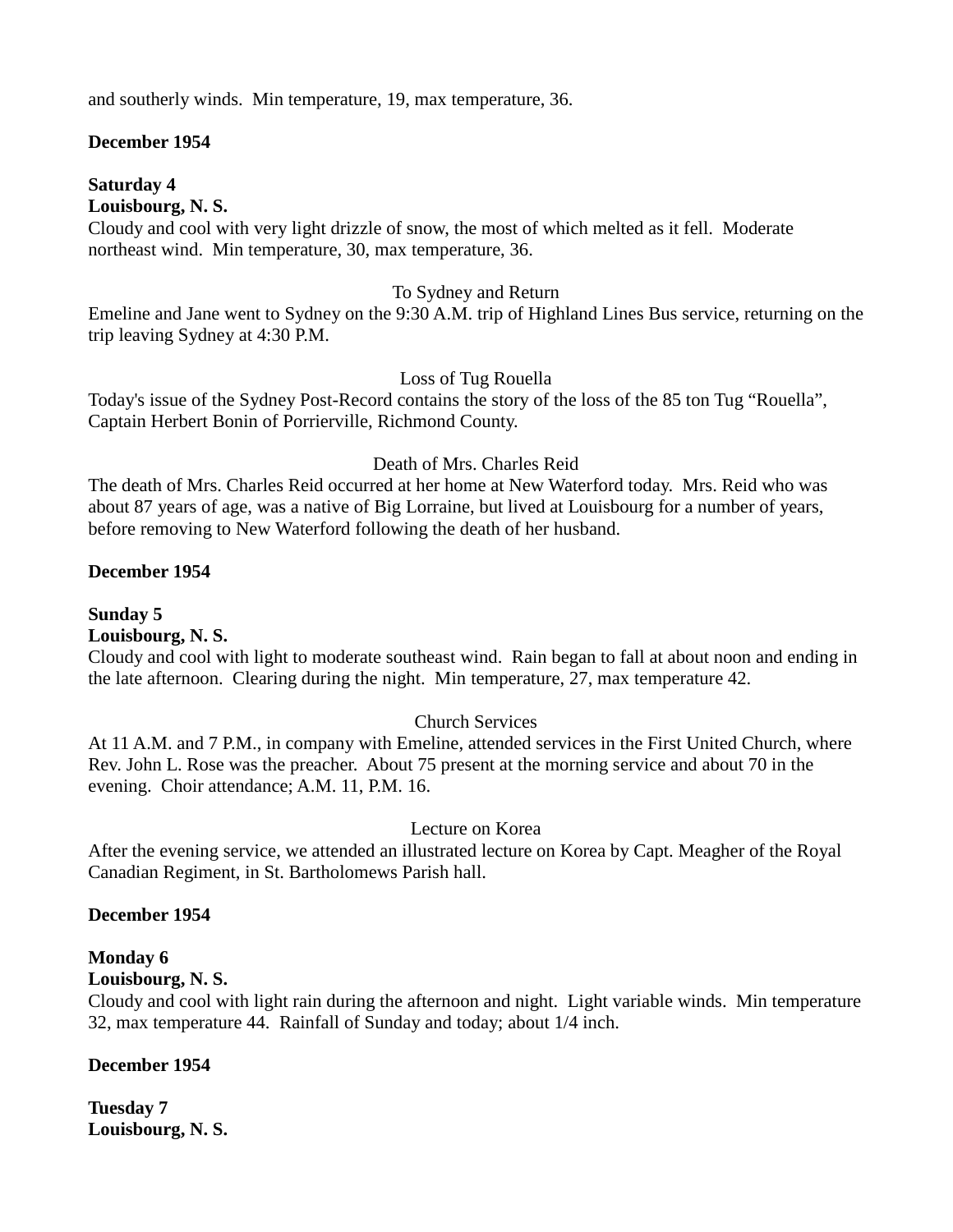Cloudy with light winds. Mild. Min temperature, 41, max temperature, 47.

# Funeral

The funeral of the late Mrs. Charles Reid of New Waterford, took place here at 3 P.M. with the service being held in St. Bartholomews Anglican Church. Services in the Church and at the graveside were conducted by Rev. Harold Seegmiller. Burial took place in the cemetery at Big Lorraine.

## **December 1954**

#### **Wednesday 8**

**Louisbourg, N. S.** 

Cloudy and cool with sunny intervals. Light to moderate westerly winds. Min temperature, 32, max temperature 38.

#### Prayer Meeting and Choir Practice

At 7 P.M., in company with Emeline, attended prayer meeting in the First United Church which was led by Rev. John L. Rose. Attended and conducted choir practice at the conclusion of the prayer service.

#### **December 1954**

#### **Thursday 9**

#### **Louisbourg, N. S.**

Mild and mostly sunny becoming cloudy in the late afternoon. Strong southwest to west winds at times reaching moderate gale force. Min temperature, 30, max temperature, 45.

#### **December 1954**

# **Friday 10**

#### **Louisbourg, N. S.**

Cloudy and mild with moderate south-west wind. Light rain during the greater part of the day. Rainfall about 1/4 inch. Min temperature, 43, max temperature, about 48.

# **December 1954**

# **Saturday 11**

#### **Louisbourg, N. S.**

Mostly clear with moderate southwest to west winds. Min temperature, 32, max temperature, 42.

# S. S. Irvingwood

Steamer "Irvingwood" arrived in the morning and docked at the Freight wharf.

#### **December 1954**

# **Sunday 12**

#### **Louisbourg, N. S.**

Cool and mostly clear with light to moderate westerly winds. A very lovely late autumn day. Light snow squalls in the early morning. Snow disappearing early in the day. Min temperature, 28, max temperature, 36.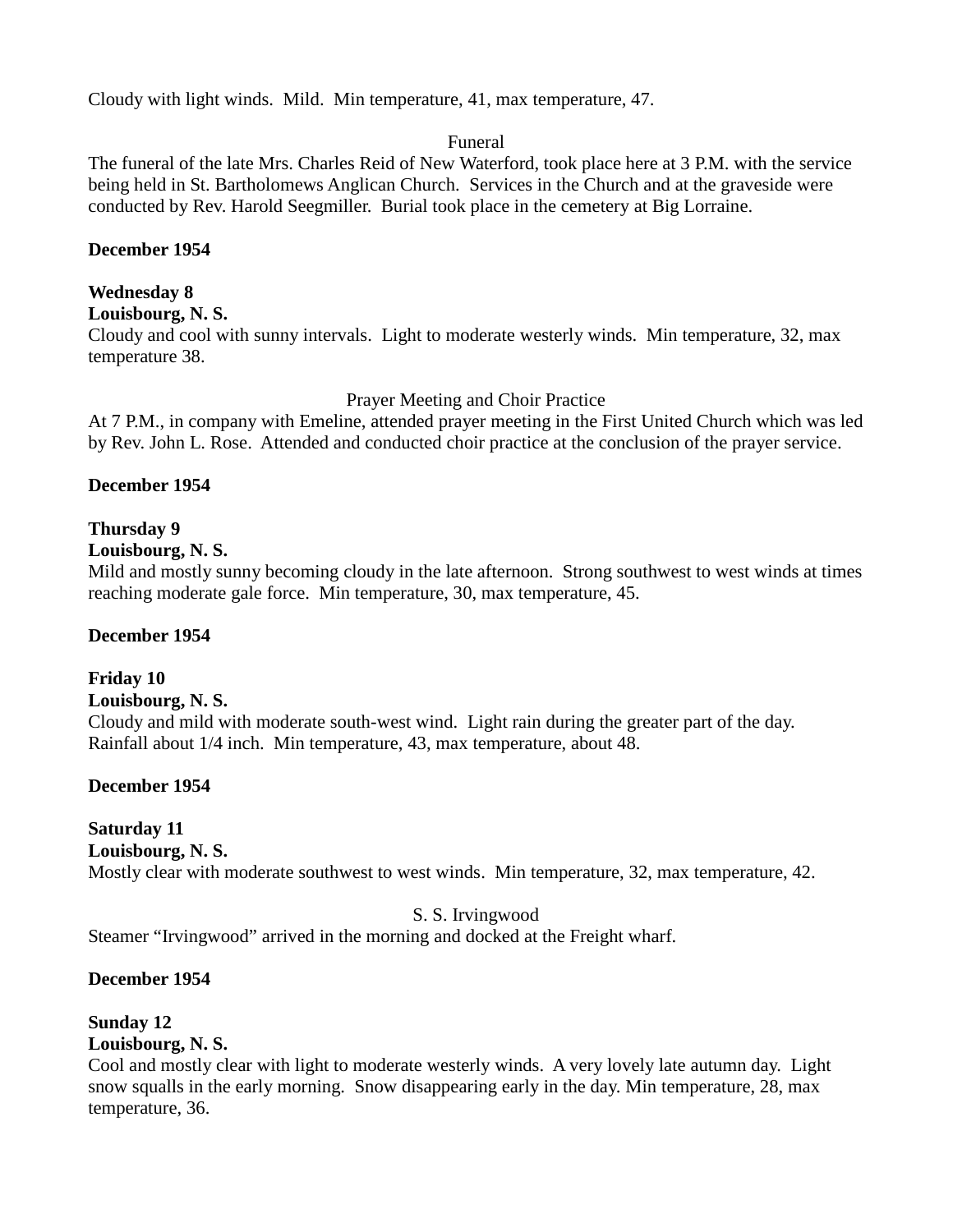# Church Services

At 11 A.M. and 7 P.M., in company with Emeline, attended services in the First United Church, where Rev. John L. Rose was the preacher. Present in the morning about 90, in the evening about 65. Choir attendance A.M. 12, P.M. 13.

# Funeral

At 1:30 P.M. attended the funeral of the late Alexander MacMullen, which took place from the home of his sister-in-law, Mrs. Dan MacMullen, Main Street. Services at the house and grave were conducted by Rev. John L. Rose, Pastor of the First United Church. Burial took place in the cemetery at Catalone. Funeral in charge of D. M. Johnston, Funeral Director, Louisbourg.

# **December 1954**

# **Monday 13**

**Louisbourg, N. S.** 

Cloudy with sunny intervals. Light snow squalls in the early morning, snow disappearing early in the day. Moderate northerly winds. Min temperature, 22, max temperature, 34.

# **December 1954**

# **Tuesday 14**

**Louisbourg, N. S.** 

Sunny and cool with light winds. A very late Autumn day. Min temperature, 18, max temperature, 36.

#### **December 1954**

# **Wednesday 15**

# **Louisbourg, N. S.**

Cloudy and mild with strong southerly winds at times reaching moderate gale force. Heavy showers during the day. Min temperature, 28, max temperature, 46.

Choir Practice

At 8 P.M. attended and conducted choir practice in the First United Church. Was not present at the prayer meeting and Bible study which was held at 7 P.M.

# **December 1954**

# **Thursday 16**

**Louisbourg, N. S.** 

Heavy showers in the morning. Variable cloudiness during the day. Light to moderate winds. Min temperature, 42, max temperature, 48.

# **December 1954**

#### **Friday 17 Louisbourg, N. S.**

Cloudy with moderate to fresh northerly winds. A few light showers during the afternoon and night with a light trace of snow. Min temperature, 34, max temperature, 41.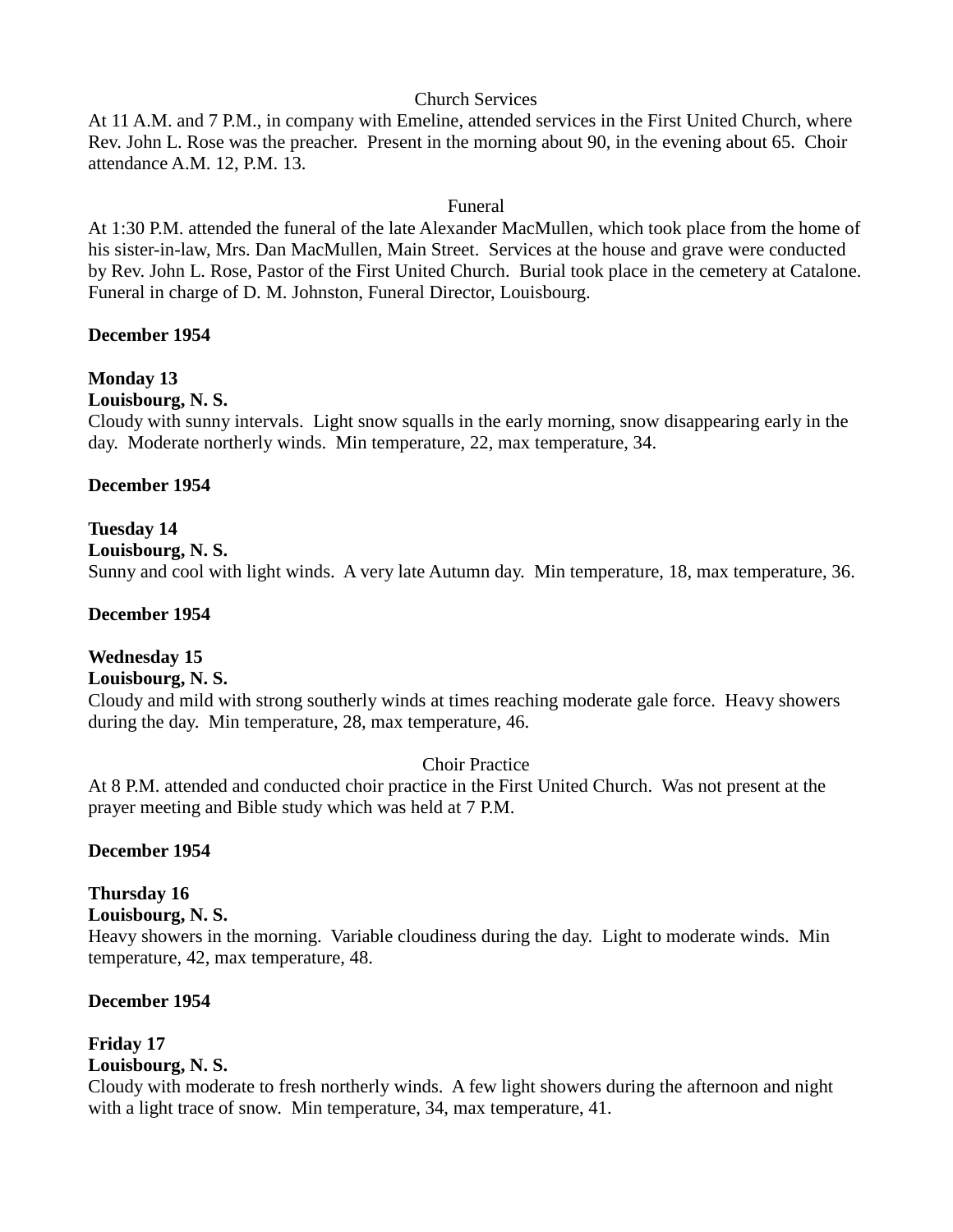# **December 1954**

# **Saturday 18**

**Louisbourg, N. S.** 

Light snowfall of the early morning, disappeared early in the day. Cloudy with a few sunny intervals. Light to moderate northerly winds shifting to southerly. Min temperature, 32, max temperature, 40.

## **December 1954**

#### **Sunday 19 Louisbourg, N. S.**

Cloudy and mild with strong southerly winds. At times reaching gale force. Light rain began to fall shortly before noon. Showery during the afternoon and evening. Wind decreased to moderate in the afternoon. Min temperature, 42, max temperature, 48.

#### Church Services

At 11 A.M. and 7 P.M., in company with Emeline, attended services in the First United Church, where Rev. John L. Rose was the preacher. Being the last Sunday before Christmas we had the Christmas services and the Christmas music by the choir. Present in the morning about 100, in the evening, about 110. Choir attendance, A.M. 13, P.M. 18.

#### **December 1954**

# **Monday 20**

#### **Louisbourg, N. S.**

Cloudy with light drizzle of rain and showers. Min temperature, 42, max temperature 43. Moderate northeast wind.

# **December 1954**

# **Tuesday 21**

#### **Louisbourg, N. S.**

Heavy rain of last night, ended in the forenoon. Cloudy and mild during the day. Moderate to light easterly winds shifting to southerly. Min temperature, 42, max temperature, 50.

# **December 1954**

# **Wednesday 22**

# **Louisbourg, N. S.**

Cloudy with considerable fog and a few showers. A brief sunny interval in the early afternoon followed by fog and drizzle. Moderate to fresh easterly and southerly winds increasing at night. Min temperature, 36, max temperature, 44.

# **December 1954**

# **Thursday 23 Louisbourg, N. S.**  Sunny and cool with light northwest winds. A very lovely early winter day. Min temperature, 26, max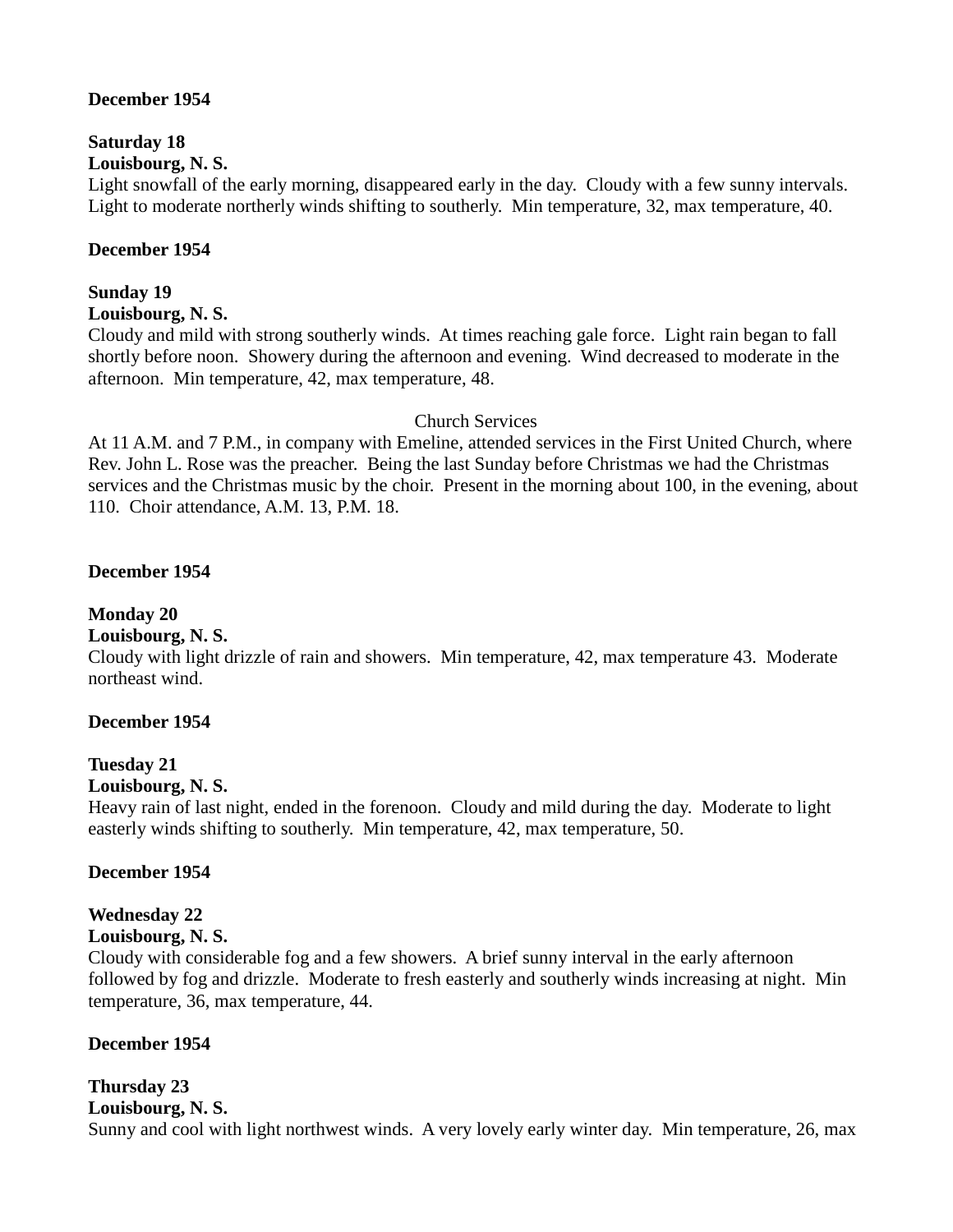#### temperature, 36.

# **December 1954**

# **Friday 24**

## **Louisbourg, N. S.**

Cloudy with showers and fresh southwest wind. Min temperature, 26, max temperature, 36.

## **December 1954**

# **Saturday 25**

#### **Louisbourg, N. S.**

Cloudy with a few sunny intervals during the forenoon, mostly clear in the afternoon. Light northwest wind. Ground entirely bare. A very lovely early winter day. Min temperature, 26, max temperature, 32.

#### Attended Picture Show

In the evening, accompanied by Emeline, Evelyn and Jane, attended a picture show in the Masonic hall entitle "The Northwest Mounted Police".

#### **December 1954**

#### **Sunday 25**

#### **Louisbourg, N. S.**

Cool and mostly clear with light northwest wind. A very nice winter day. Min temperature, 26, max temperature, 30.

# Church Services

At 11 A.M. and 7 P.M., in company by Emeline, attended services in the First United Church, where at 11 A.M. Rev. John L. Rose was the preacher, and at 7 P.M. Mr. Gordon Cann, student minister. About 100 present at each service. Choir attendance, A.M. 10, P.M. 14.

The special Christmas music of last Sunday was repeated today with the exception of solo of last Sunday by D. F. Nicholson. At the evening service, sang a solo entitled, "No Room in the Inn".

# **December 1954**

# **Monday 27**

#### **Louisbourg, N. S.**

Cloudy with sunny intervals and light west to northerly winds. A very pleasant winter day. Min temperature, 28, max temperature, 39.

# **December 1954**

# **Tuesday 28**

# **Louisbourg, N. S.**

Cloudy and cool with light northerly winds. Light drizzle of snow began to fall at about 5:30 P.M. Light northeast wind at night. Min temperature, 28, max temperature, 34.

# **December 1954**